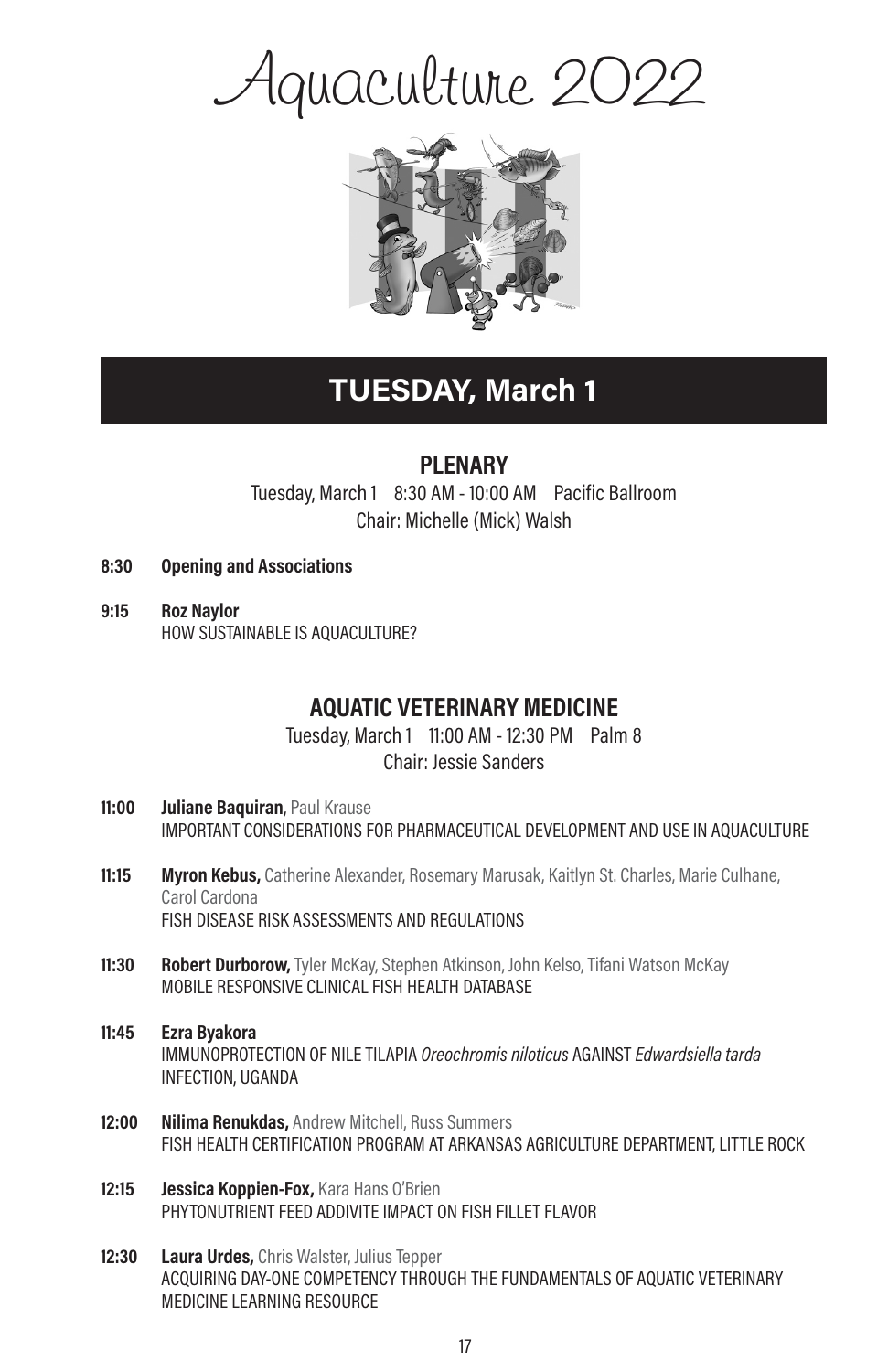### MUSSELS

Tuesday, March 1 11:00 AM - 12:30 PM Pacific C Chair: Martina Capriotti

- 11:00 Martina Capriotti, Bridget A. Holohan, Maria Rosa, Sandra E. Shumway, Gitai Yahel, J. Evan Ward A MULTISEASONAL IN SITU STUDY TO ASSESS PREY CAPTURE EFFICIENCY IN BIVALVES AND ASCIDIANS
- 11:15 Laura Steeves, Tore Strohmeier, Ramón Filgueira, Antonio Agüera, Øivind Strand CHARACTERIZING FEEDING VARIABILITY IN Mytilus edulis USING HIGH TEMPORAL RESOLUTION MEASUREMENTS OF PUMPING RATE AND GUT PASSAGE TIME
- 11:30 Tyler Griffin, Julia Baer, Evan Ward DIRECT COMPARISON OF FECAL AND GUT MICROBIOTA IN THE BLUE MUSSEL Mytilus edulis DISCOURAGES FECAL SAMPLING AS A PROXY FOR RESIDENT GUT COMMUNITY
- **11:45 Paul Rawson**, Melissa May, Nishad Jayasundara INTRASPECIFIC VARIATION IN TOLERANCE TO ACUTE TEMPERATURE STRESS IN THE BLUE MUSSEL Mytlius edulis: A TEACHING MODEL
- 12:00 Chinnaiah Amutha IMPACTS OF XENOBIOTICS AND MOLECULAR DEFENSE MECHANISM ON MARINE GREEN MUSSEL Perna viridis IN SOUTHERN EAST COASTAL REGION OF BAY OF BENGAL, INDIA

### PHYSIOLOGICAL INSIGHTS TOWARDS IMPROVING FISH CULTURE VI (PART 1)

Tuesday, March 1 11:00 AM - 12:30 PM Pacific E Chairs: Peter Allen, Beth Cleveland, Adam Luckenbach, Javier Santander

#### HEALTH

- **11:15 Mark Lawrence,** Hasan Tekedar, Basant Gomaa, Hossam Abdelhamed, Salih Kumru, Jochen Blom, Attila Karsi USE OF COMPARATIVE GENOMICS TO UNDERSTAND Aeromonas PATHOTYPES AND DESIGN A RECOMBINANT VACCINE STRATEGY
- 11:45 Sinthia Mumu, Honey Win, Kusum Parajuli, Nahian Fahim, Ahmed Mustafa POTENTIAL USE OF Gynura procumbens TO MODULATE STRESS AND IMMUNE RESPONSE IN FISH
- 12:00 Javier Santander, Trung Cao, My Dang, Ignacio Vasquez, Setu Chakraborty, Katherinne Valderrama, Hajarooba Gnanagobal, Ahemd Hossain, Joy Chukwu, Oluwatoyin Onireti, Steve Hill, Zihyou Chen, Jennifer R. Hall, Jennifer Monk, Surendra Kumar, Vimbai I. Machimbirike, Cristopher Segovia, Nicole O'Brian, Andrew K. Swanson, Danny Boyce LUMPFISH Cyclopterus lumpus IMMUNITY AGAINST MARINE BACTERIAL INFECTIOUS DISEASES
- **12:15 Javier Santander,** Trung Cao, Joy Chukwu, Oluwatoyin Onireti, My Dang, Ignacio Vasquez, Setu Chakraborty, Katherinne Valderrama, Hajarooba Gnanagobal, Ahmed Hossain, Steve Hill, Zihyou Chen, Jennifer R. Hall, Jennifer Monk, Surendra Kumar, Vimbai I. Machimbirike, Cristopher Segovia, Andre Khoury, Yenney Hernandez-Reyes, Antoine Khoury, Nicole O'Brian, Andrew K. Swanson, Danny Boyce LUMPFISH Cyclopterus lumpus IMMUNITY TO Vibrio anguillarum VACCINES

18

12:30 LUNCH

TUESDAY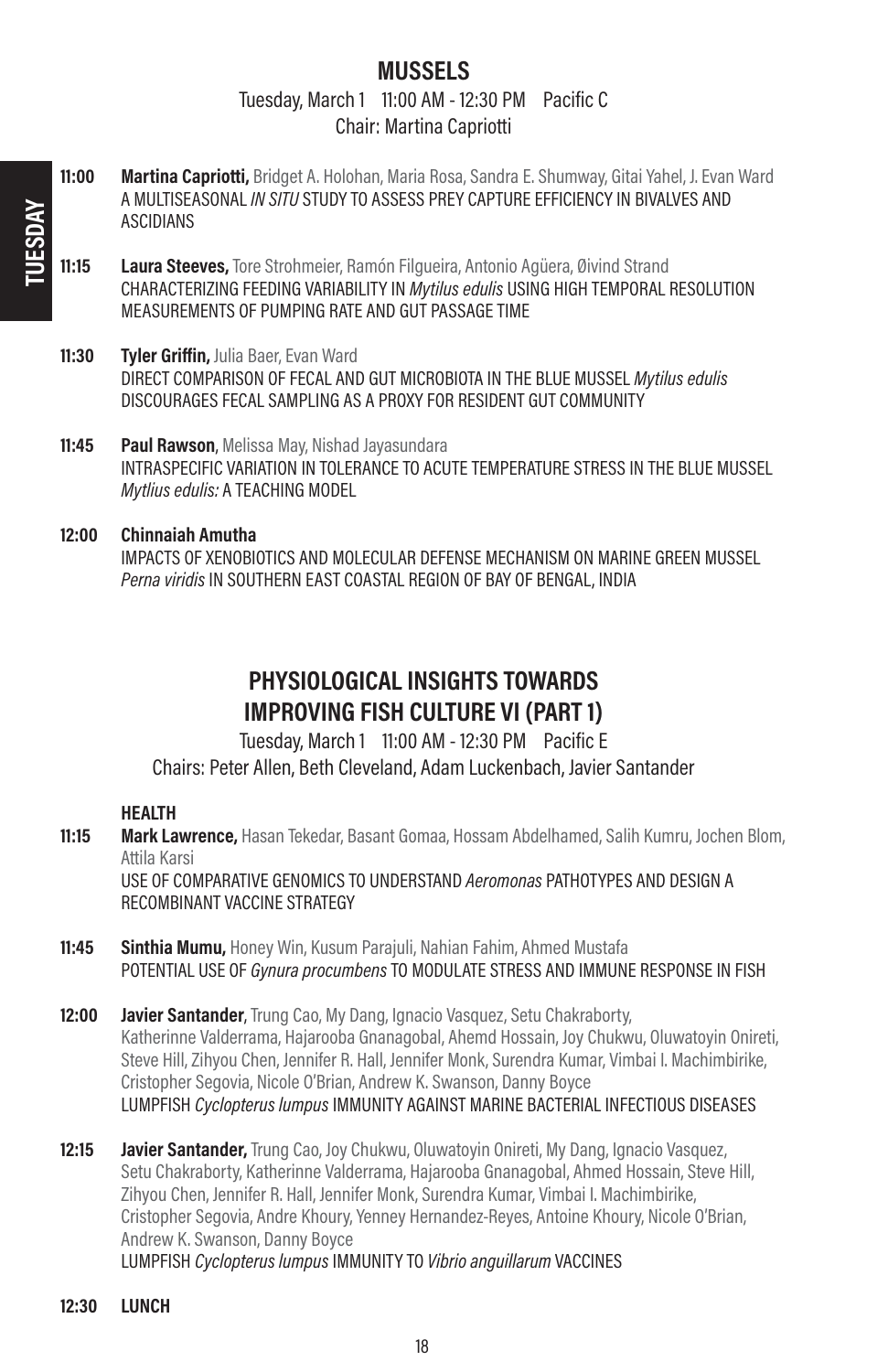STRESS<br>1:30 Anthony Anthony (Kurt) Gamperl, Fabio Zanuzzo, Anne Beemelmanns, Rebeccah Sandrelli, Eric Ignatz, Zoe Zrini, Laura Braden, Matthew Rise TO WHAT EXTENT DO 'HIGH' WATER TEMPERATURES AFFECT THE PHYSIOLOGY, HEALTH AND WELFARE OF ATLANTIC SALMON?

- 2:00 **Eric Ignatz,** Rebeccah Sandrelli, Sean Tibbetts, Stefanie Colombo, Fábio Zanuzzo, Ashley Loveless, Christopher Parrish, Matthew Rise, Kurt Gamperl SUPPLEMENTAL DIETARY CHOLESTEROL LIMITS FILLET BLEACHING BUT DOES NOT IMPROVE THE GROWTH PERFORMANCE OR UPPER THERMAL TOLERANCE OF FEMALE TRIPLOID ATLANTIC SALMON
- 2:15 Brandon Gerhart, Peter Allen EFFECTS OF TEMPERATURE ON METABOLISM, SWIMMING PERFORMANCE, AND BLOOD-OXYGEN AFFINITY Ictalurus spp.
- 2:30 Abby Vaughn, Peter Allen THE EFFECTS OF LOW TEMPERATURES ON GROWTH AND METABOLIC PROCESSES OF JUVENILE CHANNEL Ictalurus punctatus, BLUE I. furcatus, AND HYBRID CATFISH I. furcatus  $\times$  I. punctatus
- **2**:45 Émile Vadboncoeur, Charlotte Nelson, Colin J. Brauner, A. Kurt Gamperl, Rebeccah Sandrelli AT WHAT TEMPERATURE DO CULTURED ATLANTIC SALMON Salmo salar EXPERIENCE COLD-INDUCED PHYSIOLOGICAL DISTURBANCES?
- 3:00 Timothy Bruce, Jake Bledsoe, Luke Oliver, Jie Ma, Evan Jones, Brent Vuglar, Thomas Welker, Kenneth Cain CHARACTERIZATION OF STRESS RESPONSE AND GUT MICROBIOTA IN CULTURED BURBOT Lota lota maculosa FOLLOWING FEEDING WITH PLANT-BASED DIETS
- **3:15 Yuzo Yanagitsuru**, Florian Mauduit, Alexis Lundquist, Madison Main, Itza Daza, James Hobbs, Levi Lewis, Tien-Chieh Hung, Richard Connon, Nann Fangue EFFECTS OF TEMPERATURE AND SALINITY ON CARDIAC FUNCTION AND OSMOREGULATION IN THE THREATENED LONGFIN SMELT Spirinchus thaleichthys
- 3:30 Valentina Valenzuela-Muñoz, Cristian Gallardo-Escárate, Bárbara P. Benavente, Diego Valenzuela-Miranda, Gustavo Núñez-Acuña, Hugo Escobar-Sepulveda, Juan Antonio Váldes WHOLE-GENOME EXPRESSION APPROACH FOR TRANSCRIPTOME ANALYSIS: ATLANTIC SALMON SEAWATER ADAPTATION AS BIOLOGICAL MODEL
- 3:45 Cláudia Raposo de Magalhães, Ana Paula Farinha, Raquel Carrilho, Denise Schrama, Marco Cerqueira, Pedro M. Rodrigues THE PROMISOR ROLE OF SKIN MUCUS TO SCREEN FOR FISH STRESS BIOMARKERS: A PROTEOMICS APPROACH
- **4:00 Peter Allen**, Claudio Alvarez, Brandon Sorrell, Orion Rivers PHYSIOLOGICAL COMPENSATION FOR ENVIRONMENTAL SALINITY IN GAR: IMPLICATIONS FOR CULTURE
- 4:15 Brian Ott, Les Torrans, Peter Allen EFFECT OF HYPOXIA ON THE CHANNEL CATFISH TRANSCRIPTOME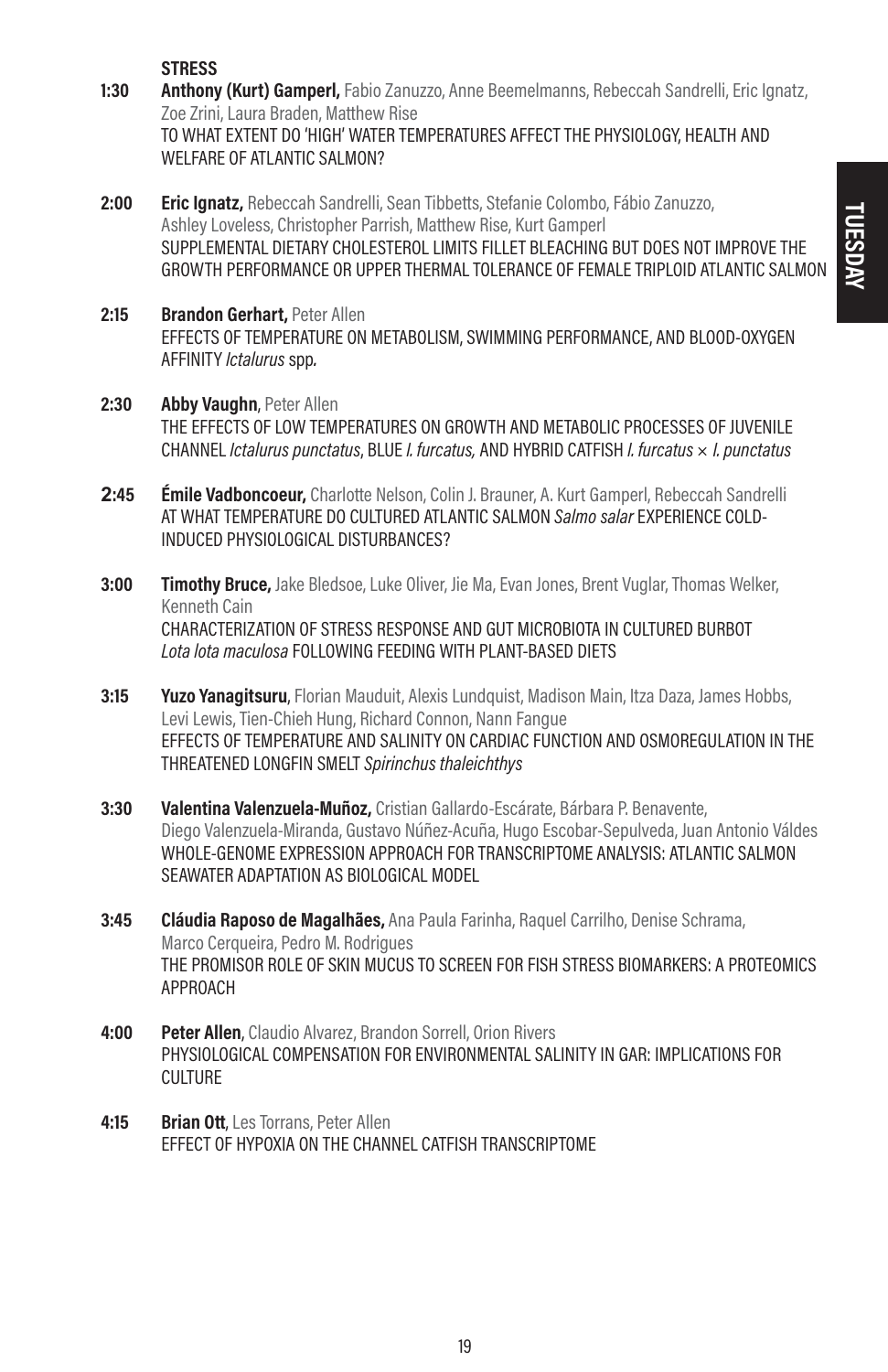### SHRIMP NUTRITION

Tuesday, March 1 11:00 AM - 12:30 PM Palm 2

Chair: Andrew Ray

- 11:00 Hervé Lucien Brun OPTIMISATION OF FEED MARGINS, AS COVID-19 REPRESENTS A REAL CRISIS FOR THE AQUACULTURE INDUSTRY, IT COULD ALSO INDUCE IMPROVEMENTS IN SHRIMP Penaeus vannamei FARMING **11:15 Samuel Walsh,** Khanh Nguyen, Leila Strebel, Melanie Rhodes, Allen Davis UTILIZING FEED EFFECTORS AND PASSIVE ACOUSTIC MONITORING FOR SEMI-INTENSIVE PACIFIC WHITE SHRIMP Litopenaeus vannamei PRODUCTION 11:30 Ava Hussain, Harsha Galkanda-Arachchige, Khanh Nguyen, D. Allen Davis EFFECT OF MANAGEMENT STRATEGY USING DIFFERENT COMMERCIAL PROBIOTICS ON NURSERY CULTURE PERFORMANCE OF PACIFIC WHITE SHRIMP Penaeus vannamei 11:45 **Kurt Arce,** José Paez Manrique, Simon J. Davies, Claudia Figueiredo-Silva BENEFITS OF ADJUSTING TRACE MINERAL PREMIX IN SHRIMP FEED – A MEXICAN FIELD STUDY 12:00 Sidra Nazeer, Scott Tilton, Allen Davis EVALUATION OF A HIGH PROTEIN DISTILLER'S DRIED GRAINS WITH YEAST AS A PROTEIN SOURCE IN PRACTICAL DIETS FOR PACIFIC WHITE SHRIMP Litopenaeus vannamei 12:15 Ewen McLean, L. Tran, P. Hoang, K.B. Alfrey, F.T. Barrows PRACTICAL EVALUATION OF A FISHMEAL- AND FISH OIL-FREE FEED FOR SHRIMP UNDER COMMERCIAL CONDITIONS IN VIETNAM
- **12:30 Leila Strebel,** Silvio Peixoto, Alexis Weldon, Roberta Soares, D. Allen Davis ACOUSTIC FEEDING BEHAVIOR USING ATTRACTANTS IN DIETS FOR Litopenaeus vannamei

### SPOTLIGHT TALKS

Tuesday, March 1 11:00 AM - 12:30 PM Town & Country B Chairs: Nicole Rhody, Matt Smith

The Triennial meeting of the World Aquaculture Society, National Shellfisheries Association, and Fish Culture Section of the American Fisheries Society provides a unique opportunity to view research from a wide range of student scholars. Students will give abbreviated versions of their presentations during this session. Selection of these students were based upon evaluations of their abstracts, and these Lightening Round presentations will be judged by representatives from each of the respective societies. This is a great opportunity to see these award-winning students present their work in a competitive platform.

#### 1. Hannah Collins

EXAMINING THE EFFECTS OF NYLON MICROFIBERS ON THE GUT MICROBIOME OF THE BLUE MUSSEL (Mytilus edulis)

#### 2. Moureen Matuha

UTILIZATION OF COPEPODS AS ALTERNATIVES TO ROTIFERS AND/OR ARTEMIA FOR WEANING OF LARVAL BURBOT (Lota lota maculosa)

#### 3. Evan Jones

EVALUATING A NOVEL ORAL VACCINE DELIVERY PLATFORM IN RAINBOW TROUT Oncorhynchus mykiss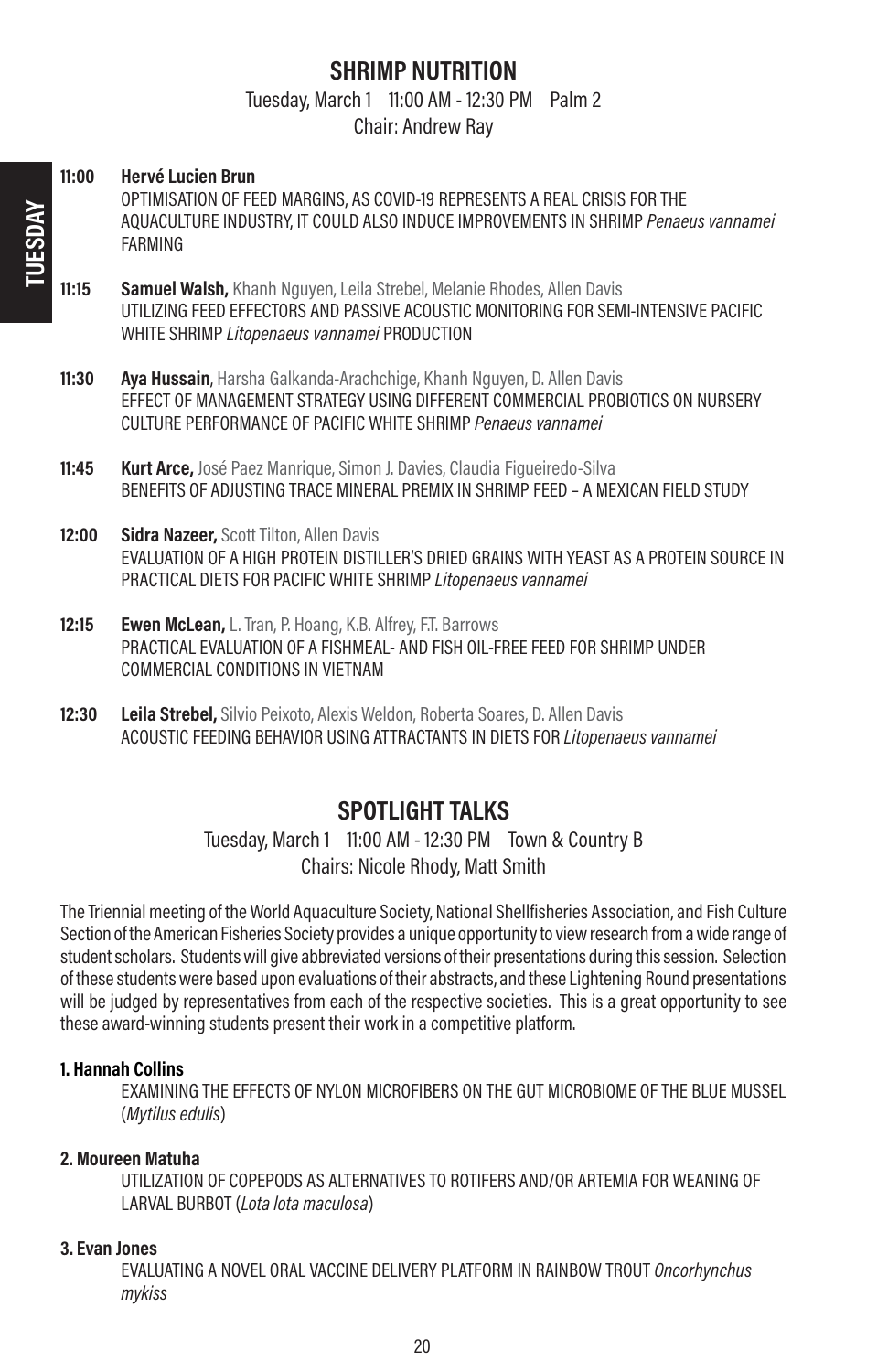#### 4. Lydia Bienlien

ABERRANT, GONADAL TROPISM OF Perkinsus marinus IN THE EASTERN OYSTER Crassostrea virginica AND EVIDENCE FOR INTRA-OOCYTIC INFECTION

#### 5. Laura King

USING 2B-RAD SEQUENCING TO IDENTIFY GENETIC VARIATION IN THE POPULATION OF FLORIDA POMPANO (Trachinotus carolinus) FOUND OFF THE EAST COAST OF FLORIDA

#### 6. Sarah Hutchins

MANIPULATING ESCAPE RESPONSES OF THE CYCLOPOID COPEPOD Oithona colcarva AND THE CALANOID COPEPOD Parvocalanus crassirostris

#### 7. Kayla Mladinich

AN EVALUATION OF MICROPLASTICS FOUND IN THE EASTERN OYSTER (Crassostrea virginica) AND THE SURROUNDING ENVIRONMENT

#### 8. Yuzo Yanagitsuru

EFFECTS OF TEMPERATURE AND SALINITY ON CARDIAC FUNCTION AND OSMOREGULATION IN THE THREATENED LONGFIN SMELT (Spirinchus thaleichthys)

#### 9. Casey Murray

EXAMINING THE DIGESTIVE PHYSIOLOGY OF LARVAL CHINESE ALGAE EATER Gyrinocheilus aymonieri TO IMPROVE LARVAL CULTURE PROTOCOLS

#### DOWN ON THE FARM

Tuesday, March 1 11:00 AM - 5:00 PM Palm 5 Chairs: Leslie Strumer, Bill Walton

- 11:00 Megan Davis, Raimundo Espinoza, Victoria Cassar, Carlos Velasquez, Julio Ortiz A FISHERS OPERATED PILOT-SCALE QUEEN CONCH Aliger gigas HATCHERY AND NURSERY FACILITY FOR RESTORATION AND SUSTAINABLE SEAFOOD SUPPLY IN PUERTO RICO
- 11:15 Alfredo Loor, Peter Bossier, Nancy Nevejan DIETARY SUBSTITUTION OF MICROALGAE WITH THE BAKER'S YEAST MUTANT *mnn9* IN PACIFIC OYSTER Crassostrea gigas SPAT
- 11:30 Christopher Brianik, Gregg Rivara, Micheal Patricio, John Dunne, Pete Topping, Marty Byrnes, Emmanuelle Pales Espinosa, Robert Cerrato, Ximing Guo, Bassem Allam GROWTH AND SURVIVAL OF LARVAL, JUVENILE, AND ADULT TRIPLOID OYSTERS IN LONG ISLAND **WATFRS**
- **11:45** Leslie Sturmer, Andrew Kane, Edward Phlips, Natalie Anderson, Erik Lovestrand ADDRESSING OYSTER Crassostrea virginica MORTALITIES IN FLORIDA'S OFF-BOTTOM OYSTER AQUACULTURE INDUSTRY
- 12:00 Sarah Bodenstein, Sandra Casas, Terrence Tiersch, Jerome LaPeyre EFFECT OF PLOIDY AND COHORTS PRODUCED AT TWO HATCHERIES ON THE PHYSIOLOGY OF EASTERN OYSTER Crassostrea virginica
- 12:30 LUNCH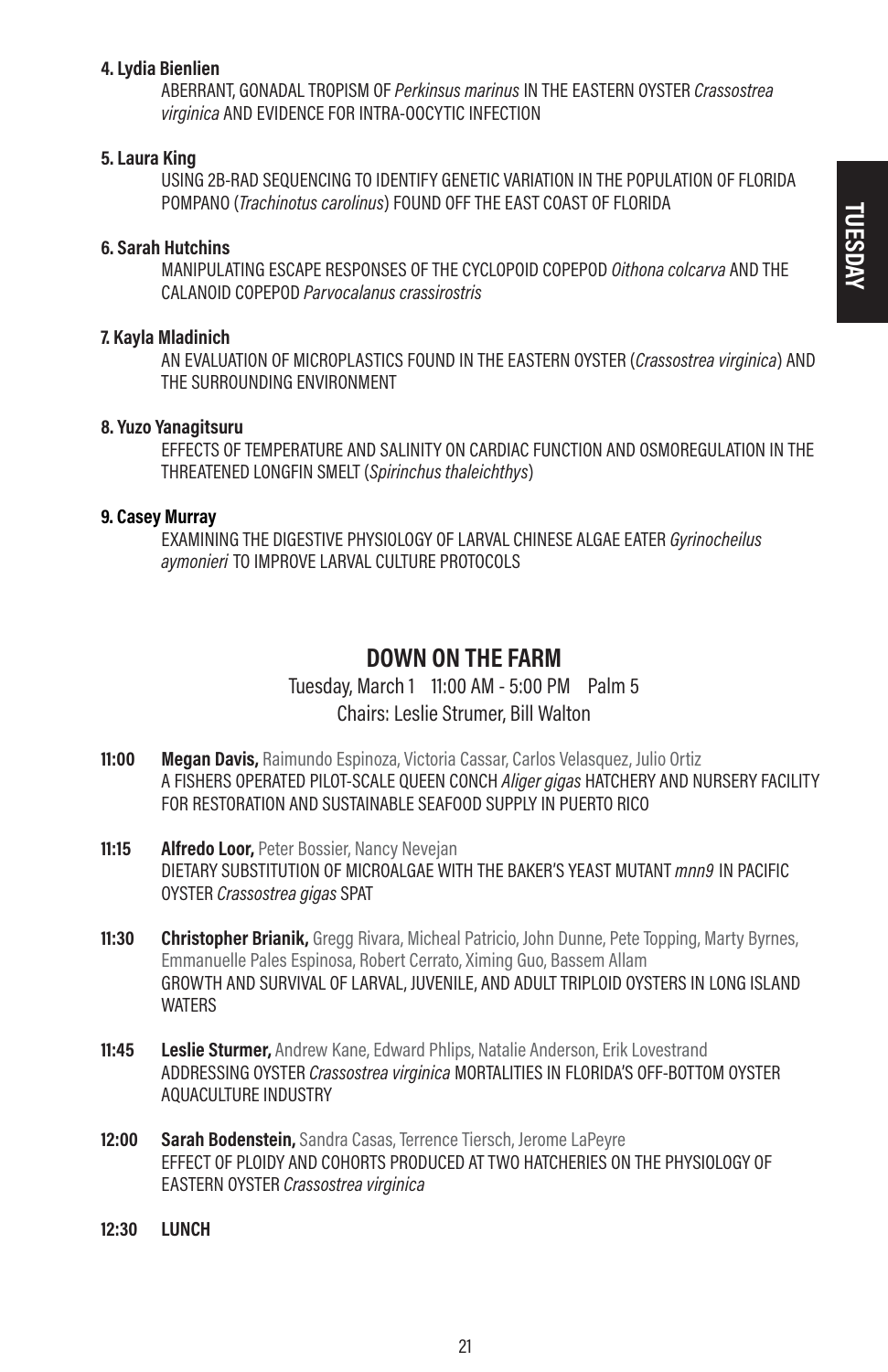- 1:30 William Walton, John Lewis EFFECT OF WAVE ACTION, BIOFOULING CONTROL, AND DENSITY ON THE PERFORMANCE OF EASTERN OYSTERS Crassostrea virginica
- 1:45 Katie Houle, Jennifer Ruesink, Fiona Boardman NEKTON USE OF OYSTER Crassostrea gigas FLIP-BAG CULTURE IN NATIVE EELGRASS Zostera marina HABITAT
- 2:00 Jaclyn Robidoux, Afton Hupper, Heather Sadusky THE MAINE OYSTER TRAIL: A CASE STUDY FOR AQUA TOURISM IN MAINE
- 2:15 Michael De Luca, Lucas Marxen, Jeanne Herb, Lisa Calvo, David Bushek, Russ Babb, Jeff Normant, Michelle Stuart, Zack Greenberg, Megan Kelly A GIS-BASED TOOL FOR SPATIAL PLANNING AND MANAGEMENT OF SHELLFISH AQUACULTURE IN NEW JERSEY
- 2:30 Dennis McIntosh, Chris Hauser, Kenneth Kristil DO SHELLFISH AQUACULTURISTS HAVE A 'RIGHT TO FARM' IN DELAWARE?
- 2:45 Brendan Campbell, Alyssa Campbell, Laura Wiltsee, Matthew Gray DETERMINING THE OPTIMAL SALINITY CONFORMITY PERIOD FOR HARVESTED, MESOHALINE OYSTERS Crassostrea virginica USING RECIRCULATING WET STORAGE SYSTEMS
- 3:00 Caitlyn Czajkowski, Dennis McIntosh EFFICACY OF TWO DISINFECTANT TECHNOLOGIES FOR USE IN POST-HARVEST TREATMENT OF **OYSTERS**
- **3:15 Anthony Lima,** Anthony Reisinger, Mark Besonen, Alhambra Cubillo, Joao Ferreira, Suzanne Bricker, Joe Fox OYSTER MARICULTURE AND NITROGEN BIOEXTRACTION IN COPANO BAY, TEXAS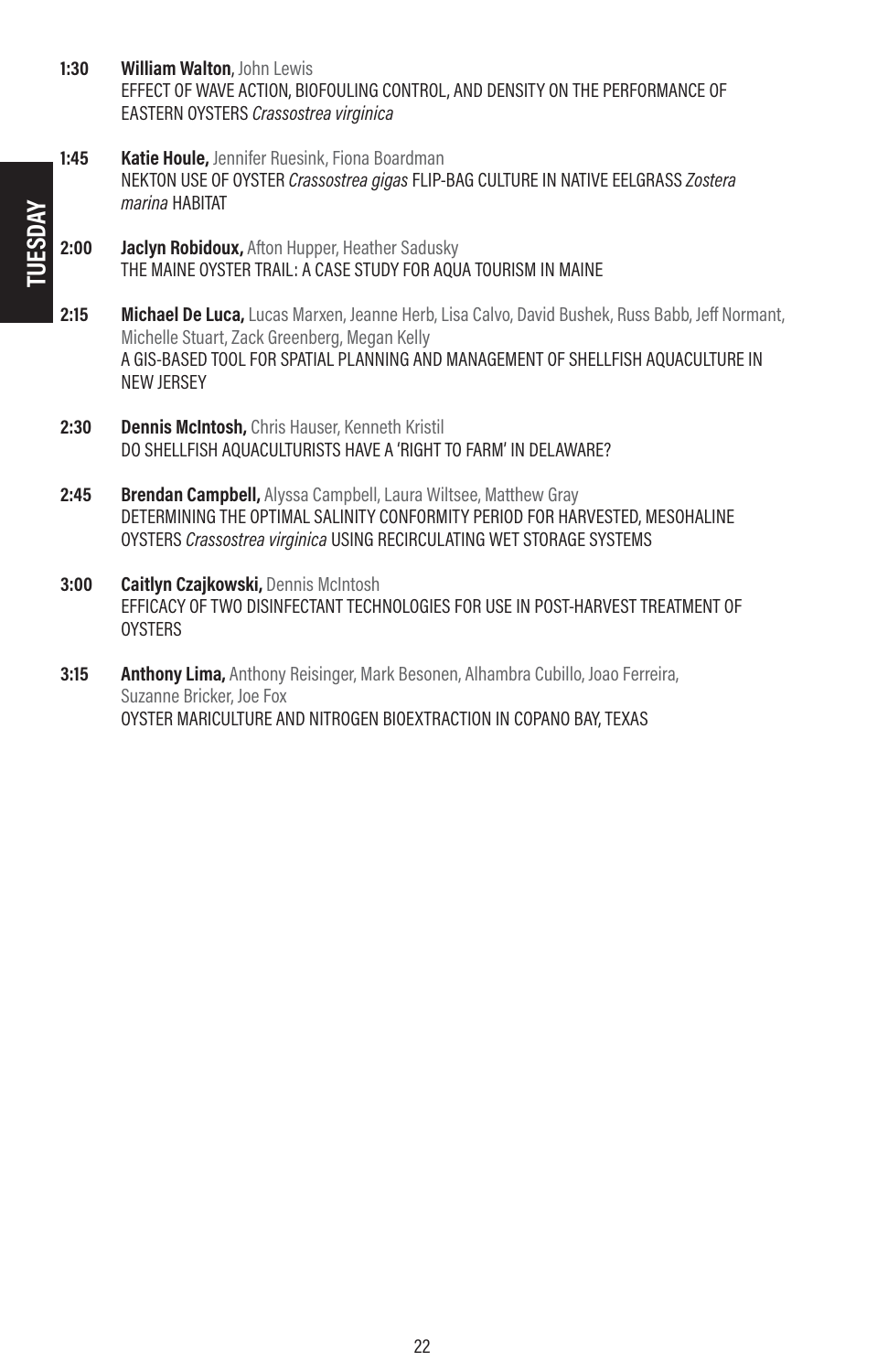### FEDERAL ACTIONS SUPPORTING U.S. AQUACULTURE

Tuesday, March 1 11:00 AM - 5:00 PM Town & Country C Chairs: Caird Rexroad, Gabriela McMurtry Moderated by Paul Zajicek

#### 11:00 Introduction Jim Parsons, National Aquaculture Association

- 11:15 Will the US Become a Global Farmed Seafood Contributor? Sebastian Belle, Maine Aquaculture Association
- 11::45 Interagency Efforts to Advance Aquaculture Paul Doremus, Co-Chair, NSTC Subcommittee on Aquaculture
- 12:15 Lunch
- 1:30 Building US Seafood Resilience and Competitiveness Paul Doremus, Deputy Assistant Administrator for Operations, NOAA Fisheries, National Oceanic and Atmospheric Administration

#### 2:00 Aquaculture is Agriculture

Dr. Shefali Mehta, Deputy Under Secretary, Research, Education, and Economics Dr. Caird Rexroad, National Program Leader, Aquaculture, Animal Production and Protection Agricultural Research Service US Department of Agriculture

### MACROALGAE AQUACULTURE – SUPPORTING AN EMERGING INDUSTRY

Tuesday, March 1 11:00 AM - 5:00 PM Palm 1 Chairs: Anoushka Concepcion, Melissa Good

# SUPPORTING AN EMERGING INDUSTRY<br>11:00 Vincent Doumeizel

- **Vincent Doumeizel** ENABLING THE SEAWEED REVOLUTION TO ADDRESS THE MAIN CHALLENGES OF OUR GENERATION
- 11:30 Norman Clough IMPROVEMENTS IN SEAWEED CULTIVATION AND GROWTH THROUGH UNIQUE MICROSTRUCTURE SUBSTRATES...AN APPROACH INSPIRED BY NATURE!
- 11:45 Melissa Good, Quentin Fong ALASKA'S MACROALGAE MARICULTURE INDUSTRY
- 12:00 Olivia Deans, Catherine Janasie, Stephanie Otts DEVELOPING POLICY CONSENSUS TO FACILITATE STATE REGULATION OF SEAWEED AS FOOD **PRODUCT**
- 12:15 Suzie Flores, Jonathan McGee STREAMLINING CHALLENGES ASSOCIATED WITH POST-HARVEST: EFFORTS OF THE SOUTHERN NEW ENGLAND SUGAR KELP COOPERATIVE
- 12:30 **LUNCH**
- 1:30 **Tammy Warner, Robert Pomeroy** BUSINESS AND ECONOMIC PLANNING FOR SEAWEED AQUACULTURE SYSTEMS IN THE UNITED STATES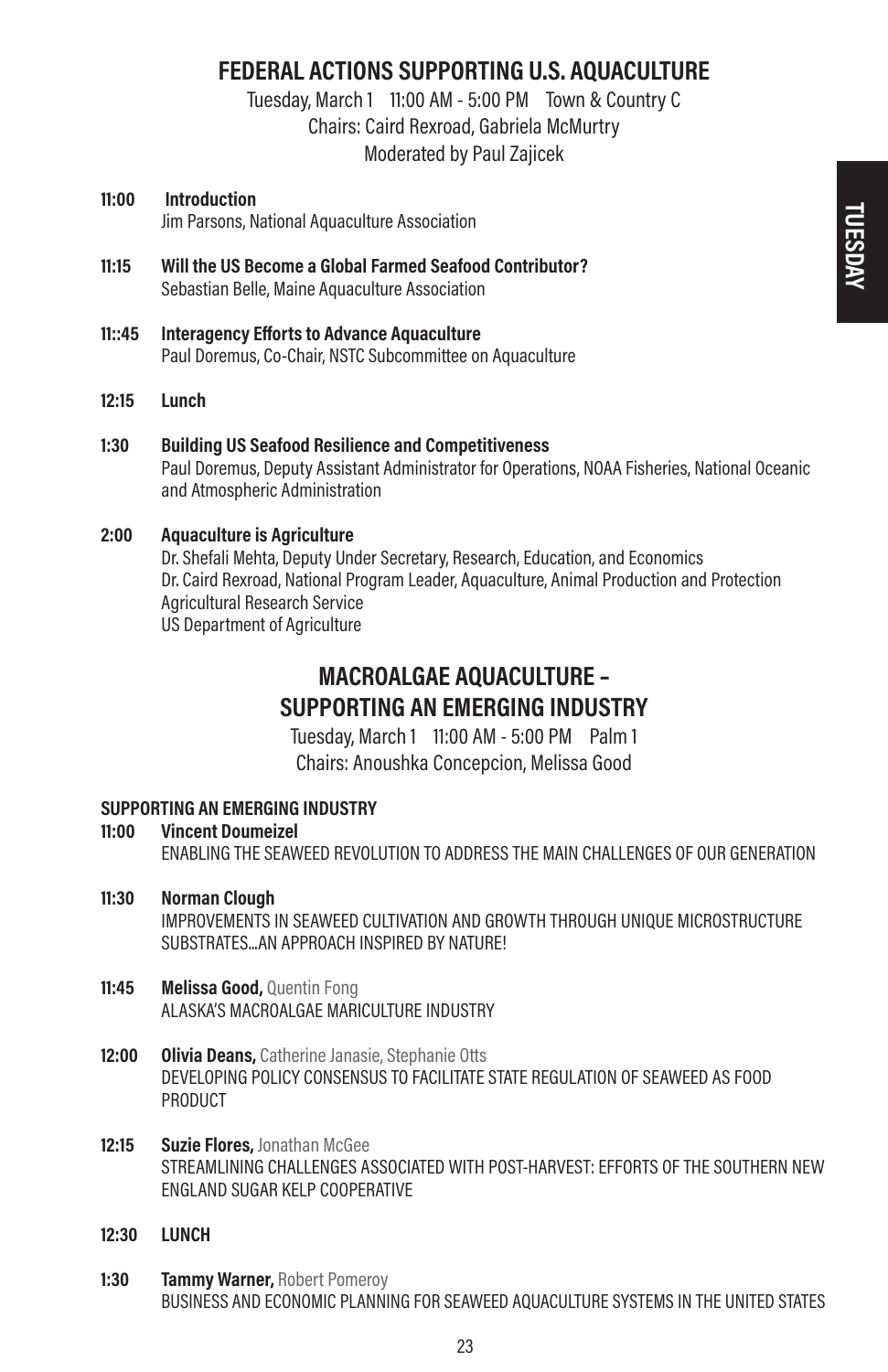**1:45 Anoushka Concepcion,** Gabriela Bradt, Meg Chadsey, Antoinette Clemetson, Melissa Good, Dawn Kotowicz, Stephanie Otts, Joshua Reitsma, Jaclyn Robidoux NURTURING THE SUCCESSFUL GROWTH AND MATURATION OF A DOMESTIC SEAWEED AQUACULTURE INDUSTRY: IDENTIFYING AND REMOVING BARRIERS AND PROMOTING **OPPORTUNITIES** 

#### **PRODUCTION**

- 2:00 David Bailey, Scott Lindell, Clifford Goudey, Domenic Manganelli, Hauke Kite-Powell, Charles Yarish, Loretta Roberson, Kendall Barbery, Tobias Dewhurst, Beau Perry, Alf Pryor, Nick Mangini, Michael Stekoll OPTIMIZING YIELD POTENTIAL AND HARVEST EFFICIENCY OF A SCALABLE COASTAL AND OFFSHORE MARCROALGAL FARM
- 2:15 **Erika R. Thalman,** Karen Gray Geisler, Rafael Cuevas Uribe LONG-LINE CULTURE OF RED SEAWEED IN THE PACIFIC NORTHWEST
- 2:30 Scott Lindell, David Bailey, Maggie Aydlett, Michael Marty Rivera, Yaoguang Li, Schery Umanzor, Crystal Ng, Jean-Luc Jannink, Mao Huang, Kelly Robbins, Kendall Barbery, Michael Chambers, Hauke Kite-Powell, Loretta Roberson, Michael Stekoll, Charles Yarish SELECTIVELY BREEDING IMPROVED STRAINS OF SUGAR KELP Saccharina latissima: A THREE YEAR **SUMMARY**
- 2:45 Michael Doall, Brooke Morrell, Marissa Velasquez, Christopher Gobler SHALLOW WATER CULTIVATION OF SUGAR KELP Saccharina latissima: A NEW OPPORTUNITY TO DIVERSIFY FOR NORTHEAST U.S. OYSTER FARMERS
- 3:00 Michael H. Graham

LAND-BASED PRODUCTION OF HIGH-VALUE SEAWEEDS IN CALIFORNIA: PROS AND CONS OF PRODUCING FRESH SEAWEEDS IN THE COVID ERA

3:15 Michael Marty Rivera, Yaoguang Li, Crystal Ng, David Bailey, Scott Lindell, Charles Yarish ALTERNATE APPROACH TO Saccharina latissima FARMING: DIRECTLY SEEDING JUVENILE SPOROPHYTES AND GAMETOPHYTES

#### SEAWEED AND THE ENVIRONMENT

- 3:30 Alejandro H. Buschmann, Pamela A. Fernández EFFECT OF ENVIRONMENTAL HISTORY ON Macrocystis pyrifera RESPONSES TO OCEAN ACIDIFICATION AND WARMING: A PHYSIOLOGICAL AND MOLECULAR APPROACH
- 3:45 Alejandro H. Buschmann SEAWEED FARMING AND CARBON SEQUESTRATION AS A TOOL FOR REDUCING CLIMATE CHANGE IMPACTS: DESIRE OR FACT?
- **4:00 Tobias Dewhurst,** Timothy Dewhurst, David W. Fredriksson, Alexander Laun, William Beaver, Michael Stanbro FLUID DRAG AND INERTIAL FORCES ON GIANT KELP Macrocystis pyrifera IN CURRENTS AND WAVES DERIVED USING A FULL-SCALE PHYSICAL MODEL
- 4:15 Gabriel de la Rosa, Phoebe Racine, Christina Frieder, Kristen Davis, Simona Augyte, Steven Gaines, Lisa Wickliffee, Darcy Bradley THE NUTRIENT POLLUTION ASSIMILATION POTENTIAL OF SEAWEED AQUACULTURE IN U.S. WATERS
- 4:30 Gregory Rorrer, Joseph Kraai HIGH DENSITY CULTIVATION AND CO2 UPTAKE BY PANEL ARRAYS OF THE MACROPHYTIC RED ALGA Gracilaria vermiculophylla IN A 100 L RACEWAY POND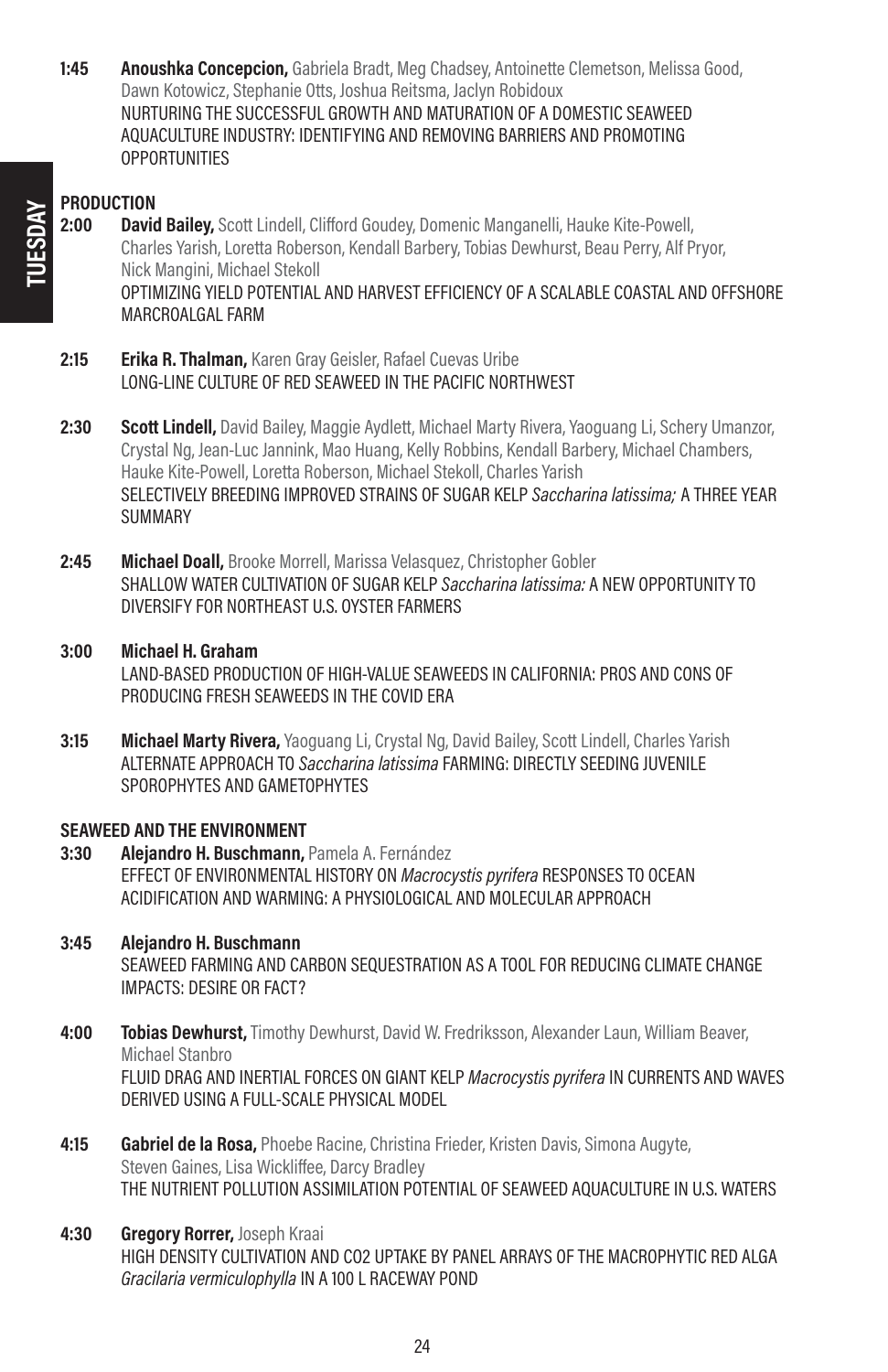4:45 Christopher Gobler, Craig Young, Peter Sylvers, Michael Doall THE HALO EFFECT: USING SEAWEEDS TO PROTECT AQUACULTURED BIVALVES AGAINST OCEAN ACIDIFICATION AND HARMFUL ALGAL BLOOMS

### ONE HEALTH EPIGENOMES AND MICROBIOMES: FROM SOIL TO PEOPLE

Tuesday, March 1 11:00 AM - 5:00 PM Palm 3 Chairs: Acacia Alcivar-Warren, Marcos De Donato

- 11:00 Marcos De Donato, Acacia Alcivar-Warren ONE HEALTH EPIGENOMES AND MICROBIOMES: FROM SOIL TO PEOPLE WORKSHOP – RECOGNITION TO STUDENTS AND 'OUTSTANDING ONE HEALTH RESEARCHERS IN AQUACULTURE' AWARDEES
- 11:15 **Irina Yushenova,** Fernando Rodriguez, Samuel Maffa, Bria Metzger, Dakarai Barnard-Pratt, Rachel Urban, Irina Arkhipova REVERSE TRANSCRIPTASE-RELATED GENES AND THEIR POSSIBLE ROLE IN THE HOST CELL RESPONSE TO TRANSITION METAL POLLUTION
- **11:45 Andreé De Cock,** Marie Anne Eurie Forio, Niels De Trover, Isabel Garcia Arevalo, Arne Deknock, Wout Van Echelpoel, Lenin Riascos Flores, Jasmine De Rop, Liesbeth Jacxsens, Pieter Spanoghe, Luis Dominguez Granda, Peter Goethals FROM FIELD TO PLATE: AGRICULTURAL PESTICIDE PRESENCE IN THE GUAYAS ESTUARY (ECUADOR) AND COMMERCIAL MANGROVE CRABS
- 12:15 **Flavio Barros,** Genesis Solorzano, Miriam Alcivar-Arteaga, Iris Hernandez, Mayra Galindo, Gober Asuncion, Arelys Alcivar, Cesar Diaz, Shirley Alcivar, Martha Ochoa, Laura Urdes, Acacia Alcivar-Warren A TRANSPOSABLE ELEMENT–EPIGENETICS PERSPECTIVE TO UNDERSTAND ANTIMICROBIAL RESISTANCE (AMR) AND CONTAMINATION BY ENDOCRINE DISRUPTING CHEMICALS (EDCs) LIKE HEAVY METALS, BIOCIDES, GLYPHOSATE, MICROPLASTICS, BIS(2-ETHYLHEXYL) PHTHALATE (DEPH), AND PER- AND POLY-FLUOROALKYL SUBSTANCES (PFAS): ADAPTATION TO GLOBAL CHANGE
- 12:30 LUNCH
- 1:30 Marcos De Donato, Hectorina Rodulfo, Marcos De Donato, Luz E. Diaz-Avila, Sarai Acuña, Acacia Alcivar-Warren ANTIMICROBIAL RESISTANCE (AMR) IN AQUACULTURE FROM A ONE HEALTH APPROACH
- 2:00 Genesis Solorzano, Flavio Barros, Miriam Alcivar-Arteaga, Iris Hernandez, Mayra Galindo, Gober Asuncion, Arelys Alcivar, Cesar Diaz, Shirley Alcivar, Martha Ochoa, Laura Urdes, Acacia Alcivar-Warren ONE HEALTH EPIGENOMICS, WASTEWATER-BASED EPIDEMIOLOGY AND ANTIMICROBIAL RESISTANCE (AMR): A ROLE FOR GLYPHOSATE-BASED HERBICIDES, Bacillus thuringiensis, Vibrio sp., METALS CHELATED BY GLYPHOSATE, ORGANOPHOSPHATES, DISINFECTANTS, AND PERSISTENT ORGANIC POLLUTANTS (PCBs, PAHs) IN EMERGING RESISTANT PATHOGENS OF PUBLIC HEALTH CONCERN
- 2:15 **Andreé De Cock,** Niels De Troyer, Marie Anne Eurie Forio, Isabel Garcia Arevalo, Wout Van Echelpoel, Liesbeth Jacxsens, Stijn Luca, Gijs Du Laing, Filip Tack, Luis Dominguez Granda, Peter Goethals FROM MANGROVE TO FORK: METAL PRESENCE IN THE GUAYAS ESTUARY (ECUADOR) AND COMMERCIAL MANGROVE CRABS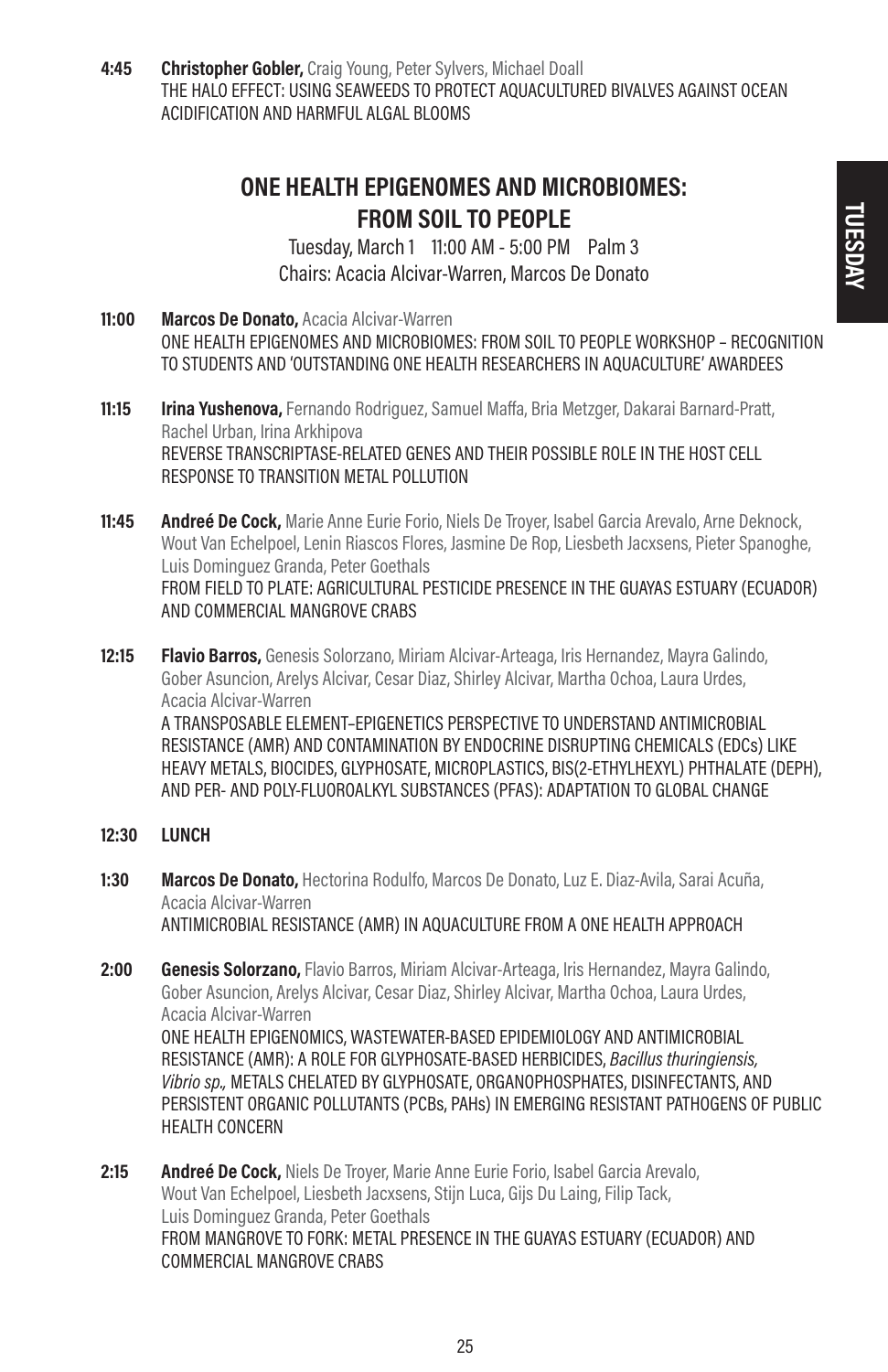- 2:45 Lu Liu, Zixiao Guo, Nan Wang, Min Liu, Suhua Shi NEUTRAL PROCESSES AND SALINITY SHAPE MICROBIAL COMMUNITY ASSEMBLY IN MANGROVE ECOSYSTEMS ALONG ESTUARY
- 3:00 Luigui Gallardo-Becerra, Fernanda Cornejo-Granados, Alonso A. Lopez-Zavala, Sandra Romero-Hidalgo, Filiberto Sánchez, Juan Pablo Ochoa-Romo, Rogerio R. Sotelo-Mundo, Andrés Cota-Huízar, Adrián Ochoa-Leyva IMPACT OF HOST GENOTYPE ON GUT AND HEPATOPANCREAS MICROBIOTA OF PACIFIC WHITELEG SHRIMP Litopenaeus vannamei
- 3:15 **Juan Serrano,** Sonia Soto-Rodriguez, Eduardo Quiroz-Guzmán A BACTERIOPHAGE COCKTAIL AS AN ALTERNATIVE FOR THE CONTROL OF Vibrio parahaemolyticus RESPONSIBLE FOR AHPND IN Penaeus vannamei

#### 3:30 Jeremiah Minich THE HUNT FOR WILD CAUGHT PROBIOTICS: COMPARISON OF MICROBIOMES FROM 569 VERTEBRATES INCLUDING 115 FISH SPECIES

- **4:00 Miriam Reverter,** Samira Sarter, Domenico Caruso, Marine Combe, Jean-Christophe Avarre, Nathalie Tapissier-Bontemps, Pierre Sasal, Rodolpe Gozlan AQUACULTURE AT THE CROSSROADS OF GLOBAL WARMING AND ANTIMICROBIAL RESISTANCE AND THE USE OF BIOACTIVE PLANTS AND ALGAE AS A SUSTAINABLE ALTERNATIVE
- **4:15 Mara Thomas,** Justyna Andrysiak, Ewelina Wojcik, Elzbieta Gorecka, Justyna Kowalska, Jolanta Witaszewska, Monika Terenowicz, Jaroslaw Dastych BACTERIOPHAGE TECHNOLOGY, AN EFFECTIVE SOLUTION TO TACKLE ANTIMICROBIAL RESISTANCE IN AQUACULTURE
- 4:45 Laura Urdes, Maria-Antonia Minea, Acacia Alcivar-Warren THE WELFARE CONCEPT – DOES IT APPLY TO SHELLFISH, TOO?

### RECIRCULATING AQUACULTURE SYSTEMS

Tuesday, March 1 11:00 AM - 5:00 PM Town & Country D Chairs: Yonathan Zohar, Brian Vinci

- 11:00 **John Davidson,** Kent Crozier, Ashley Soldavini, Lisa Flanagan, Anna DiCocco, Curtis Crouse, Travis May, Natalie Redman, Megan Murray OFF-FLAVOR OBSERVATIONS: FACTORS INFLUENCING ACCUMULATION IN RAS AND NEW INFORMATION ON GEOSMIN TASTE-TRESHOLD IN ATLANTIC SALMON Salmo salar FILLETS
- **11:30 Terence Barry, Ramsey Kropp, Casey Grimm, Kyle Woolever, Christopher Haughey,** Steven Summerfelt A NOVEL ADVANCED OXIDATION TECHNOLOGY THAT RAPIDLY REMOVES GEOSMIN AND MIB FROM WATER AND SIGNIFICANTLY REDUCES ATLANTIC SALMON DEPURATION TIME
- 11:45 Andre Bok, Lawrence Grant MITIGATION OF THE ACCUMULATION OF OFF-FLAVOURS AND OTHER UNDESIRABLE CHEMICAL COMPOUNDS IN MARINE FINFISH Seriola lalandi AND Argyrosomus japonicus PRODUCED IN AN INTENSIVE RECIRCULATING AQUACULTURE SYSTEM THROUGH THE USE OF A NOVEL FEED (AMT) AND FEEDING STRATEGY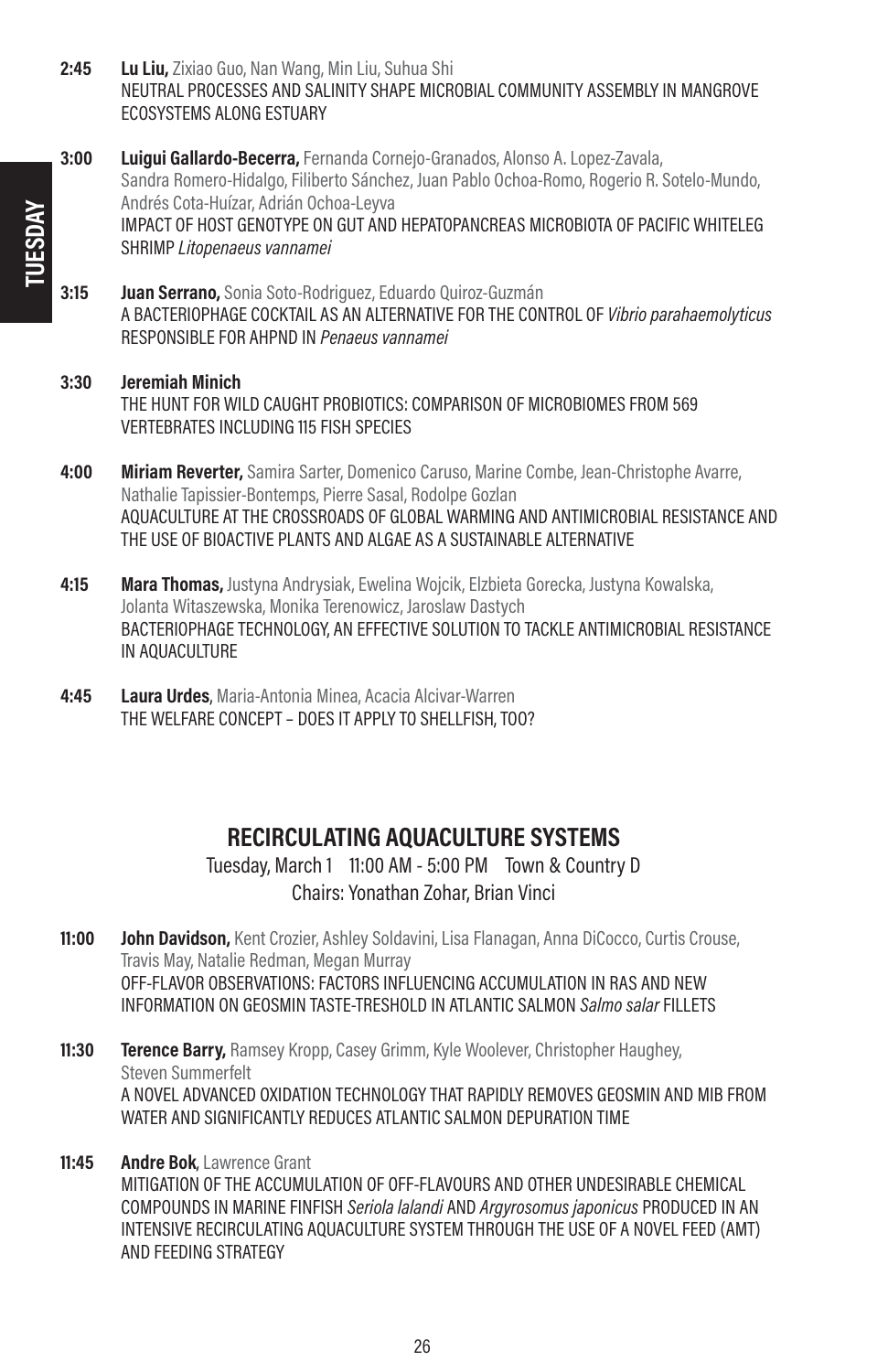#### 12:00 Allen R. Place

REPLACING SOY PROTEIN WITH INSECT MEAL IN A FISHMEAL FREE DIET FOR ATLANTIC SALMON Salmo salar

- 12:15 Guillaume Salze, Larry Feinberg A BIOTECHNOLOGY PLATFORM TO MEET THE NEEDS OF RAS AQUACULTURE
- 12:30 LUNCH
- **1:30 Kevin R. Sowers,** Keiko Saito, John Stubblefield, Chris Tollini, Rick Tysor CONVERSION OF SOLID WASTE TO BIOGAS IN A SALTWATER RECIRCULATING AQUACULTURE SYSTEM FOR ATLANTIC SALMON
- **1:45** Abhinav Choudhury, Christine Lepine, Freddy Witarsa, Christopher Good CHALLENGES TO ANAEROBIC DIGESTION OF WASTE STREAMS FROM LAND-BASED RECIRCULATING AQUACULTURE SYSTEM (RAS) FACILITIES
- 2:00 Yonathan Zohar BUILDING CAPACITY OF ATLANTIC SALMON RAS PRODUCTION IN THE U.S. – FROM RAS-N TO SAS2
- 2:15 Catherine Frederick, Yonathan Zohar, John Stubblefield BUILDING CAPACITY OF ATLANTIC SALMON Salmo salar RAS PRODUCTION IN THE U.S. USING AN INDUSTRY DRIVEN STAKEHOLDER NETWORK (RAS-N): ENGAGEMENT AND EXTENSION EFFORTS
- 2:30 Emma Wiermaa, Greg Fischer, Chris Hartleb DEVELOPING A SKILLED WORKFORCE FOR ADVANCING RAS THROUGH SUPPORT FROM A NATIONAL COLLABORATIVE EFFORT LITILIZING STRONG INDUSTRY ENGAGEMENT
- 2:45 Christopher Good, Curtis Crouse, John Davidson THE EFFECTS OF TWO WATER TEMPERATURE REGIMES ON ATLANTIC SALMON Salmo salar GROWTH PERFORMANCE AND MATURATION IN FRESHWATER RECIRCULATING AQUACULTURE SYSTEMS
- 3:00 Christopher Good, Christine Lepine, Natalie Redman, Megan Murray, Carlo Lazado, Lill-Heidi Johansen, Åsa Maria Espmark, John Davidson EVALUATING FRESHWATER FLUIDIZED SAND BIOFILTER PERFORMANCE FOLLOWING EXPOSURE TO LOW-DOSE PERACETIC ACID TREATMENTS
- **3:15 Laura Bailey, Brian Vinci** PERFORMANCE CHARACTERIZATION OF A DIFFUSED AERATION BASIN FOR CARBON DIOXIDE REMOVAL IN RAS
- 3:30 Rakesh Ranjan, Kata Sharrer, Scott Tsukuda IMPACT OF IMAGE DATASET SIZE AND QUALITY ON A CONVOLUTIONAL NEURAL NETWORK MODEL ACCURACY FOR IN-TANK FISH DETECTION IN RECIRCULATING AQUACULTURE SYSTEMS
- 3:45 Mathew Zimola AUTONOMOUS BEHAVIOURAL FEEDING AND ITS IMPLICATIONS IN LAND-BASED AQUACULTURE
- 4:00 Kevin Jensen, D.J. Brownlee YAKAMA NATION COHO HATCHERY: CHILLER AND PRAS SYSTEM INTEGRATION AND PROCESS FLOW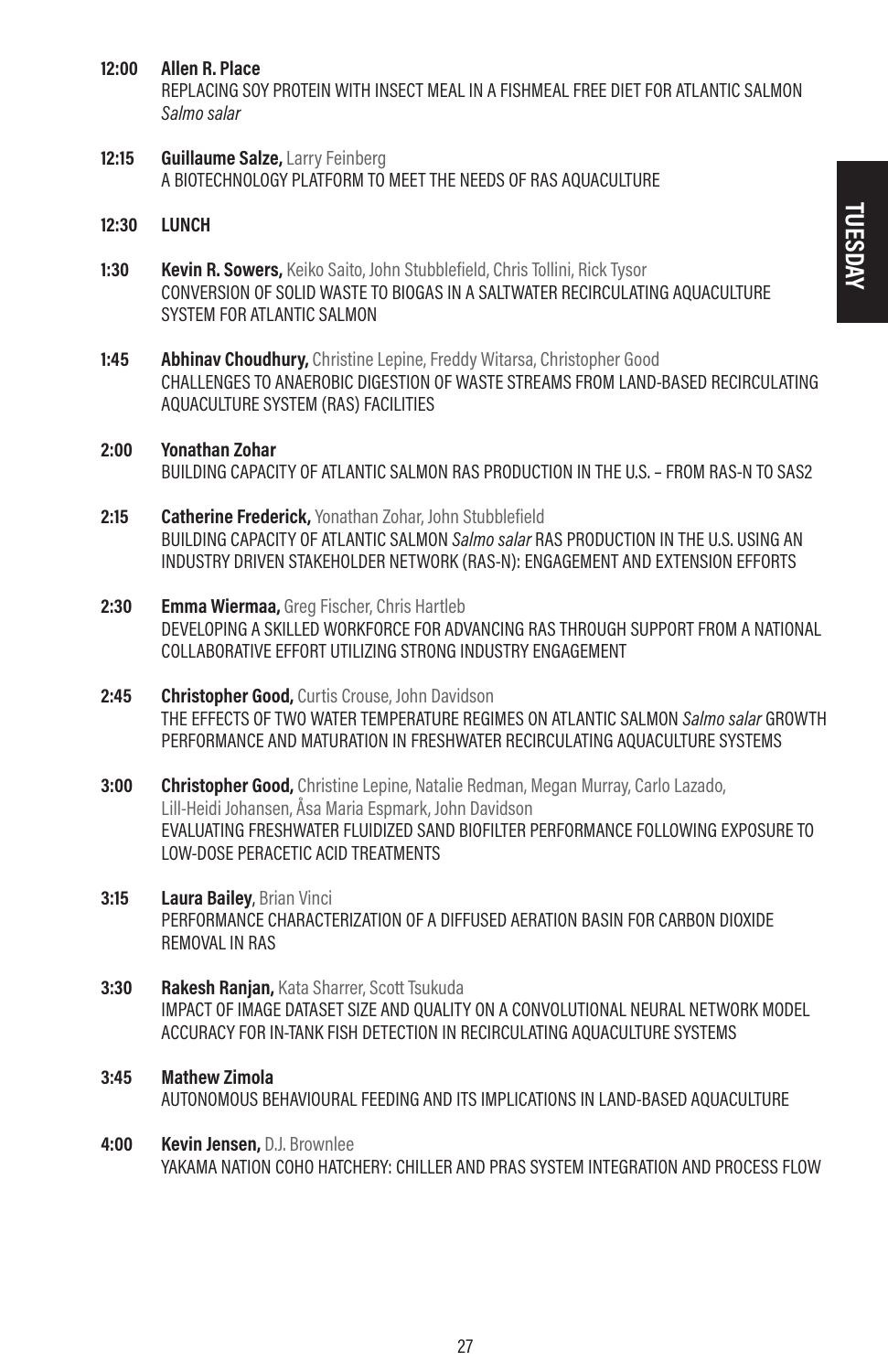### ZEBRAFISH - DAY 1

Tuesday, March 1 11:00 AM - 5:00 PM Pacific D

Chair: Bobbi M. Baur

### FISH DISEASES SESSION – Coordinated by Dr. Michael Kent/Oregon State University (in Person and Virtual)

- 8:30 PCR Testing for *Pseudoloma*: Tank Water and Fish Corbin Schuster/Oregon State U
- 8:50 Specific Pathogen Free A Review of Strategies in Agriculture, Aquaculture, and Laboratory Mammals and How They Inform New Recommendations for Laboratory Zebrafish Katy Murray/ZIRC
- 9:10 Mycobacteria in zebrafish: overview and recent findings with line susceptibility Chris Whipps/SUNY-ESF

#### BASIC HUSBANDRY SESSION (In Person and Virtual)

9:30 Surface Disinfection of Zebrafish Embryos George Sanders DVM

> Dissolved Ions in Zebrafish Culture Systems: The Importance and Management of Alkalinity, Total Hardness, and Conductivity Hugh Hammer/U Pitt

Methylene Blue and Developing Zebrafish – Effects on Mortality, Morphology, and Behaviour Joan Hedge/US EPA

- 10:30 BREAK
- 11:00 ZHA ANNUAL MEETING Stewardship Award
- 12:30 **LUNCH**

| 2:00 | INTRODUCTION                        | Mark Francis/Aquaneering          |
|------|-------------------------------------|-----------------------------------|
|      | ZIRC UPDATE                         | Katy Murray/Oregon State U        |
|      | ZEBRAFISH HUSBANDRY TRAINING UPDATE | Ryan Centini/U Alabama Birmingham |

- 2:30 **Kanav Khosla,** Kieran Smith, Joseph Kangas, Amey Joshi, Guebum Han, Michael McAlpine, Suhasa Kodandaramaiah, John Bischof, Kieran Smith ADVANCED TECHNOLOGIES FOR PRESERVATION OF AQUATIC EMBRYOS AND LARVAE: A NEW PARADIGM IN CONSERVATION AND AQUACULTURE BIOTECHNOLOGIES
- 2:50 Using analgesia for fin clipping with a recirculating system Mollie Millington
- **3:10** Building the zebrafish healthcare team for individual and colony health management Lauren Habenicht/University of Colorado Denver Anschutz
- 3:30 **BREAK**
- **3:45 John Grayson, Shaley Valentine** FEEDING RATE AND PROTEIN QUALITY DIFFERENTIALLY AFFECT GROWTH AND FEEDING EFFICIENCY RESPONSE VARIABLES OF JUVENILE ZEBRAFISH Danio rerio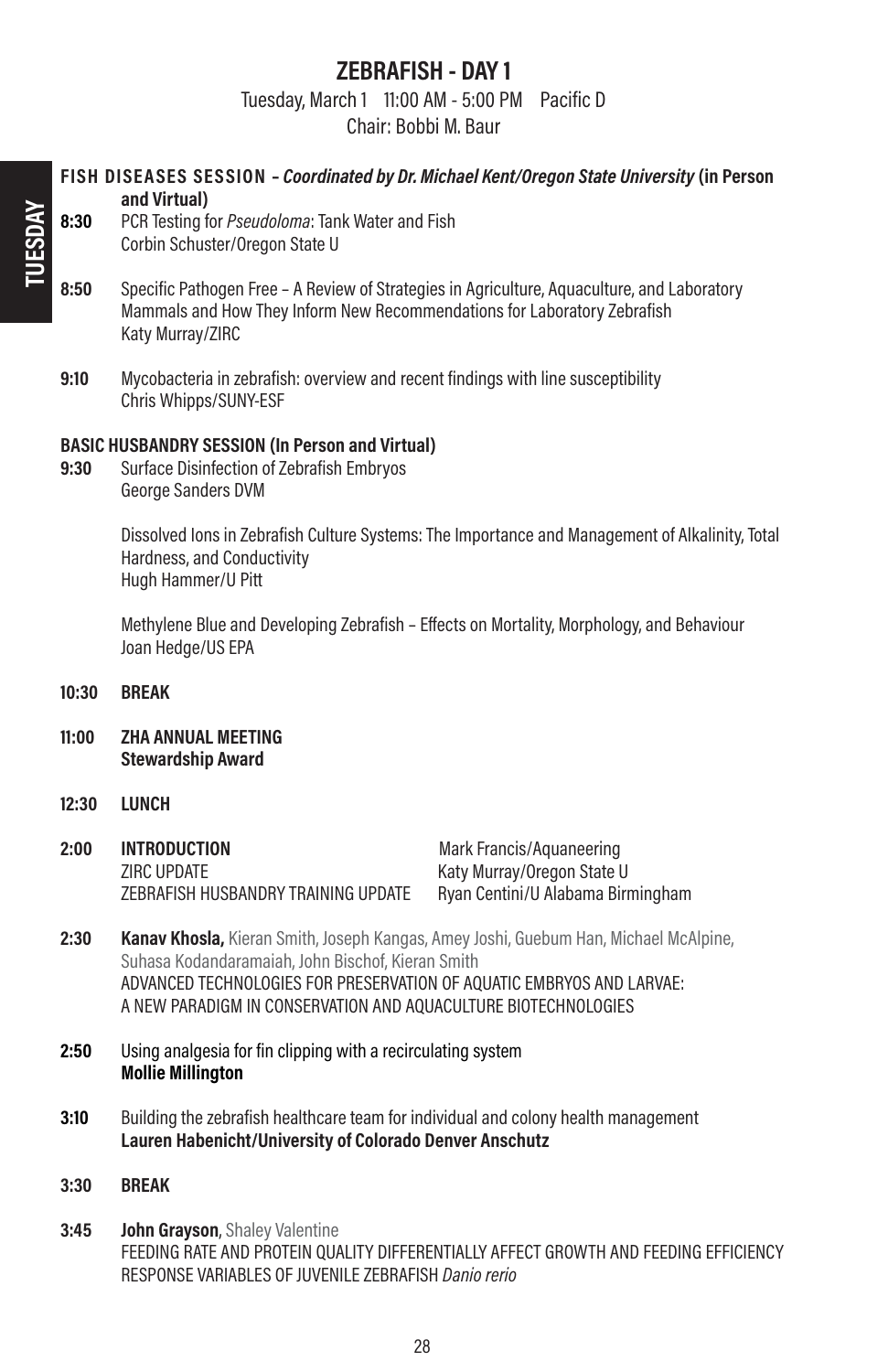- 4:05 Connor Schwepe, Michal Wojno, Giovanni S. Molinari, Karolina Kwasek THE EFFECTS OF PLANT PROTEIN ENRICHED LIVE FOOD ON LARVAL ZEBRAFISH Danio rerio GROWTH AND THE STATUS OF ITS DIGESTIVE TRACT DEVELOPMENT
- 4:25 **Amey S. Joshi,** Andrew D. Alegria, Kieran Smith, Kunpeng Liu, Daryl M. Gohl, Kanav Khosla, John Bischof, Suhasa B. Kodandaramaiah ROBOTIC PLATFORM FOR AUTOMATED MICROINJECTION OF Zebrafish EMBRYOS

### CLAMS

### Tuesday, March 1 1:30 PM - 3:15 PM Pacific C Chair: John Kraeuter

- **1:30 Harriet Booth,** Josh Reitsma, Emma Green-Beach, Matthew Weeks, Ryan Burch, Roxanne Smolowitz, Abigail Archer, Dale Leavitt SEASONAL REPRODUCTIVE CYCLES OF TWO DEVELOPING COMMERCIAL SHELLFISH SPECIES IN **MASSACHUSETTS**
- 1:45 Md Hassan, Victoria Parks, Susan Laramore MICROALGAE CONCENTRATE AS A PARTIAL AND COMPLETE REPLACEMENT OF LIVE MICROALGAE DIET FOR HARD CLAM Mercenaria mercenaria LARVAE
- 2:00 **Caroline Schwaner,** Sarah Farhat, John Haley, Emmanuelle Pales Espinosa, Bassem Allam TRANSCRIPTOMIC, PROTEOMIC, AND FUNCTIONAL ASSAYS UNDERLINE THE DUAL ROLE OF EXTRAPALLIAL HEMOCYTES IN IMMUNITY AND BIOMINERALIZATION IN THE HARD CLAM Mercenaria mercenaria
- 2:15 Rav Czaia. Robert Holmberg, Daniel Hennen, Kamazima Lwiza, Robert Cerrato, Emmanuelle Pales Espinosa, Jennifer O'Dwyer, Brian Beal, Bassem Allam EFFECTS OF CLIMATE CHANGE ON ATLANTIC SURFCLAM Spisula solidissima solidissima LARVAL BEHAVIOR: SURVIVAL, GROWTH, AND DISPERSAL IMPLICATIONS
- 2:30 Daphne Munroe, Lisa Ragone Calvo, Michael De Luca, Michael Acquafredda, Ximing Guo FARMING ATLANTIC SURFCLAMS Spisula solidissima IN NEW JERSEY – EXPANDING GROWOUT SITES AND THE CAPACITY TO RESPOND TO CLIMATE STRESS
- 2:45 **Alexa Romersa**, Jeremy Esposito, Ralph A. Elston, Jonathan P. Davis, Dennis Hedgecock REPRODUCTIVE STATUS OF DIPLOID AND TRIPLOID MANILA CLAMS Ruditapes philippinarum REARED IN THORNDYKE BAY, WASHINGTON, USA
- 3:00 Susan Laramore, Edward Perri, Md Mahbubul Hassan, Leslie Sturmer, John Baldwin, Paul Wills EFFECTS OF MICROALGAL CONCENTRATES ON THE PRODUCTION OF POST-SET SUNRAY VENUS Macrocallista nimbosa AND HARD CLAMS Mercenaria mercenaria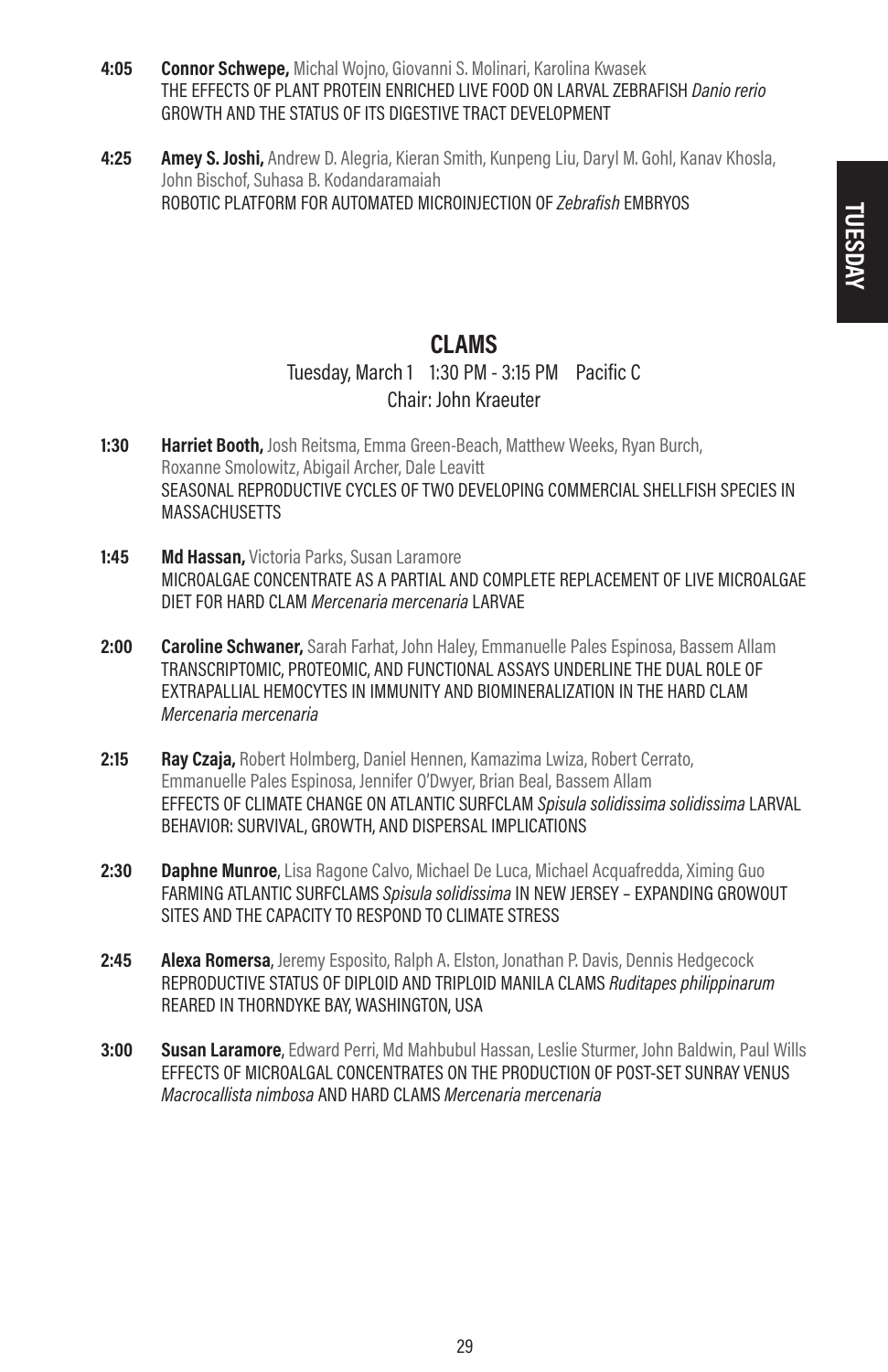### CATFISH

Tuesday, March 1 1:30 PM - 5:00 PM Palm 2 Chairs: Jimmy Avery, Luke Roy

- 1:30 **Terrill Hanson**, Jimmy Avery STATUS OF THE U.S. FARM-RAISED CATFISH INDUSTRY – 2021
- 1:45 Shraddha Hegde, Ganesh Kumar, Carole Engle, Terry Hanson, Luke Roy, Morgan Cheatham, Jimmy Avery, Suja Aarattuthodi, Jonathan van Senten, Jeff Johnson, David Wise, Sunni Dahl, Larry Dorman, Mark Peterman TECHNOLOGICAL PROGRESS IN THE U.S. CATFISH INDUSTRY
- 2:00 **Hisham A. Abdelrahman,** William B. Hemstreet, Luke A. Roy, Terrill R. Hanson, Benjamin H. Beck, Anita M. Kelly DISEASE-RELATED ECONOMIC LOSSES ON COMMERCIAL CATFISH FARMS: A SIX-YEAR CASE STUDY FROM ALABAMA, USA
- 2:15 David Brune, Greg Schwartz, Brian Ott, Ganesh Kumar PADDLEWHEEL WATER MIXING IN SPLIT-PONDS USED FOR CATFISH PRODUCTION
- 2:30 Suja Aarattuthodi, Vandana Dharan AN ESTABLISHED CATFISH CELL LINE TO AID IN FISH VIRUS STUDIES
- 2:45 Ashmita Poudel, Lester Khoo, Mark Lawrence, Ganesh Kumar, John Hawke, Larry Dorman, Grace Ramena, Suja Aarattuthodi PHENOTYPIC CHARACTERIZATION OF *Edwardsiella piscicida* ISOLATES FROM CATFISH AQUACULTURE
- **3:00 Ashley Franklin, Whitney Ortiz, Mar Huertas** NITRITE INDUCES CHANGES IN THE CHANNEL CATFISH NOSE AND GUT MICROBIOME
- 3:15 **Hana Hess.** Marie Strader, Jaelen Myers, Feng He, Luke Roy, Rex Dunham, Ian Butts IDENTIFICATION AND DIFFERENTIAL EXPRESSION OF SMALL NON-CODING RNAS IN TESTES AND SPERM OF BLUE CATFISH Ictalurus furcatus
- **3:30 Manoj Chandy Koshy,** Ashmita Poudel, Lester Khoo, Mark Lawrence, Ganesh Kumar, Mark Peterman, Suja Aarattuthodi EFFECT OF LOW DISSOLVED OXYGEN ON THE PATHOGENESIS OF Edwardsiella piscicida IN CHANNEL AND HYBRID CATFISH
- 3:45 Olalekan Oguntade MOLECULAR PROFILING, GROWTH PERFORMANCE, AND SELECTION TRAITS FOR DIFFERENT STRAINS OF Clarias gariepinus (BURCHELL) IN MAJOR NIGERIAN FRESHWATER BODIES
- 4:00 Sofolabi Sofela, Karen Veverica, Akinwale Akinleye WATER EXCHANGE METHOD AFFECTS FEED CONSUMPTION AND FEED CONVERSION IN Clarias gariepinus RAISED IN SMALL PLASTIC TANKS
- 4:15 Letícia Fantini Hoag, Terry Hanson, Jesse Chappell IN-POND RACEWAY SYSTEM PRODUCTION TRIALS GROWING STOCKER AND FOODSIZE HYBRID CATFISH PLUS TILAPIA
- 4:30 Khanh Nguyen, Oluwafunmilola Afe, Timothy Bruce, Mark Liles, Donald Davis GROWTH PERFORMANCE, SURVIVAL, BLOOD CHEMISTRY, AND GENE EXPRESSION OF CHANNEL CATFISH Ictalurus punctatus FED PROBIOTIC-SUPPLEMENTED DIET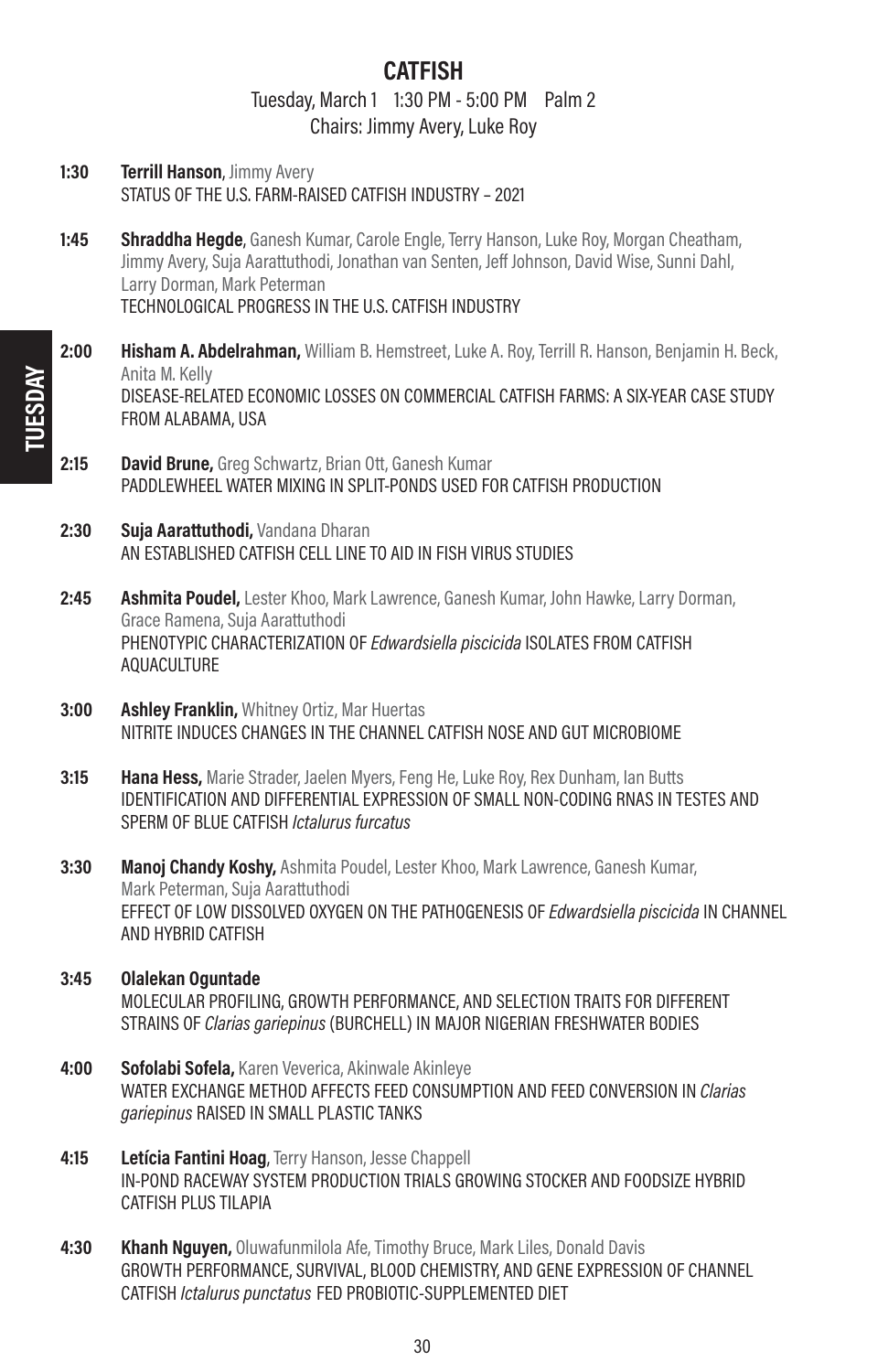# FISH HEALTH

# Tuesday, March 1 1:30 PM - 5:00 PM Palm 8

- Chair: Grace Ramena
- 1:30 **Yueh-chiang Han, Brian Shepherd** IMMUNOMODULATORY EFFECTS OF GHRELIN ANALOGS ON PRIMARY HEAD-KIDNEY CELLS FROM RAINBOW TROUT Oncorhynchus mykiss
- 1:45 Ophélie Gervais, Agustin Barria, Athina Papadopoulou, Remi Gratacap, Borghild Hillestad, Alan E. Tinch, Samuel A.M. Martin, Mussa Hassan, Ross D. Houston, Diego Robledo CHARACTERISATION OF RESISTANCE AGAINST INFECTIOUS SALMON ANAEMIA IN ATLANTIC SAI MON
- 2:00 Ignacio Vasquez, Ahmed Hossain, Hajarooba Gnanagobal, Katherinne Valderrama, Briony Campbell, Michael Ness, Steve Charette, Kurt Gamperl, Cipriano Rocco, Cristopher Segovia, Javier Santander COMPARATIVE GENOMICS OF TYPICAL AND ATYPICAL Aeromonas salmonicida subsp. salmonicida STRAINS AND THEIR RELATIONSHIP TO PATHOGENESIS EVOLUTION
- 2:15 **Hajarooba Gnanagobal,** Trung Cao, Ahmed Hossain, Ignacio Vasquez, Setu Chakraborty, Katherine Valderrama, My Dang, Joy Chukwu Osazuwa, Danny Boyce, Cristopher Segovia, Victor Garcia, Javier Santander ROLE OF RIBOFLAVIN BIOSYNTHETIC PATHWAY PARALOGS, AND RIBOFLAVIN TRANSPORTER (ribN) IN Aeromonas salmonicida VIRULENCE IN LUMPFISH Cyclopterus lumpus
- 2:30 Grace Ramena, Kailash Bohara, Gnanender Sriramoju CHARACTERIZATION OF CLCA GENE FAMILY AND SIGNIFICANCE IN FISH HEALTH
- 2:45 Gonzalo Illán, Paul Wills, Marty Riche, Ignacio de Blas, Imanol Ruiz-Zarzuela, Sahar Mejri CURRENT AVAILABILITY OF VACCINES AGAINST POTENTIAL FLORIDA POMPANO Trachinotus carolinus PATHOGENS – A REVIEW
- **3:00 Esteban Soto**, Tryssa de Ruyter, Zeinab Yazdi, Mark Adkison, Susan Yun, Timothy Welch, William Keleher EVALUATION OF INTRACOELOMIC AND IMMERSION VACCINE BOOST FOR INACTIVATED IMMERSION VACCINE AGAINST Lactococcus garvieae INFECTION IN RAINBOW TROUT Oncorhynchus mykiss
- 3:15 **Evan Jones,** Jie Ma, Matt Hawkyard, Mary Arkoosh, Joseph Dietrich, Cameron Schuster, Luke Oliver, Brent Vuglar, Veronica Myrsell, Kenneth Cain EVALUATING A NOVEL ORAL VACCINE DELIVERY PLATFORM IN RAINBOW TROUT Oncorhynchus mykiss
- 3:30 Luke Oliver, Timothy Bruce, Jie Ma, Evan Jones, Kenneth Cain DEVELOPMENT OF AN ANTI-BURBOT IGM MONOCLONAL ANTIBODY AND OPTIMIZATION OF AN ELISA TO MEASURE ANTI-AEROMONAS SP. ANTIBODY TITERS IN BURBOT Lota lota FOLLOWING PATHOGEN CHALL FNGF
- 3:45 **Vandana Dharan, Suja Aarattuthodi** COMPARITIVE PATHOGENICITY OF TWO VIRUSES IN CATFISH CULTURE
- 4:00 Andrew Wargo, Malina Loeher, David Kennedy, Gael Kurath EVIDENCE OF INFECTIOUS HEMATOPOIETIC NECROSIS VIRUS VIRULENCE EVOLUTION AFTER A HOST JUMP INTO RAINBOW TROUT AQUACULTURE, AND POSSIBLE MANAGEMENT STRATEGIES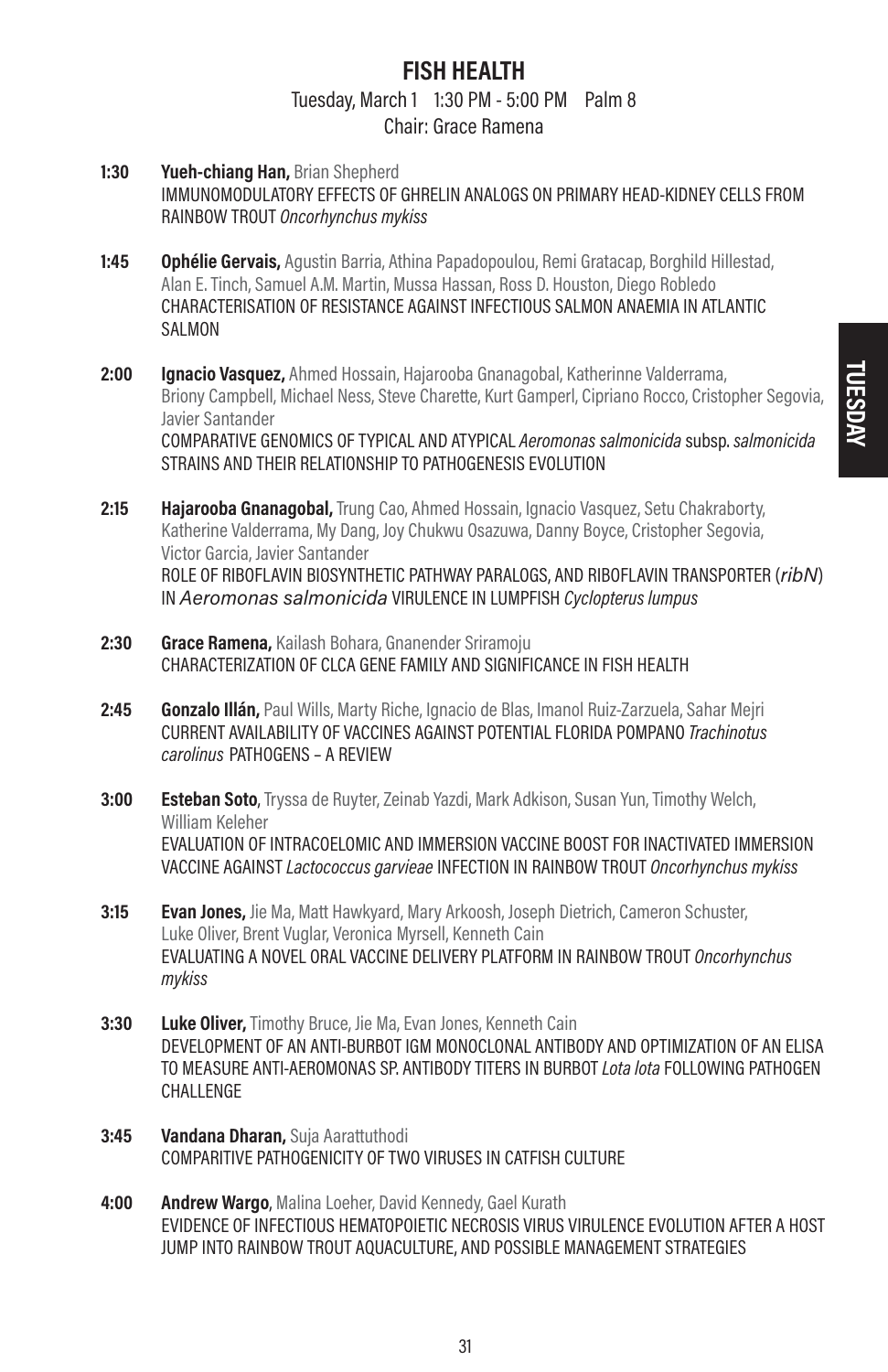- 4:15 **Vandana Dharan, Suja Aarattuthodi** VERIFICATION OF RIVERS'S POSTULATES FOR BLUE CATFISH HERPESVIRUS
- **4:30 James Tuttle,** Timmothy Bruce, Luke Roy, Ian Butts, Benjamin Beck, Anita Kelly EXAMINATION OF POND BOTTOM SEDIMENTS FOR THE PRESENCE OF COMMON PATHOGENIC BACTERIA IN COMMERCIAL CATFISH PONDS
- 4:45 David Bradshaw, Carlie Perricone, Chris Robinson, Tyler Bianchine, Paul Wills MICROBIOME CHANGES AND RECOVERY IN BIOFILM: TAXONOMIC AND FUNCTIONAL DIVERSITY IN RESPONSE TO CHELATED COPPER TREATMENT
- **5:00 Mark Braceland, Marije Booman** TANACIBACULOSIS IN ATLANTIC SALMON Salmo salar L.

### WORKSHOP ON ART OF SCIENCE PRESENTATION

Tuesday, March 1 1:30 PM - 5:00 PM Town & Country B Chair: Eric Heupel

Art of science presentation - Join scientist and science illustrator for strategies and tips to help make your science and outreach presentations as well designed and impactful as your science itself. This 2 hour workshop will provide examples of design paradigms and strategies to help make your presentations more engaging without stealing the spotlight of your science itself. Bring along any presentation or illustration needs you may be struggling with or need to be "just right" to deliver the message with clarity and impact.

### INTERNATIONAL ASSOCIATION OF AQUACULTURE ECONOMICS AND MANAGEMENT – ECONOMICS AND MARKETS - DAY 1

Tuesday, March 1 11:00 AM - 5:00 PM Palm 7 Chair: Frank Asche

- **11:00 Cathy Roheim,** Frank Asche, Hakan Eggert, Atle Oglend, Martin Smith AQUACULTURE, EXTERNALITIES, AND POLICY SOLUTIONS
- 11:15 Taryn Garlock, Frank Asche, Jana Hilsenroth, James Anderson DIVERSITY IN GLOBAL FISHERIES AND AQUACULTURE
- 11:30 Shraddha Hegde, Ganesh Kumar, Carole Engle, Terry Hanson, Luke Roy, Jonathan van Senten, Jeff Johnson, Jimmy Avery, Suja Aarattuthodi, Sunni Dahl, Larry Dorman, Mark Peterman ECONOMIC CONTRIBUTION OF THE U.S. CATFISH INDUSTRY
- 11:45 Charles Clark, Jonathan van Senten, Carole Engle, Michael Schwarz REGULATORY COSTS ON ATLANTIC COAST SHELLFISH FARMS
- 12:00 Adams Ceballos-Concha, Frank Asche THE CHILEAN SALMON INDUSTRY'S SOCIOECONOMIC IMPACTS
- 12:15 Atle Oglend, Frank Asche REGULATORY RENTS IN NORWEGIAN SALMON AQUACULTURE
- 12:30 LUNCH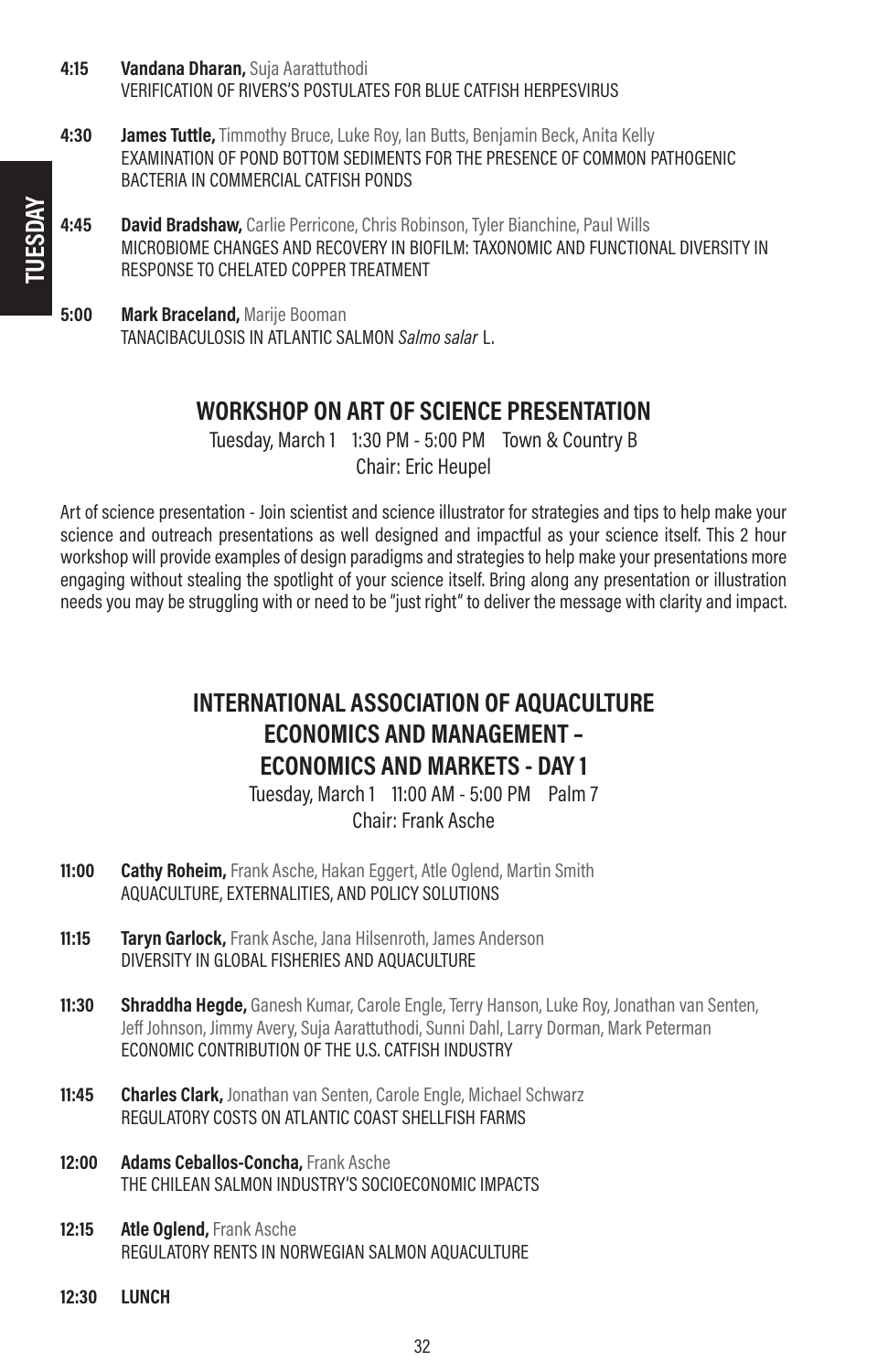- 1:30 Frank Asche, Taryn M. Garlock, James L. Anderson, Atle Oglend, Hans-Martin Straume COVID 19: CHALLENGES AND OPPORTUNITIES IN THE SEAFOOD MARKET
- 1:45 **Linda ODierno, Michael Ciaramella, Paul Zajicek** HOW THE PANDEMIC CHANGED THE FOODSERVICE MARKET FOR FARM-RAISED SEAFOOD
- 2:00 Hans-Martin Straume, Frank Asche, Atle Oglend IMPACTS OF THE COVID-19 CRISIS ON TRADE MARGINS IN NORWEGIAN AQUACULTURE EXPORTS
- 2:15 **Jonathan van Senten**, Carole R. Engle, Ganesh Kumar, Madan Dev MARKET RESEARCH TO GUIDE U.S. AQUACULTURE RECOVERY FROM THE COVID-19 PANDEMIC
- 2:30 **Christian Brayden,** Caroline Noblet, Keith Evans, Kanae Tokunaga, Keri Kaczor, Sam Belknap, Giselle Sillsby, Alissa Miller-Gonzalez, Sebastian Belle, Denise Gurshin ANALYZING SEAFOOD SALES, DISTRIBUTION, AND PREFERENCES IN THE NEW NORMAL – FOR MAINE AND BEYOND
- 2:45 Robert Botta, Taryn Garlock, James Anderson, Frank Asche THE IMPORTANCE OF PRODUCT ATTRIBUTES FOR FARMED OYSTERS: AN ANALYSIS OF U.S. **RESTAURANTS**
- 3:00 Lianqun Sun, Ganesh Kumar, Carole Engle, Jonathan Van Senten RETAIL SEAFOOD MARKET TRENDS IN THE U.S., 2016 TO 2021
- **3:15 Shraddha Hegde,** Ganesh Kumar, Carole Engle, Jimmy Avery, Suia Aarattuthodi, Jeff Johnson, Jonathan van Senten PRODUCTION ECONOMIC RELATIONSHIPS IN INTENSIVE U.S. CATFISH PRODUCTION SYSTEMS
- **3:30 Hauke Kite-Powell,** Erick Ask, Simona Augyte, David Bailey, Julie Decker, Clifford Goudey, Gretchen Grebe, Yaoguang Li, Scott Lindell, Domenic Manganelli, Michael Marty-Rivera, Crystal Ng, Loretta Roberson, Michael Stekoll, Schery Umanzor, Charles Yarish TECHNO-ECONOMIC PATHWAY TO BIOFUEL-SCALE SEAWEED FARMS

#### 3:45 Jeff Waite USDA PROCESS VERIFED PROGRAM – A MARKETING SOLUTION

- 4:00 Erling Vårdal CURRENCY CHOICES OF NORWEGIAN EXPORTERS OF AQUACULTURE PRODUCTS
- 4:15 **Ursula Landazuri-Tveteraas, Frank Asche, Atle Blomgren, Ingrid Pettersen** VERTICAL AND HORIZONTAL PRICE LINKAGES AND DEMAND GROWTH FOR DIFFERENT SALMON PRODUCT FORMS IN EUROPE
- 4:30 Ivar Gaasland NORWEGIAN SEAFOOD EXPORT – THE IMPACT OF QUALITY AND MARKET SHARE ON UNIT VALUE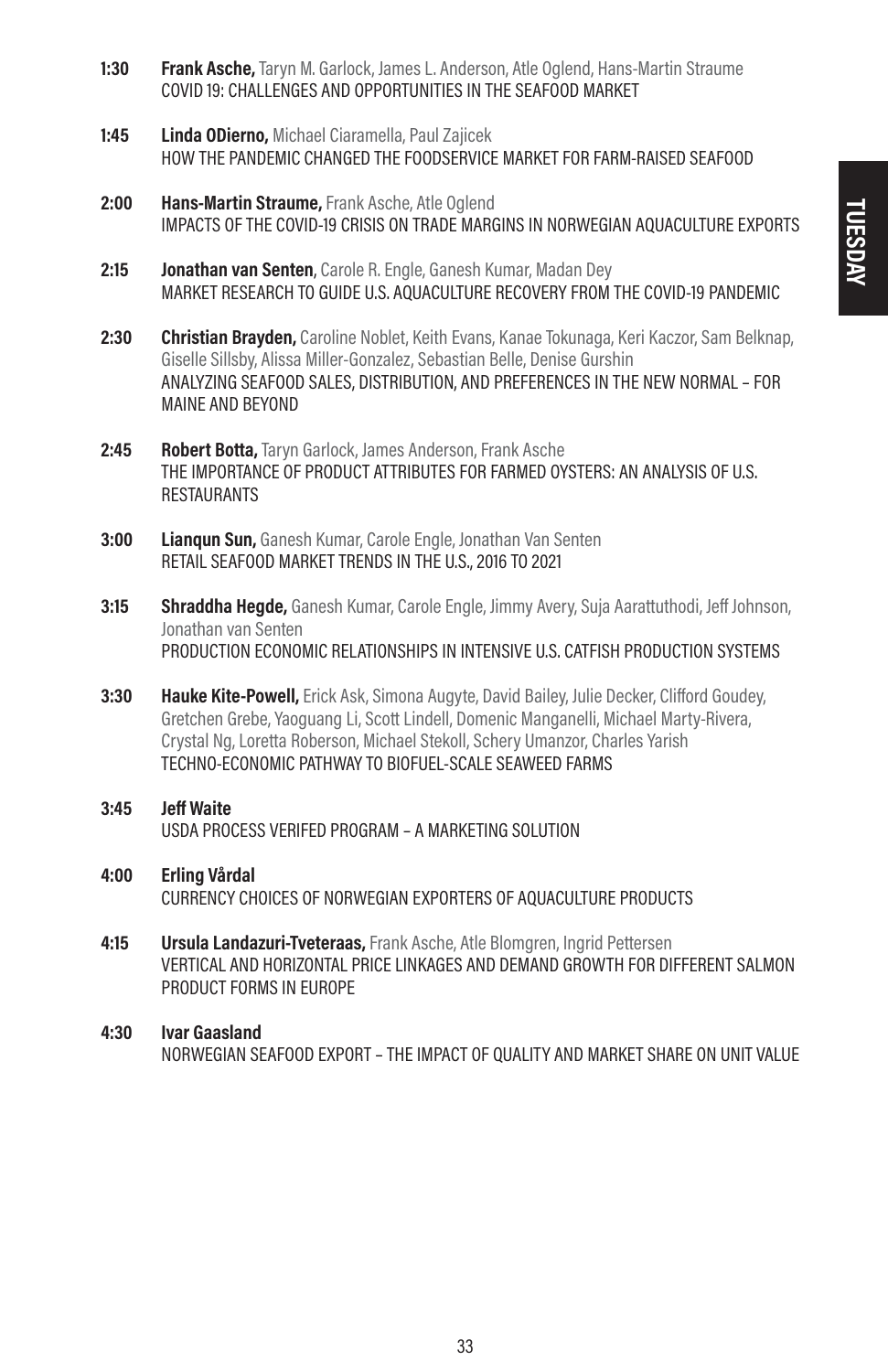# WEDNESDAY, March 2

### FLATFISH

Wednesday, March 2 8:30 AM - 10:00 AM Palm 2 Chair: Michelle (Mick) Walsh

- 8:30 Lee A. Fuiman, Hunter S. Bailey, Ashley Fincannon BROODSTOCK DIETS CAN ALTER EGG FATTY ACID COMPOSITION AND EGG QUALITY IN SOUTHERN FLOUNDER Paralichthys lethostigma
- 8:45 Maxwell Westendorf, John Mareska STOCK ENHANCEMENT EFFORTS OF SOUTHERN FLOUNDER Paralichthys lethostigma IN ALABAMA COASTAL WATERS
- 9:00 Ruairi MacNamara, Kevin Stuart, Michael Shane, Mark Drawbridge PROGRESS ON THE PRODUCTION AND RELEASE OF CALIFORNIA HALIBUT Paralichthys californicus TO SUPPORT FISHERIES MANAGEMENT
- 9:15 **John Stieglitz,** Jenna Baggett, Ronald Hoenig, Carlos Tudela, Shubham Mathur, Daniel Benetti PROGRESS IN THE DEVELOPMENT OF LAND BASED FLOUNDER PRODUCTION IN THE U.S.: OLIVE FLOUNDER Paralichthys olivaceus AQUACULTURE
- 9:30 Junhyuk Seo, Jeonghwan Park STOCKING DENSITY INFLUENCE ON GROWTH PERFORMANCE AND WELFARE OF JUVENILE OLIVE FLOUNDER Paralichthys olivaceus IN A RECIRCULATING AQUACULTURE SYSTEM

### **ECHINODERMS**

Wednesday, March 2 8:30 AM - 12:30 PM Palm 8 Chair: Andy Suhrbier

- 8:30 **Honey Win,** Soufanieh Pierre, Nahian Fahim, Kusum Parajuli, Ahmed Mustafa PHYSIOLOGICAL AND IMMUNOLOGICAL PROPERTIES OF SELECTED SEA CUCUMBER SPECIES FROM THE WATERS OF UNITED STATES
- 8:45 **Jack Reynolds, Barry Costa-Pierce, David Anderson** MARKET ANALYSIS OF HAWAIIAN GROWN SEA CUCUMBERS Stichopus horrens, Holothuria whitmaei AND Actinopyga varians
- 9:00 Casey B. Pruitt, Brian L. Bingham ASSESSING THE ABILITY OF THE CALIFORNIA SEA CUCUMBER Apostichopus californicus TO ASSIMILATE WASTE FROM MEDITERANEAN MUSSEL Mytilus galloprovincialis AQUACULTURE IN SOUTH PUGET SOUND, WASHINGTON
- 9:15 Andrew Suhrbier, Isabel Platten, Ryan Crim, Erin Horkin GROW-OUT AND NURSERY CULTURE OF THE GIANT RED SEA CUCUMBER Apostichopus californicus IN WASHINGTON AND ALASKA
- 9:30 A. Kalam Azad, Christopher M. Pearce, R. Scott McKinley AQUACULTURE OF PURPLE SEA URCHINS AND GIANT RED SEA CUCUMBERS IN BRTISH COLUMBIA, CANADA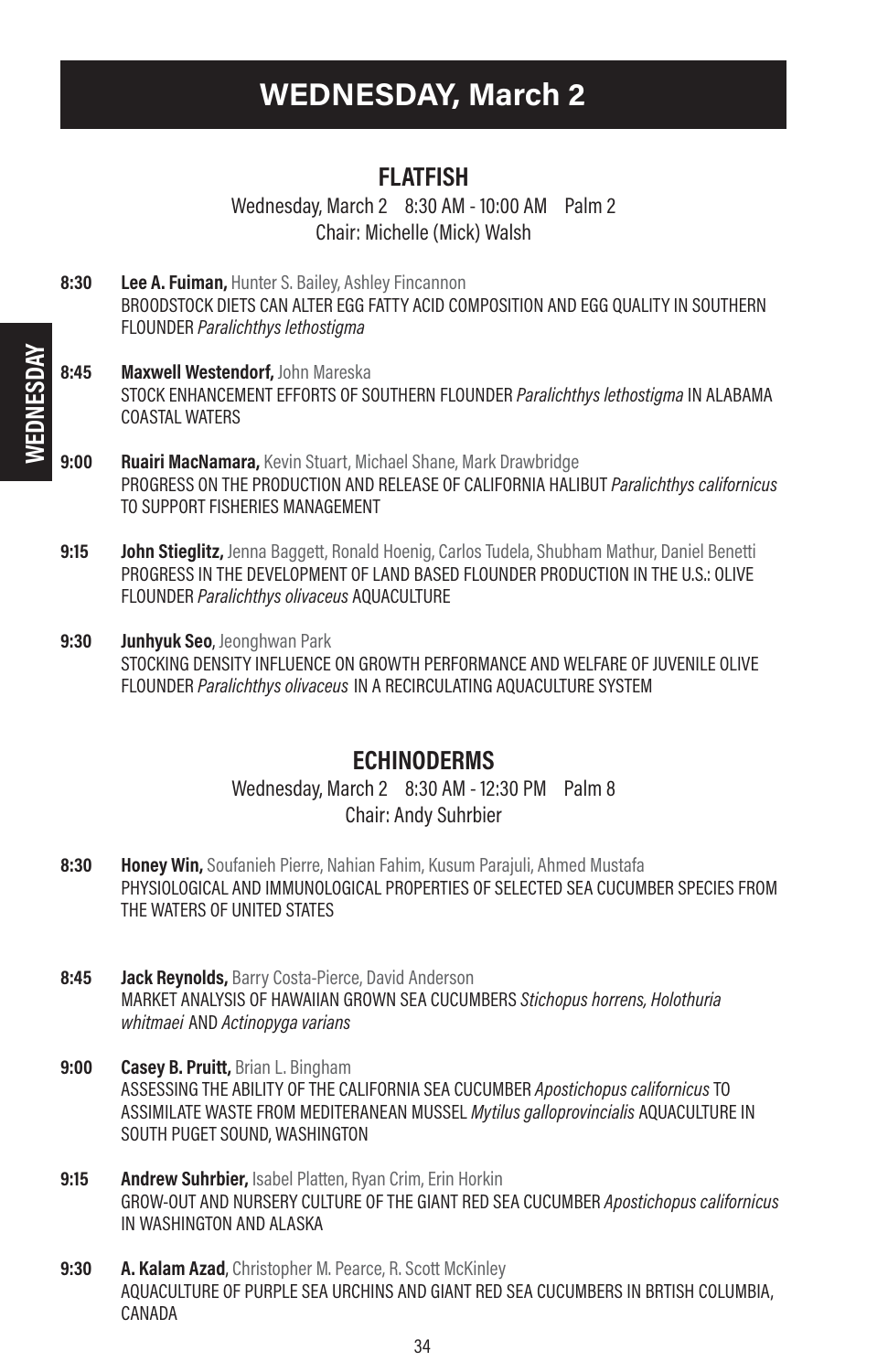- 10:00 BREAK
- 10:30 Renee Angwin, Brian Hentschel, Todd Anderson, Luke Gardner LAND-BASED ECHINOCULTURE IN CALIFORNIA: DEVELOPING A PROTOCOL FOR THE ENHANCEMENT OF PURPLE SEA URCHIN ROE IN A RECIRCULATING AQUACULTURE SYSTEM (RAS)
- **10:45 Luke Gardner,** Grace Teranishi, Matthew Hoehn, Jacob Harris, Shea Grady, Jesse Carizzo CO-CULTURE OF Pacific dulse AND PURPLE SEA URCHINS: IN SEARCH OF A SELF-SUSTAINING SEA URCHIN FATTENING SYSTEM
- 11:00 Brian Tsuyoshi Takeda RESTORING KELP FORESTS THROUGH RESPONSIBLE, LAND BASED RANCHING OF OVERGRAZING URCHINS
- 11:15 Md Hassan, Aaron Pilnick, Keri O'Neil, Joshua Patterson HATCHERY CULTURE OF THE LONG SPINED SEA URCHIN Diadema antillarum FOR REEF RESTORATION
- 11:30 Coleen Suckling, Tara Plee, Luz Kogson, Dana Morse, Larry Harris, Steve Eddy EXPANDING GREEN SEA URCHIN AQUACULTURE PRODUCTION BY REMOVING KEY AQUACULTURE CHALL FNGES

### OPTIMIZING ECOSYSTEM SERVICES ASSOCIATED WITH SHELLFISH AQUACULTURE

Wednesday, March 2 8:30 AM - 10:00 AM Palm 5 Chairs: Robert Rheault, Robert Jones

#### 8:30 Robert Rheault, Robert Jones

OPTIMIZING ECOSYSTEM SERVICES ASSOCIATED WITH SHELLFISH AQUACULTURE

A panel of experts will discuss the ecosystem services associated with shellfish aquaculture (habitat provision, nutrient removal, eutrophication mitigation, benthic stabilization, etc.) and encourage workshop participants to brainstorm and propose ways in which growers might tweak their farming methods to maximize the various services and improve the restorative aspects of shellfish farming.

Panelists: Heidi Alleway, The Nature Conservancy Daphne Munroe, Rutgers University Kelsey Schultz, Northeastern University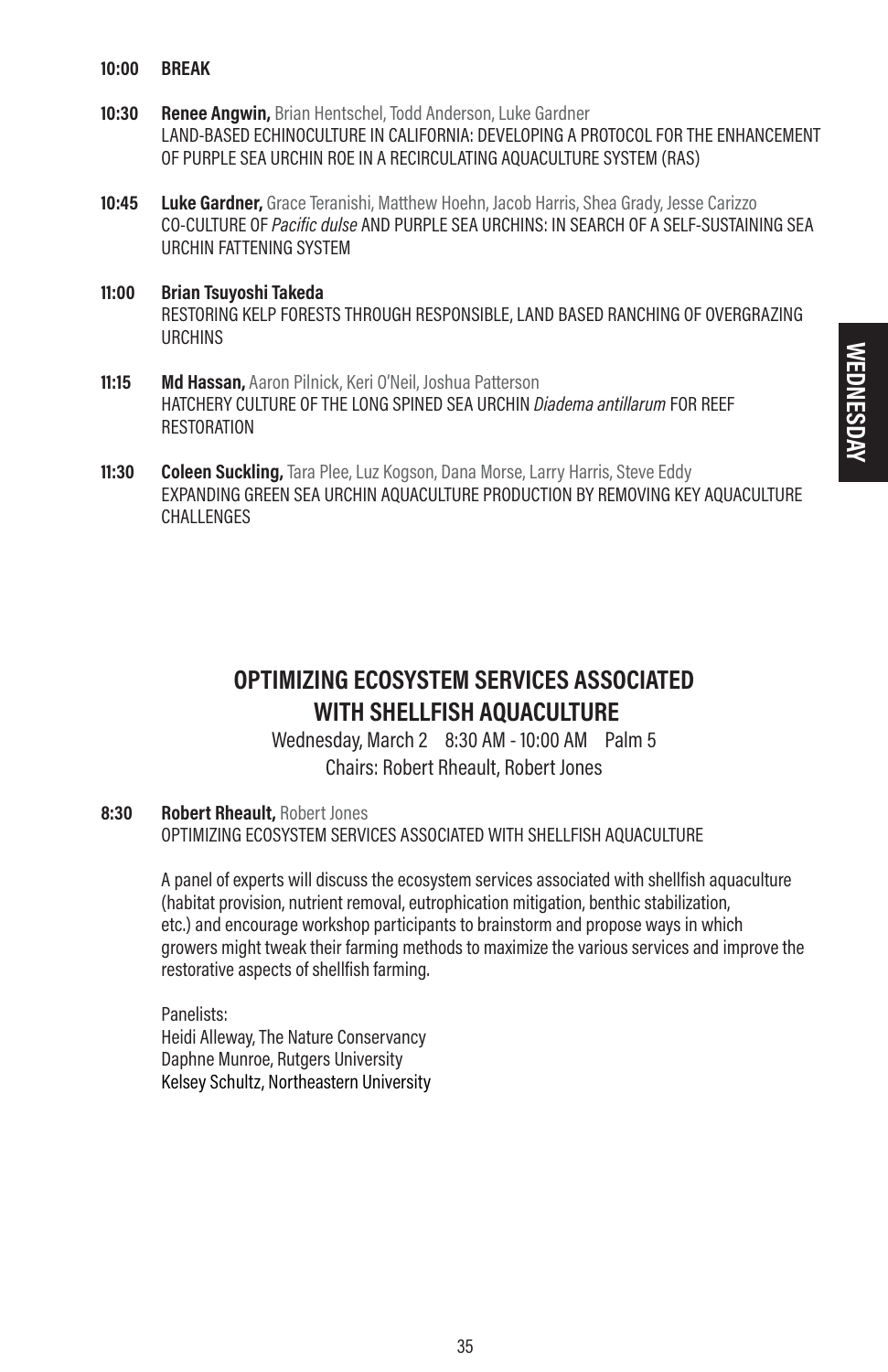### INTERNATIONAL ASSOCIATION OF AQUACULTURE ECONOMICS AND MANAGEMENT – ECONOMICS AND MARKETS - DAY 2

Wednesday, March 2 8:30 AM - 12:30 PM Palm 7 Chair: Frank Asche

- 8:30 TBA
- 8:45 Barry Nash, Jane Harrison, Chuck Weirich, Eric Herbst, Frank Lopez ASCERTAINING THE MARKET VALUE OF NORTH CAROLINA AQUACULTURED SEAFOOD
- 9:00 **Morgan Cheatham, Ganesh Kumar** ECONOMIC RISK OF CATFISH PRODUCTION STRATEGIES
- **9:15 Iwen Su,** Grant Cavanaugh, Alexandra Smith, Genevieve Clow, Mattias R. Cape, Sherry M. Lippiatt, Craig Blackie, Roddy Morrison, Connor D. Dibble, Evan Goodwin, Jonathan P. LaRiviere FRAMEWORK FOR TRANSLATING OCEAN RISK TO INVESTMENT: A SALMON AQUACULTURE CASE **STUDY**
- 9:30 Lijun Liu, Jintao Xu ECONOMIC CHARACTERISTICS OF FISH PROCESSORS IN ZHEJIANG PROVINCE, CHINA
- 9:45 **José Luis Fernández Sánchez,** José M. Fernández-Polanco, Ignacio Llorente, Manuel Luna, Elisa Baraibar-Diez, María D. Odriozola, Ladislao Luna Sotorrío PROFITABILITY FACTORS IN THE EUROPEAN AQUACULTURE INDUSTRY: ANALYSIS OF COUNTRY DIFFERENCES
- 10:00 BREAK
- 10:30 **José Luis Fernández Sánchez,** José M. Fernández-Polanco, Ignacio Llorente, Manuel Luna, Elisa Baraibar-Diez, María D. Odriozola, Ladislao Luna Sotorrío THE IMPLEMENTATION OF AUTOMATIC FEEDERS IN SEA BASS GROW-OUT FARMS: AN ECONOMIC EVALUATION
- 10:45 Inna Golfand OPPORTUNITIES FOR FISH PRODUCTS EXPORT TO CHINA: AN ANALYSIS OF CONSUMER **PREFERENCES**
- 11:00 Derrick Robinson, Dale Squires ECONOMIC CHALLENGES FACING THE EXPANSION OF THE US AQUACULTURE INDUSTRY

### LARVAL NUTRITION OF FINFISH

Wednesday, March 2 8:30 AM - 12:30 PM Pacific C Chairs: Mark Drawbridge, Matt Hawkyard, Kevin Stuart

- 8:30 Mark Drawbridge, Matt Hawkyard, Kevin Stuart, Mike Rust, Ron Jo, Rick Barrows, Chris Langdon A SUMMARY OF MARINE FINFISH LARVAL NUTRITION RESEARCH SUPPORTED BY THE WESTERN REGIONAL AQUACULTURE CENTER
- 8:45 Matt Hawkyard, Kevin Stuart, Mark Drawbridge, Chris Langdon WRAC AS A SPRINGBOARD FOR ADVANCEMENTS IN MARINE LARVAL FINFISH NUTRITION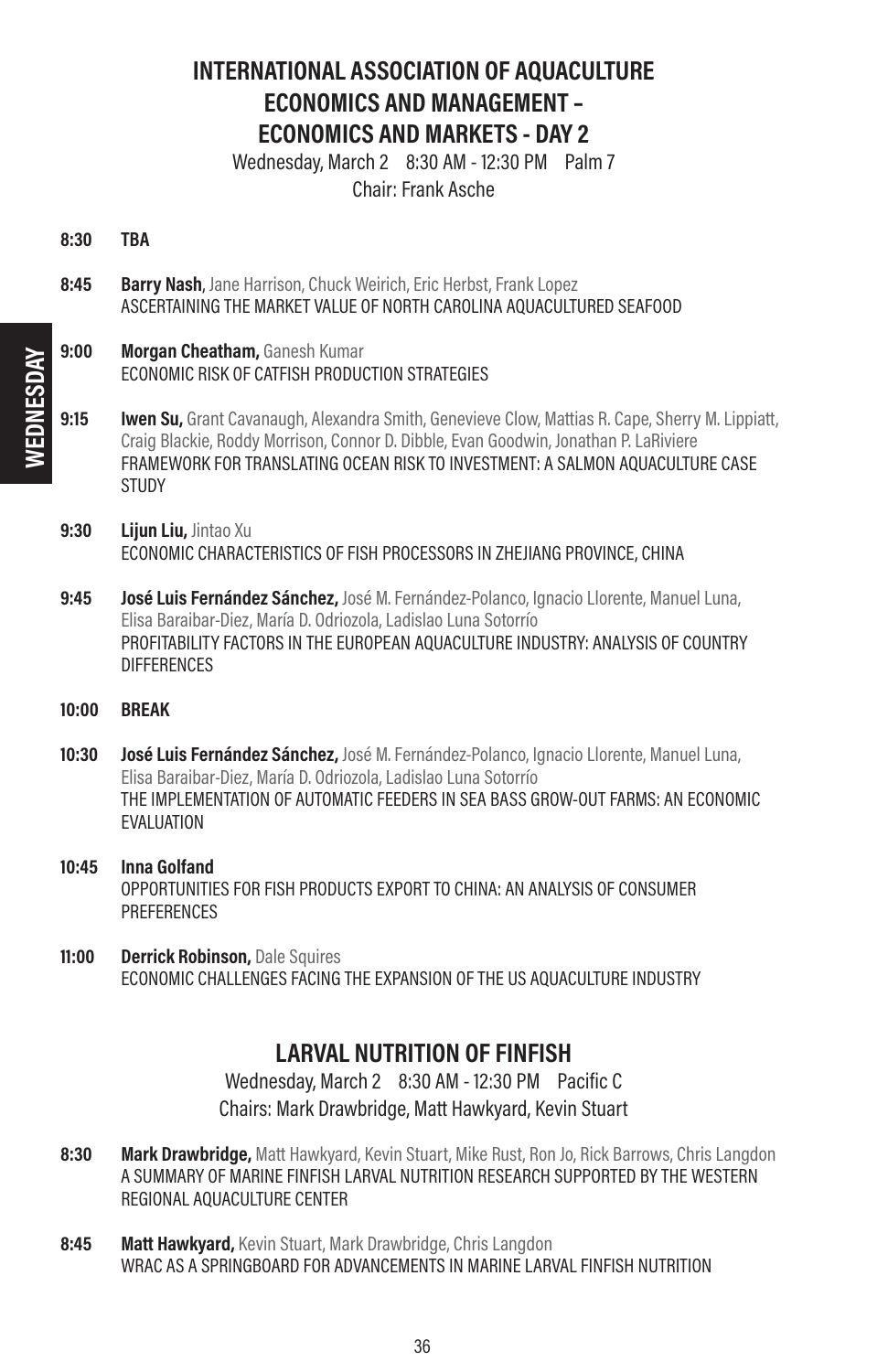- 9:00 Leonardo Ibarra-Castro, Todd Osborne, Mark Martindale DIFFERENT EXPERIENCES AT FIRST FEEDING IN JUVENILES FISH PRODUCTION FOR SEVERAL MARINE SPECIES
- 9:15 Delbert Gatlin, Bryan Candelaria, Fernando Yamamoto EVALUATING VARIOUS NUTRITIONAL ENRICHMENTS OF ROTIFERS Branchionus sp.
- 9:30 Giovanni S. Molinari, Michal Wojno, Macdonald Wick, Karolina Kwasek DOES THE ORIGIN OF THE MUSCLE AND/OR DIGESTIVE ENZYMES AFFECT THE QUALITY OF MUSCLE PROTEIN HYDROLYSATES USED AS FIRST FEED FOR LARVAL FISH?
- 9:45 Moureen Matuha, Luke Oliver, Colby Johnson, Kenneth Cain UTILIZATION OF COPEPODS AS ALTERNATIVES TO ROTIFERS AND/OR ARTEMIA FOR WEANING OF LARVAL BURBOT Lota lota maculosa
- 10:00 BREAK
- 10:30 Daniel Margulies, Vernon Scholey, Susana Cusatti, Yole Buchalla, Enrique Mauser, Jeanne Wexler Tomoki Honryo, Michio Kurata, Yasuo Agawa, Yoshifumi Sawada STUDIES OF GROWTH AND SURVIVAL DURING THE LARVAL AND EARLY-JUVENILE STAGES OF YELLOWEIN TUNA AT THE IATTC'S ACHOTINES LABORATORY IN PANAMA
- **10:45 Matt Hawkyard,** Kevin Stuart, Mark Drawbridge, Ben Laurel, Chris Langdon RECENT PROGRESS ON THE USE OF LIPOSOMES FOR THE DELIVERY OF WATER-SOLUBLE NUTRIENTS TO MARINE FISH LARVAE
- **11:00 Giovanni S. Molinari,** Michal Wojno, Macdonald Wick, Genciana Terova, Karolina Kwasek THE EFFECT OF THE TRANSITION OF MOLECULAR WEIGHT PROFILE OF DIETARY PROTEIN ON LARVAL LARGEMOUTH BASS Micropterus salmoides DEVELOPMENT
- **11:15 Victoria Uribe**, Paul S. Wills, Aaron J. Adams, Christopher Robinson, Sahar Meiri NUTRITIONAL COMPOSITION AND PHYSICAL CHARACTERISTICS OF CAPTIVE REARED PRE-METAMORPHIC BONEFISH Albula vulpes LARVAE
- 11:30 Kamil Mert Eryalçin, Melek Isinibilir Okyar EFFECT OF DIFFERENT MICROALGAL FEEDING ON SURVIVAL OF ISOLATED COPEPOD Acartia clausi FROM MARMARA SEA, TURKEY
- **11:45 Connor Schwepe,** Michal Wojno, Giovanni S. Molinari, Bethany Rader, Vance McCracken, Karolina Kwasek NUTRITIONAL PROGRAMMING OF FIRST FEEDING YELLOW PERCH *Perca flavescens* WITH SOYBEAN MEAL ENRICHED LIVE FOOD
- 12:00 PANEL SESSION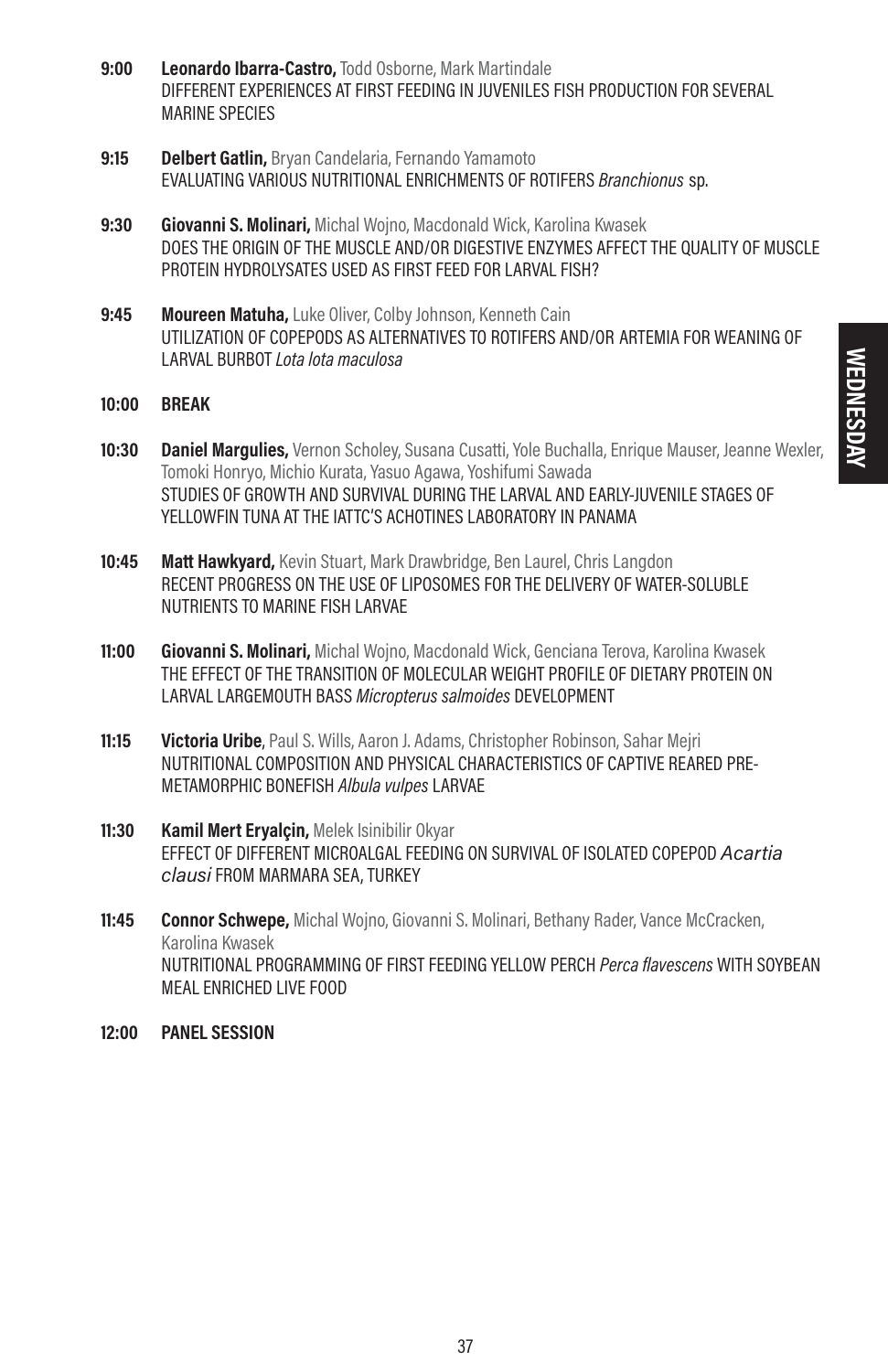### AQUAPONICS – SPECIAL SESSION

Wednesday, March 2 8:30 AM - 5:00 PM Town & Country D

Chair: Janelle Hager

- 8:30 Janelle V. Hager GENOMICS RESEARCH CAN UNLOCK THE MICROBIAL "BLACK BOX" OF AQUAPONIC SYSTEMS
- 9:00 **Andrew Lohman,** Janelle Hager, James Ward, James Tidwell FROM RESEARCH TO THE FARM: A PARTIAL BUDGET ANALYSIS OF LOW-COST LED LIGHTS FOR PRODUCTION OF BIBB LETTUCE Lactuca sativa var. Capitate IN A COMMERCIAL INDOOR AQUAPONIC SYSTEM
- 9:30 Paul Brown, Peng Chen, Yu-Ting Chu AQUAPONICS RESEARCH NEEDS IDENITIED BY STAKEHOLDERS AND PRELIMINARY THOUGHTS ON STANDARIZED RESEARCH APPROACHES

#### 10:00 BREAK

- 10:30 Chelsea Walling, Janelle Hager IMPLEMENTING AQUAPONICS PROJECT-BASED INVESTIGATIONS (APBI) IN K-12 EXTENSION PROGRAMS
- 11:00 Richard Shultz TRAINING AQUAPONIC PRODUCERS THROUGH CONTROLLED ENVIRONMENT AGRICULTURE PROGRAMMING AT SANTA FE COMMUNITY COLLEGE
- 11:30 David J. Cline INTEGRATING AQUAPONICS INTO THE SECONDARY SCHOOL CLASSROOM
- 12:00 Huy Tran AQUAPONIC SYSTEM, DYI FOR HOME AND CLASSROOM, 7 YRS. UPDATE
- 12:15 **Germán E. Merino**, Elisabeth von Brand, María C. Morales Suazo, Constanza Jana BIOINTEGRATING RAINBOW TROUT, RIVER PRAWN, AND LETTUCE IN A COMMERCIAL AND EDUCATIONAL PROTOTYPE AQUAPONIC SYSTEM IN ARIDS ZONES
- 12:30 LUNCH
- 1:30 Allen Pattillo, Janelle Hager FINANCIAL BOTTLENECKS FOR AQUAPONIC PRODUCERS
- 2:00 Angela Caporelli AQUAPONICS CERTIFICATION: WHAT DOES IT MEAN FOR YOU?
- 2:30 Huy Tran AQUAPONIC SYSTEM BOTTLENECKS IN DWC AERATION/MIXING AND UV/O3 APPLICATIONS
- **3:00 Daniel Wells, Emmanuel Avipio, Kyle Hensarling, Caroline Blanchard** IMPROVING PLANT QUALITY AND YIELD: AQUAPONICS FROM A HORTICULTURAL PERSPECTIVE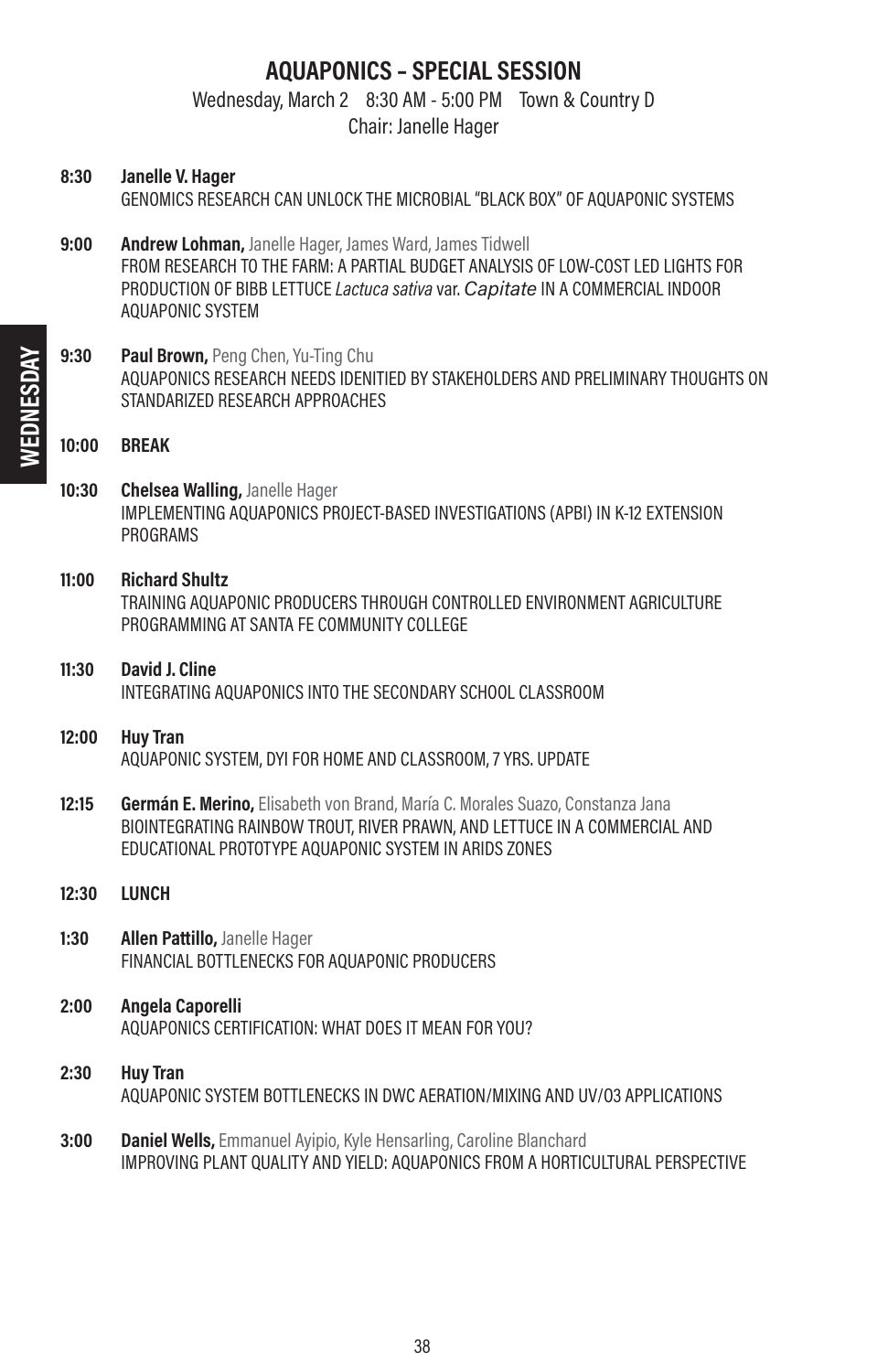### CELEBRATING NOAA ENGAGEMENT THROUGH COMMUNITY BASED AQUACULTURE GRANTS WITH AN EMPHASIS ON FUNDED DIVERSITY AND INCLUSION PROJECTS

Wednesday, March 2 8:30 AM - 5:00 PM Palm 1 Chairs: Cliff Cosgrove, Kim Thompson, Seth Theuerkauf, Mark Rath

#### 8:30 WELCOME, INTRODUCTIONS, & AGENDA REVIEW

Derek Orner: Moderator, NMFS Clete Otoshi: Science Coordinator, NOAA Office of Aquaculture Seth Theuerkauf: Science Coordinator, NOAA Office of Aquaculture Mark Rath: Aquaculture Manager, NOAA Sea Gr Cliff Cosgrove: Saltonstall-Kennedy Program Manager

8:50 NOAA AQUACULTURE GRANT OPPORTUNITIES PANEL Dan Namur: NMFS, Financial Assistance (grants) Division Chief Clete Otoshi: Science Coordinator, NOAA Office of Aquaculture Mark Rath: Aquaculture Manager, NOAA Sea Grant Derek Orner: NMFS Grant Program Manager

# 9:30 Hawaiian Fishpond Network

Rosalyn KRD Concepcion: Fishpond Manager**,** Waikalua Loko I'a Kua'- aina Ulu 'Auamo (KUA)

9:45 Ku a Lanakila Na Mahi I'a: The Fish Farmers Stand Victorious Rosalyn KRD Concepcion: Fishpond Manager, Waikalua Loko I'a Tori Spence: Fishery Policy Analyst, NMFS

#### 10:00 BREAK

- 11:00 The Power of a Collaborative Inclusive Approach Jana Hennig**:** Director, Positively Groundfish
- 11:15 A Fishers-Operated Queen Conch (Strombus gigas) Hatchery for Growout of Sustainable Seafood for Local Markets in Puerto Rico Megan Davis: Ph.D. Atlantic University, Harbor Branch Oceanographic
- 11:30 Community Based Approach to Full Utilization Fishful Future: Saltonstall-Kennedy Team
- 11:45 Community Based Alternative to Fish Waste Fishful Future: Saltonstall-Kennedy Team
- 12:00 Improving Diversity and Inclusion in Aquaculture through Dulse Farming Youth Education Rebecca Cates: Alaska Sea Grant Fellow
- 12:15 Pilot Program for Commercial/Subsistence Educational Macro Algae Aquaculture Development for Alaska Melissa Good: Mariculture Specialist, Alaska Sea Grant
- 12:30 LUNCH

#### 1:30 Welcome, Introductions, & Agenda Review Clete Otoshi: Science Coordinator, NOAA Office of Aquaculture Cliff Cosgrove: Saltonstall-Kennedy Program Manager Derek Orner: Moderator, NMFS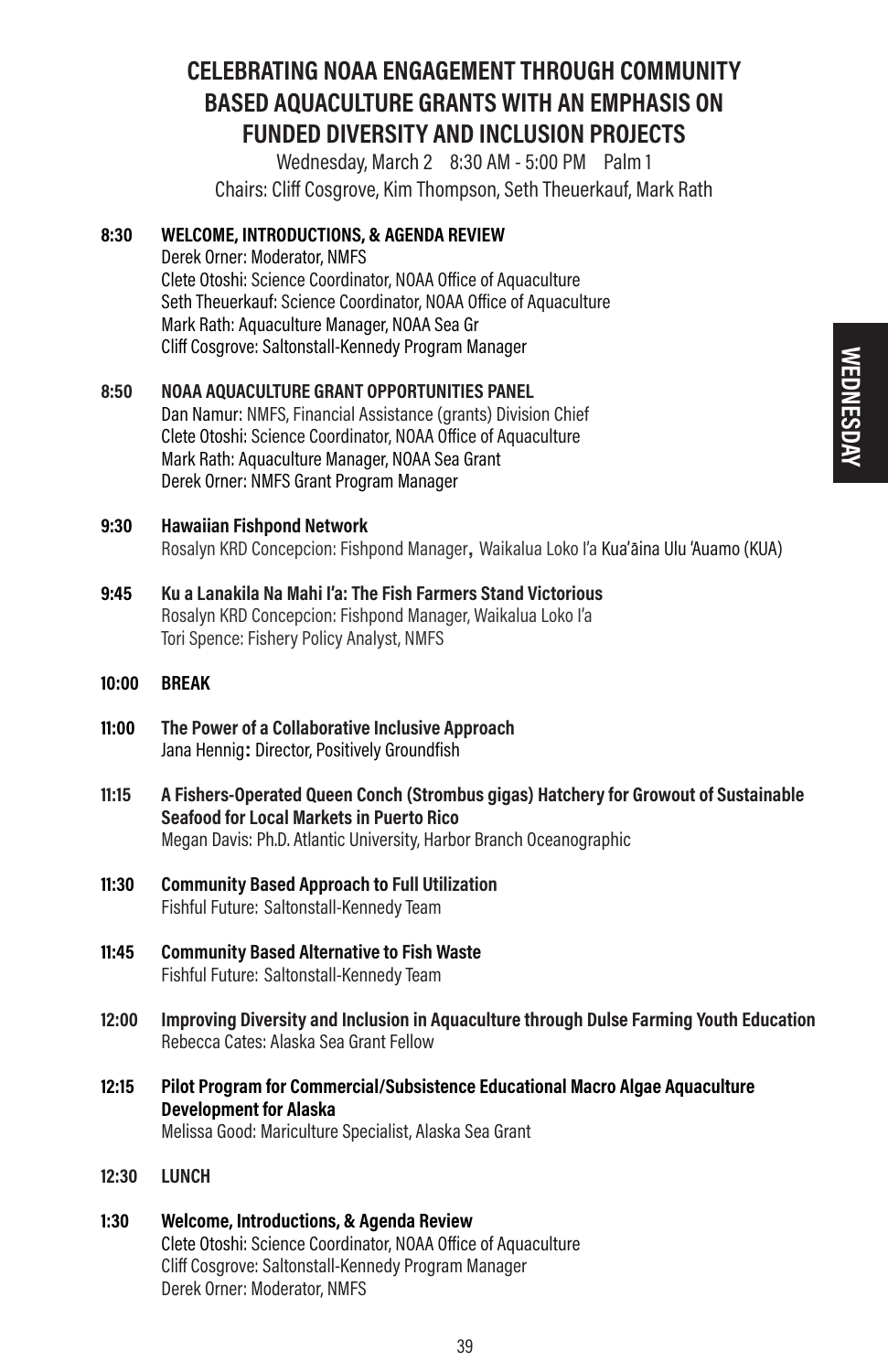**Farmers** Mackenzie Nelson: Science Communications Fellow, Aquarium of the Pacific 1:55 Building a Diverse Aquaculture/NOAA Workforce Through High School Aquaculture Education and Engagement Chris Schillaci: Aquaculture Coordinator, NMFS 2:10 Na'boka: Battling Hunger through Community-Driven Aquaculture Projects Frank Roberto: Biologist, Guam Department of Agriculture 2:30 Promoting Gullah Geechee Maritime Cultural Heritage and Enhancing Economic Resilience through a Gullah Geechee Seafood Trail Marilyn Hemingway: CEO/Founder of the Gullah Geechee Chamber of Commerce 2:50 Fishadelphia: Expanding a successful program connecting NJ seafood harvesters with culturally and economically diverse seafood consumers Dr. Talia Young: Fishadelphia Program Director 3:15 Conti Panel: Continuing the Conversation: Diversity and Inclusion Driving Innovative Approaches in Aquaculture Rosalyn KRD Concepcion**:** Fishpond Manager**,** Waikalua Loko I'a Jana Hennig: Director, Positively Groundfish Melissa Good: Mariculture Specialist, Alaska Sea Grant Mackenzie Nelson: cience Communications Fellow, Aquarium of the Pacific Frank Roberto: Biologist, Guam Department of Agriculture Marilyn Hemingway: CEO/Founder of the Gullah Geechee Chamber of Commerce Dr. Talia Young: Fishadelphia Program Director OFFSHORE AQUACULTURE Wednesday, March 2 8:30 AM - 5:00 PM Town & Country B Chairs: Neil Sims, Dan Benetti, Tyler Sclodnick 8:30 Tim Gallaudet A CALL TO IMPLEMENT THE SEAFOOD COMPETITIVENESS EXECUTIVE ORDER OF 2020 8:45 Sarah Brenholt STRONGER AMERICA THROUGH SEAFOOD: INCREASING U.S. AQUACULTURE WILL STRENGTHEN OUR ECONOMY, OUR HEALTH AND OUR ENVIRONMENT 9:00 Neil Anthony Sims, Sandra E. Shumway, Barry Costa-Pierce PEOPLE WHO WORK IN FRESHWATER FISHPONDS SHOULDN'T THROW MUD: OFFSHORE AQUACULTURE CAN ADDRESS GLOBAL ENVIRONMENTAL AND SOCIAL IMPERATIVES 9:15 Paul Zaiicek, John Corbin, Sebastian Belle, Robert Rheault REFUTING PERNICIOUS OFFSHORE MARINE AQUACULTURE MYTHS, ASSUMPTIONS, AND CRITICISMS FOISTED ON THE U.S. PUBLIC

1:40 Developing Effective, Low-Cost Community Outreach Tools for Fishers and Seafood

### 9:30 Don Kent

WE SHOULD USE THE REGULATIONS WE ALREADY HAVE TO GROW THE FOOD WE NEED

#### 9:45 Daniel Benetti

ASSESSING CHALLENGES LIMITING COMMERCIAL VIABILITY OF OFFSHORE AQUACULTURE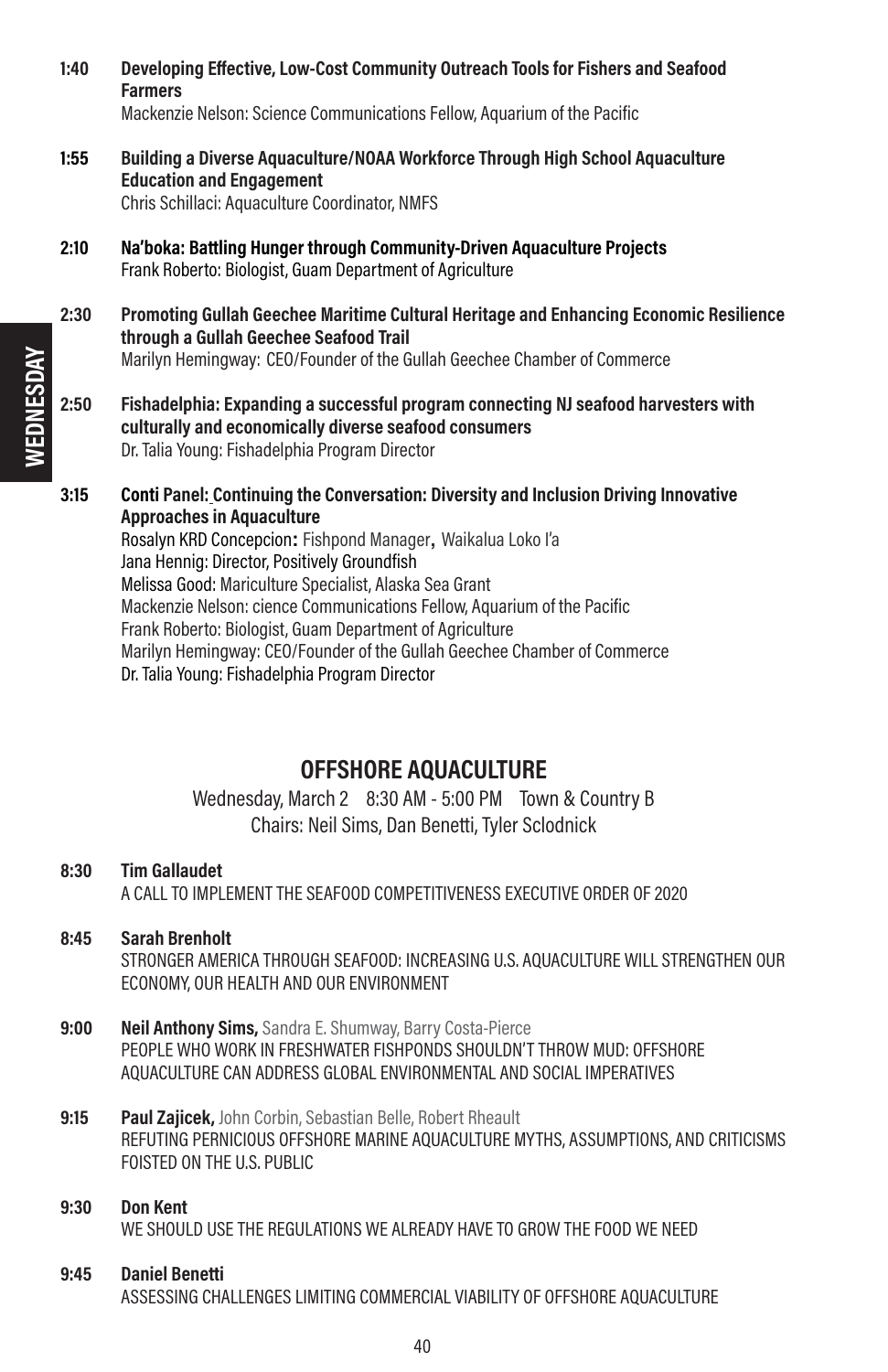10:00 BREAK

#### 10:30 Tyler Sclodnick

LETTING THE ENVIRONMENT DO THE WORK – THE HIDDEN VALUE OF OPEN OCEAN FARMS

- 10:45 **Kristine Vedal Størkersen.** Hans V. Bielland, Thorvaldsen Trine, Heidi Moe Føre, Esten Ingar Grøtli, Jan Tore Fagertun, Ørjan Selvik, Ole Folkedal EXPOSED AQUACULTURE OPERATIONS IN NORWAY: KEY CHALLENGES
- 11:00 Catherine Purcell, Greg Blair, Jason Volk, John Hyde MODELING OFFSHORE AQUACULTURE ESCAPE RISK ASSESSMENTS USING OMEGA
- **11:15 Carolynn Culver,** Caroline Pomeroy, Michael Robinson MAKING SPACE FOR MARICULTURE WHILE LIMITING IMPACTS ON FISHERIES: CRITICAL ISSUES AND **OPPORTUNITIES**
- 11:30 Diane Windham THE SOUTHERN CALIFORNIA OFFSHORE AQUACULTURE INTERAGENCY WORKING GROUP – A FORUM FOR COLLABORATION
- 11:45 Marcy L. Cockrell, Charlie M. Culpepper, III, Portia Sapp, Lisa Wickliffe, Jonathan Jossart, James Morris, Jr., Kenneth Riley MARINE SPATIAL PLANNING FOR OFFSHORE AQUACULTURE IN FLORIDA: A FIRST LOOK AT POTENTIAL OPTIONS FOR SITING IN THE GULF OF MEXICO
- 12:00 Devan Nichols, Timothy Hogan MONITORING TECHNOLOGIES FOR HABS IN OFFSHORE AQUACULTURE: A REVIEW
- 12:15 Leah Hoeger COPPER ALLOY MESH (CAM) DEVELOPMENT BY LUVATA APPLETON
- 12:30 LUNCH
- **1:30 Asa Johannesen,** Jóhannus Kristmundsson, Øystein Patursson, Signar P. Dam, Mats Mulelid, Pascal Klebert SALMON MOVEMENT WITHIN A CAGE IS RESTRICTED BY A COMBINATION OF WAVES AND CURRENT
- 1:45 Travis Lowery, Kevin Stokesbury AMERICAN LOBSTER Homarus americanus ABUNDANCE SURVEY, AND TAGGING STUDY OF THE FIRST OFFSHORE WINDFARM IN THE UNITED STATES
- 2:00 Philip Schreven, Mark Van Leeuwen OFFSHORE AQUACULTURE DEVELOPMENT MOROCCO
- 2:15 **Dennis Peters.** Neil Sims THE VELELLA EPSILON PROJECT: PIONEERING OFFSHORE AQUACULTURE IN THE SOUTHEASTERN GULF OF MEXICO; CHAPTER 4 – FINALIZING PROJECT PERMITTING AND PREPARING FOR DEPLOYMENT
- 2:30 Steve Leathery, Cristi Reid, Scott Farley, Phaedra Doukakis, Diane Windham PACIFIC OCEAN AQUAFARMS NATIONAL ENVIRONMENTAL POLICY ACT (NEPA) ENVIRONMENTAL IMPACT STATEMENT: STATUS UPDATE
- 2:45 Alejandro Buentello, Manabu Seoka, Laura Martinez, Mariana Michelato SUSTAINABLE BLUEFIN TUNA: AN IDEAL CANDIDATE SPECIES FOR OFFSHORE AQUACULTURE IN THE UNITED STATES; RECENT ADVANCES IN LARVICULTURE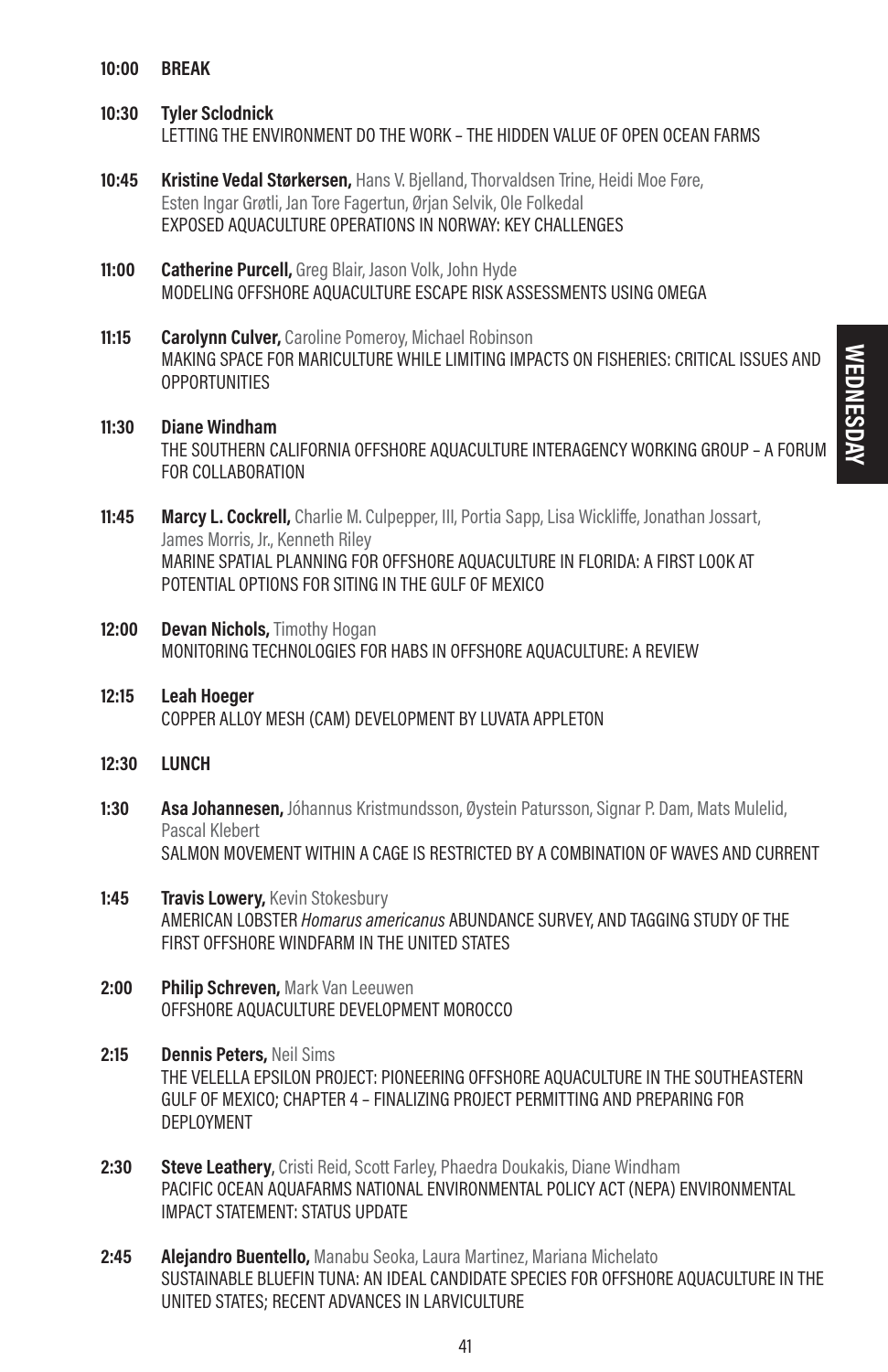**3:00 Michael Chambers,** Rob Swift, Arron Jones, Erich Berghahn, Gunnar Ek, Igor Tsukrov, Ward Byrne COASTAL INTEGRATED MULTI-TROPHIC AQUACULTURE OF STEELHEAD TROUT, BLUE MUSSELS, AND SUGAR KELP ON A FLOATING PLATFORM

#### 3:15 Kent Satterlee

MULTI-TROPHIC OFFSHORE AQUACULTURE INTEGRAL WITH IDLE OFFSHORE OIL AND GAS PLATFORMS IN THE GULF OF MEXICO

- 3:30 **Tobias Dewhurst.** Michael MacNicoll, Zach Moscicki, Pete Lynn, Igor Tsukrov, Rob Swift, Beth Zotter, Melissa Landon, Michael Chambers DESIGNING OFFSHORE MACROALGAE CULTIVATION STRUCTURES TO PREVENT CATASTROPHIC FAILURE
- 3:45 Clifford Goudey, Domenic Manganelli, David Bailey, Scott Lindell, Loretta Roberson COMMERCIAL-SCALE SEAWEED FARMING SYSTEMS
- 4:00 Michael Stekoll, Scott Lindell, David Bailey, Cliff Goudey, Dominic Manganelli, Alf Pryor, Nicholas Mangini, Julie Decker, Charles Yarish, Toby Dewhurst, Yaoguang Li, Crystal Ng, Michael Marty, Hauke Kite-Powell, Beau Perry, Kendal Barbary, Loretta Roberson MARICULTURE OF Saccharina latissima (SUGAR KELP) AS A SCALABLE MODEL FOR OFF-SHORE CULTIVATION
- 4:15 James P. McVey AQUACULTURE AND ECOSYSTEMS AN INTEGRATED APPROACH FOR OFFSHORE AQUACULTURE AS APPLIED IN PALAU, WESTERN CAROLINE ISLANDS
- 4:30 Katharine Smith, Greg Rocheleau MODELING OFFSHORE TROPICAL MACROALGAE FARMS WITH EFDC
- 4:45 **Kristen Davis,** Marcelo Chamecki, James McWilliams, Javier Infante, Christina Frieder, Yan Chao, Daniel Dauhajre, Isabell Arzeno, Benjamin Saenz, Matthew Long, Julianne DeAngelo, Steven Davis MACROALGAE CULTIVATION MODELING SYSTEM (MACMODS): ASSESSING OFFSHORE MACROALGAL FARMING AS A CONTRIBUTOR TO ENERGY SECURITY AND CARBON SEQUESTRATION
- 5:00 Tori Spence McConnell, Kate Taylor, David Nichols, Melanie Brown, Michelle McGregor, Josh DeMello, Anne Southam, P. Michael Payne, Suzanne M. Ban, Kevin Kelly, Emma Forbes POTENTIAL AQUACULTURE MANAGEMENT PROGRAM IN THE PACIFIC ISLANDS

### PHYSIOLOGICAL INSIGHTS TOWARDS IMPROVING FISH CULTURE VI (PART 2)

Wednesday, March 2 8:30 AM - 5:00 PM Pacific E Chairs: Peter Allen, Beth Cleveland, Adam Luckenbach, Javier Santander

#### GROWTH

8:30 Brian C. Small

THE GUT-BRAIN AXIS IN FISH AND POTENTIAL TO DEVELOP TARGETED APPROACHES TO FISH NUTRITION FOR AQUACULTURE

9:00 **Jose Ortiz,** Jacob Bledsoe, Jeongwhui Hong, Brian Small FATTY ACIDS AS POSTPRANDIAL REGULATORS OF FEEDING IN RAINBOW TROUT Oncorhynchus mykiss

42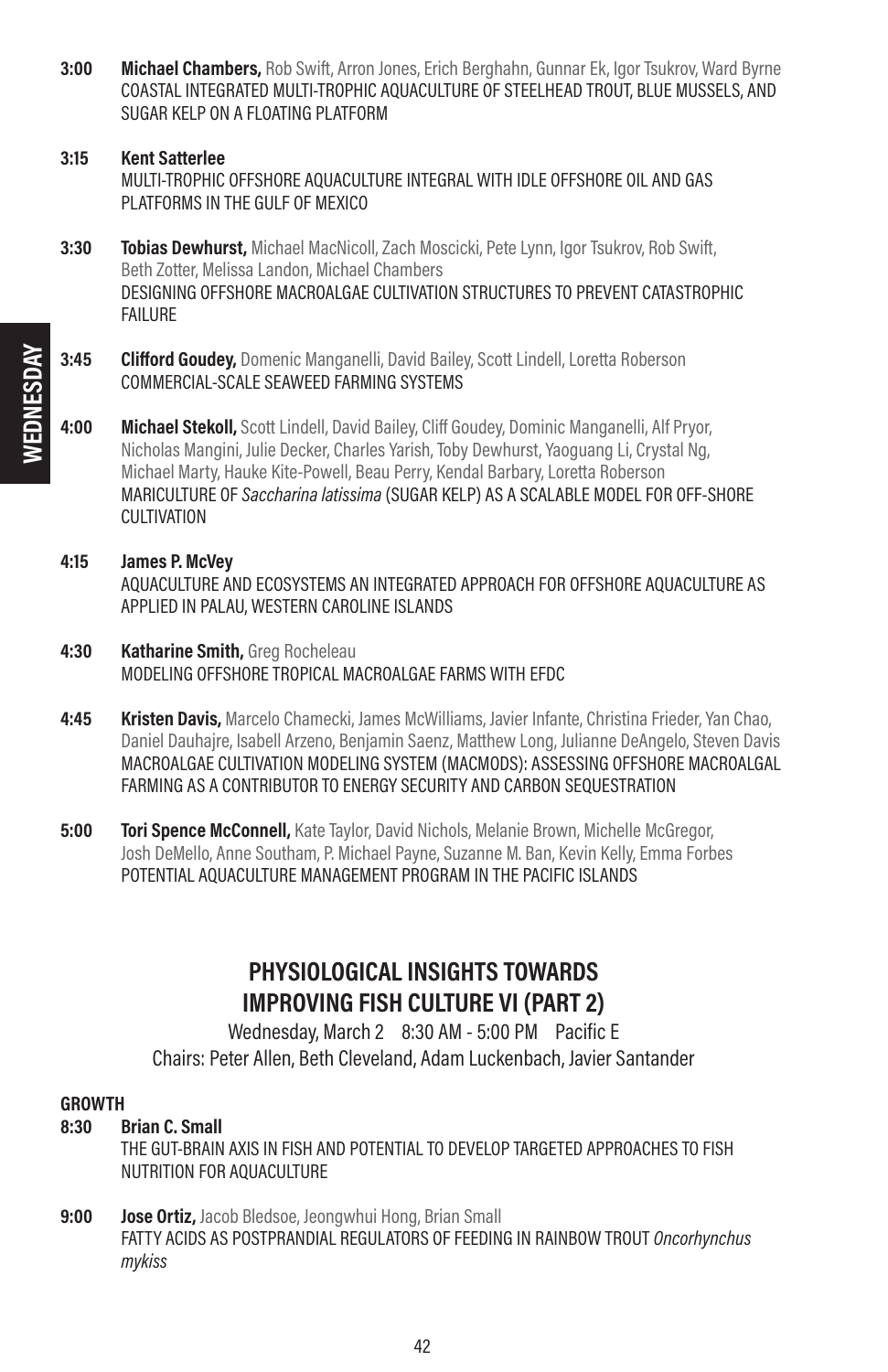- 9:15 **Serhat Turkmen, Marisol Izquierdo** NUTRITIONAL PROGRAMMING OF GILTHEAD SEA BREAM Sparus aurata: IMPROVEMENTS TOWARDS BETTER UTILIZATION OF LOW N-3 HUFA DIETS
- 9:30 Khalid Freij, Serhat Turkmen, Beth Cleveland, Peggy Biga IMPROVING RAINBOW TROUT Oncorhynchus mykiss GROWTH PERFORMANCE THROUGH OPTIMIZATION OF DIET-EPIGENETIC INTERACTIONS
- 9:45 Konrad Dabrowski, Kevin Fisher, Mackenzie Miller COMPARISON OF SURVIVAL, GROWTH AND PLOIDY OF KOI CARP, TRIPLOID KOI, AND TRIPLOID HYBRIDS OF KOI FEMALE WITH KOI X GOLDFISH MALE
- 10:00 BREAK
- 10:30 Laura Jenkins, Lea Medeiros, Neil Graham, Brian Hoffman, Diana Cervantes, Douglas Hatch, James Nagler, Andrew Pierce METABOLIC STATUS AT SPAWNING AND POST-SPAWNING NUTRITION INTERACT TO INFLUENCE CONSECUTIVE OR SKIP REPEAT SPAWNING IN SUMMER-RUN STEELHEAD TROUT
- 10:45 **Peggy Biga,** Mary Latimer, Serhat Turkmen, Khalid Freij, Nathalie Sabin, Aurelie Le Cam, Iban Seiliez, Jean-Charles Gabillard METHIONINE RESTRICTION DIMINISHES SKELETAL MUSCLE CELL DIFFERENTIATION THROUGH EPIGENETIC MECHANISMS IN RAINBOW TROUT Oncorhynchus mykiss
- 11:00 Michael Phelps, Jasmine Richman, Leah Davis OHNOLOG SPECIFIC GENE EDITING REVEALS FUNCTIONALIZATION PATTERNS IN THE ACTIVIN/ MYOSTATIN SIGNALING PATHWAY IN RAINBOW TROUT Oncorhynchus mykiss
- 11:15 **Russell Borski, Hannah M. Reynolds** LEPTIN METABOLIC FUNCTION AND REGULATION OF OXYGEN CONSUMPTION IN THE TILAPIA Oreochromis mossambicus

#### **REPRODUCTION**

- 11:30 Nicholas Adams, John Stubblefield, Yonathan Zohar, Eric Saillant HORMONAL INDUCTION OF SPAWNING IN TRIPLETAIL
- 11:45 Benjamin Reading, Linnea K. Andersen, Cara Kowalchyk, Jin Namgung, Yuji Mushirobira, Takashi Todo, Naoshi Hiramatsu VITELLOGENESIS IN FISHES
- **12:00 Rex Dunham,** Darshika Hettiarachchi, Veronica Alston, Logan Bern, Mei Shang, Baofeng Su, Khoi Vo, Jeremy Gurbatow, Ian Butts XENOGENESIS FOR PRODUCING CATFISH EMBRYOS
- 12:15 Adam Luckenbach, Edward Hayman, William Fairgrieve TRIPLOIDY DISRUPTS EARLY REPRODUCTIVE DEVELOPMENT OF FEMALES AND ALTERS SEX RATIOS OF SABLEFISH Anoplopoma fimbria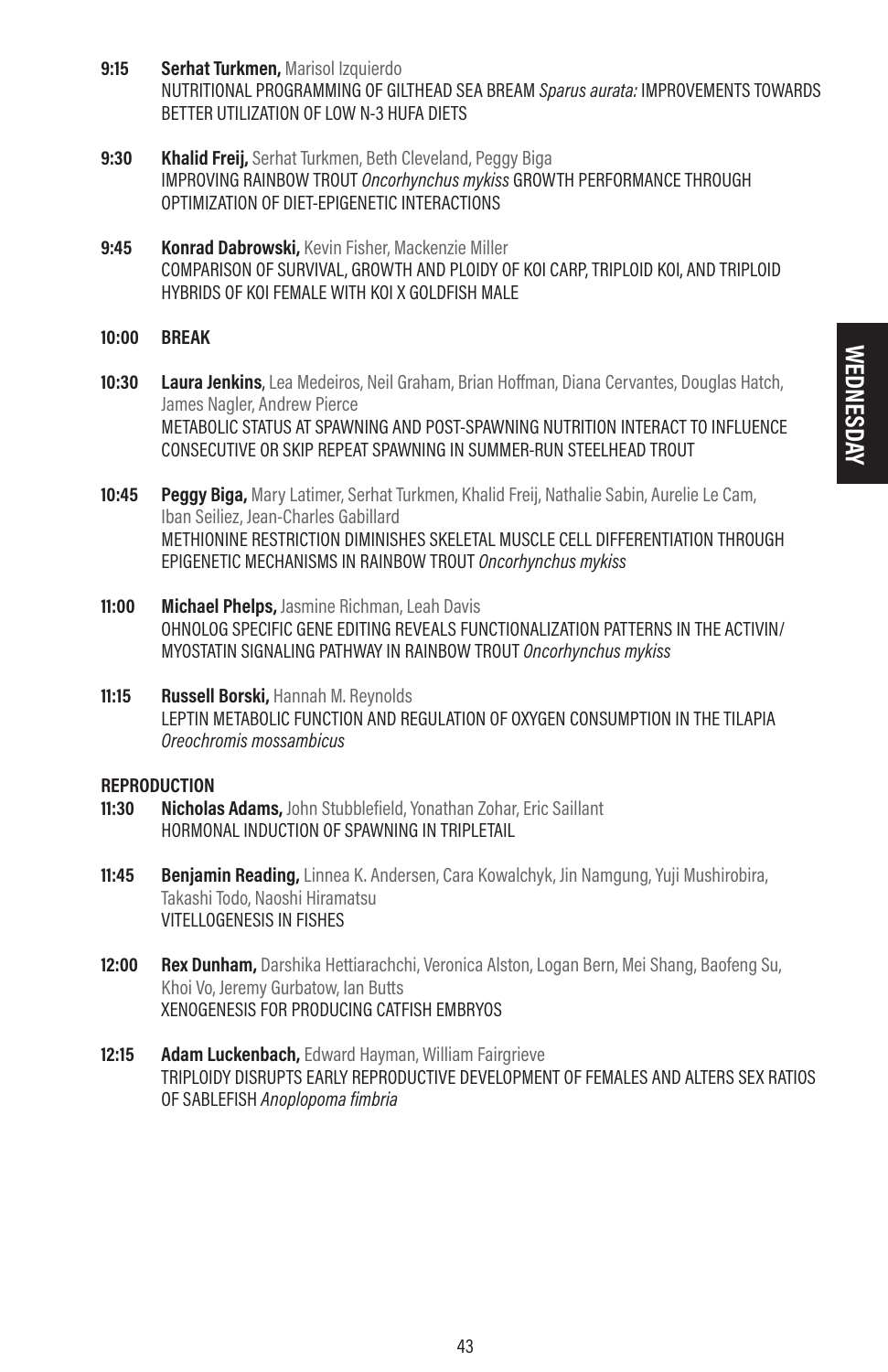### THE SHRIMP GENOME AND EPIGENOME (SHRIMPENCODE) PROJECT

Wednesday, March 2 8:30 AM - 5:00 PM Palm 3 Chairs: Acacia Alcivar-Warren, Marcos De Donato, Kathy F. J. Tang

- 8:30 Acacia Alcivar-Warren, Marcos De Donato, Kathy Tang THE SHRIMP GENOME AND EPIGENOME (ShrimpENCODE) PROJECT SESSION: IN MEMORY OF DR. DONALD V. LIGHTNER
- 8:45 Fernando Rodriguez, Irina A. Yushenova, Irina R. Arkhipova EPIGENETIC REGULATION IN AQUATIC MICRO-INVERTEBRATES: A NON-CANONICAL SYSTEM OF BACTERIAL ORIGIN
- 9:15 **Jianbo Yuan, Xiaojun Zhang, Fuhua Li, Jianhai Xiang** GENOME SEQUENCING AND ASSEMBLY STRATEGIES AND A COMPARATIVE ANALYSIS OF THE GENOMIC CHARACTERISTICS IN PENAEID SHRIMP SPECIES
- 9:30 **Gladys Zuniga, Acacia Alcivar-Warren** PRELIMINARY SURVEY OF TRANSPOSABLE ELEMENTS FROM THE FIRST SPECIFIC PATHOGEN FREE (SPF) SHRIMP Penaeus vannamei PRODUCED IN THE UNITED STATES
- 10:00 BREAK
- 10:30 Acacia Alcivar-Warren, Weidong Bao THE COMPLETE GENOME OF AN ENDOGENOUS NIMAVIRUS (Nimav-1\_LVa) FROM SPECIFIC PATHOGEN-FREE SHRIMP Penaeus vannamei – THE NEED FOR REFERENCE GENOMES OF PENAEIDS AND OTHER CRUSTACEANS
- 11:00 **Eduardo Martínez-Matus, Cesar Marcial Escobedo-Bonilla, Judith González Benitez** VIRUS INTERFERENCE AND OCCURRENCE IN CRUSTACEANS
- 11:15 **Acacia Alcivar-Warren,** Victoria Alday-Sanz, Kathy Tang A REVIEW OF WHITE SPOT SYNDROME VIRUS (WSSV) FROM ECUADOR, ENDOGENOUS VIRAL SEQUENCES (EVE) OF WSSV (WSSV-EVE), AND ENDOGENOUS NIMAVIRUS Nimav-1\_LVa: THEIR INTEGRATION IN THE GENOMES OF THE FIRST SPECIFIC PATHOGEN-FREE (SPF) Penaeus vannamei DOMESTICATED IN THE UNITED STATES AND P. vannamei FARMED IN CHINA
- 11:45 Acacia Alcivar-Warren, Weidong Bao, Kathy Tang ENDOGENOUS VIRAL ELEMENTS (EVE) OF Decapod penstylhamaparvovirus 1 (INFECTIOUS HYPODERMAL AND HEMATOPOIETIC NECROSIS VIRUS, IHHNV) – IMPLICATIONS FOR SHRIMP DIAGNOSIS
- 12:15 **Hectorina Rodulfo,** Acacia Alcivar-Warren, Jianbo Yuan, Gober Asuncion, Marcos De Donato, Miriam Alcivar-Arteaga CHROMOSOME LOCATIONS OF RTE-3–LVa NON-LTR RETROTRANSPOSON FROM THE FIRST SPECIFIC PATHOGEN-FREE (SPF) SHRIMP Penaeus vannamei PRODUCED IN THE UNITED STATES – A POTENTIAL SEX MARKER FOR SHRIMP
- 12:30 LUNCH
- 1:30 **Marcos De Donato,** Carlos Fajardo, Hectorina Rodulfo, Ashutosh Sharma UNDERSTANDING OF THE SHRIMP IMMUNE RESPONSE TO PATHOGENS FROM ITS TRANSCRIPTOME
- 2:00 **Baltasar Garcia,** Álvaro Bonaguro, Carolina Araya, Roberto Carvalheiro, José Yáñez ESTIMATION OF LINKAGE DISEQUILIBRIUM AND EFFECTIVE POPULATION SIZE IN A PACIFIC WHITE SHRIMP Litopenaeus vannamei POPULATION USING A NOVEL 50K SNP GENOTYPING ARRAY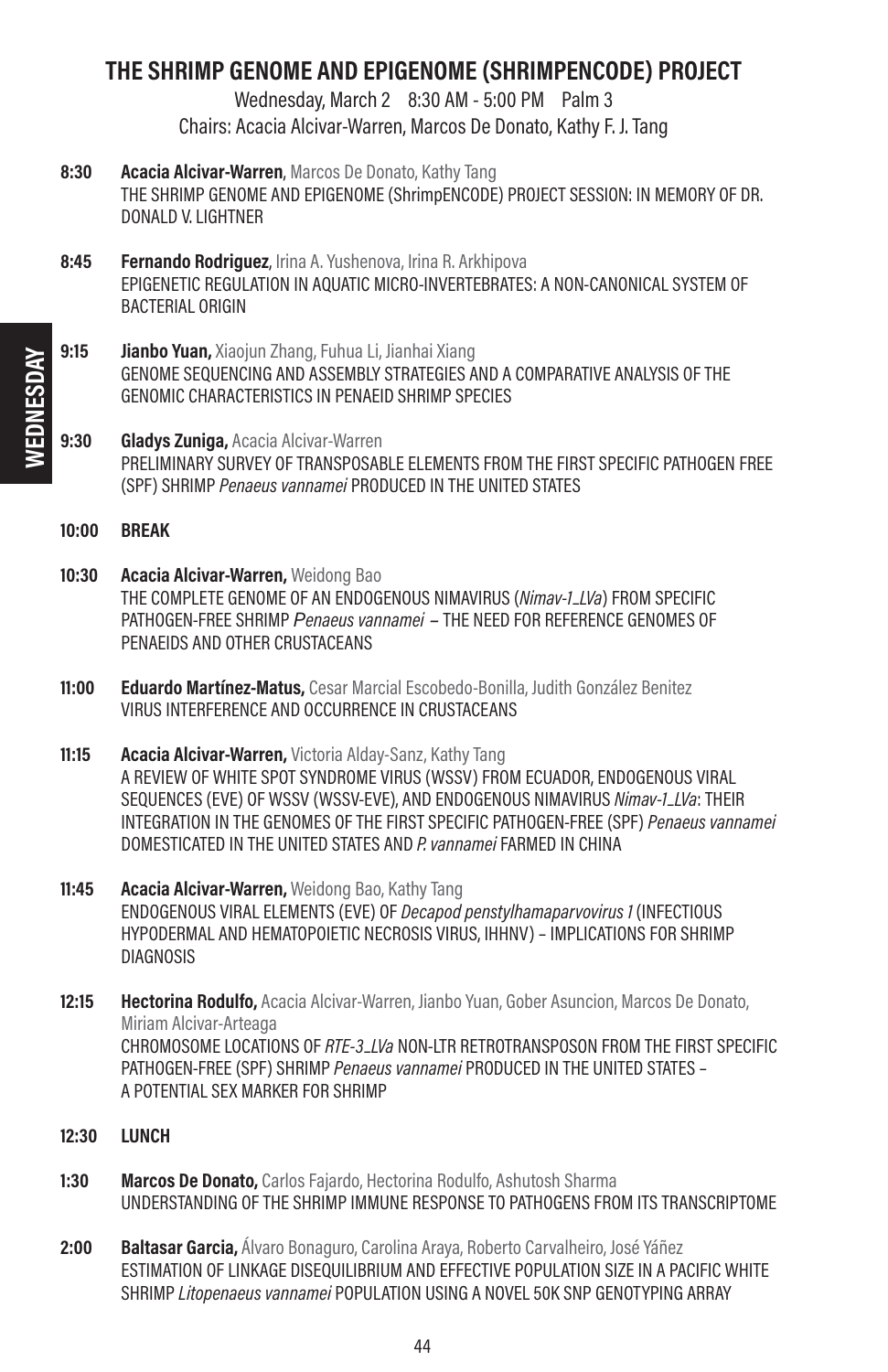- 2:15 **Liliana Rojo-Arreola,** Ramiro Jose Gonzalez-Duarte, Wendy Espinosa de Aquino, Fernando García-Carreño THE HURDLES OF DELIVERY CRISPR-Cas9 COMPONENTS FOR GENE EDITING IN PENAEID SHRIMPS
- 2:30 **Ardhra Gopan,** Chinnaiah Amutha, Dharshana Dhinesh, Maheswari Ambethkar ASSESSMENT OF THE OXIDATIVE STRESS AND BIO-TRANSFORMATION ENZYMATIC EFFECTS OF GLYPHOSATE EXPOSURE ON THE PACIFIC WHITELEG SHRIMP Penaeus (Litopenaeus) vannamei
- 2:45 Sergio F. Nates, Brandon White, Luke Fredrickson INHIBITORY CAPACITY OF A NOVEL MICROBIAL ENHANCED PROTEIN AGAINST Vibrio spp. IN PACIFIC WHITE SHRIMP Penaeus vannamei
- 3:15 Acacia Alcivar-Warren, Jianbo Yan, Nitsara Karoonuthaisiri, Tanaporn Uengwetwanit, Kanchana Sittikankaew, Miriam Alcivar-Arteaga, Gober Asuncion THE NonLTR-1\_LVa NON-LTR RETROTRANSPOSON FROM THE FIRST SPECIFIC PATHOGEN-FREE (SPF) SHRIMP Penaeus vannamei PRODUCED IN THE UNITED STATES IS SIMILAR TO A RETROTRANSPOSON PUTATIVELY ASSOCIATED WITH ABDOMINAL SEGMENT DEFORMITY DISEASE (ASDD) OF FARMED P. vannamei FROM THAILAND
- 3:30 Philip L. Hertzler THE DEVELOPMENTAL BIOLOGY OF PENAEID SHRIMP
- 4:00 Acacia Alcivar-Warren WHITE PAPER: THE NEED TO SEQUENCE THE GENOMES OF Penaeus Fabricius, 1798 SPECIES TO CONFIRM TAXONOMY CLASSIFICATION ACCEPTED BY THE WORLD REGISTER OF MARINE SPECIES (WoRMS)

### ZEBRAFISH – DAY 2

Wednesday, March 2 8:30 AM - 5:00 PM Pacific D Chair: Bobbi M. Baur

8:30 BASIC HUSBANDRY SESSION (In Person and Virtual) The Art of Breeding Christine Archer/U Colorado

> Background Genetics and Effects on Husbandry Marcus Crim/IDEXX

Successful Rotifer Culturing: From the Bucket to the Belly Josh Barber/Columbia U

- FISH DISEASES SESSION– Coordinated by Dr. Michael Kent/Oregon State University (In Person and Virtual)
- 9:30 Effects of Diet on Growth and MicroBiome Michael Sieler/Oregon State U
- 9:50 Scoring Zebrafish Health by Condition Parameters Tannia Clark/NIH
- 10:10 Heat can be our friend: treating zebrafish infections with elevated heat. Michael Kent/Oregon State
- 10:30 BREAK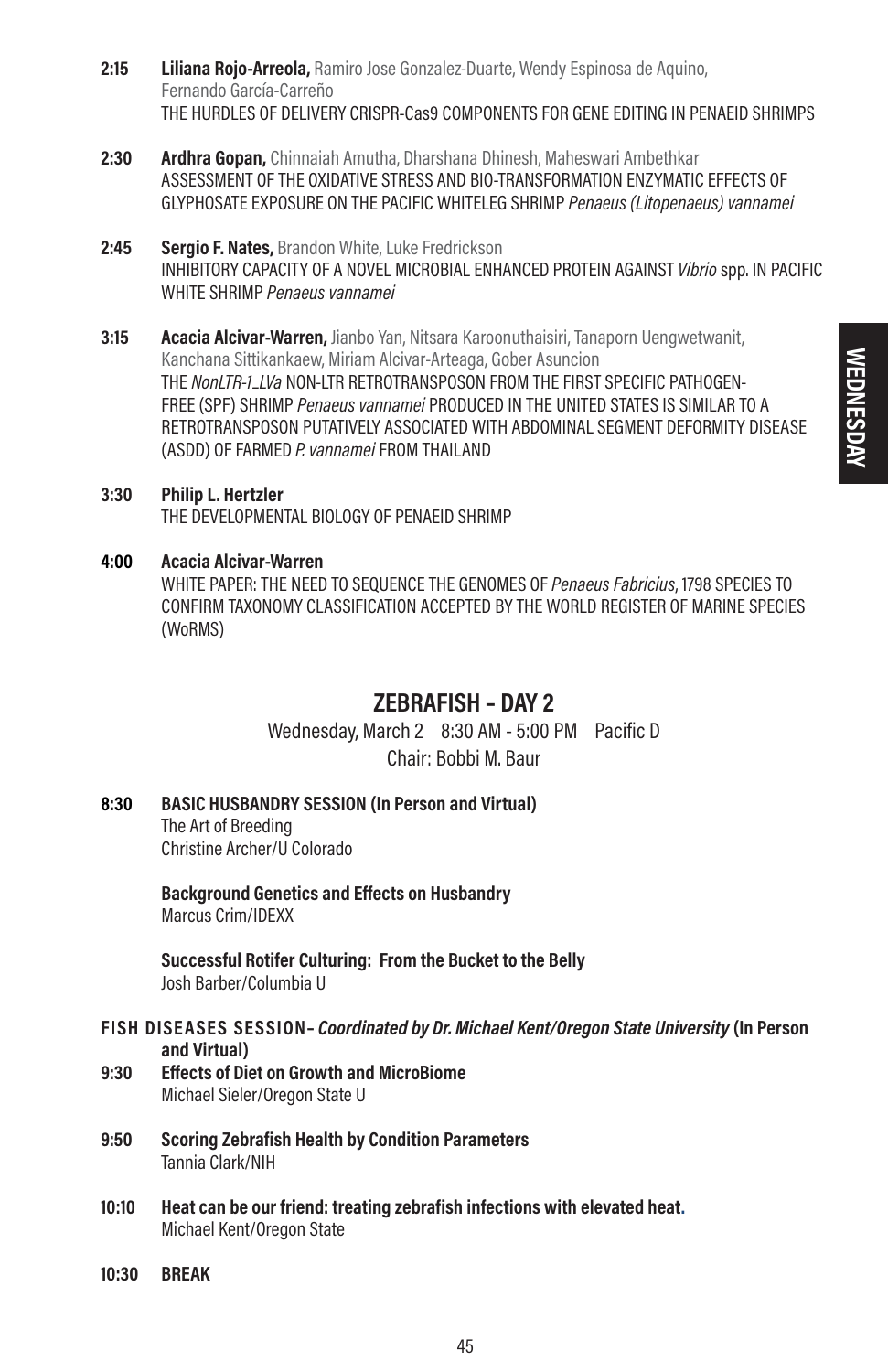- 11:00 Long-Term Imaging of Living Adult Zebrafish Dan Castranova
- 11:20 Fin Clips for Genotyping Megan Matsutani/USC
- **11:40 Konrad Dabrowski,** Mackenzie Miller, Kevin Fisher, Afroza Naznin, Md Shahiahan COMPARISON OF GYNOGEN SURVIVAL, GROWTH AND SEX RATIO IN WILD (BRAHMAPUTRA RIVER, BANGLADESH) AND DOMESTICATED "CASPER" STRAIN OF ZEBRAFISH
- 12:00 Sexin zebrafish: deciphering (epi)genomic mechanisms Laia Ribas/ICM/CSIC
- 12:30 LUNCH

#### KEYNOTE SPEAKER

- 1:30 A tale of two worlds: Behavior of wild and domesticated zebrafish in response to habitat alteration Piyumika S. Suriyampola**/**Arizona State University
- 2:30 Open hardware to support biomedical research with aquatic models Dr. Yue Liu/LSU Agricultural Center
- 2:50 Database Review Bobbi Baur/Aquaneering
- 3:10 A GENE CATALOG OF THE ZEBRAFISH (Danio rerio) GUT MICROBIOME CLARIFIES THE EFFECTS OF HUSBANDRY RACTICE AND STRAIN ON GUT MICROBIOME OPERATION AND TRANSLATIONAL POTENTIAL

Christopher Gaulke/U Illinois Urbana Champagne

- 3:30 BREAK
- 4:10 EDUCATION and CAREERS Mini-Session ohn Ewart/WAS; Chris Green/WAS; Beth Hawkins/St. Mary's
- 5:00 TOWN HALL MEETING

### LIFE SUPPORT SYSTEMS

Wednesday, March 2 10:30 AM - 12:30 PM Palm 2 Chair: Travis Knorr

#### 10:30 Travis Knorr

PRESERVING A HISTORIC FACILITY WHILE UPDATING LSS INFRASTRUCTURE: THE STORY OF THE KEY WEST AQUARIUM

#### 10:45 Patrick H. Rice

DEVELOPMENT OF AN INNOVATIVE HATCHERY SYSTEM FOR BLACK GROUPER Mycteroperca bonaci AND RED GROUPER Epinephelus morio AT THE COLLEGE OF THE FLORIDA KEYS

#### 11:00 Lauren M. Pandolfo

DESIGNING AND MAINTAINING CUTTING EDGE AQUACULTURE FACILITIES

46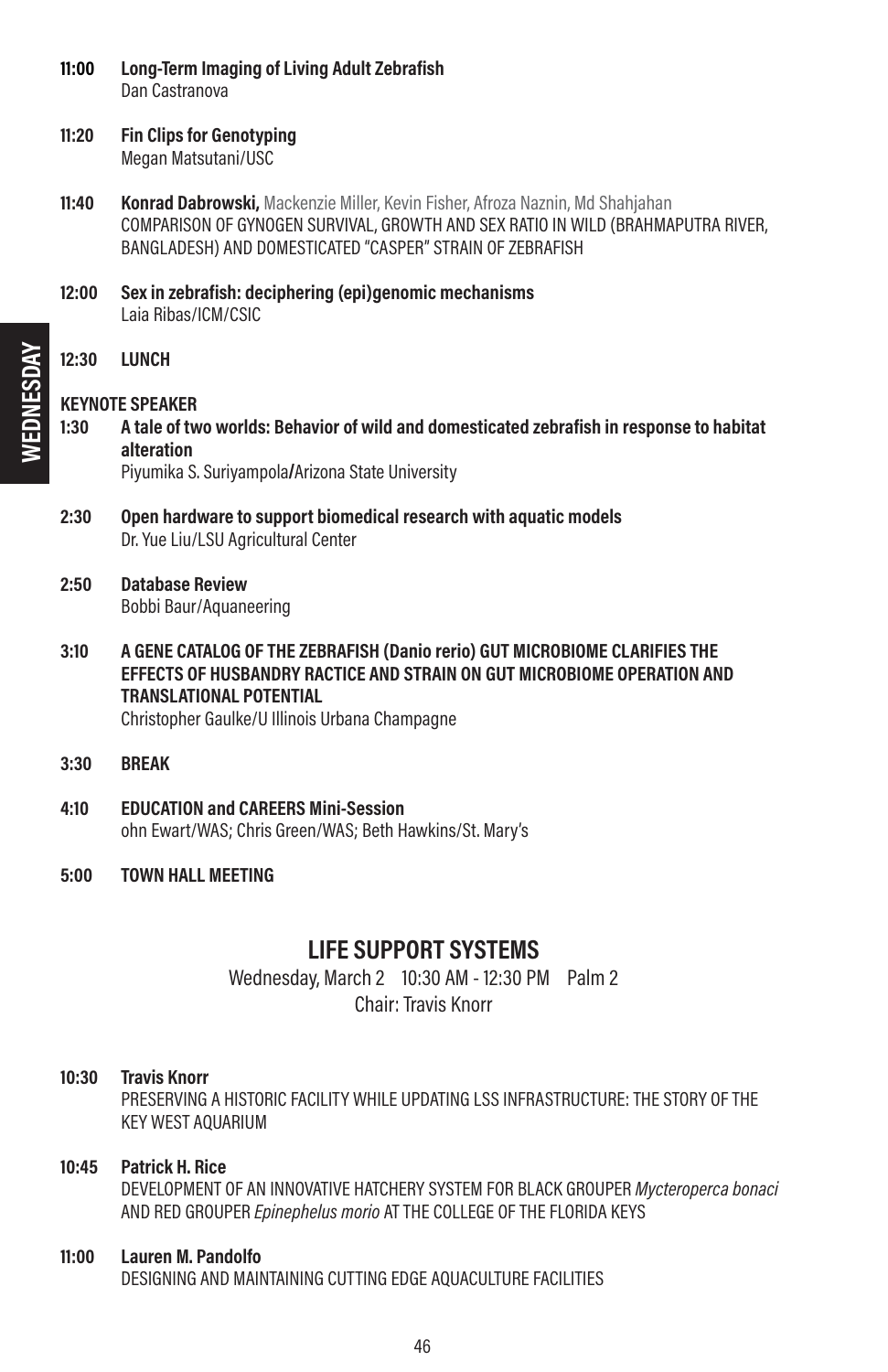- 11:15 Lauren Mazzola, Michael Shane, Alex Primus, Mark Drawbridge THE EVOLUTION OF PRODUCTION PRACTICES AT A HIGH PROFILE CONSERVATION HATCHERY FOR WHITE SEABASS IN SOUTHERN CALIFORNIA
- 11:30 Matthew Gray, Vyacheslav Lyubchich, Jacob Cram, Stephanie Alexander HIGHS AND LOWS: EXAMINING HATCHERY YIELDS AND CRASHES AT HORN POINT LABORATORY WITH PRODUCTION ANALYSIS
- 11:45 Bobbi-Jo Caskey, Barbara I. Evans, Stephen Kolomyjec MANIPULATING THE AQUACULTURE MICROBIOME
- 12:00 Derek Nelson, Kevin Jensen, Jeff Heindel ENGINEERING AND OPERATING LIFE SUPPORT SYSTEM APPLICATIONS FOR INTENSIVE AQUACULTURE

### SHELLFISH GENETICS AND GENOMICS

### Wednesday, March 2 10:30 AM - 5:00 PM Palm 5 Chair: Konstantin Divilov

- **10:30 Heather King,** William Walton, Huiping Yang, Leslie Sturmer, Christopher Hollenbeck, John Scarpa, Brian Callam, Jim Stoeckel, Scott Rikard, Megan Gima, E Hu, Jason Stannard, Kelly Lucas, Eric Saillant DEVELOPMENT OF A BREEDING PROGRAM FOR GULF OF MEXICO EASTERN OYSTER USING COMMUNAL REARING OF FAMILIES AND MARKER-BASED PEDIGREE RECONSTRUCTION
- 10:45 Tim Bean, Tim Regan, Lewis Stevens, Carolina Peñaloza, Ross Houston, Diego Robledo EXPANSION OF GENE FAMILIES THROUGHOUT BIVALVE MOLLUSC EVOLUTION
- **11:00 Caroline Schwaner**, Emmanuelle Pales Espinosa, Bassem Allam USING RNAi TO VALIDATE THE ROLE OF PERLUCIN GENE IN Crassostrea virginica LARVAE RESILIENCE TO OCEAN ACIDIFICATION
- **11:15** Maureen K. Krause, Juliette Gorson, James C. Kuldell, Jade A. Drawec DISCOVERY AND CHARACTERIZATION OF EASTERN OYSTER Crassostrea virginica CIS-DEFENSIN ANTIMICROBIAL PEPTIDES
- 11:30 Ximing Guo, Jonathan Purity, Dina Proestou, Zhenwei Wang, Standish Allen, Jr., Jessica Small, Klara Verbyla, Noah Chriss, Jaime Haggard, Kathryn Lundgren, Bassem Allam, Marta Gomez-Chiarri, Matthew Hare, Christopher Hollenbeck, Ming Liu, Katie Lotterhos, Louis Plough, Paul Rawson, Eric Saillant, Robin Varney, Gary Wikfors, Ami Wilbur DEVELOPMENT AND EVALUATION OF HIGH-DENSITY SNP ARRAYS FOR THE EASTERN OYSTER Crassostrea virginica
- **11:45 Joseph L. Matt, David S. Portnoy, Christopher Hollenbeck** SOFTWARE DEVELOPMENT FOR MORE REALISTIC SIMULATION OF SELECTIVE BREEDING PROGRAMS FOR OYSTERS
- 12:00 Honggang Zhao, Zhenwei Wang, Ximing Guo, Matthew Hare TESTING FOR GENOMIC SIGNATURE OF DOMESTICATION ON EASTER OYSTER Crassostrea virginica
- 12:30 LUNCH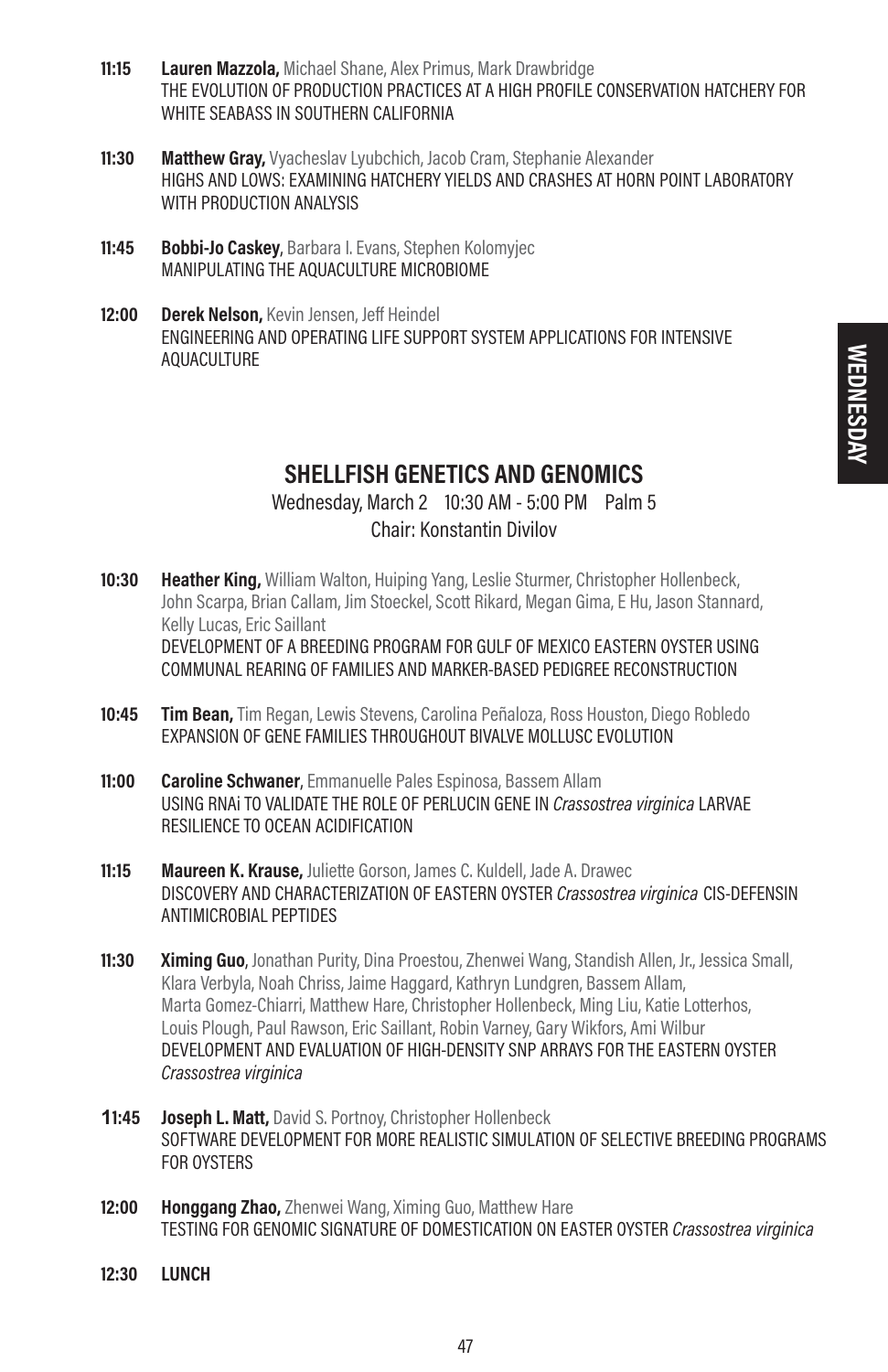- 1:30 **Konstantin Divilov, Noah Merz, Blaine Schoolfield, Tim Green, Chris Langdon** THE GENETIC ARCHITECTURE OF OSHV-1 TOLERANCE IN A PACIFIC OYSTER BREEDING POPULATION
- **1:45** Matthew Hare, Honggang Zhao, Avi Simon WITHIN-GENERATION RESPONSES TO SELECTION ACROSS HABITAT HETEROGENEITIES – WHEN, WHERE, AND WHY DOES IT MATTER?
- 2:00 **Honggang Zhao,** Avi Simon, Hannah Hartung, Archi Howlader, Emily Manuel, Daphne Munroe, Elizabeth North, Matthew Hare WITHIN-GENERATION POLYGENIC RESPONSES TO SELECTION SHAPE MICROGEOGRAPHIC POPULATION STRUCTURE IN THE EASTERN OYSTER Crassostrea virginica
- 2:15 Christopher Hollenbeck, Polly Hajovsky, Joel Anderson, David Portnoy, Amanda Barker GENOMIC POPULATION STRUCTURE OF THE EASTERN OYSTER Crassostrea virginica IN THE GULF OF MEXICO
- 2:30 Hannah G. Hartung, Matthew Hare FURTHER NORTH THAN EXPECTED: POPULATION CONNECTIVITY AND GENETIC DIVERSITY ACROSS "SOUTHERN" ATLANTIC SURFCLAM Spisula solidissima similis POPULATIONS

### AQUACULTURE KNOWLEDGE FROM OLD COOTS REPRISED

Wednesday, March 2 1:30 PM - 5:00 PM Pacific C Chair: Bob Robinson

- 1:30 Expensive Mistakes Shellfish Farmers Should Avoid Dr Robert (Skid) Rheault – Executive Director of East Coast Shellfish Producers
- 2:00 No Clue Yet Jim Parsons C.E.O. Jamestown Seafood

#### 3:00 Don't expect a Plaque

Dr Jimmy Avery – Extension Aquaculture Professor, MS State University Director – USDA-NIFA. Southern Regional Aquaculture Center , Stoneville, MS

- 3:30 Lessons on Salmon and Shellfish Farming from a Sourdough Jeff Hetrick – Director of Alutiiq Pride Marine Institute, Seward, Alaska
- 4:00 Recycling Ideas: Projects Ahead of Their Time are Now State of the Art Kevin Fitzsimmons – University of Arizona
- 4:30 Lessons from the Oldest Coot in this Session Marvin Emerson – President of Crystal Lake Fisheries Trout Farm – Ava , MO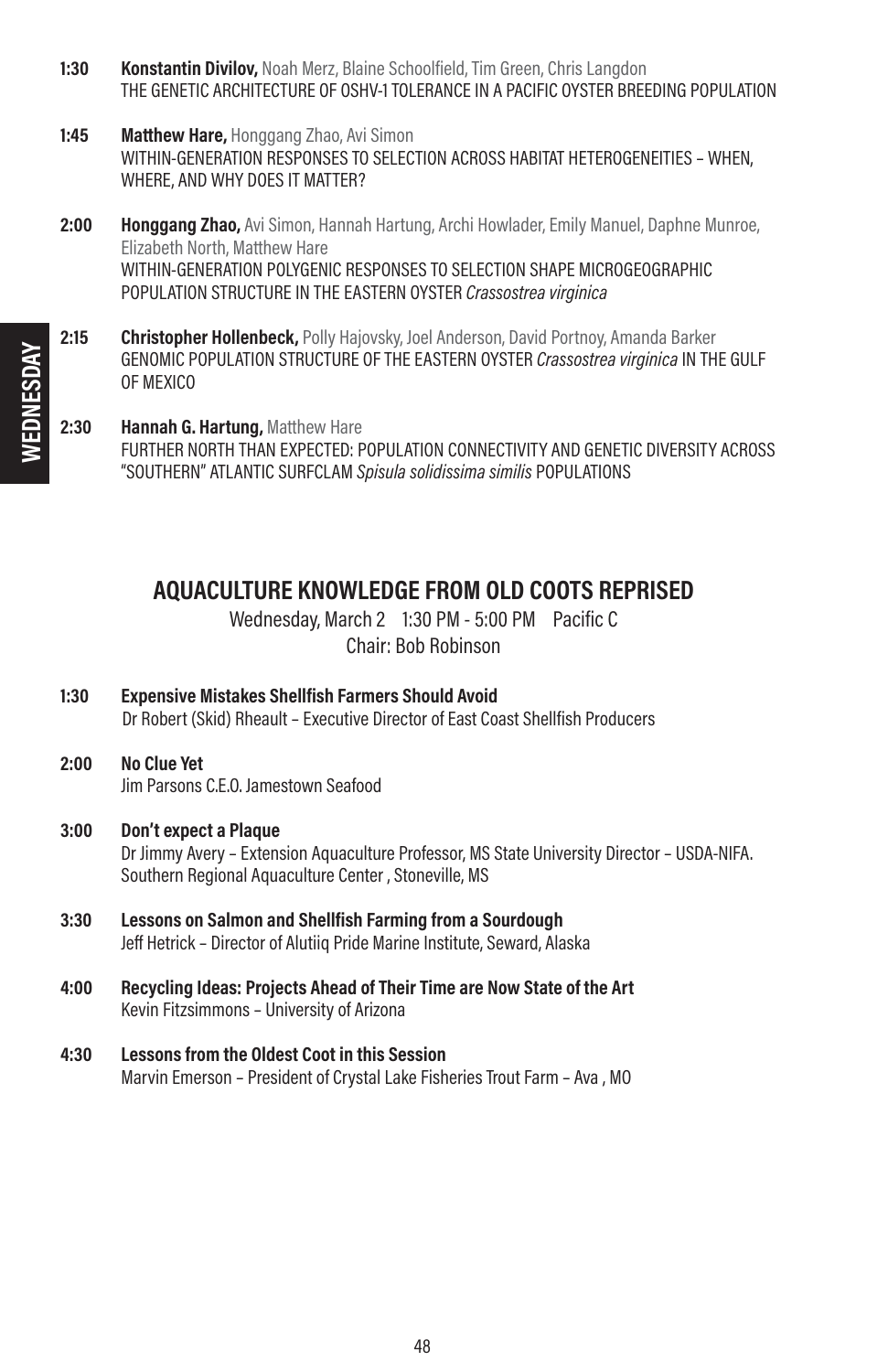### EXPANDING THE HORIZONS OF AQUACULTURE THROUGH CULTURE OF EMERGING SPECIES: A STATUS REPORT

Wednesday, March 2 1:30 PM - 5:00 PM Palm 7 Chair: Theresa Talley

- 1:30 **Avery Wallace,** Theresa S. Talley, Carolynn Culver, Drew Talley, Jeff Crooks ASSESSING THE FEASIBILITY OF THE CULTURE OF CALIFORNIA CLAMS IN AN INTEGRATED MULTI-TROPHIC AQUACULTURE (IMTA) SYSTEM
- **1:45 Ioshua Reitsma,** Harriet Booth, Abigail Archer, Paul Wittenstein, Emma Green-Beach, Matt Weeks, Patrick Ross, Mark Begley, Mike Dunbar, Stephen Wright, Craig Poosikian, Iris Pickard, Alex Brown, Dan Martino, Greg Martino, Brandon Small, Roxanne Smolowitz EXPLORING AQUACULTURE POTENTIAL OF TWO SPECIES OF SURF CLAMS AT MASSACHUSETTS SHELLFISH FARM SITES
- 2:00 Matthew Hoehn, Luke Gardner, Scott Hamilton DEVELOPING TECHNIQUES FOR THE CULTIVATION OF THE HERBIVOROUS MONKEYFACE PRICKLEBACK Cebidichthys violaceous AS A SUSTAINABLE ALTERNATIVE TO UNAGI
- 2:15 Dana Morse, Hugh Cowperthwaite, Damian Brady, Christian Brayden, Marsden Brewer, Robert Brewer, Struan Coleman, Chris Davis, Alex de Koning, Phoebe Jekielek, Kohl Kanwit, Tom Kiffney, Nate Perry, Andrew Peters MAINE IS SIX MONTHS OF WINTER AND SIX MONTHS OF POOR SLEDDIN': THE ONGOING SAGA OF SEA SCALLOPS Placopecten magellanicus AS A NEW SPECIES FOR AQUACULTURE
- 2:45 Olivia Deans, Catherine Janasie, Stephanie Otts LEGAL CHALLENGES AND OPPORTUNITIES RELATED TO CULTURE OF NEW AND EMERGING SPECIES
- **3:00 Sadie Small, Kristin Aquilino** SCALING UP RESTORATIVE AQUACULTURE OF ENDANGERED WHITE ABALONE Haliotis sorenseni
- 3:00 **Jack Koch,** Allyssa Oune, Rose Upton, Lucía Arregui, M. Teresa Gutierrez-Wing, Terrence Tiersch OPPORTUNITES AND CHALLENGES IN DEVELOPING A GERMPLASM REPOSITORY PATHWAY FOR THE SEA HARE Aplysia, GENERALIZABLE TO OTHER MARINE INVERTEBRATES
- 3:30 Jaclyn Robidoux SEAWEED AQUACULTURE IN MAINE: A DECADE OF DEVELOPMENT AND INNOVATION

### **ORNAMENTALS**

Wednesday, March 2 1:30 PM - 5:00 PM Palm 2 Chair: Michelle (Mick) Walsh

- 1:30 Matthew A. DiMaggio ADDRESSING LARVICULTURE CHALLENGES IN ORNAMENTAL FISHES
- **1:45 Casey Murray,** Nathan D. Evans, Sophie B. White, Amy L. Wood, Matthew A. DiMaggio DEVELOPING LARVAL CULTURE PROTOCOLS FOR THE X-RAY TETRA *Pristella maxillaris* TO MINIMIZE THE USE OF LIVE FEEDS
- 2:00 Sarah Hutchins, Brad Gemmell, Matthew DiMaggio MANIPULATING ESCAPE RESPONSES OF THE CYCLOPOID COPEPOD Oithona colcarva AND THE CALANOID COPEPOD Parvocalanus crassirostris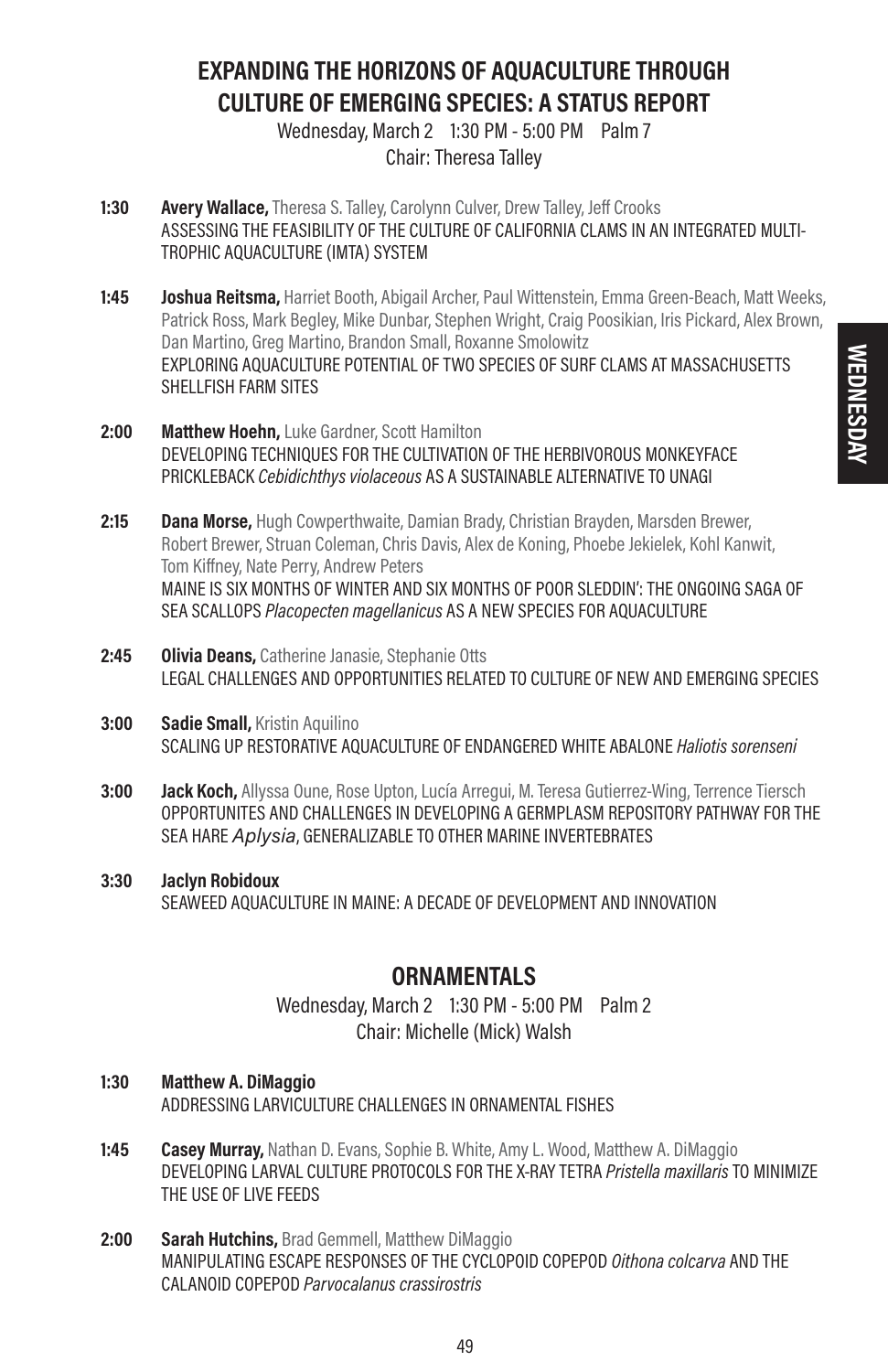- 2:15 **Travis Knorr**, Michelle Walsh GARAGE-A-CULTURE: SMALL-SCALE ORNAMENTAL AQUACULTURE
- 2:30 **Cortney Ohs, Audrey Beany** VOLITIONAL SPAWNING PATTERNS OF THREE SPECIES OF CAPTIVELY HELD BUTTERFLYFISHES Chaetodon ocellatus, Chaetodon striatus AND Chelmon rostratus
- 2:45 Lauren Pandolfo INTRODUCING THE AUSTRALIA NEW ZEALAND ASSOCIATION OF AQUARIUM PROFESSIONALS
- **3:00 Okechukwu Alum-Udensi, Anthony A. Nlewadim, Johnpaul C. Ikwuemesi** OPPORTUNITIES IN THE ORNAMENTAL FISH BUSINESS IN NIGERIA

### WORKFORCE DEVELOPMENT

Wednesday, March 2 1:30 PM - 5:00 PM Palm 8 Chair: Christian Brayden

- 1:30 Maine Aquaculture Occupational Standards Christian Brayden, Chris Vonderweidt, Carissa Maurin, Sebastian Belle
- 1:45 Educational Supply Lines for Developing an Aquaculture Workforce Barbara Evans, Elliot Nelson, Christopher Hartleb
- 2:00 Paving the Way for Coordinated Workforce Development in Alaska Melissa Good
- 2:15 Aquaculture Curriculum and Internships for Arkansas Students Jamie Anderson
- 2:30 Aquaculture in Shared Waters: a Training Program to Strengthen the Sector Heather Sadusky
- 2:45 Federal Services to Support Aquaculture Workforce Development David O'Brien
- 3:00 Aquaculture Pioneers Program Workforce and Talent Development in Maine Kate Howell
- 3:15 BREAK
- 3:30 Panel Discussion How can we improve aquaculture and maritime workforce development to better serve both farmers and aquaculture-interested people? Brayden, Evans, Good, Anderson, Sadusky, O'Brien, Howell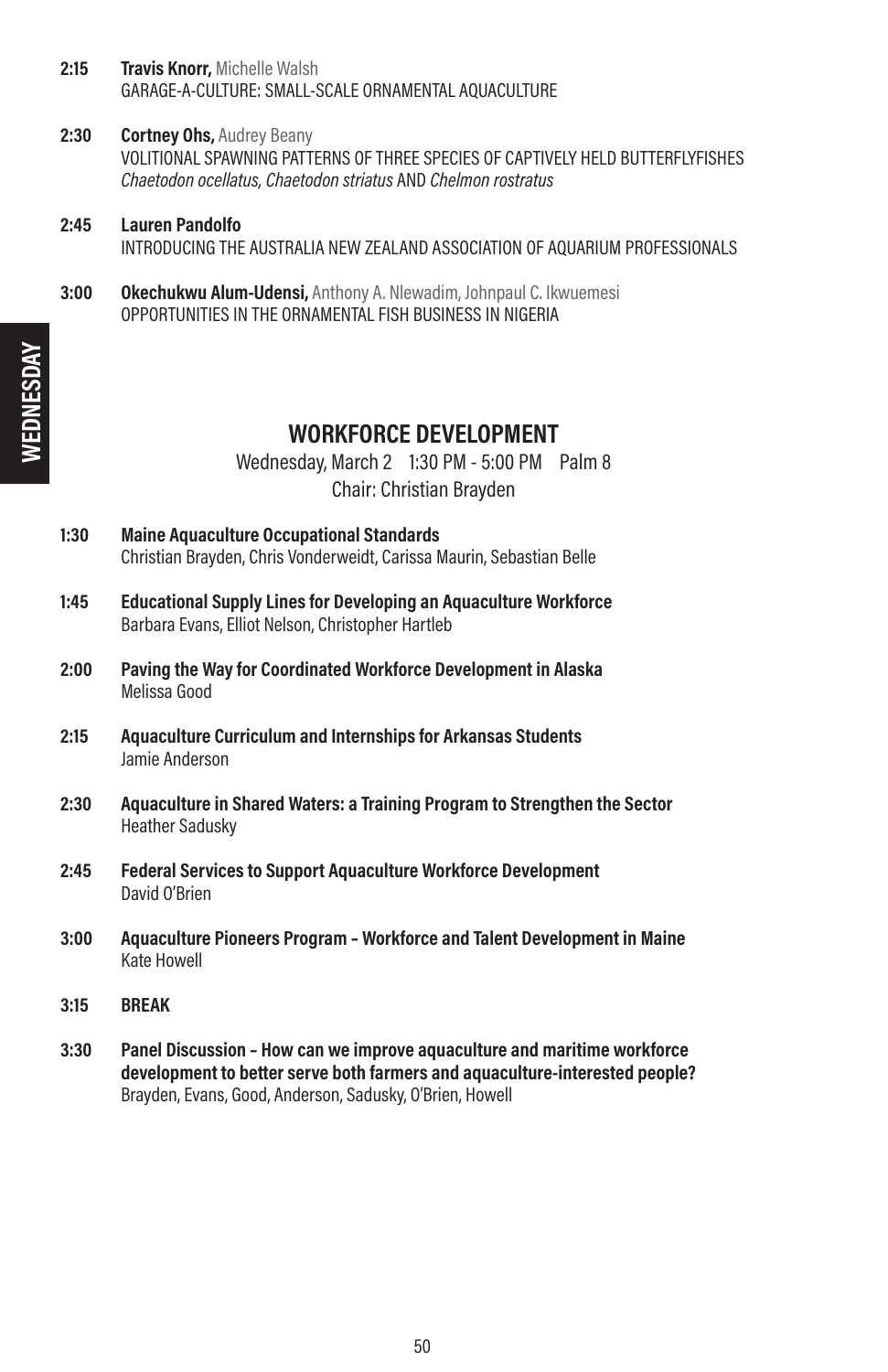### DIVERSITY AND INCLUSION IN US AQUACULTURE

Thursday, March 3 3:30 PM - 5:30 PM Pacific D Chairs: Eric Saillant, Angela Caporelli

Eric A. Saillant\*, Angela Caporelli, George B. Brooks Jr., Aswani Volety, D. Allen Pattillo, Abigail Bockus, Steven Hughes, Adam Daw, Imani Black, Rebecca Lochmann, Carla Schubiger

This session is organized by members of the Diversity and Inclusion (DI) committee of the United States Aquaculture Society (USAS) and welcomes all World Aquaculture Society members and conference participants. The goal of the session is to provide a safe and inclusive environment where questions related to diversity, equity, and inclusion in the society, and aquaculture community at large, can be discussed freely. In this relaxed-fit forum, we welcome audience participation in a structured discussion of current issues, priority areas, and on-going diversity initiatives in the USAS.

Agenda Update and discussion on the development of a USAS code of conduct The Phoenix, Arizona urban agriculture program DEI initiatives at Elon University

### REGIONAL SHELLFISH SEED BIOSECURITY PROGRAM (RSSBP)

Thursday, March 3 8:30 AM - 10:00 AM Palm 8 Chairs: Ryan Carnegie, David Bushek

Regional Shellfish Seed Biosecurity Program (RSSBP) forum (leads Bushek and Carnegie). The forum will include an update on RSSBP progress and discussion of emerging concerns to interests on Atlantic, Pacific, and Gulf Coasts. Members of the commercial, regulatory, and scientific communities are welcome to attend."

### SHELLFISH AND FINFISH CONTAMINANTS

Thursday, March 3 8:30 AM - 10:15 AM Palm 1 Chairs: Evan Ward, Kayla Mladinich

- 8:30 Ambethkar Maheshwari, Chinnaiah Amutha TISSUE DAMAGING AND OXIDATIVE STRESS EFFECTS ON GUPPY Poecilia reticulata (W. PETERS,1859) DUE TO THE PROLONGED EXPOSURE OF ATRAZINE HERBICIDE
- 8:45 Bidisha M Sen. Sumit Homechaudhuri ASSESSMENT OF IMMUNOTOXICITY BY QUANTITATIVE ALTERATION CORRELATED WITH ROS GENERATION IN HAEMOPOIETIC CELL POPULATION IN Labeo rohita (HAMILTON, 1822) EXPOSED TO AZADIRACHTIN
- 9:00 Krystal M. Boley, Amalia M. Harrington, M. Scarlett Tudor, Heather J. Hamlin SUBLETHAL EFFECTS OF LOW-DOSE EXPOSURE TO IMIDACLOPRID ON THE AMERICAN LOBSTER Homarus americanus
- 9:15 **Hannah I. Collins, Bridget A. Holohan, Tyler W. Griffin, J. Evan Ward** EXAMINING THE EFFECTS OF NYLON MICROFIBERS ON THE GUT MICROBIOME OF THE BLUE MUSSEL Mytilus edulis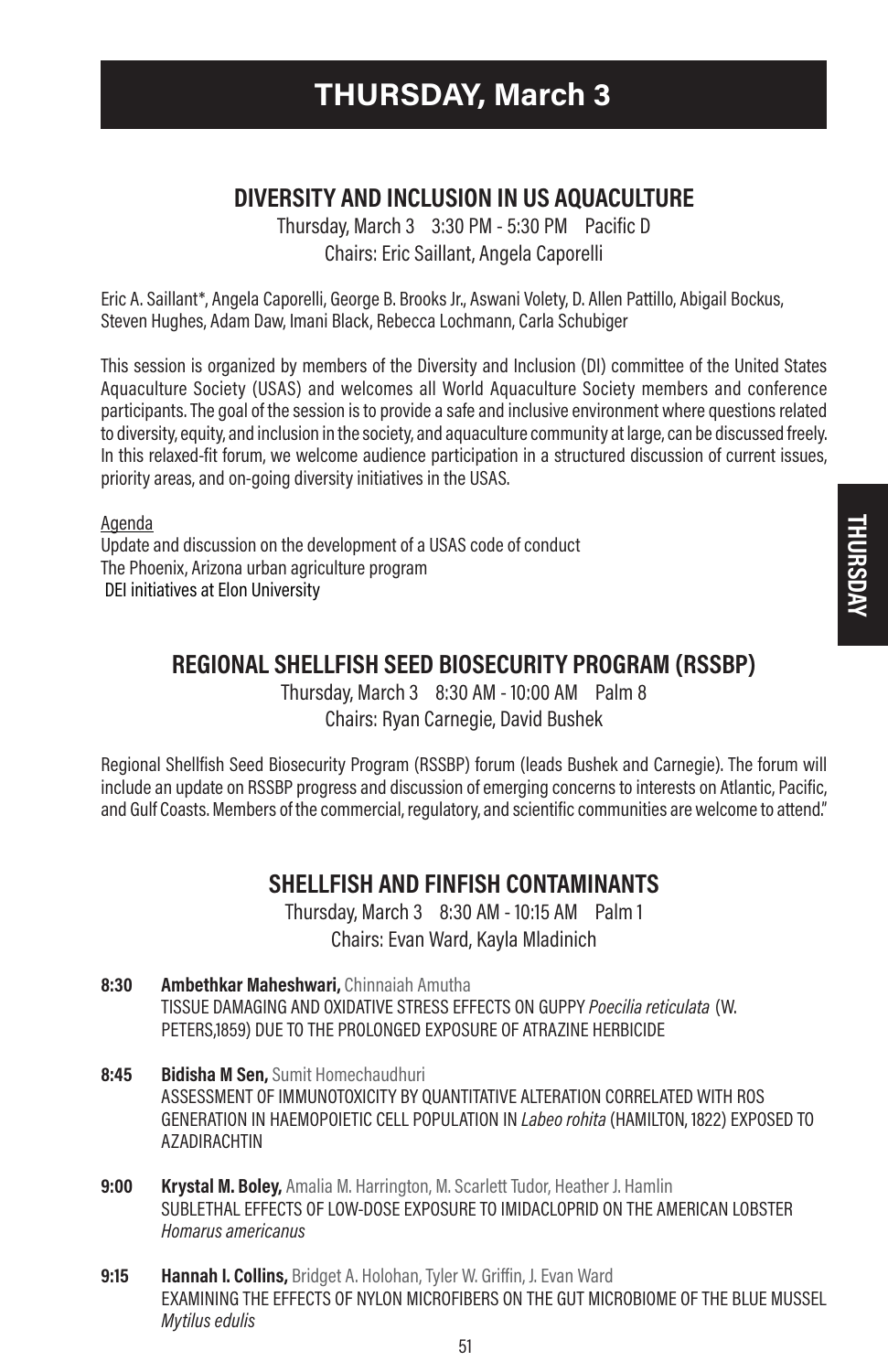- 9:30 Kayla Mladinich, J. Evan Ward, Bridget Holohan, Sandra E. Shumway AN EVALUATION OF MICROPLASTICS FOUND IN THE EASTERN OYSTER Crassostrea virginica AND THE SURROUNDING ENVIRONMENT
- **9:45 Evan Ward and Sandra E. Shumway, Kayla Mladinich, Bridget Holohan, Noreen Blaschik** MICROPLASTICS AND MOLLUSCS – A BRIEF OVERVIEW OF A FLAWED FIELD

### US MARINE FINFISH AQUACULTURE SPECIAL SESSION

Thursday, March 3 8:30 AM - 10:00 AM Palm 7 Chair: Marty Riche

- 8:30 Noah Boldt, Carole Engle, Cristina Watkins, Michael Schwarz, Jonathan van Senten A SUPPLY ANALYSIS OF 20 EMERGING MARINE FINFISH SPECIES FOR COMMERCIAL AQUACULTURE PRODUCTION IN THE UNITED STATES
- 8:45 **Domena A. Agyeman,** Jonathan van Senten, Carole R. Engle, Cristina Watkins, Michael H. Schwarz WARMWATER MARINE FINFISH IN THE SOUTHERN TIER STATES: CONSUMER PREFERENCE SURVEY **RESULTS**
- 9:00 **Jonathan van Senten,** Carole R. Engle, Michael H. Schwarz, Domena Agyeman, Noah Boldt, Cristina Watkins MARKETING AND ECONOMICS OF WARMWATER MARINE FINFISH AQUACULTURE
- 9:15 Jason Broach, Aaron Watson, Tanya Darden, Fabio Casu, Erin Levesque, Justin Yost ENHANCING RESEARCH CAPACITIES FOR ONGOING AND FUTURE MARICULTURE RESEARCH AT THE WADDELL MARICULTURE CENTER IN BLUFFTON, SOUTH CAROLINA
- 9:30 **John Stieglitz,** Ronald Hoenig, Carlos Tudela, Daniel Benetti, Kevan Main, Mark Drawbridge, Federico Rotman, Kevin Stuart, Marty Riche, Sahar Mejri, Paul Wills COMPARATIVE BIOENERGETICS OF YELLOWTAIL JACKS Seriola spp. FOR OPTIMIZING AQUACULTURE PRODUCTION

#### 10:00 BREAK

**11:00 John Stieglitz,** Ronald Hoenig, Carlos Tudela, Shubham Mathur, Luiz Anchieta Da Silva, Leonardo Ibarra-Castro, Daniel Benetti ADVANCING SUSTAINABLE MARINE FISH PRODUCTION FOR THE SOUTHEAST U.S. AND CARIBBEAN: ADVANCEMENTS IN YELLOWTAIL SNAPPER Ocyurus chrysurus AQUACULTURE

## 11:15 Nasir Kureshy

RED DRUM Sciaenops ocellatus AQUACULTURE IN THE UNITED STATES – CHALLENGES AND **OPPORTUNITIES** 

#### 11:30 Nicole T. Kirchhoff

OPERATING A MARINE BAITFISH AND FOOD FISH HATCHERY: TRIALS, TRIBULATIONS, AND OUTLOOK FOR THE FUTURE

#### 11:45 Donna Lanzetta

HOW BLOCKCHAIN WILL TRANSFORM THE FUTURE OF SEAFOOD: TRACEABILITY, TRANSPARENCY AND BUILDING RESILIENCE IN THE SEAFOOD SUPPLY CHAIN

#### 12:00 Open Forum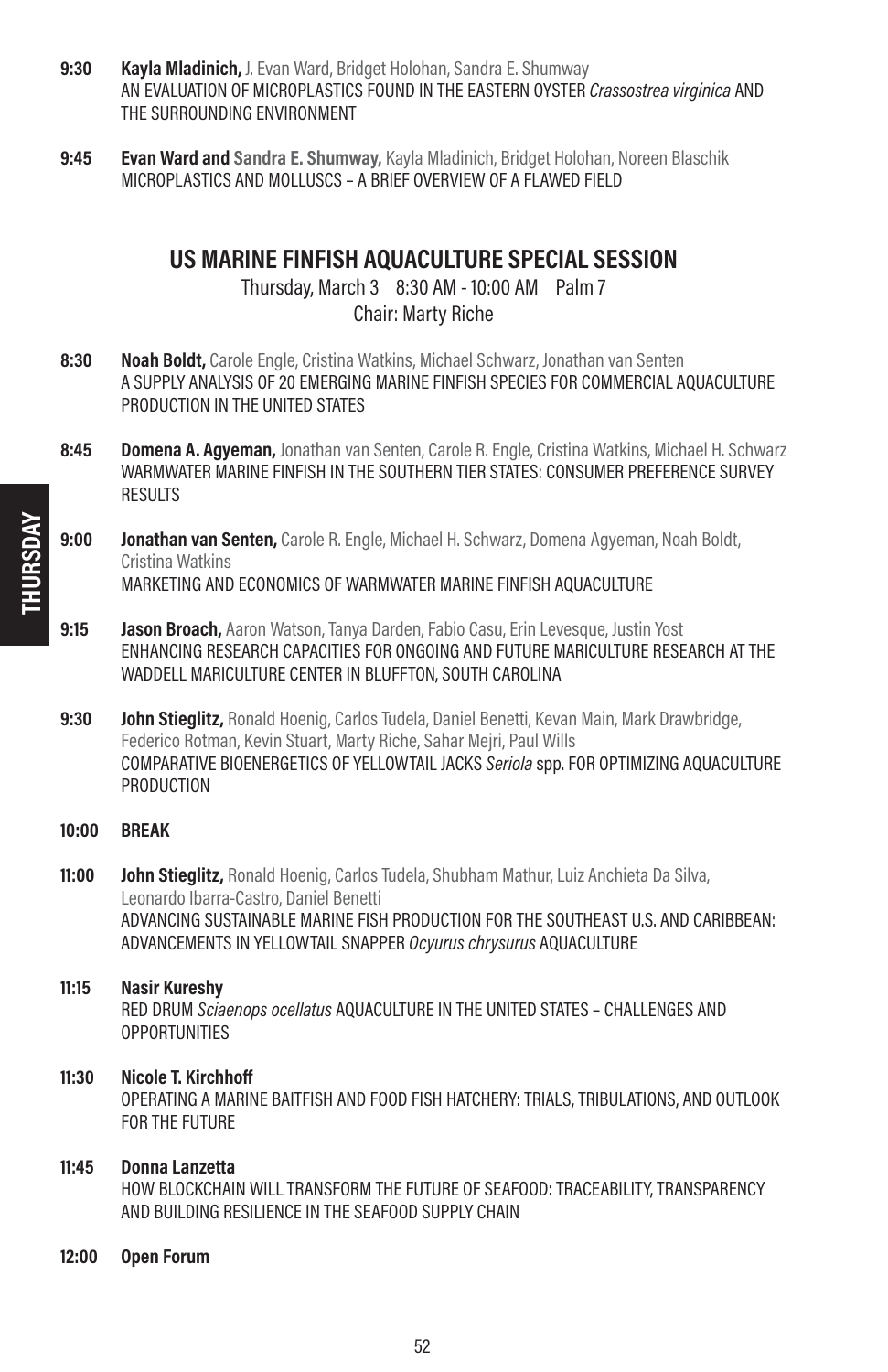# ADVANCES IN AQUACULTURE PLANNING AND POLICIES

Thursday, March 3 8:30 AM - 12:30 PM Pacific E

Chair: Barry Costa-Pierce

- 8:30 Barry Antonio Costa-Pierce THE FAO ECOSYSTEM APPROACH TO AQUACULTURE AS AN INTEGRATED PLANNING FRAMEWORK FOR SITING AQUACULTURE IN COMMON PROPERTY AREAS
- 8:45 Samson Afewerki, Trine Thorvaldsen, Kristine Størkersen, Andreas Misund, Tonie Osmundsen, Marit Olesen TECHNOLOGY PUSH POLICY AND THE NORWEGIAN AQUACULTURE INDUSTRY: THE CASE OF DEVELOPMENT LICENSING SCHEME
- 9:00 Gregor Reid, Danielle Dempsey, Leah Lewis-McCrea MEANS VERSUS MEDIANS: DOES IT MAKE A DIFFERENCE FOR AQUACULTURE REGULATORY COMPLIANCE OF BENTHIC SULFIDES?
- 9:15 **Jacob Boyd.** Owen Mulvey-McFerron, Charlie Culpepper STATE MARINE AQUACULTURE COORDINATORS NETWORK
- 9:30 Hannah Wilson, Alicia Bishop ALASKA AQUACULTURE PERMITTING PORTAL – BRINGING IT ALL TOGETHER
- 10:00 BREAK
- 11:00 Heather Sadusky, Gayle Zydlewski, Sebastian Belle, Christopher Davis, Hugh Cowperthwaite, Deborah Bouchard THE MAINE AQUACULTURE HUB: A NETWORK TO STRENGTHEN AQUACULTURE IN THE STATE
- **11:15 Julianne Grenn.** Amy Schrank, Donald Schreiner COLLECTING ACCURATE DATA FROM THE AQUACULTURE INDUSTRY: A MINNESOTA EXAMPLE
- 11:30 Owen Mulvey-McFerron, Jacob Boyd ADDRESSING USER CONFLICTS ASSOCIATED WITH THE GROWTH OF THE SHELLFISH AQUACULTURE INDUSTRY IN NORTH CAROLINA
- 11:45 John Schook FACILITY DESIGN ELEMENTS THAT ENHANCE BIOSECURITY AND FOOD SAFETY WITHIN LAND-BASED AQUACULTURE FACILITIES
- **12:00 Rod Getchell,** Danielle Scott, Alina Demeter, Xanth El-Sayed, Ana Griefen, Brian Chambers, Niccole Wandelear, Paul Bowser, Philippe Baneux, Drew Kirby, Julie Schroeter, Marilyn Blair MORE SAFETY DATA FOR USE OF AQUI-S® 20E (10% EUGENOL) AS A SEDATIVE FOR MARINE FINFISH
- 12:15 **Jackson Gross, Crystal Yang** RECENT ADVANCEMENTS IN SLAUGHTER TECHNOLOGY TO INCREASE FISH QUALITY FOR SMALL-SCALE SALMONID PRODUCERS AND PROCESSORS

### 12:30 Yingkai Fang

CAN RECREATIONAL ANGLERS HELP TO PREVENT THE SPREAD OF AQUATIC INVASIVE SPECIES (AIS)?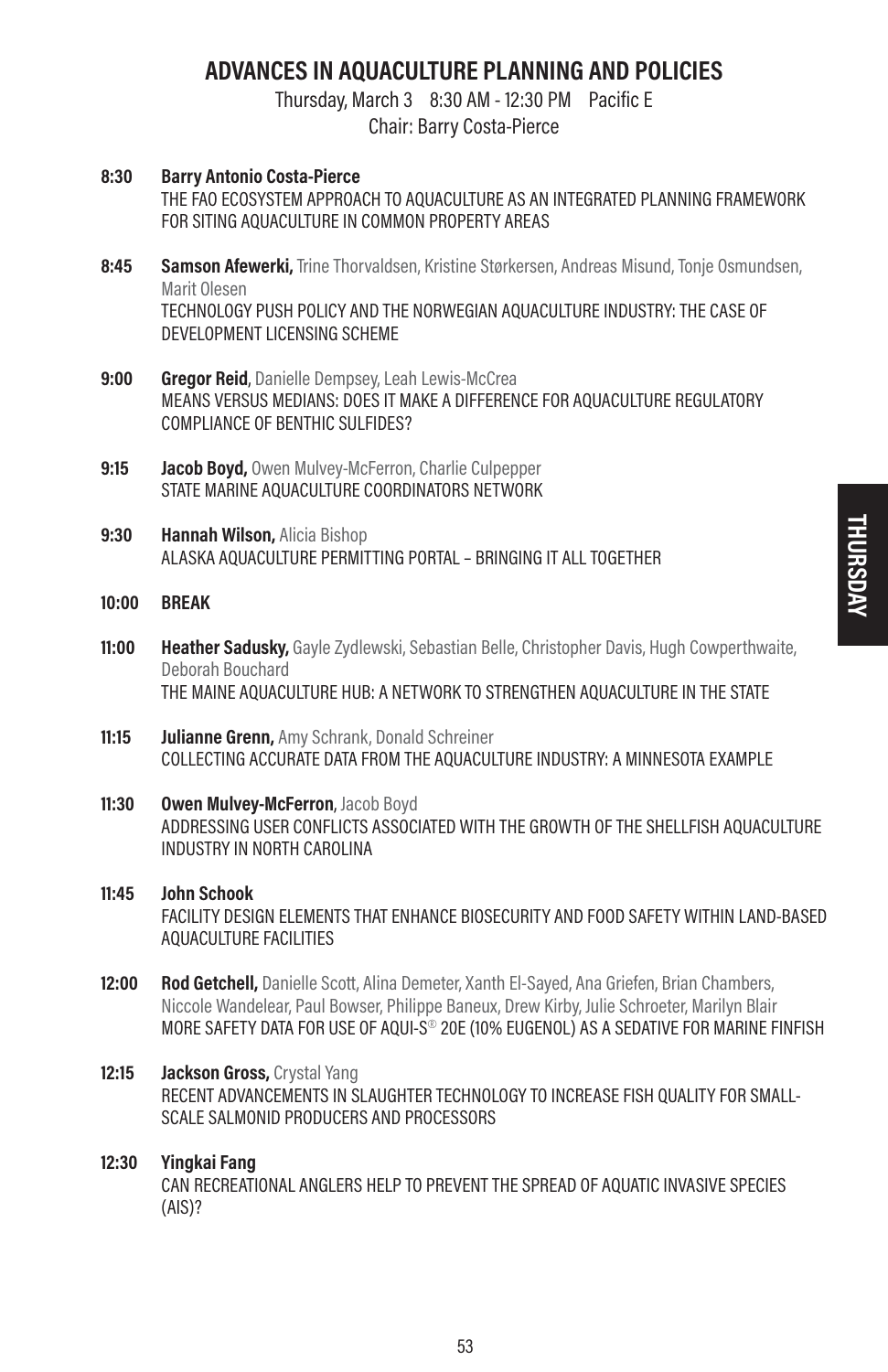# ALTERNATIVE PROTEIN FOR SEAFOOD PRODUCTION SYSTEMS

Thursday, March 3 8:30 AM - 12:30 PM Palm 3 Chairs: Razieh Farzad, Lexi Duscher

- 8:30 Razieh Farzad, Jeanette Andrade PERCEPTION OF SEA GRANT'S EXTENSION EDUCATORS REGARDING THE CULTIVATED SEAFOOD **PRODUCTS**
- 8:45 **John Grayson, Erica Curles, Michal Wojno, Karolina Kwasek** PARTIAL AND TOTAL REPLACEMENT OF SOYBEAN MEAL WITH A HIGH-PROTEIN YEAST FERMENTATION PRODUCT IN RAINBOW TROUT Oncorhynchus mykiss FEEDS
- **9:00 H-Michael Habte-Tsion,** Marty Riche, Sahar Meiri, Joseph Myers, David Bradshaw, Carlie Perricone, Paul Wills THE EFFECTS OF CLAM MEAL SUBSTITUTION ON THE GROWTH, DIGESTION CAPACITY AND HEALTH OF FLORIDA POMPANOTrachinotus carolinus
- 9:15 Reza Ovissipour, Amiti Banavar, Lexi Duscher, Setareh Shiroodi, Samad Keramat, Michael Schwarz, Jesse Trushenski NUTRITIONAL EVALUATION OF BLACK SOLDIER FLY FRASS AS A NOVEL INGREDIENT IN FLORIDA POMPANO Trachinotus carolinus DIET
- 9:30 Mosope Abanikannda, Jia Ma, Liz Koustsos, Alejandra McComb, Kenneth D. Cain, Vikas Kumar INSECT MEAL AS COMPLEMENTARY INGREDIENT IMPROVES THE UTILIZATION OF SOY BASED DIETS AND REDUCES THE MORTALITY OF RAINBOW TROUT CHALLENGED WITH *Flavobacterium* psychrophilum
- 9:45 Md. Sakhawat Hossain, Brian C. Small, Yan Zhang EVALUATION OF A HIGH PROTEIN CORN DISTILLERS' DRIED GRAINS WITH SOLUBLES (DDGS) AS A COMPLETE SOYBEAN MEAL REPLACER IN PRACTICAL DIETS FOR ATLANTIC SALMON Salmo salar
- 10:00 BREAK
- **11:00 Reza Ovissipour**, David Kaplan, Nitin Nitin, Lexi Duscher, Sean Cash, Merredith D. Portsmore, Nicole Tichenor Blackstone, Tiffany Drape, Sean O'Keefe, Markus Buehler, Yixiang Xu, Michael F. Tlusty, Georgia Mavrommati INTEGRATED APPROACHES TO ENHANCE SUSTAINABILITY, RESILIENCY, AND ROBUSTNESS IN U.S. AGRI-FOOD SYSTEMS – AN OVERVIEW OF NATIONAL INSTITUTE FOR CELLULAR AGRICULTURE
- 11:15 **Alexandrea (Lexi) Duscher**, Inavat Batish, Reza Ovissi APPLYING MACHINE LEARNING TECHNIQUES TO DEVELOP AND OPTIMIZE LOW-COST SERUM-FREE GROWTH MEDIA FOR SEAFOOD CELL LINES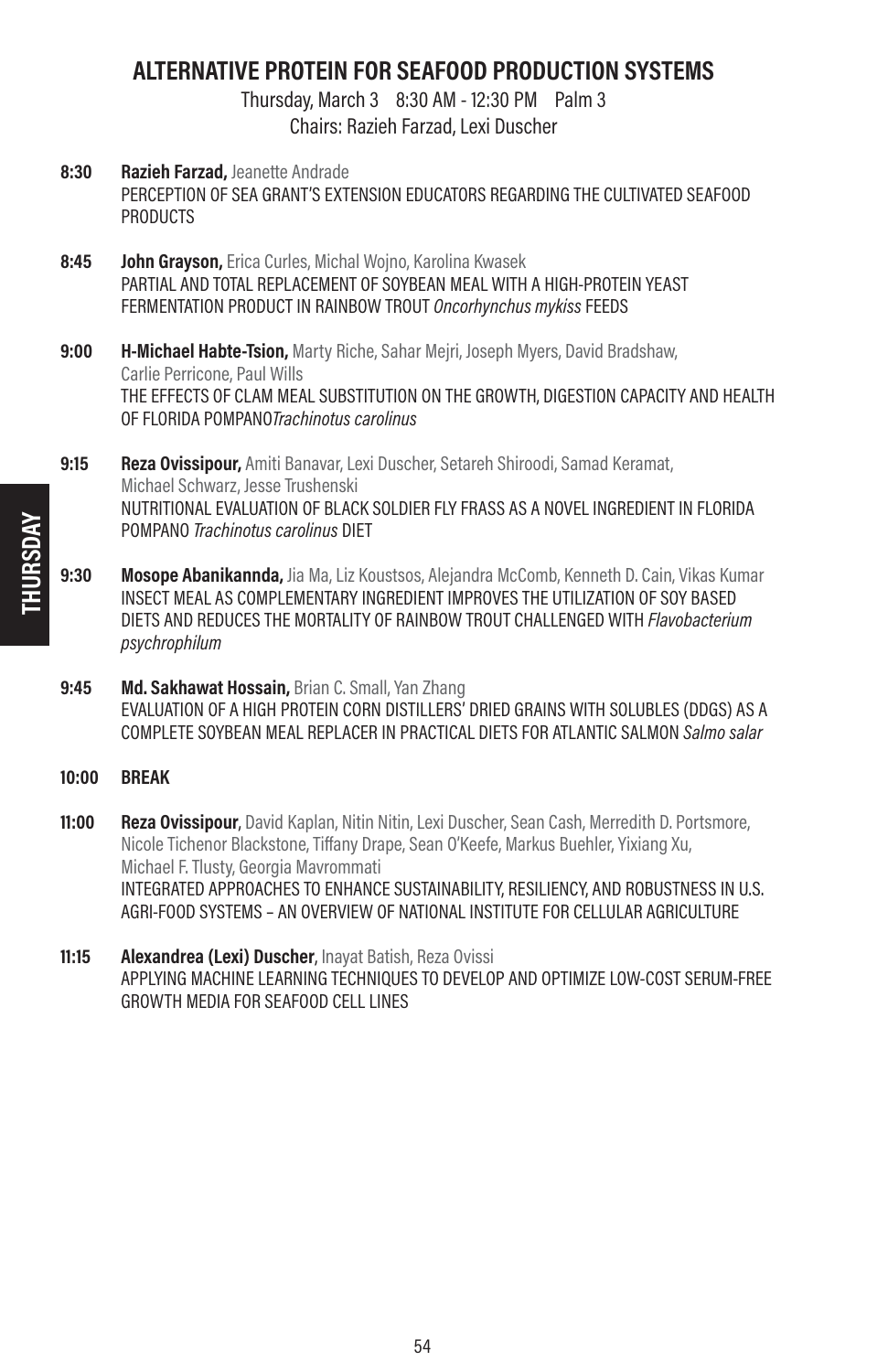# AQUACULTURE AND SHELLFISH PLANNING INITIATIVES

Thursday, March 3 8:30 AM - 12:30 PM Pacific D Chairs: Chris Schillaci, Dan Tonnes, Stephen Kirk

- 8:30 **Julie Decker, Alicia Bishop** ALASKA MARICULTURE INITIATIVE – INDICATORS OF PROGRESS
- 8:45 Laura Butler, Nicole Naar, Bobbi Hudson BUILDING AN ECOSYSTEM-BASED MANAGEMENT COLLABORATIVE FOR SHELLFISH AQUACULTURE IN WILLAPA BAY AND GRAYS HARBOR
- 9:00 Tessa Getchis, David Carey, Kristin DeRosia-Banick, Julie Rose, Nancy Balcom, Sylvain De Guise, Anoushka Concepcion THE CONNECTICUT SHELLFISH INITIATIVE: A FIVE-YEAR PROGRESS REPORT
- 9:15 **Tessa Getchis,** Abigail Archer, Azure Cygler, Dana Bauer, Giulio Farolfi, Brooke Hodge, Robert Johnston, Kristen Jabanoski, Tom Ndebele, Catherine Schluter, Julia Wyman ADVANCING SOUTHERN NEW ENGLAND SHELLFISH AQUACULTURE THROUGH AN ENGAGED PUBLIC AND NEXT GENERATION SUPPORT TOOLS
- 9:30 PANEL DISCUSSION

# **STRIPERHUB**

# Thursday, March 3 8:30 AM - 12:30 PM Town & Country D Chair: Ben Reading

- 8:30 Beniamin Reading, Linnea Andersen, Jason Abernathy, David Berlinsky, Greg Bolton, Russell Borski, David Cerino, Michael Ciaramella, Michael Frinsko, Adam Fuller, Steve Gabel, Bartholomew Green, Eric Herbst, Michael Hopper, Linas Kenter, Frank Lopez, Andrew McGinty, Barry Nash, Matthew Parker, Steve Rawles STRIPERHUB: STRIPED BASS Morone saxatilis AQUACULTURE
- 8:45 Linnea Andersen, Willy Valdivia-Granda, Benjamin Reading EXPRESSION PROFILE ANALYSIS VIA MACHINE LEARNING TO IDENTIFY CRITICAL GENES DETERMINANT OF HYBRID STRIPED BASS Morone chrysops  $\times$  M. saxatilis GROWTH
- 9:00 Business Meeting I: Larval Rearing and Hatchery Systems Chaired by Ben Reading, Eric Herbst and Russell Borski
- 10:00 BREAK
- 11:00 Business Meeting II: Striped Bass Culture Manual Chaired by Ben Reading, Eric Herbst and Russell Borski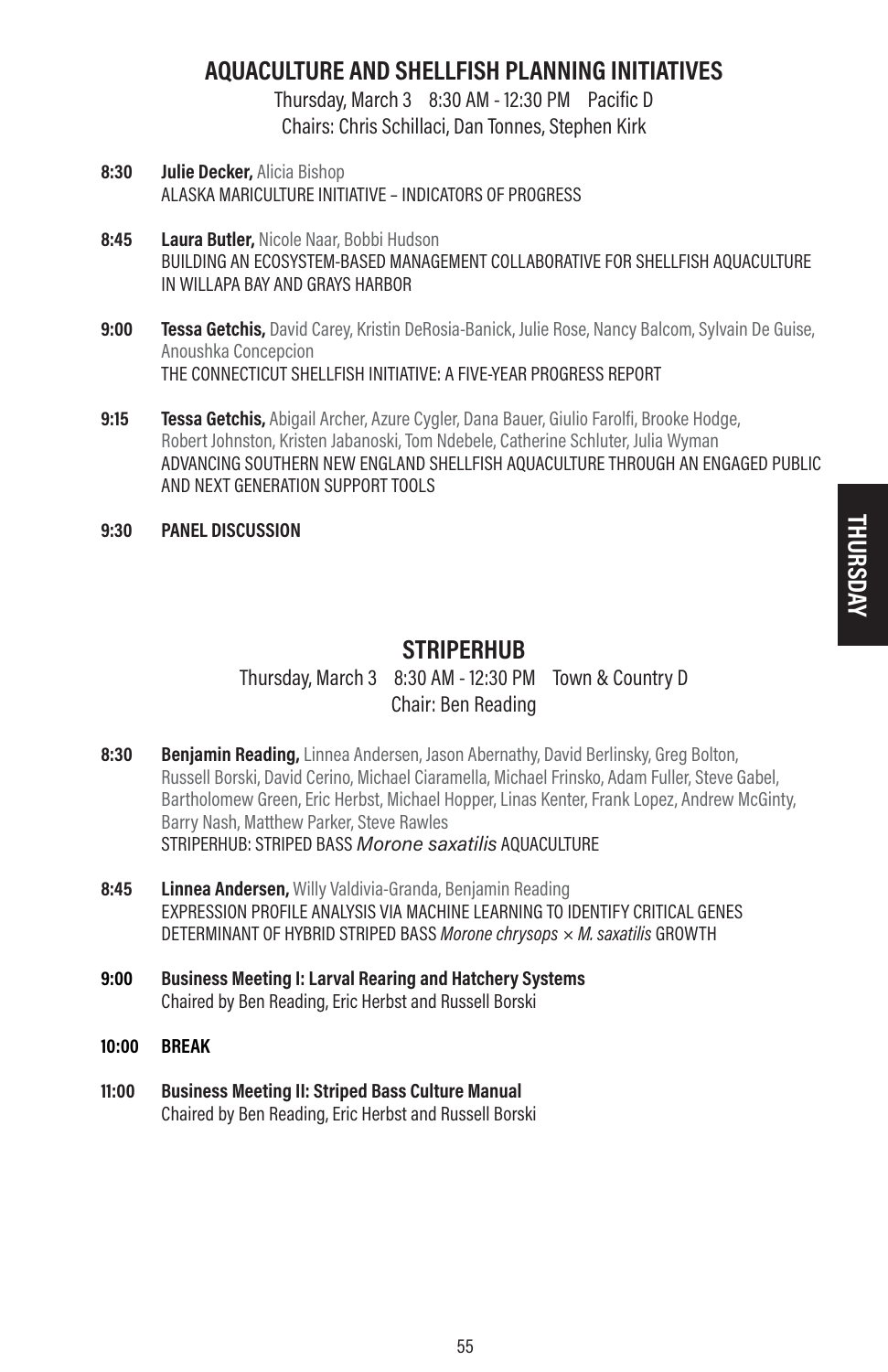### US TROUT FARMERS FORUM

Thursday, March 3 8:30 AM - 12:30 PM Palm 2

Chair: TBA

8:30: Collaboration between USTFA and FCS

THURSDAY

Jeff Heindel, President of the AFS Fish Culture Section

9:00 WRAC Project Update: Identification of Genetic Markers for Disease Resistance to IHNV in Commercial Populations of Rainbow Trout Kyle Martin, Troutlodge 9:30 Recent Advancements in Slaughter Technology to Increase Fish Quality for Small-Scale Salmonid Producers and Processors Jackson Gross, UC Davis 10:00 Updates Regarding Revisions of the AFS Blue Book and Piper Redux Jesse Trushenski, Riverence VALUE OF VETERINARY SERVICES Thursday, March 3 8:30 AM - 12:30 PM Town & Country C Chair: Ruth Francis-Floyd 8:30 Opening Remarks and Welcome (15 min): Craig Watson, Director **Kathleen Hartman, National Program Leader** Kathleen Hartman, National Program Leader UF IFAS Tropical Aquaculture Laboratory USDA-VS, Aquaculture 8:45 Veterinary Medicine for 21<sup>st</sup> Century Aquatic Farms (15 min): Ruth Francis-Floyd **Ruth Francis**-Floyd UF College of Veterinary Medicine UF IFAS Tropical Aquaculture Laboratory Introducing the USDA-NIFA Veterinary Aquaculture Fellows 9:00 Working as an Aquaculture Veterinarian in Washington State Ed Haigh, DVM Haigh Veterinary Hospital, Shelton WA 9:15 Why a Dairy Veterinarian is Interested in Aquaculture Paul Niehaus, DVM, PC Jerome ID 9:30 USDA Aquatic Veterinary Fellowship Reflection Erika Brigante, DVM ODFW La Grande Fish Health Services Lab, La Grande OR 9:45 Veterinarians and the Future of Aquaculture Danielle Lore, DVM 10:00 BREAK 11:00 Adapting Principles of Aquaculture to a Laboratory Animal Medicine Practice Jonathon Lee, DVM University of Florida, Gainesville FL 11:15 Challenges of Becoming an Aquatic Veterinarian After Graduation Irene Yen, MPH, DVM, CertAqV Yen Veterinary Relief Services, PS, Seattle WA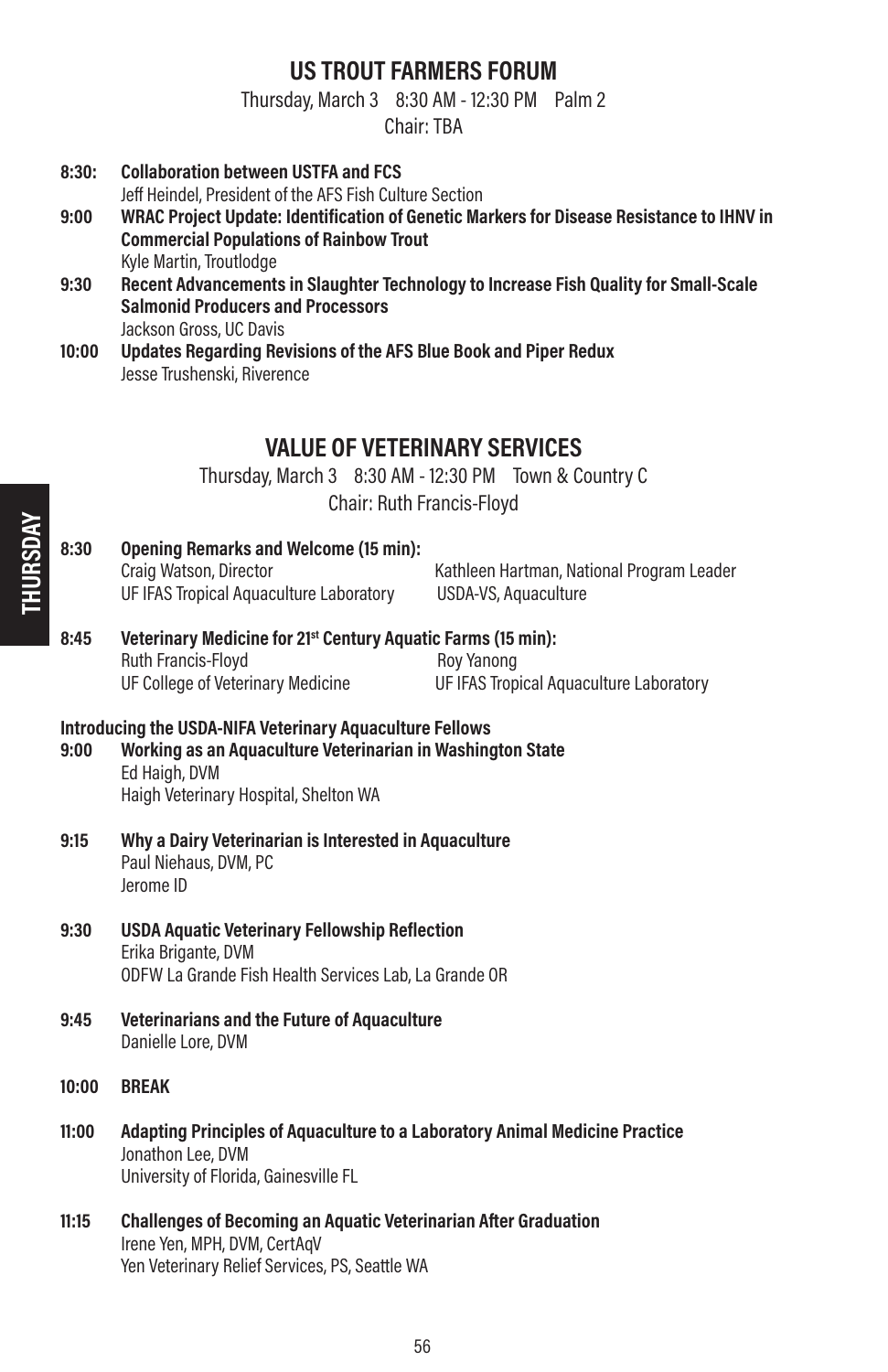### 11:30 All Creatures Big and Small

David Wilbur, MS, DVM, CertAqV UF Veterinary Aquaculture Fellow

### 11:45 Panel Discussion with Producers Sean Nepper, VP of Fish Health, Chief Brood Officer, Riverence, ID

# OLYMPIA OYSTERS

### Thursday, March 3 8:30 AM - 3:00 PM Palm 5 Chairs: Kay McGraw, Kerstin Wasson

### 8:30 Kay A. McGraw

OLYMPIA OYSTER Ostrea lurida (CARPENTER 1864) RESTORATION: A COLLABORATION STORY. QUID NUNC? AN INTRODUCTION TO THE SESSION

- 8:45 **Kerstin Wasson,** April Ridlon, Edwin Grosholz, Kay McGraw, Betsy Peabody, Jennifer Ruesink, Chela Zabin, Danielle Zacherl THE NATIVE OLYMPIA OYSTER COLLABORATIVE: A COMMUNITY OF PRACTICE FOR Ostrea lurida **CONSERVATION**
- **9:00 Danielle Zacherl, April Ridlon, Althea Marks, Chela J. Zabin, Brian Allen, Jeffrey Crooks,** Gary Fleener, Edwin Grosholz, Betsy Peabody, Jodie Toft, Kerstin Wasson NATIVE OYSTER RESTORATION FROM CALIFORNIA TO BRITISH COLUMBIA: LESSONS FOR THE CONSERVATION OF MARINE FOUNDATION SPECIES
- 9:15 **Allie Marqulies,** Chela Zabin, Geana Ayala, Stephanie Kiriakopolos, Edwin Grosholz, Jeffrey Blumenthal USING AN ELEVATION PORTFOLIO APPROACH FOR SUCCESS IN PASSIVE RESTORATION OF NATIVE OYSTERS IN SAN FRANCISCO BAY
- 9:30 Bryce D. Perog, Chelsea M. Bowers, Carmen Y. Lopez, Richard F. Torres, Jr., Marah L. Wolfe, Danielle C. Zacherl SHELL COVER, RUGOSITY, AND TIDAL ELEVATION IMPACT NATIVE AND NON-INDIGENOUS OYSTER RECRUITMENT TO CONCRETE AND AFFECT REEF BALL DESIGN

### 9:45 BRIEF UPDATES ON OLY RESEARCH FROM SESSION PARTICIPANTS

- 10:00 BREAK
- 11:00 Gary Fleener, April Ridlon, Kerstin Wasson, Tiffany Waters, John Adams, Jamie Donatuto, Halley Froehlich, Rhona Govender, Aaron Kornbluth, Julio Lorda, Betsy Peabody, Gifford Pinchot IV, Steven Rumrill, Elizabeth Tobin, Chela J. Zabin, Danielle Zacherl, Edwin Grosholz CONSERVATION AQUACULTURE OF OLYMPIA OYSTERS Ostrea lurida: A FRAMEWORK FOR EVALUATING THE BENEFITS AND RISKS OF THIS INTERVENTION FOR MARINE SPECIES RECOVERY
- 11:15 **Jacob Harris,** Kerstin Wasson, Luke Gardner, Amanda Kahn CONSERVATION AQUACULTURE IN THE ELKHORN SLOUGH, CA: SYNTHESIZING PHYSIOLOGY WITH RESTORATION FOR OLYMPIA OYSTERS
- **11:30 Ryan Crim**, Mackenzie Gavery, Crystal Simchick, Jodie Toft, Rick Goetz GENETIC CHARACTERIZATION OF WILD AND HATCHERY-BRED OLYMPIA OYSTER Ostrea lurida SEED USED FOR RESTORATION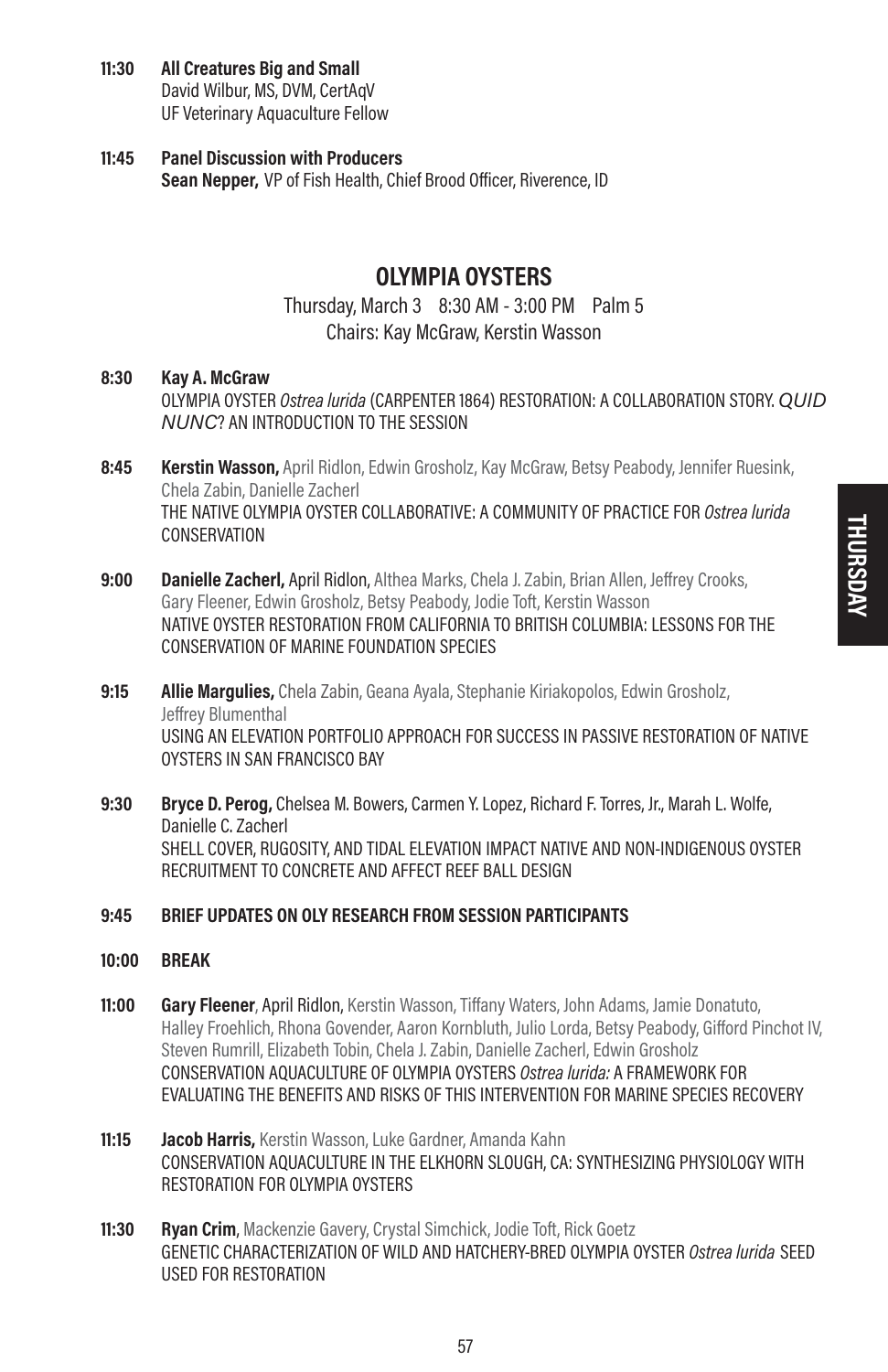11:45 Gary Fleener

CAN YOU EAT THEM TO SAVE THEM? FARMING THE WEST COAST NATIVE OYSTER Ostrea lurida FOR BOTH MARKET AND RESTORATIVE VALUES IN TOMALES BAY, CALIFORNIA

- 12:00 Valerie Goodwin, Danielle C. Zacherl, Christine R. Whitcraft BIVALVE BODYGUARDS: EELGRASS Zostera marina MEADOWS MAY BUFFER HIGH ENERGY BOAT WAKES AND REDUCE DEGRADATION TO OLYMPIA OYSTER Ostrea lurida BEDS CONSTRUCTED FOR A LIVING SHORELINES PROJECT
- 12:15 Mason Emery, Kevin Nichols, Katie Nichols, Danielle Zacherl NOT SO SHELLFISH AFTER ALL: HOW NATIVE OYSTERS Ostrea lurida MAY AID EELGRASS Zostera marina RESTORATION BY NITROGEN FILTRATION
- 12:30 LUNCH
- 1:30 Brandon Quintana, Mayra Silva, Kaysha Kenney, Ariana Sanchez, Danielle Zacherl FRIEND OR FOE? EFFECT OF EELGRASS DENSITY ON FILTER FEEDER BIOMASS AND CONDITION INDEX IN A MULTI-HABITAT LIVING SHORELINE
- 1:45 Leeza-Marie Rodriquez, Valerie Goodwin, Danielle Zacherl EFFECTS OF A NON-INDIGENOUS BRYOZOAN ON THE RECRUITMENT OF THE NATIVE OLYMPIA OYSTER Ostrea lurida
- 2:00 Julio Lorda, Alicia Abadía-Cardoso, Rodrigo Beas-Luna, April Ridlon, Kerstin Wasson INVASIVE POPULATIONS OF THE PACIFIC OYSTER Crassostrea gigas IN THE NORTHERN PACIFIC COAST OF BAJA CALIFORNIA
- 2:15 **Kerstin Wasson,** Bryce Perog, Samantha Crippen, Danielle Zacherl, Brandon Quintana, Edwin Grosholz, Aaron Kornbluth DISTRIBUTION, ABUNDANCE, AND CONNECTIVITY: A COLLABORATION TO MAP OYSTERS FROM BAJA CALIFORNIA TO BRITISH COLUMBIA
- 2:30 INTERACTIVE DISCUSSION: LOOKING FORWARD: OLYMPIA OYSTER CONSERVATION, OUTREACH AND AQUACULTURE IN THE COMING DECADE

# SHRIMP HEALTH AND DISEASE IN HONOR OF DON LIGHTNER

Thursday, March 3 8:30 AM - 3:15 PM Pacific C Chairs: Arun Dhar, Kevin Fitzsimmons

# CELEBRATING PROF. DONALD V. LIGHTNER'S LIFE<br>8:30 Dr. George Chamberlain, GAA

- Dr. George Chamberlain, GAA
- 9:00 Dr. Jim Wyban
- 9:15 Dr. Craig Browdy, Zeigler Brothers
- 9:30 Dr. Kevin Fitzsimmons, UAZ
- 9:45 Dr. Arun K. Dhar, UAZ
- 10:00 Ms. Rita Redman (Dr. Lightner's Wife)
- 10:15 BREAK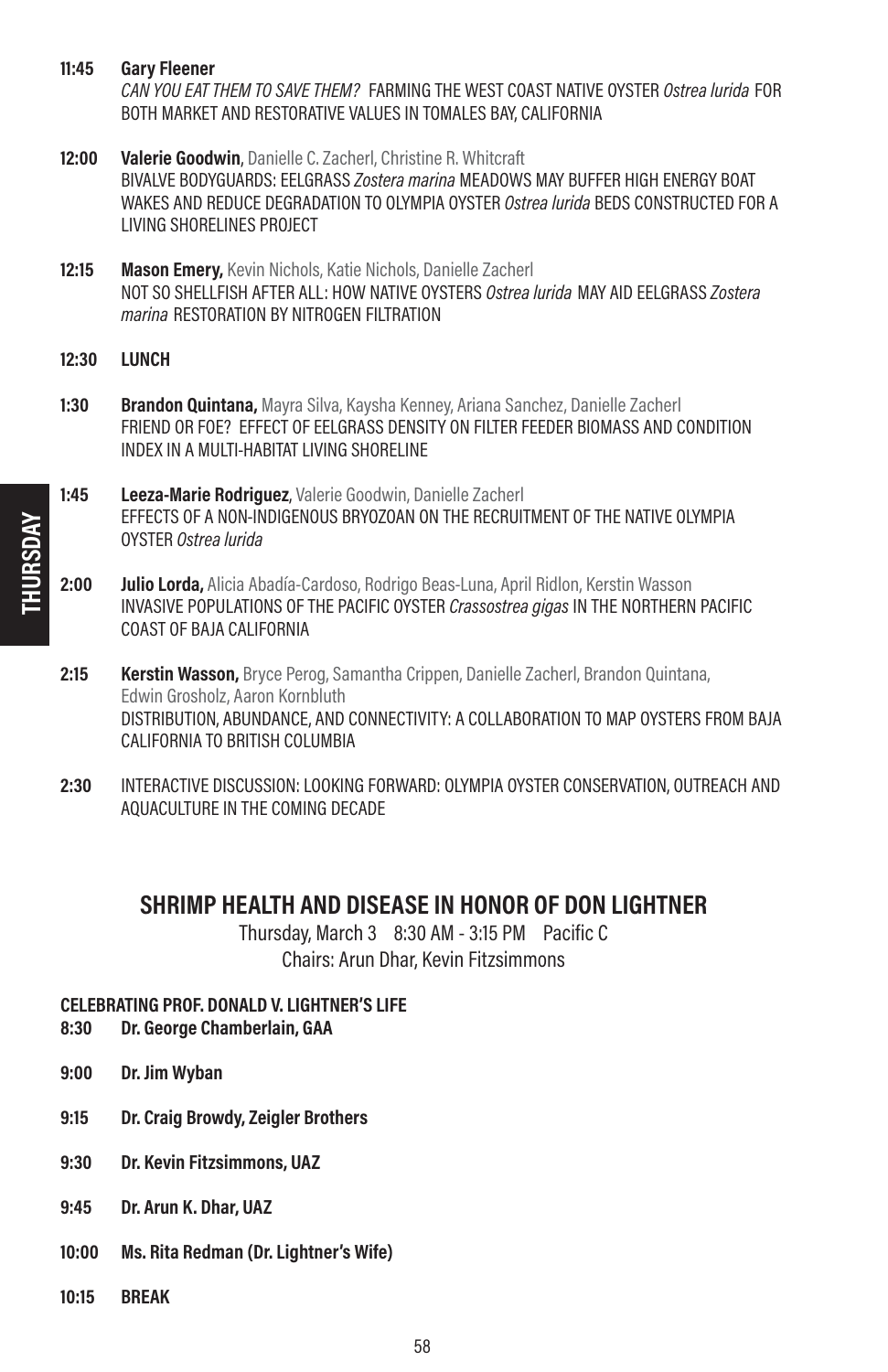- 11:00 Hung Mai, Luis Fernando Aranguren Caro, Roberto Cruz-Flores, Brenda Noble White, Arun Dhar DIFFERENTIALLY EXPRESSED GENES IN HEPATOPANCREAS OF ACUTE HEPATOPANCREATIC NECROSIS DISEASE TOLERANT AND SUSCEPTIBLE SHRIMP Penaeus vannamei
- **11:15 Kuakarun Krusong,** Thapanan Jatuyosporn, Pasunee Laohawutthichai, Juan Pablo Ochoa Romo, Filiberto Sánchez, Anchalee Tassanakajon, Adrián Ochoa-Leyva WSSV IMPACT ON GUT MICROBIOME OF THE BLACK TIGER SHRIMP Penaeus monodon
- 11:30 Pasunee Laohawutthichai. Anchalee Tassanakajon, Kuskarun Krusong ROLE OF JAK/STAT SIGNALING PATHWAY DURING VIRAL INFECTION IN BLACK TIGER SHRIMP Penaeus monodon
- 11:45 Warumporn Yingsunthonwattana, Anchalee Tassanakajon FUNCTIONAL CHARACTERIZATION OF PACIFIC WHITE SHRIMP Litopenaeus vannamei HEAT SHOCK PROTEIN 90 (LvHSP90) IN RESPONSE TO WHITE SPOT SYNDROME VIRUS (WSSV) INFECTION
- 12:00 Ardhra Gopan, Ambethkar Maheshwari, Dinesh Darshana, Chinnaiah Amutha ASSESSMENT THE OXIDATIVE STRESS AND BIO-TRANSFORMATION ENZYMATIC EFFECTS OF GLYPHOSATE EXPOSURE IN 24 HR STRESS ON WHITE LEG SHRIMP Litopenaeus vannamei (BOONE, 1931)
- 12:15 Paul Schofield, Frances Marcos, Luis Fernando Aranguren Caro, Arun Dhar DEVELOPMENT OF AN IN VIVO Enterocytozoon hepatopenaei (EHP) EXPERIMENTAL CHALLENGE MODEL IN Penaeus vannamei
- 12:30 LUNCH
- **1:30 Shelly Trigg, Samuel Major, Arun Dhar, Roberto Cruz Flores, Andrea Bodnar** CRISPR-BASED DIAGNOSTICS FOR DISEASE DETECTION IN SHRIMP
- 1:45 Luis Fernando Aranguren Caro, Hung Mai, Roberto Cruz-Florez, Frances Marcos, Rod Rusel Alenton, Arun Dhar EXPERIMENTAL REPRODUCTION OF WHITE FECES SYNDROME IN WHITELEG SHRIMP Penaeus vannamei
- 2:00 Roberto Cruz Flores, Thales P.D. Andrade, Hung N Mai, Russel Alenton, Arun K. Dhar IDENTIFICATION OF A NOVEL CALICIVIRUS WITH NUCLEAR LOCALIZATION ASSOCIATED WITH MASS MORTALITIES IN CULTURED WHITELEG SHRIMP Penaeus vannamei
- 2:15 Rod Russel R. Alenton, Hung N. Mai, Arun K. Dhar REVERSE-GENETICS APPROACH IN DEVELOPING A Macrobrachium rosenbergii NODAVIRUS (MrNV)-BASED VIRAL VECTOR FOR AN ORAL DELIVERY OF THERAPEUTICS IN SHRIMP
- 2:30 Mark Braceland, Marije Booman, Nasif Sarowar, Jordan Poley WHITE SPOT SYNDROME VIRUS AND Vibrio parahaemolyticus CHALLENGE MODEL DEVELOPMENT IN WHITELEG SHRIMP Litopenaeus vannamei
- 2:45 Arun Dhar, Roberto Cruz Flores, Hung Mai, F.C. Thomas Allnutt EXPEDITING PATHOGEN DISCOVERY BY COMBINING HISTOPATHOLOGY AND GENOMICS IN SHRIMP AQUACULTURE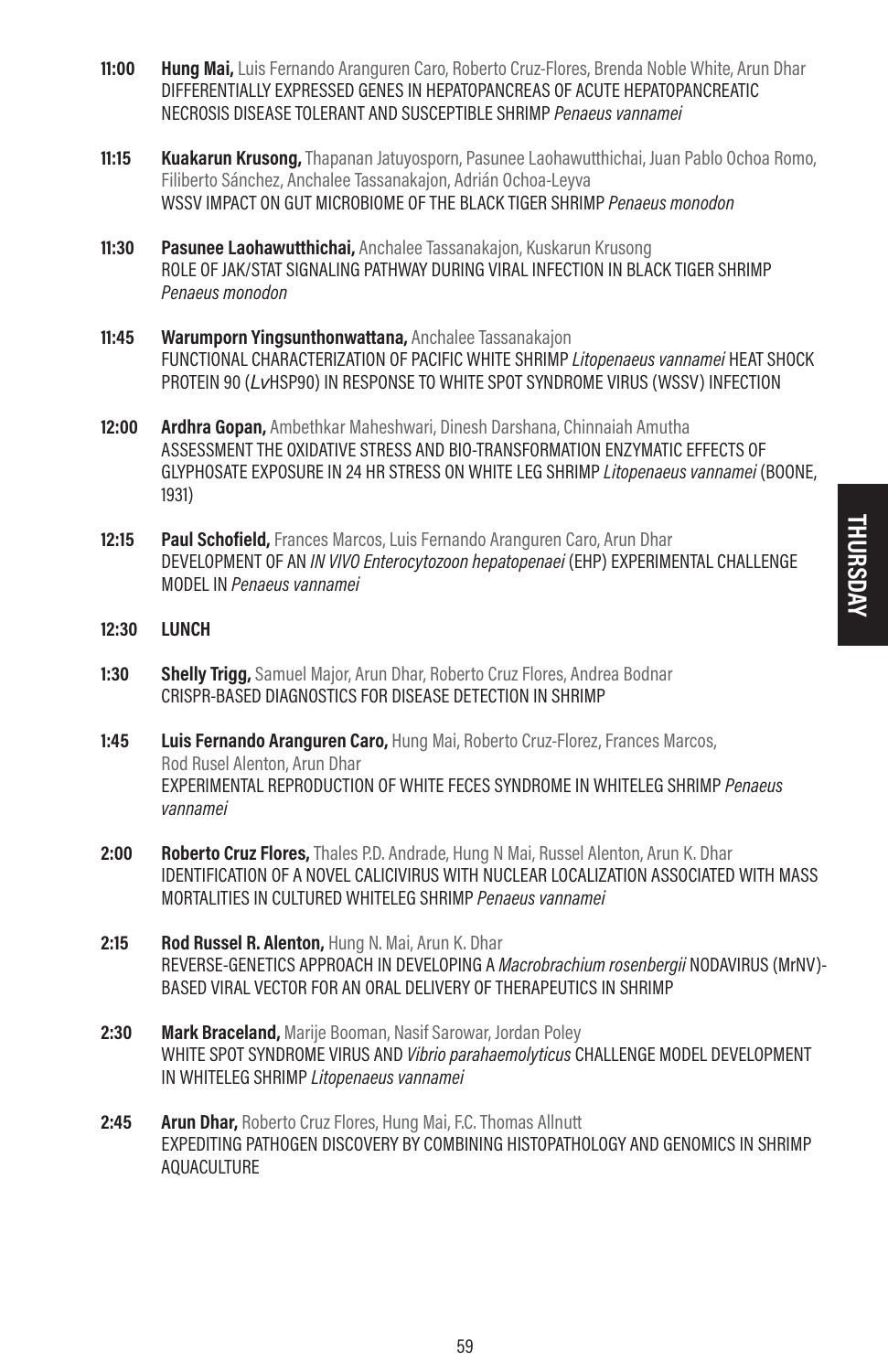# SHELLFISH DISEASE

Thursday, March 3 11:00 AM - 3:00 PM Palm 8 Chair: Roxanna Smolowitz

- 11:00 Roxanna Smolowitz, Abigail K. Scro, Joshua Reitsma, Abigail Archer, Harriet Booth, Diane Murphy AN UPDATE CONCERNING THE FIELD RESEARCH AND MONITORING ON THE OCCURRENCE OF NEOPLASIA IN THE NORTHERN QUAHOG (= HARD CLAM) IN WELLFLEET, MASSACHUSETTS, USA
- 11:15 **Zachary R. Forbes,** Casey M. Dunbar, Abigail K. Scro, Roxanna M. Smolowitz HEMOCYTE MORPHOLOGY AND THE EXPRESSION OF PCNA AND P53 IN HARD CLAMS Mercenaria mercenaria WITH HEMOCYTIC NEOPLASIA
- 11:30 **Abigail K. Scro, Rebecca J. Gast, Roxanna M. Smolowitz** DEVELOPMENT OF RT-qPCR FOR MOLECULAR DIAGNOSIS OF HEMOCYTIC NEOPLASIA IN THE HARD CLAM Mercenaria mercenaria
- 11:45 **Timothy Green,** Chen Walker, Sarah Leduc, Trevor Michalchuk SPATIAL AND TEMPORAL PATTERN OF NOROVIRUS DISPERSAL IN AN OYSTER GROWING REGION IN THE NORTHEAST PACIFIC
- 12:00 Mingli Zhao, Louis Plough, Donald Behringer, Andrew Kough, Jamie Bojko, Eric Schott GENOMES REVEAL GENETIC DIVERSITY OF Callinectes sapidus REOVIRUS 1 (CSRV1) IN WILD BLUE CRAB POPULATIONS ACROSS TWO HEMISPHERES OF ITS HABITATION
- 12:15 Lydia M. Bienlien, Ryan B. Carnegie ABERRANT, GONADAL TROPISM OF Perkinsus marinus IN THE EASTERN OYSTER Crassostrea virginica AND EVIDENCE FOR INTRA-OOCYTIC INFECTION
- 12:30 LUNCH
- 1:30 **Dina Proestou,** Mary Sullivan, Kathryn Markey Lundgren, Keegan Hart PHENOTYPIC AND TRANSCRIPTOMIC CHARACTERIZATION OF DERMO TOLERANT EASTERN OYSTER FAMILIES
- 1:45 Bassem Allam, Madison Muehl, Stephen Tettelbach, Sarah Farhat, Sabrina Geraci-Yee, Jessica MacGregor, Harrison Tobi, Scott Hughes, Arni Kristmundsson, Bradley Peterson, Emmanuelle Pales Espinosa CHARACTERIZATION OF THE BAY SCALLOP COCCIDIA (BSC) IN Argopecten irradians irradians
- 2:00 Heidi Yeh, Lee J. Kerkhof, David Bushek USING THE MINION TO RAPIDLY PROFILE THE OYSTER MICROBIOME
- **2:15 Evelyn Takyi,** Lauren Gregg, Amanda Chesler-Poole, Jessica Moss Small, Meredith White, Robbie Hudson, Cem Giray, David Rowley, David Nelson, Marta Gomez-Chiarri EFFECT OF PROBIOTIC TREATMENT ON LARVAL MICROBIOMES OF EASTERN OYSTER Crassostrea virginica RAISED IN DIFFERENT HATCHERIES
- 2:30 **Julieta Martinelli,** Megan E. Considine, Helen R. Casendino, Teri L. King, Laura H. Spencer, Carolyn Tarpey, Lindsay Alma, Jacqueline L. Padilla-Gamiño, Steven S. Rumrill, Chelsea L. Wood PREVALENCE, DISTRIBUTION, AND CONTROL OF SHELL-BORING POLYCHAETES ON OYSTER FARMS FROM CALIFORNIA TO ALASKA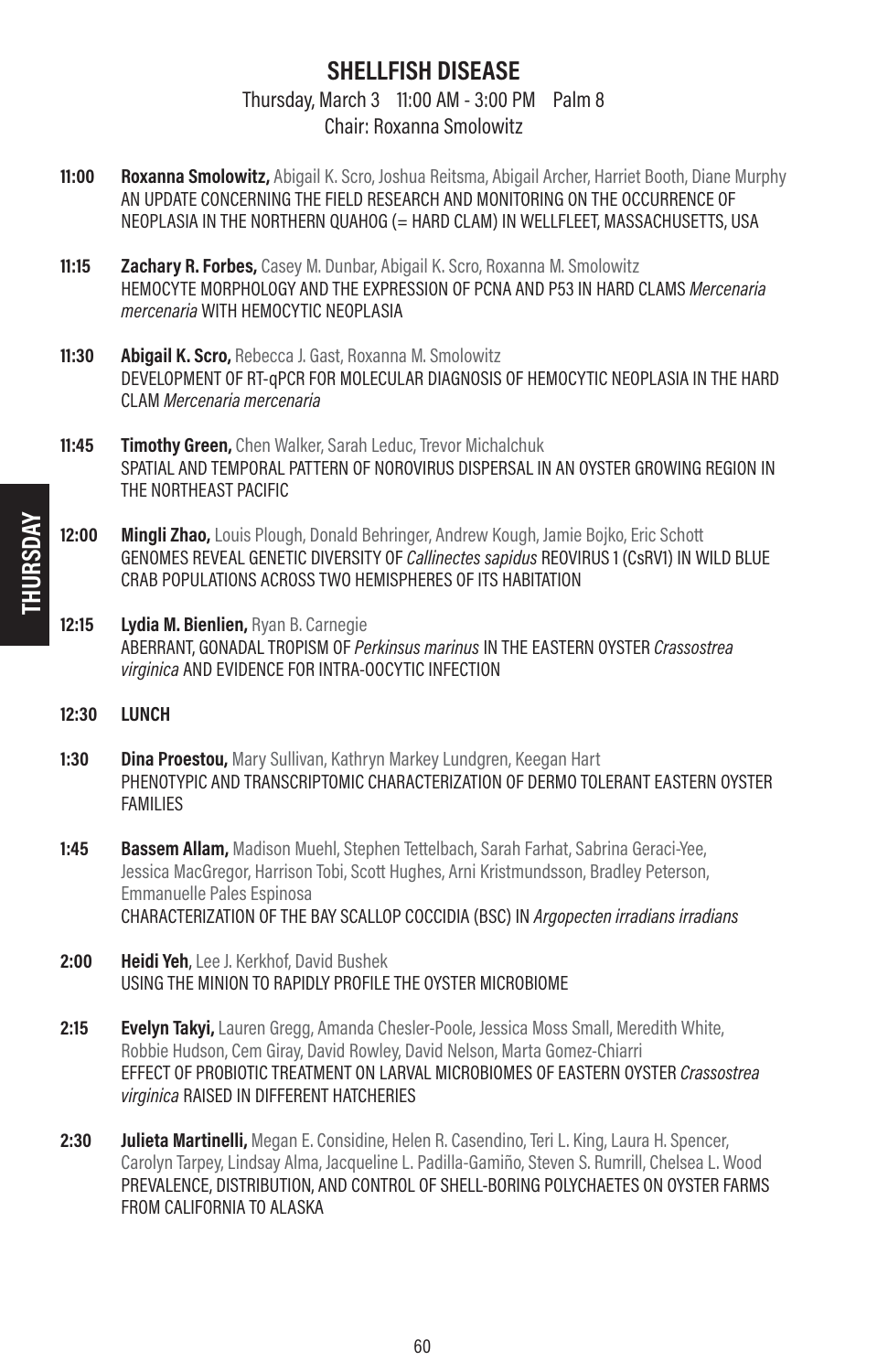# SOCIAL LICENSE AND PERCEPTIONS OF AQUACULTURE

Thursday, March 3 11:00 AM - 3:00 PM Town & Country B Chairs: Kimberly Thompson, Bailey Moritz

- 11:00 Kim Thompson, Bailey Moritz INTRODUCTION
- 11:15 Amalia Aruda Almada, Brianna Shaughnessy, Kimberly Thompson, Wen-Tsing Choi. Michelle Marvier, Peter Kareiva
- 11:30 Amalia Almada, Heather Fenney, Diane Kim, Nathan Churches, Linda Chilton, Maria Madrigal, Phyllis Grifman, Bernard Friedman, Ann Joo Kim, Victoria Campbell-Arvai IMPROVING EQUITABLE ACCESS TO LOCALLY FARMED SEAFOOD THROUGH THE SOUTH CENTRAL LOS ANGELES SUSTAINABLE SEAFOOD HUB
- 11:45 Megan Rector, Ramon Filqueira, Jon Grant THE ROLE OF ECO-CERTIFICATION IN MODERATING PUBLIC PERCEPTIONS AND ATTITUDES TOWARDS MARINE SALMON AQUACULTURE
- 12:00 Charlie Arnot EARNING TRUST IN TECHNOLOGYFOR A SUSTAINABLE FOOD FUTURE
- 12:30 LUNCH
- 1:30 Eliza Harrison SOCIAL LICENSING FOR OFFSHORE KELP FARMING IN CALIFORNIA
- 1:45 Afton Vigue FILM AS A MEDIUM TO ADVANCE PUBLIC SUPPORT FOR AQUACULTURE
- 2:00 Lauren Errickson, William Hallman, Douglas Zemeckis PERCEPTIONS OF AQUACULTURE: CURRENT TRENDS AMONG U.S. CONSUMERS
- 2:30 Kim Thompson, Bailey Moritz CLOSING REMARKS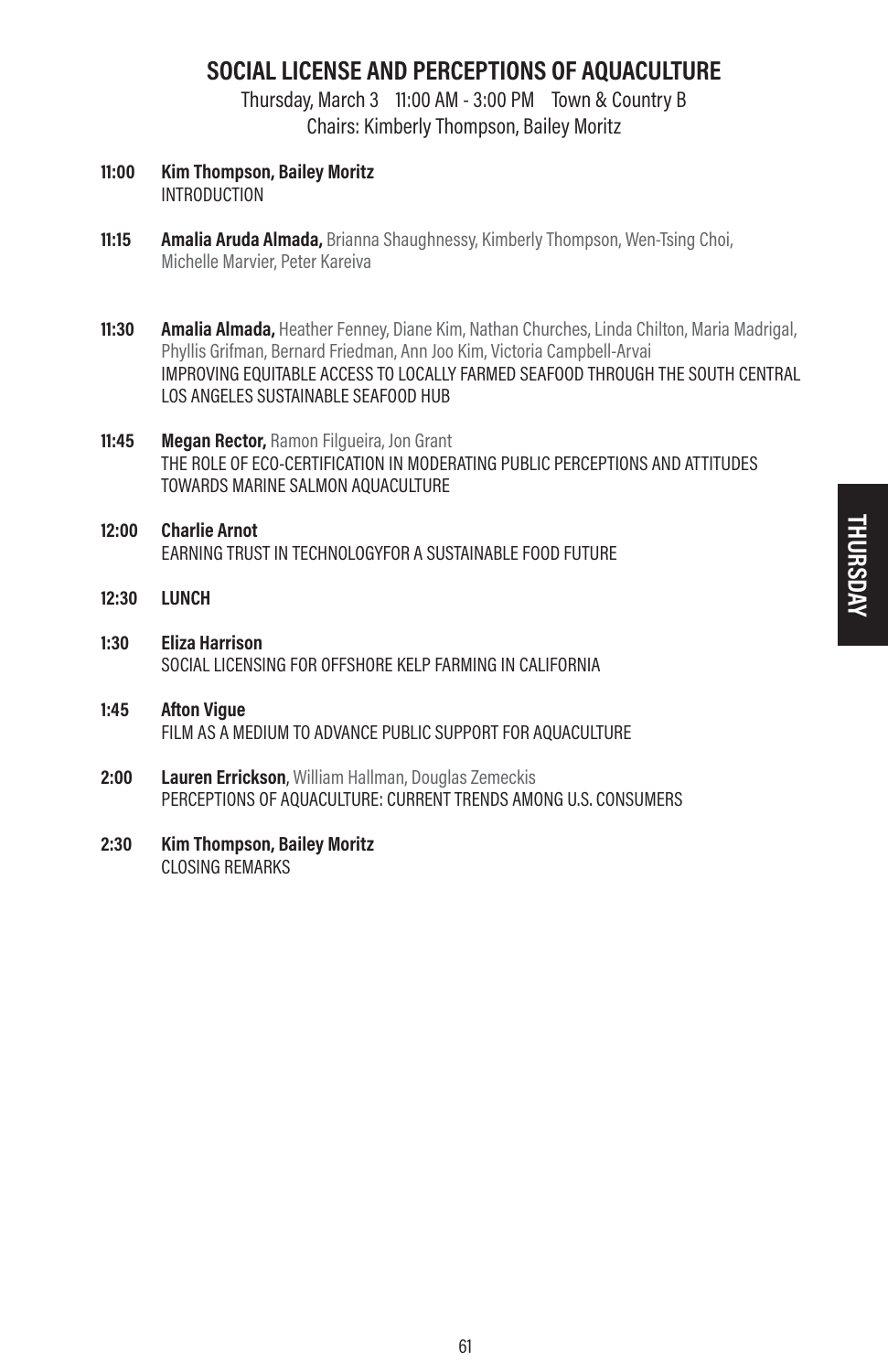# CALIFORNIA'S AQUACULTURE JOURNEY: WHERE WE'VE TRAVELED / WHERE WE'RE HEADED

Thursday, March 3 11:00 AM - 5:30 PM Palm 1 Chair: Micheal Lee

| 11:00 | <b>Tony Vaught</b><br>FOUNDATIONS AND CORNERSTONES OF CALIFORNIA AQUACULTURE                                                                                                                                                                                   |
|-------|----------------------------------------------------------------------------------------------------------------------------------------------------------------------------------------------------------------------------------------------------------------|
| 11:30 | Kim Thompson, Peter Okurowski, Darcy Wheeles<br>CUTTING THE BLUE TAPE IN CALIFORNIA: A CASE STUDY ANALYSIS OF BARRIERS AND<br>OPPORTUNITIES TO IMPROVE CALIFORNIA'S PERMITTING PROCESS FOR COMMERCIAL AND<br>CONSERVATION AQUACULTURE                          |
| 11:45 | <b>Eliza Harrison</b><br>THE POTENTIAL FOR OFFSHORE SEAWEED CULTIVATION IN SOUTHERN CALIFORNIA                                                                                                                                                                 |
| 12:00 | <b>Bernard Friedman</b><br>FINDING THE WAY TO THE FUTURE BY LOOKING BACK INTO THE PAST                                                                                                                                                                         |
| 12:15 | Nathan Churches, Kelly Stromberg, Peter Chang, Diane Kim, Sergey Nuzhdin, Bernard Friedman<br>Mytilus californianus AS A POTENTIAL NEW SPECIES FOR AQUACULTURE PRODUCTION: A PROOF-<br>OF-CONCEPT AND ESTABLISHED SEED-TO-FARM PIPELINE IN SOUTHERN CALIFORNIA |
| 12:30 | <b>LUNCH</b>                                                                                                                                                                                                                                                   |
| 1:30: | Gilbert Sylvia<br>THE OREGON AQUACULTURE EXPLORER: CAN CONCEPTS FROM A NOVEL GEOSPATIAL AND<br>FINANCIAL PLANNING TOOL HELP ADVANCE CALIFORNIA AQUACULTURE?                                                                                                    |
| 1:45  | <b>Zarah Deutsch</b><br>WELFARE CHALLENGES ASSOCIATED WITH HANDLING AND SLAUGHTER OF LARGE CAVIAR FINFISH                                                                                                                                                      |
| 2:00  | <b>Rafael Cuevas Uribe</b><br>SEAWEED FARMING IN HUMBOLDT BAY                                                                                                                                                                                                  |
| 2:15  | Jessica Brasher, Nancy Caruso<br>HUSBANDRY OF PISMO CLAMS IN A SAND-LESS CLOSED SYSTEM                                                                                                                                                                         |
| 2:30  | Alex Wright, Jackson Gross<br>ANTIMICROBIAL USE IN CALIFORNIA AQUACULTURE: PRODUCTS, PURPOSE, AND STEWARDSHIP                                                                                                                                                  |
| 2:45  | <b>Don Kent</b><br>CALIFORNIA NEEDS TO GROW WHAT PEOPLE WANT TO EAT!                                                                                                                                                                                           |
| 3:00  | <b>BREAK</b>                                                                                                                                                                                                                                                   |
| 3:30  | <b>Andrew Kim</b><br>AQUACULTURE TECHNIQUES ENHANCE THE POTENTIAL FOR PROLONGED SUCCESS IN THE<br>RESTORATION OF BULL KELP, Nereocystis luetkeana                                                                                                              |
| 3:45  | <b>Brian Takeda</b><br>EATING OUR WAY THROUGH A PROBLEM: MASTERING A RESTORATIVE SEAFOOD THROUGH<br>AQUACULTURE TO RESTORE KELP FORESTS                                                                                                                        |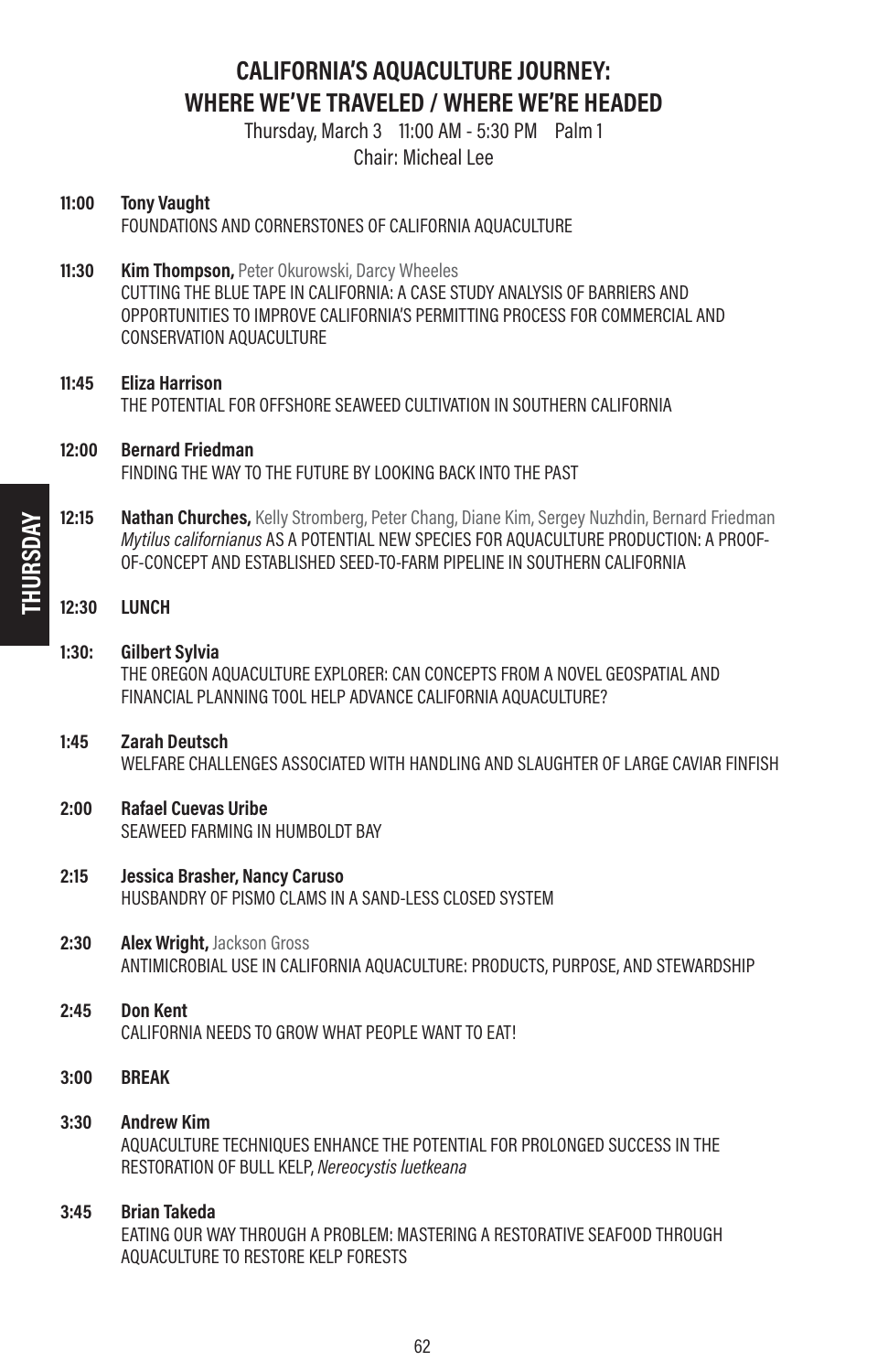### 3:45 Brian Takeda

EATING OUR WAY THROUGH A PROBLEM: MASTERING A RESTORATIVE SEAFOOD THROUGH AQUACULTURE TO RESTORE KELP FORESTS

### 4:15 Michael Graham

CLIMATE-ADAPTIVE AQUACULTURE: CAN WE FUTURE-PROOF CALIFORNIA SEAFOOD PRODUCTION?

4:30 California Aquaculture Association Member Meeting

# EMERGING OPPORTUNITIES FOR GERMPLASM REPOSITORIES

Thursday, March 3 1:30 PM - 3:00 PM Pacific D Chair: Yue Liu

- 1:30 **Terrence Tiersch,** Todd Monroe, Yue Liu, Jin-Woo Choi, Teresa Gutierrez-Wing GERMPLASM REPOSITORIES AND COMMERCIAL MARKETS FOR GENETIC RESOURCES OF AQUATIC SPECIES: A ROLE FOR OPEN TECHNOLOGIES
- **1:45** Yue Liu, William Monroe, Jin-Woo Choi, Maria Guitierrez-Wing, Terrence Tiersch OPEN HARDWARE TO FACILITATE DEVELOPMENT OF GERMPLASM REPOSITORIES FOR BIOMEDICAL MODELS
- 2:00 Lucia Arrequi, Rose Upton, Jack C. Koch, M. Teresa Gutierrez-Wing, Terrence R. Tiersch SCALABLE AND GENERALIZED APPROACHES FOR STOCK-CENTER-BASED REPOSITORY CAPABILITIES IN AMPHIBIANS
- 2:15 Rose Upton, Lucia Arregui, Yue Liu, Jack Koch, Sarah Bodenstein, M. Teresa Gutierrez-Wing, Terrence Tiersch HOW CAN WE INTEGRATE GERMPLASM REPOSITORIES INTO THE CONSERVATION LANDSCAPE?
- 2:30 **Allyssa Oune,** Jack Koch, Terrence Tiersch, Teresa Gutierrez-Wing, Rose Upton, Lucia Arregui DEVELOPMENT OF Aplysia californica EMBRYOS OUTSIDE THE EGG STRAND TO PROVIDE NEW OPTIONS FOR CRYOPRESERVATION?
- 2:45 Yue Liu, Terrence Tiersch BETA TESTING OF CRYO-JEOPARDY: A USER COMMUNITY DEVELOPMENT TOOL FOR OPEN HARDWARE

# AQUACULTURAL ENGINEERING SOCIETY SESSION

Thursday, March 3 1:30 PM - 5:30 PM Town & Country D Chairs: German Merino, Gary Miller

- 1:30 Germán E. Merino, Carla Galleguillos Solar, María C. Morales Suazo PARTICLE SIZE DISTRIBUTION OF TWO DIFFERENT VOLUMES OF BIOFLOC USED IN RIVER PRAWN Cryphiops caementarius CULTURE
- 1:45 Nitesh Kasera, Praveen Kolar, Steven Hall ADSORPTION OF AQUACULTURE WASTEWATER CONTAMINANTS ON N-DOPED BIOCHARS
- 2:00 Spencer Lunda, Samantha Burroughs, Jennifer Hesser, Joy Waite-Cusic, Carla Schubiger PILOT-SCALE DEPURATION DEMONSTRATES THE SUITABILITY OF NON-PATHOGENIC Vibrio parahaemolyticus AS A SURROGATE FOR COMMERCIAL-SCALE VALIDATION STUDIES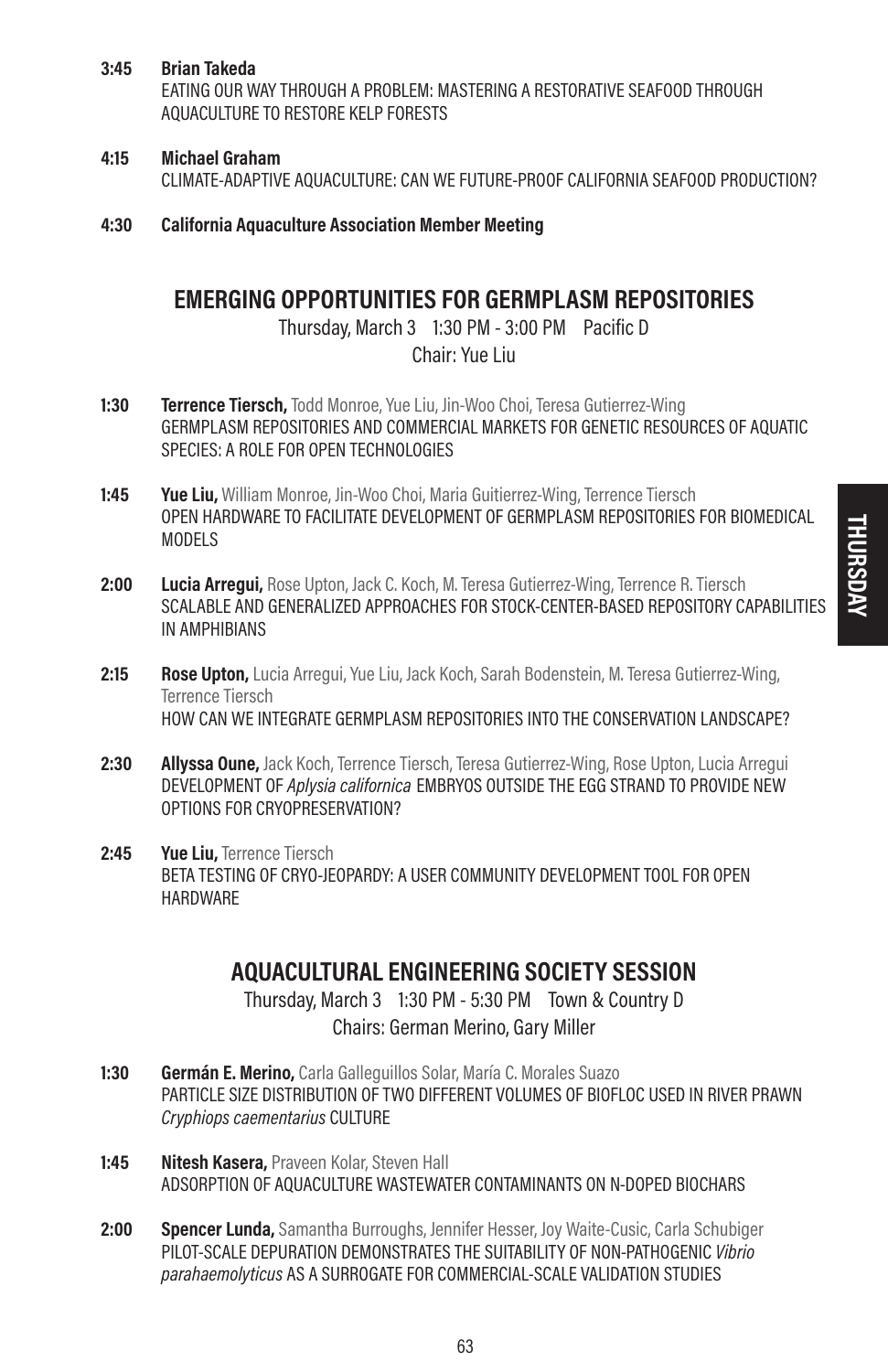- 2:15 **Carlos J. Cortés,** Germán E. Merino, Carlos P. Garrido, Mauricio J. Godov HYDRAULIC ASSESSMENT OF A D-ENDED TANK PROTOTYPE FOR PELAGIC SPECIES AQUACULTURE USING THE COMPUTATIONAL FLUIDS DYNAMICS METHOD (CFD)
- 2:30 **Zach Moscicki,** Pete Lynn, Igor Tsukrov, Michael Chambers, Noah MacAdam, Rob Swift, Louis Gitelman, Beth Zotter REDUCING RISK OF MARINE MAMMAL ENTANGLEMENT IN AQUACULTURE STRUCTURES BY REPLACING ROPE WITH SEMI-RIGID FIBERGLASS LINES
- 3:00 BREAK
- 3:30 **Jóhannus Kristmundsson.** Øystein Patursson, John Potter, Qin Xin DETECTION OF FISH FARMING EQUIPMENT USING 3D MULTIBEAM SONAR
- 3:45 Herman B. Amundsen, Bent O.A. Haugaløkken, Eleni Kelasidi AQUACULTURE ROBOTICS AND DIGITALIZATION – INCREASING AUTONOMY IN UNDERWATER OPERATIONS IN FISH FARMS
- 4:00 Steven Hall, Celso Castro Bolinaga, Swarna Chowdhury, Jake Keller, Natalie Nelson, Anh Nguyen, John-Paul Ore, Randy Price, Daniel Smith, Russell Smith, Sierra Young NEW ENGINEERING APPLICATIONS OF MULTIPLE UNCREWED VEHICLE SYSTEMS IN OYSTER AQUACULTURE
- 4:15 **James Brown, Ken Semmens, Joseph Dvorak** EVALUATION OF THREE DEVICES TO INDUCE WATER FLOW AND THE EFFECT OF SCREEN MESH SIZE ON FLOW IN FLOATING RACEWAYS
- 4:30 Dawson Armstrong, Ken Semmens MODEST SUSPENDED FLOATING RACEWAY DESIGN, ASSEMBLY, AND PRELIMINARY EVALUATION
- 4:45 Thomas Grimm, Andrew Gracev APPLICATION OF ELECTRIC FIELD POTENTIAL TO ENHANCE SHELLFISH AQUACULTURE
- **5:00 Asmerom Gilau, Todd Sink, Samson Bevene** FLOATING SOLAR-POWERED AERATION SYSTEM FOR AQUACULTURE, WATER QUALITY IMPROVEMENT AND EXCESS ELECTRICITY PRODUCTION

# AQUACULTURE REGULATIONS: NAVIGATING COST, COMPLEXITY AND CONSEQUENCES

Thursday, March 3 1:30 PM - 5:30 PM Palm 7 Chair: Jim Parsons

- 11:00 Aquaculture Regulations: Why the Complexity? Paul Zajicek, National Aquaculture Association
- 11:30 Regulatory Costs Across 56% of US Aquaculture: Commonalities and Differences Jonathan van Senten, Virginia Tech
- 11:45 Understanding the State-Level Seascape of Mariculture Production and Policy in the United States

Rebecca Gentry, Halley Froehlich, Luke Gardner, Kim Thompson, Hayley Lemoine, Mae Rennick, Sebastian Tapia-Lewin, Elizabeth Ruff, Sarah Lester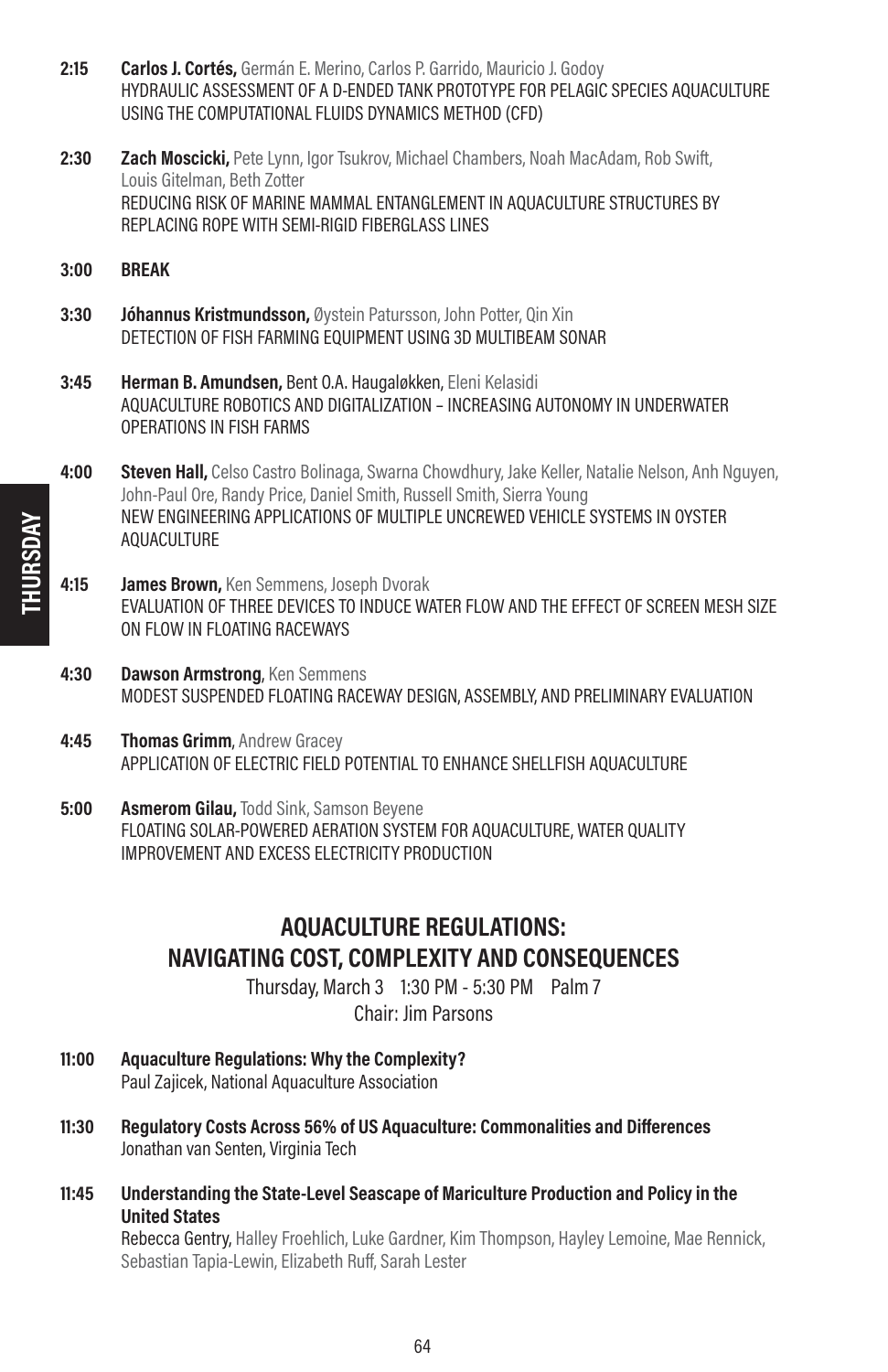- 12:00 Regulatory Costs on US Catfish Farms Shraddha Hegde, Thad Cochran National Warmwater Aquaculture Center
- 12:30 LUNCH
- 1:30 Permitting Offshore Aquaculture in Federal Waters Persistence Prevails? Dennis Peters, Gulfstream Aquaculture, LLC
- 2:00 Strategies for Efficient Aquaculture Permitting Robert M. Smith, K&L Gates, LLP
- 3:15 BREAK
- 3:30 Tales of an Ex-Regulator: Be Careful What You Wish For Sebastian Belle, Maine Aquaculture Association
- 3:45 20+ Plus Years of a One-Stop Shop for State Aquaculture Regulations Geno Evans, Florida Aquaculture Association/Evans Farms
- 4:00 Commercial Aquaculture Health Program Standards: A Non-Regulatory Approach Jim Parsons, Jamestown S'Klallam Tribe
- 4:30 Audience and Speakers Q&A

### FINFISH BIOLOGY

Thursday, March 3 1:30 PM - 5:30 PM Pacific E Chair: Anita Kelly

- 1:30 Mackenzie Miller, Konrad Dabrowski TURNING UP THE HEAT: FURTHER EVALUATION OF THE EFFECT OF TEMPERATURE ON GONAD DIFFERENTIATION IN YELLOW PERCH Perca flavescens
- **1:45 Gavin Aguilar,** Josh Sakmar, Allen Nicholls, Timothy Bruce, Anita Kelly, Luke Roy, Moises Bernal, Ian Butts

TEMPERATURE EFFECTS ON LARVAL DEVELOPMENT OF FLORIDA Micropterus salmoides floridanus AND NORTHERN Micropterus salmoides salmoides LARGEMOUTH BASS: IMPLICATIONS FOR INTENSIVE INDOOR AOUACULTURE PRODUCTION

- 2:00 Anita M. Kelly, Leticia E. Fantini, Matthew A. Smith, Michele Jones, Luke A. Roy, Rebecca Lochmann GROWTH PARAMETERS IN NORTHERN LARGEMOUTH BASS Micropterus salmoides salmoides RAISED NEAR THEIR UPPER THERMAL TOLERANCE FOR 28 DAYS
- 2:15 **Kevin Fisher, Mackenzie Miller, Konrad Dabrowski** INVESTIGATION OF LATE MITOTIC SHOCKS FOR INDUCING TETRAPLOIDY IN ZEBRAFISH AND PEARL DANIO UNDER VARIED CONDITIONS
- 2:30 Yole Buchalla, Daniel Margulies, Vernon Scholey, Susana Cusatti, Enrique Mauser, Jeanne Wexler, Maria Stein PREY SELECTIVITY, EFFECT OF LIGHT INTENSITY ON GROWTH AND SURVIVAL, AND DIEL FEEDING PATTERNS OF REARED YELLOWEIN TUNA Thunnus albacares LARVAE
- 2:45 Casondra Adams, Jeffrey Miner, John Farver, Kevin Neves THE EFFECTS OF DISSOLVED CARBON DIOXIDE ON THE FORMATION OF VATERITE IN THE OTOLITHS OF AQUACULTURE RAINBOW TROUT Oncorhynchus mykiss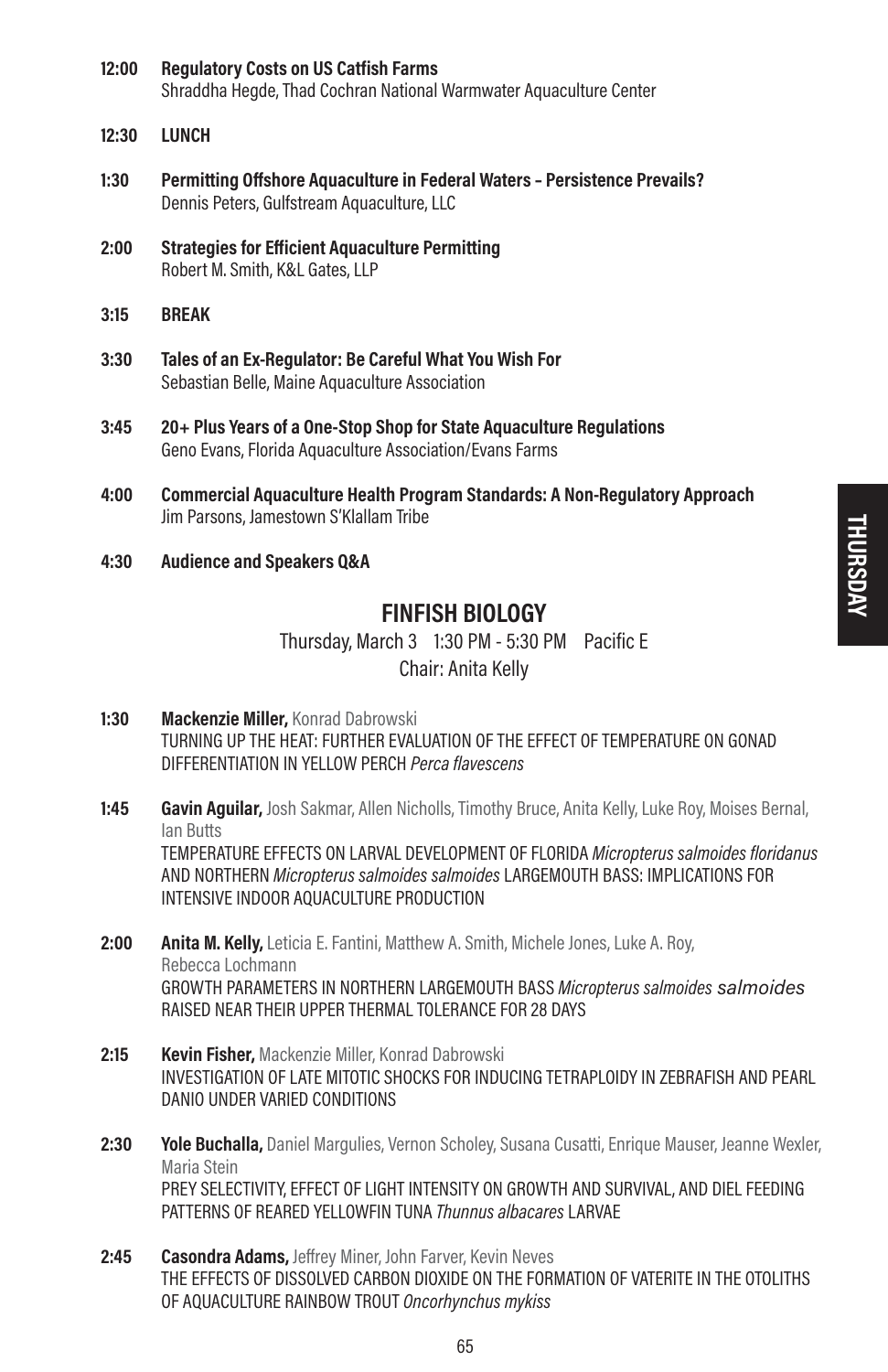- 3:00 BREAK
- 3:30 Gonzalo Illán, L. King, B. McHenry, B. Rupnik, V. Uribe, N. Kirchhoff, D.J. Bradshaw II, C. Perricone, M. Riche, P. Wills, S. Mejri GILL HISTOLOGY OF FARMED FLORIDA POMPANO Trachinotus carolinus CULTURED UNDER DIFFERENT SALINITY CONDITIONS
- **3:45 Gonzalo Illán,** Marty Riche, Paul Wills, Francesc Padrós, Susan Fogelson, Sahar Meiri HISTOLOGICAL AND SKELETAL DEVELOPMENT IN FARMED FLORIDA POMPANO Trachinotus carolinus LARVAE AND JUVENILES
- 4:00 **James Ward, Shawn Coyle, James Tidwell** ACUTE TOXICITY OF AFLATOXIN B1 IN THE LARGEMOUTH BASS Micropterus salmoides

### NOAA SEA GRANT RESEARCH, EDUCATION AND ENGAGEMENT

Thursday, March 3 1:30 PM - 5:30 PM Palm 3 Chair: LaDon Swann

- 1:30 NATIONAL SEA GRANT AQUACULTURE PROGRAM LaDon Swann, Sea Grant Network Aquaculture Liaison Charles Weirich, Mark Rath and Kola Garber, NOAA Sea Grant
- 2:00 NATIONAL SEA GRANT LAW CENTER: AN OVERVIEW OF RECENT AQUACULTURE WORK Olivia Deans and Stephanie Ott, National Sea Grant Law Center
- 2:30 ECONOMIC STATUS AND CONTRIBUTION OF U.S. AQUACULTURE. Jonathan van Senten, Virginia Tech University Ganesh Karunakaran, Mississippi State University
- 3:00 THE SEA GRANT GREAT LAKES AQUACULTURE COLLABORATIVE'S (GLAC) ROLE IN SUPPORTING SUSTAINABLE AQUACULTURE IN THE GREAT LAKES REGION Amy Schrank and Don Schreiner, Minnesota Sea Grant
- 3:30 BIG SNAIL, BIG IMPACT: TELLING THE ABALONE AQUACULTURE STORY Shauna Oh and Carrie Culver, California Sea Grant
- 3:45 A GOLDEN OPPORTUNITY: STRATEGIES TO ACCELERATE GROWTH OF GOLDEN SHINER Notemigonus crysoleucas IN MINNESOTA AND OTHER NORTHERN CLIMATES Donald R. Schreiner and Amy Schrank, Minnesota Sea Grant
- 4:00 2021-2025 SEA GRANT RESEARCH, EDUCATION AND ENGAGEMENT PLAN LaDon Swann, Mississippi-Alabama Sea Grant Consortium
- 4:30 OPEN DISCUSSION ABOUT SEA GRANT INVESTMENTS IN AQUACULTURE

THURSDAY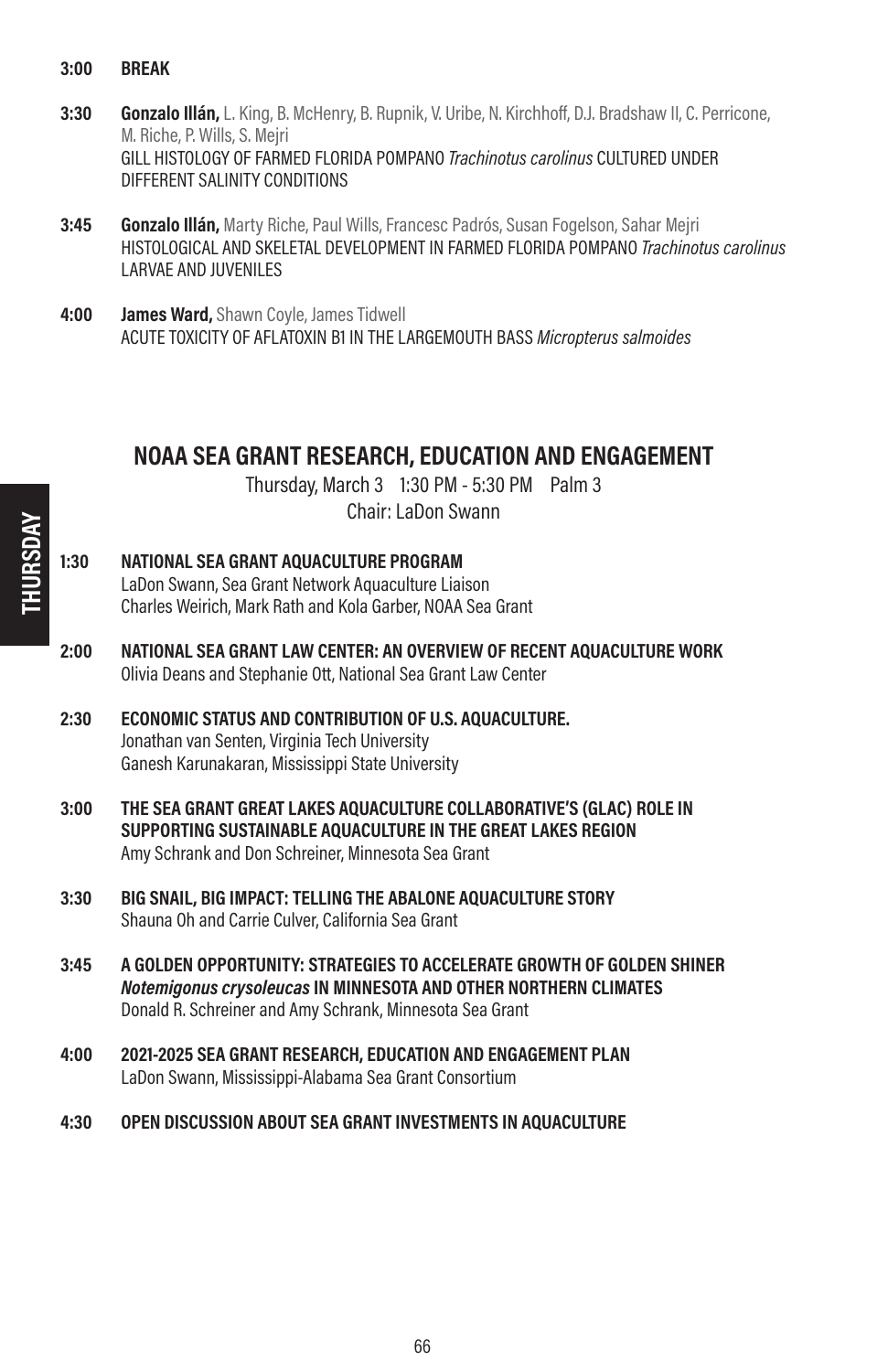# ECOLOGY, ENVIRONMENT AND WILD CULTURE

Thursday, March 3 3:30 PM - 5:30 PM Pacific C Chair: Yathish Ramena

- 3:30 Bolaji Edward, Funmilayo E. Ayeni, Success A. Ohunayo, Olusola R. Agunbiade PHYSICOCHEMICAL PARAMETERS AND FISH FAUNA OF OGBESE RIVER, OWENA AKURE, ONDO STATE, NIGERIA
- **3:45 Sobha Merina George, Joe Prasad Mathew, Arunima Sebastian** EFFECT OF SEASONAL FLUCTUATIONS IN PHYSICOCHEMICAL PARAMETERS ON FISH DIVERSITY
- 4:00 Gianmarco David, Paulo Cesar von Kruger, Reinaldo José da Silva, Clovis Ferreira do Carmo REAL TIME WATER QUALITY MONITORING IN BRAZILIAN HYDROELECTRIC RESERVOIRS FOR PREVENTION OF ENVIRONMENTAL RISKS TO CAGE AQUACULTURE
- 4:15 Adriana Artiles, Melissa Allen, Jason Stannard, Richard Towner, Salvador Gezan, Jorge Cordoba, Joao Rocha, John Buchanan MICROBIOLOGICAL DIVERSITY AND COMPOSITION OF WATER AND SEDIMENTS IN THREE FARMS FROM ECUADOR
- 4:30 **Javaprakas Vasu, Satish Sahayak** A PILOT SCALE MASS CULTURE PROGRAM FOR Dunaliella salina FOR ACHIEVING HIGHEST PRODUCTION LEVELS
- 4:45 Luke McAllister, Travis Van Leeuwen, Mark Abrahams TRACING THE EFFECTS OF FINFISH AQUACULTURE ON THE BEHAVIOUR AND BIOLOGICAL TRAITS OF WILD FISH POPULATIONS USING FATTY ACID COMPOSITION AND STABLE ISOTOPE SIGNATURES
- **5:00 Rucha Kolhatkar,** Jessica Couture, Alicia Caughman, Darcy Bradley, Simona Augyte, Steven Gaines USING NEURAL NETWORKS TO BETTER UNDERSTAND THE BIODIVERSITY NEAR KELP FARMS
- 5:15 **Kelly A. McDonald.** Phil Bloch, Brett R. Dumbauld, Nathaniel S. Lewis UTILIZING AERIAL IMAGERY AND REMOTE SENSING TO MONITOR EELGRASS Zostera marina WITHIN SHELLFISH AQUACULTURE OPERATIONS: CHALLENGES, SUCCESSES, AND LESSONS LEARNED
- 5:30 Gretchen Grebe, Loretta Roberson, David Bailey, Cliff A. Goudey, Hauke Kite-Powell, Scott Lindell, Domenic Manganelli, Michael Marty-Rivera, Crystal Ng, Charles Yarish DEVELOPMENT OF CULTIVATION SYSTEMS AND BEST MANAGEMENT PRACTICES FOR SEAWEED AQUACULTURE IN THE TROPICAL U.S. AND CARIBBEAN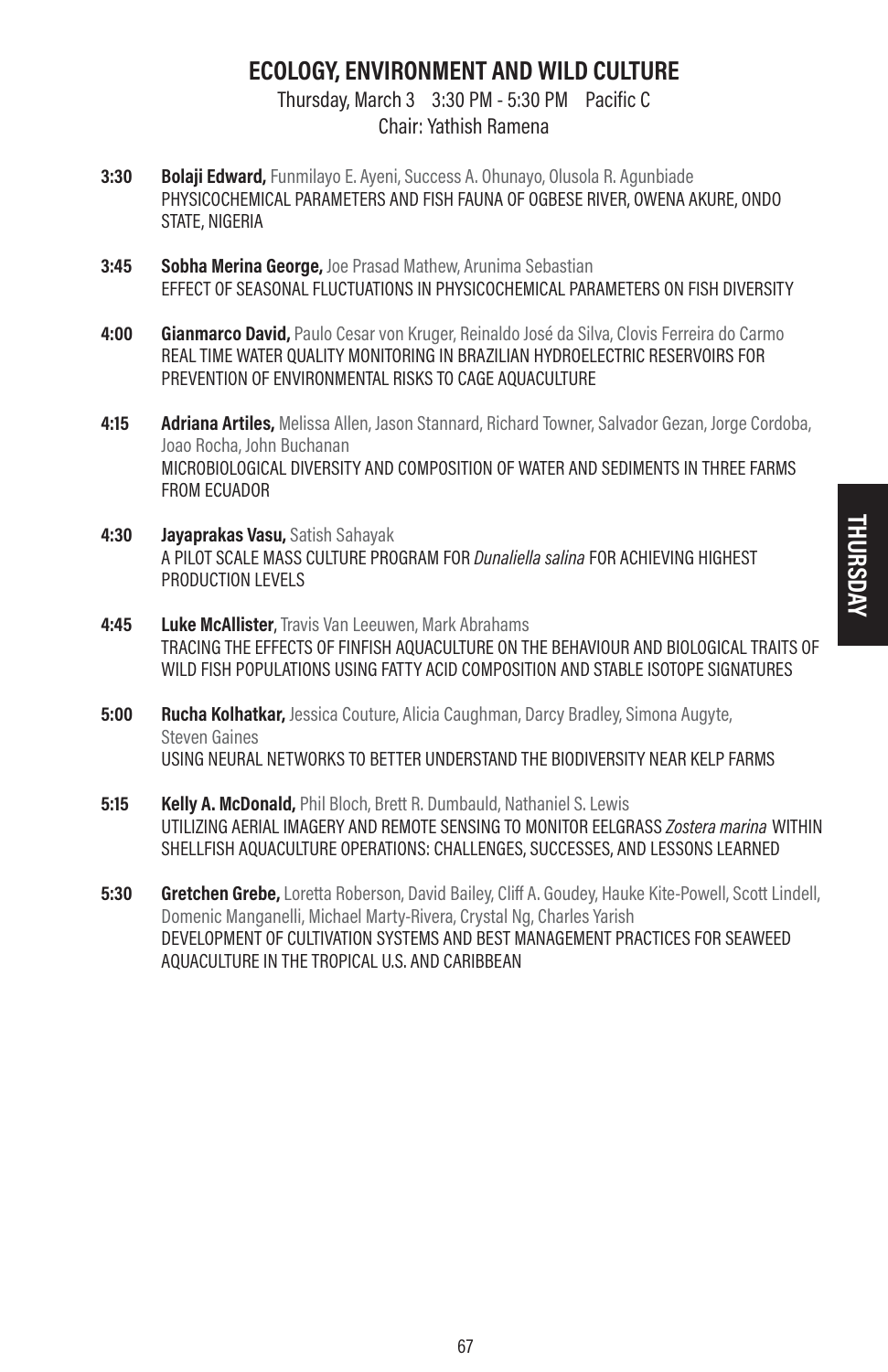# UTILIZING VETERINARIANS FOR BOTTOM LINE

Thursday, March 3 1:30 PM - 5:30 PM Town & Country C Chair: Jessie Sanders, Hugh Mitchell, Myron Kebus

- 1:30 How Veterinarians Help Fish Farmers' Bottom Line Myron Kebus
- 2:00 Don't force me to vaccinate my fish! How do I decide whether it is worth it? Hugh Mitchell
- 2:30 Accomplishing Extra-label Drug Use in Aquatic Species Tim Kniffen
- 3:00 BREAK
- 3:30 Aquaculture and Telehealth: Best Practices and Limitations Myron Kebus
- 3:45 Diagnostic Methods in Aquaculture: The Classic to the Novel Esteban Soto
- 4:00 Biosurveillance Practices: Lessons Learned from Rearing Zebrafish in Research Setting Tannia Clark
- 4:30 Overview of Federal Programs Supporting Aquatic Animal Health and Seafood Safety Janet Whaley
- 4:45 Veterinary Feed Directive (VFD) Completion Tim Kniffen
- 5:00 Round Table Discussion How can we improve veterinary services to better serve aquaculture producers?

Mitchell, Kniffen, Sanders, Kebus, Whaley, Soto, Clark

# GETTING IT RIGHT: A GUIDE TO SUCCESSFUL SUPPLEMENTATION FOR RECREATION, RESTORATION, AND RECOVERY

Thursday, March 3 3:30 PM - 5:30 PM Palm 2 Chair: Jeff Heindel

### 3:30 Kevin Kelsey

OVERCOMING OPERATIONAL CHALLENGES; AN OVERVIEW OF UTILIZING RECIRCULATING AQUACULTURE SYSTEM (RAS) AND PARTIAL RECIRCULATION AQUACULTURE SYSTEM (PRAS) TECHNOLOGY FOR SALMONID SPORTFISH RESTORATION AND ENHANCEMENT PROGRAMS IN VERMONT

### 3:45 Kevin Kelsey

LARGE SCALE INTENSIVE CULTURE PRODUCTION OF WALLEYE Stizostedion vitreum FINGERLINGS IN A RECIRCULATING AQUACULTURE SYSTEM (RAS)

4:00 **Ellen Reiber,** Ruairi MacNamara, Mark Drawbridge, Mike Shane, Michael R. Denson, Tanya Darden POPULATION GENETIC AND STOCK ENHANCEMENT TOOLS FOR CONSERVATION OF THE OVERFISHED WHITE SEABASS Atractoscion nobilis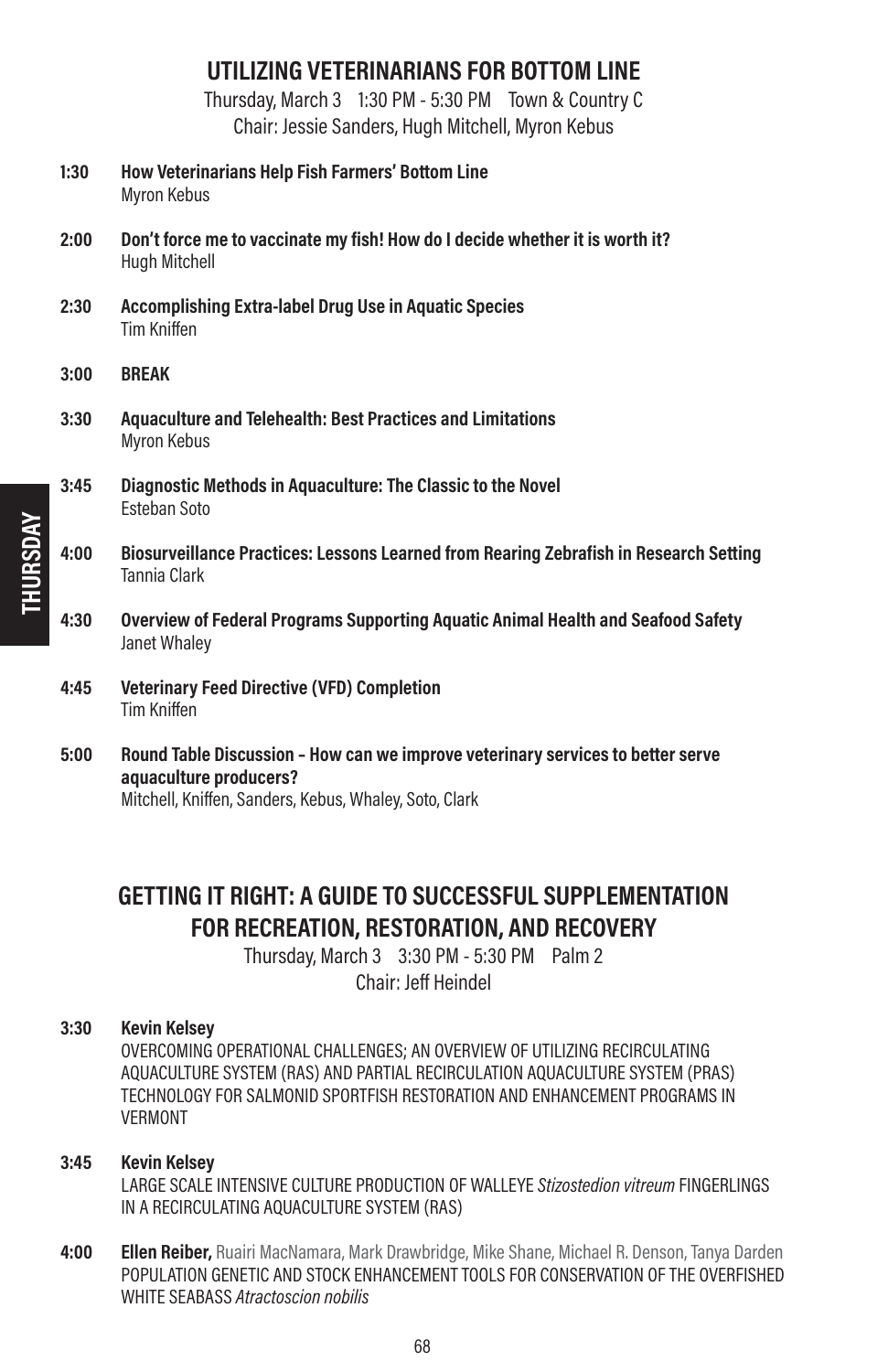- **4:15** Chad Brewer, Lauren Mazzola, Michael Shane, Alex Primus, Mark Drawbridge THE USE OF ACCLIMATION CAGES AND VOLUNTEERS TO HELP RESTORE DEPLETED WHITE SEABASS IN SOUTHERN CALIFORNIA
- 4:30 Justin Yost, Mike Denson, Aaron Watson, Tanya Darden, Matt Walker IMPACTS FROM TROPICAL SYSTEMS ON HATCHERY CONTRIBUTION, WILD RECRUITMENT, AND DISTRIBUTION OF JUVENILE RED DRUM Sciaenops ocellatus: LESSONS FROM A LONG-TERM STOCK ENHANCEMENT PROGRAM

### **MANGROVE SHELLFISH**

### Thursday, March 3 3:30 PM - 5:30 PM Town & Country B Chair: Acacia Alcivar-Warren

### 3:30 Acacia Alcivar-Warren MANGROVE SHELLFISH SESSION: A ONE HEALTH PERSPECTIVE ON ANTIMICROBIAL RESISTANCE, FOOD SAFETY AND FOOD SECURITY

3:45 Mayra Galindo, Miriam Alcivar-Arteaga, Iris Hernandez, Gober Asunción, Jorge Romero, Gladys Zuniga, Sofia Figueroa, Genesis Solorzano\*, Flavio Barros, Christian Saltos, Sofía Figueroa, Diana Villota, Diana Calvache, Benjamin Hall, Brenna Kelley, Gladys Zuniga, Daniela Espinoza, Jorge Echevarria, Pedro Alcivar-Marcillo, Diego Alejandro, Andrea Alejandro, Acacia Alcivar-Warren

THE MANGROVE EPIGENOME (MangroveENCODE) PROJECT OF THE FUCOBI FUNDATION OF ECUADOR: A ONE HEALTH APPROACH TO CONSERVATION OF HEALTHY MANGROVES, TO PRODUCE HEALTHY SHELLFISH AND FISH, TO PROTECT CHILDREN'S HEALTH LONG-TERM

- 4:00 Jianwu (Jim) Tang GREENHOUSE GAS EMISSIONS AND CARBON SEQUESTRATION (BLUE CARBON) IN RESPONSE TO CLIMATE CHANGE AND HUMAN MANAGEMENT IN COASTAL WETLANDS / MANGROVES
- 4:30 Fausto Vinicio López Rodríguez THE STATUS OF MANGROVES IN ECUADOR
- **4:45 Dina Morel,** Mira Maude Chouinard, Nelson Rodriguez, Jorge Reyes, Acacia Alcivar-Warren STATUS OF MANGROVE FORESTS IN HONDURAS: METALS AND PESTICIDES
- **5:00 Caroline A. Warren,** Martha Reves, Jennifer N. Warren, Ryan Hutchins, Sruthi Tanikella, Miriam Alcivar-Arteaga, Iris Hernandez and Acacia Alcivar-Warren SHRIMP SCAMPI: A CITIZENS SCIENCE PROJECT TO EXAMINE THE LEVELS OF ENDOCRINE DISRUPTING CHEMICALS (METALS, GLYPHOSATE, BISPHENOL A) IN FROZEN SEAFOOD SOLD AT US SUPERMARKETS
- **5:15 Jazzy May G. Enero,** Lilibeth A. Bucol, Allen D. Empeynado, Bernadette G. Vasig, Beth Polidoro, Cassandra Clement MICROPLASTICS AND ORGANIC POLLUTANTS IN MANGROVE SEDIMENTS & MARSH CLAM (Polymesoda expansa) FROM SELECTED COASTAL AREAS OF NEGROS ORIENTAL, PHILIPPINES, AS INDICATORS OF COASTAL POLLUTION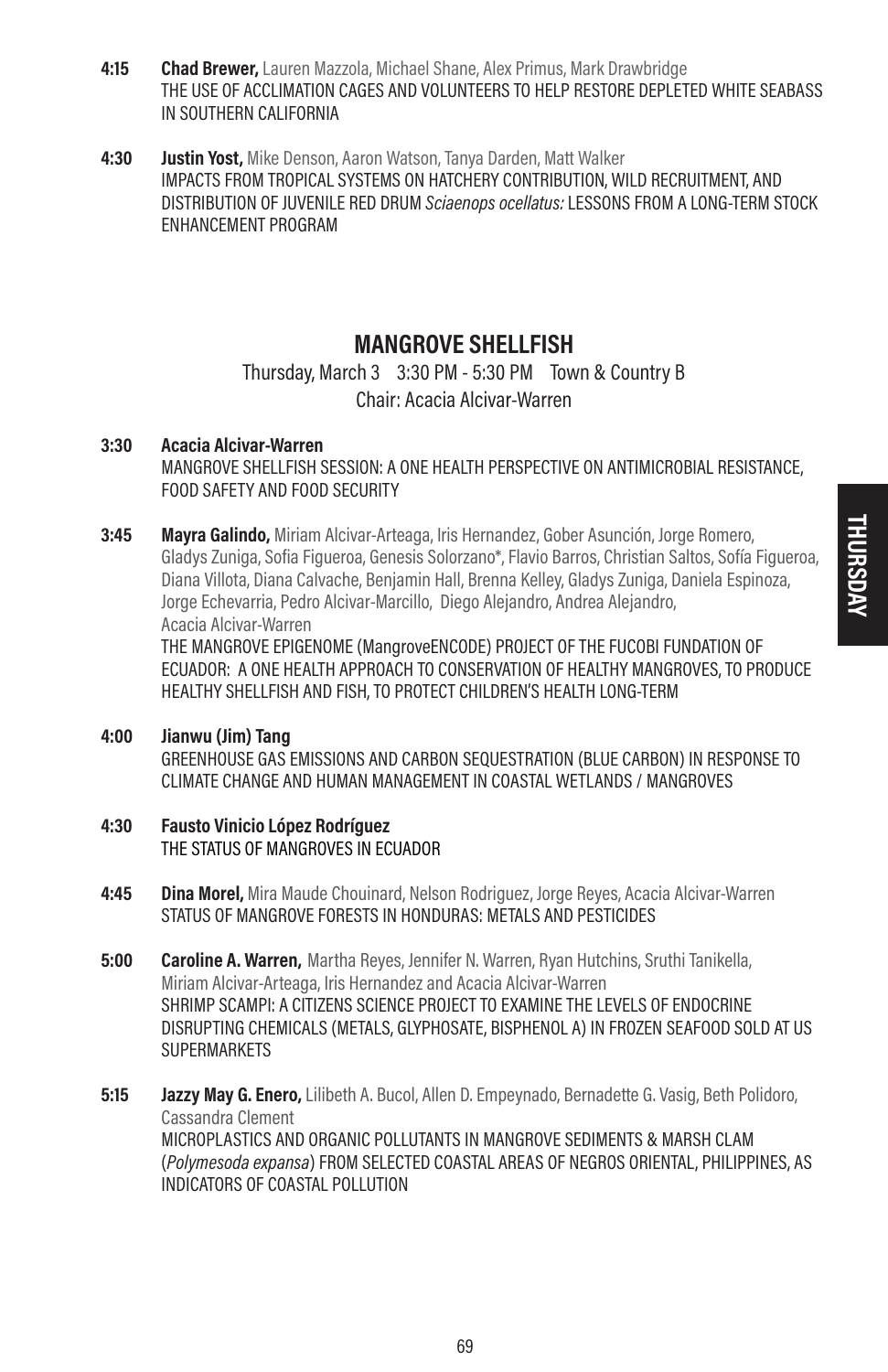### **OYSTERS** Thursday, March 3 3:30 PM - 5:30 PM Palm 5 Chair: Alex Marquardt

- 3:30 Alexandria Marquardt, Melissa Southworth, Roger Mann ESTIMATING POST-SETTLEMENT GROWTH AND SURVIVAL IN EASTERN OYSTERS Crassostrea virginica IN THE CHESAPEAKE BAY
- 3:45 Megan Gima, Bradley DeLeon, Benjamin Dosher, Reg Blaylock LARVAL PRODUCTION OF THE AMERICAN OYSTER Crassostrea virginica IN A RECIRCULATING, ARTIFICIAL SEA WATER HATCHERY
- 4:00 **Alyssa Campbell,** Laura Wiltsee, Alan Williams, Kailey Ramsing, Rose Duane, Matthew Gray UTILIZING REFURBISHED RECIRCULATING AQUACULTURE SYSTEMS (RAS) TO OPTIMIZE SHELLFISH PRODUCTION
- 4:15 Salvador Villasuso-Palomares, Carmen Guadalupe Paniagua-Chávez BROODSTOCK CONDITIONING OF PACIFIC OYSTER IN RAS: EFFECT OF THE WATER QUALITY, CO2- CARBONATE SYSTEM, AND Polydora sp.
- 4:30 Sarah Bodenstein, Isabelina Nahmens, Terrence Tiersch USING SIMULATION MODELING OF HIGH-THROUGHPUT EASTERN OYSTER CRYOPRESERVATION TO DEVELOP GERMPLASM REPOSITORIES
- 4:45 Gulnihal Ozbay, Mohana Gadde, Memory Nakazwe, Aaron Bland ANALYSIS OF CARBON AND NITROGEN ISOTOPES TO ASSESS NUTRIENT LOADING IN REHOBOTH BAY, DE AND ITS POTENTIAL IMPACTS ON OYSTER Crassostrea virginica AQUACULTURE
- 5:00 Tahera Attarwala, Amin Boukari, Memory Nakazwe, Jackie Maina, Gulnihal Ozbay ARAGONITE SATURATION AS AN INDICATOR FOR OYSTER HABITAT HEALTH IN DELAWARE INLAND **BAYS**
- 5:15 Alexandria Marquardt, Roger Mann, Eric Powell DISTRIBUTION AND DEMOGRAPHICS OF FOSSIL OYSTERS ON THE ATLANTIC CONTINENTAL SHELF
- **5:30 Frederic Leroudier,** Lucas Schaeffer, Arthur Tré-Hardy, Nicolas Prost, Romain Pete, Sébastien Mas, Florence Bouillé-Chada, Maxime Paris RISK ANTICIPATION IN AQUACULTURE: FOUR DATA SOURCES TO SUPPORT OYSTER FARMING RISKS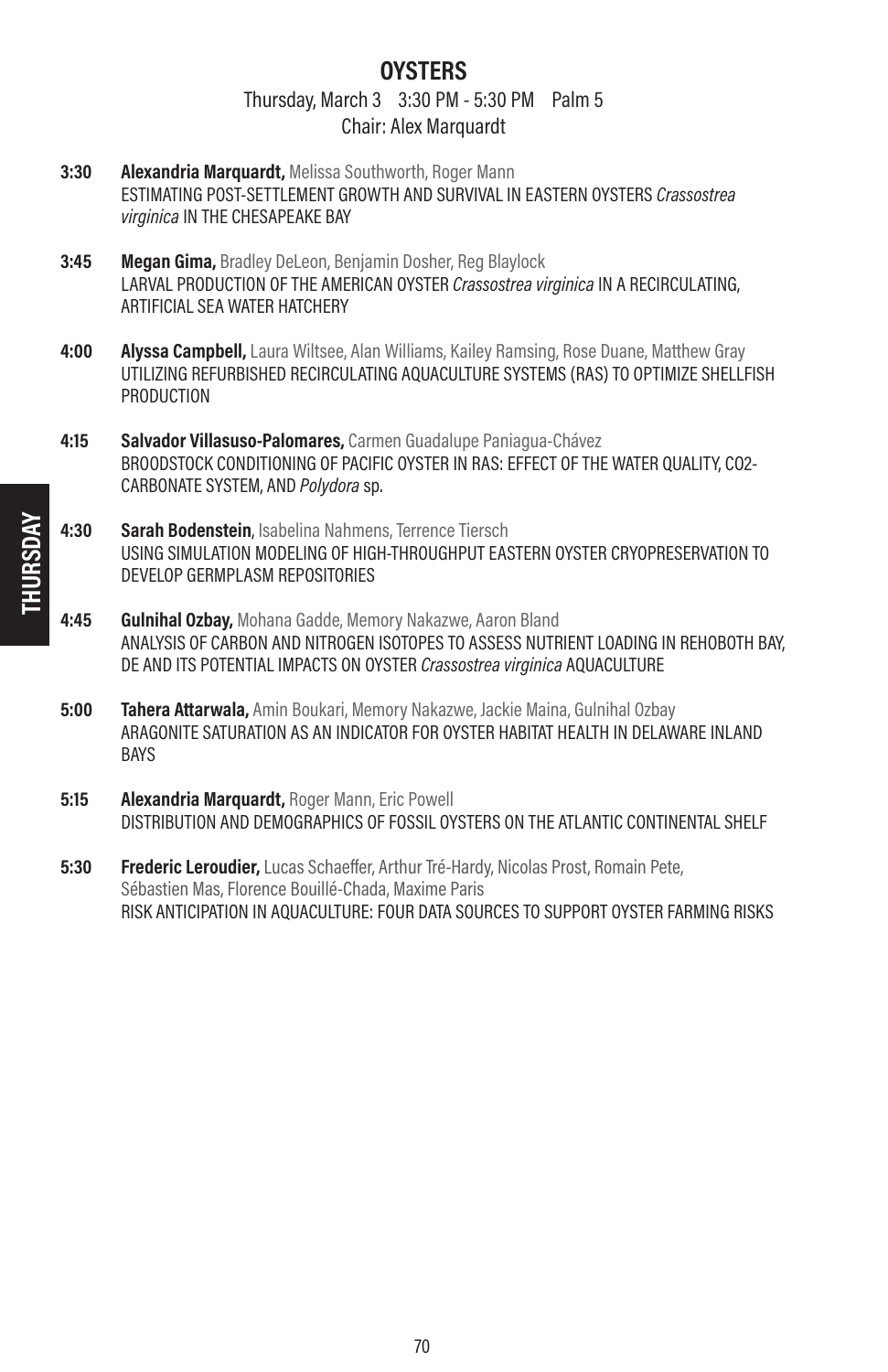# FRIDAY, March 4

# FINFISH GENETICS

Friday, March 4 8:30 AM - 10:00 AM Palm 2 Chair: Madison (Matt) Powell

- 8:30 **Foluke O. Areola, Paul Aiah, Vivian Ifunava Anene, Love N. Allison** THE SYNERGISTIC EFFECT OF COMBINED THERAPEUTIC AND SINGLE ACUTE DOSES OF PITUITARY AND OVAPRIM HORMONES ON LATENCY, FERTILITY, HATCHABILITY, AND SURVIVAL OF AFRICAN CLARIID CATFISH Clarias gariepinus
- 8:45 Sujan Bhattarai, Jacob H. Jones, Nilima Renukdas, Dayan A. Perera ISOLATION AND IN VITRO CULTURE OF PRIMARY CELL POPULATION DERIVED FROM WHITE AND BLACK CRAPPIE OVARIAN TISSUE
- 9:00 Laura E. King, Iris Segura-Garcia, Carlie S. Perricone, Nicholas J. Dickens, Paul S. Wills USING 2B-RAD SEQUENCING TO IDENTIFY GENETIC VARIATION IN THE POPULATION OF FLORIDA POMPANO Trachinotus carolinus FOUND OFF THE EAST COAST OF FLORIDA
- 9:15 Shogo Tsuruta, Daniela Lourenco, Ignacy Misztal GENETIC GAIN FOR QUANTITATIVE TRAITS BY GENOMIC SELECTION – A SIMULATION STUDY
- 9:30 Klara Verbyla, R.G. Tait COLLABORATIVELY DESIGNED GENOMIC TOOLS MAXIMIZE BOTH GENETIC GAIN AND ECONOMIC **FFFICIENCY**

# FRIDAY

# VIBRIO (HUMAN HEALTH)

Friday, March 4 8:30 AM - 10:00 AM Palm 1 Chairs: Cheryl Whistler, Steve Jones

- 8:30 **Cheryl Whistler,** Stephen Jones, Feng Xu, Randi Foxall, Meghan Hartwick TEMPORAL CHANGES IN Vibrio parahaemolyticus POPULATIONS LINKED TO CHANGING CLIMATE AND AQUACULTURE IN NEW HAMPSHIRE
- 8:45 Marcelo Victorio-De Los Santos, Ma. de Jesus Durán-Avelar, Norberto Vibanco-Pérez, Edgar Zenteno, Georgina Garza, Miriam Fabiola Ayón-Perez, Alejandro Vazquez-Reyes INTERACTION STUDIES OF THE B SUBUNIT OF PIRABvp TOXIN FROM Vibrio parahaemolyticus WITH THEIR RECEPTORS: IN SILICO AND EXPERIMENTAL APPROACH
- 9:00 Steve Jones, Thomas Howell, Christian Petipas, Cheryl Whistler, Randi Foxall, Diane Regan, Jacob Madden, Brianne Shanks, Lori Howell, William Nash POPULATION DYNAMICS OF TOTAL AND POTENTIALLY PATHOGENIC Vibrio parahaemolyticus IN TEMPERATURE-ABUSED AND RESUBMERGED OYSTERS IN THE NORTHEAST U.S.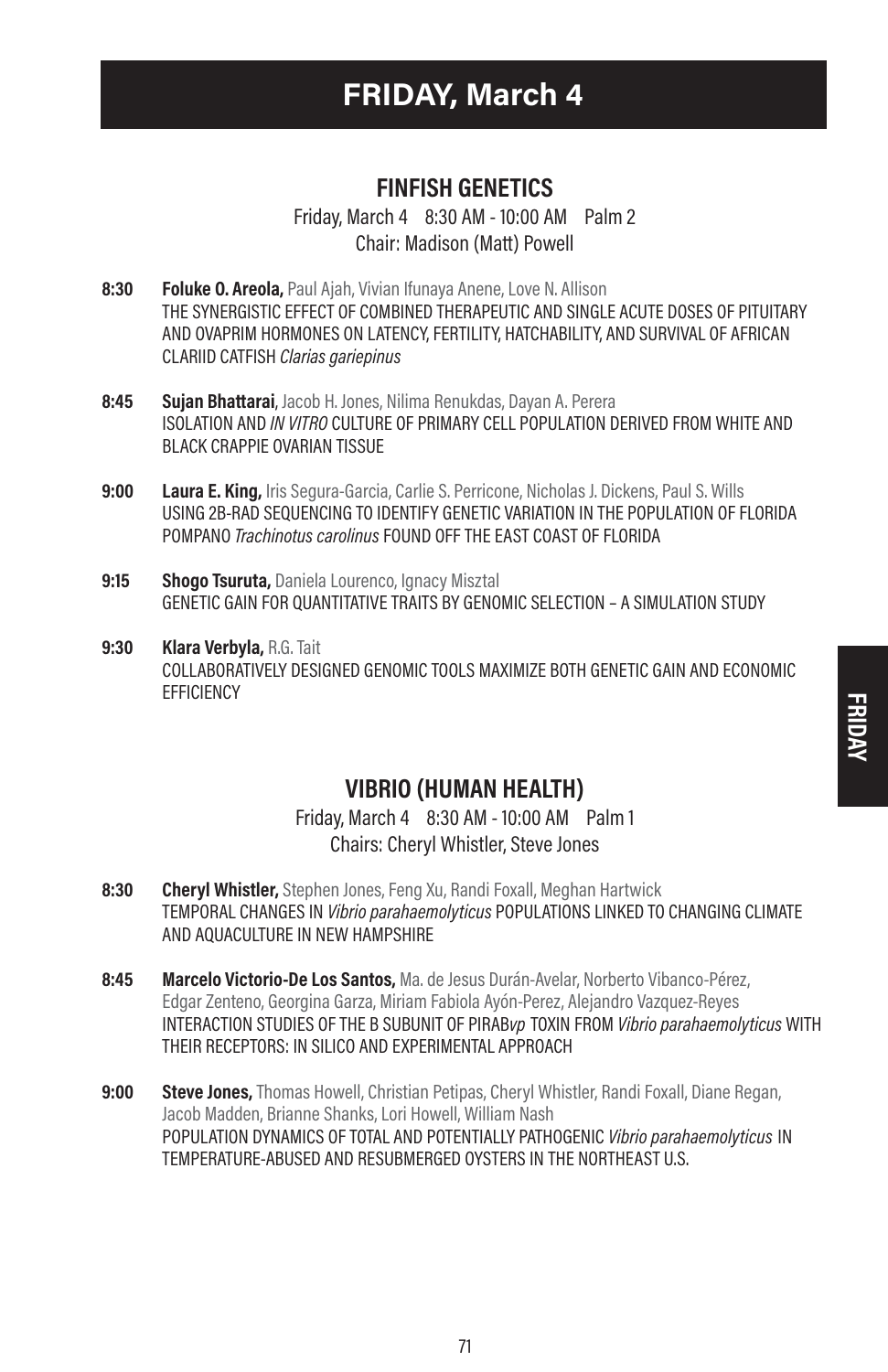# AQUACULTURE OPPORTUNITY AREAS – UPDATES

Friday, March 4 8:30 AM - 12:30 PM Pacific D

Chair: Kristy Beard

| 8:30  | <b>INTRODUCTION BY NMFS LEADERSHIP</b>                                                                                                                                           |
|-------|----------------------------------------------------------------------------------------------------------------------------------------------------------------------------------|
| 8:45  | Kristy L. Beard<br>AQUACULTURE OPPORTUNITY AREAS: UPDATES                                                                                                                        |
| 9:00  | <b>Ken Riley</b><br>NOAA AQUACULTURE OPPORTUNITY ATLAS RESULTS FOR FEDERAL WATERS OF THE GULF OF<br><b>MEXICO</b>                                                                |
| 9:15  | <b>James Morris</b><br>NOAA AQUACULTURE OPPORTUNITY ATLAS RESULTS FOR FEDERAL WATERS OF THE SOUTHERN<br>CALIFORNIA BIGHT                                                         |
| 9:30  | <b>Seth Theuerkauf, Michael Rust</b><br>SCIENCE TO SUPPORT AQUACULTURE OPPORTUNITY AREAS                                                                                         |
| 9:45  | <b>Phaedra Doukakis, Andrew Richard, Diane Windham</b><br>AQUACULTURE OPPORTUNITY AREAS NATIONAL ENVIRONMENTAL POLICY ACT ENVIRONMENTAL<br><b>IMPACT STATEMENT STATUS UPDATE</b> |
| 10:00 | <b>BREAK</b>                                                                                                                                                                     |
| 10:30 | <b>Facilitated Panel to Answer Questions</b>                                                                                                                                     |

# EAST COAST SHELLFISH RESTORATION AND CONSERVATION

Friday, March 4 8:30 AM - 12:30 PM Palm 5 Chair: Peter Kingsley-Smith

- 8:30 Peter Kingsley-Smith, Andrew Tweel, Gary Sundin, Graham Wagner, Denise Sanger RESTORING COASTAL SALT MARSHES THROUGH THE CREATION OF INTERTIDAL EASTERN OYSTER REEFS IN SOUTH CAROLINA, USA
- 8:45 Graham Wagner, Gary Sundin, Greg Rothman, Peter Kingsley-Smith DESIGNING AND EVALUATING WIRE-BASED STRUCTURES FOR THEIR ABILITY TO RECRUIT OYSTERS Crassostrea virginica AND STABILIZE SHORELINES IN COASTAL SOUTH CAROLINA, USA
- 9:00 **Janine M. Barr,** Daphne Munroe, Lisa Calvo, Danielle Kreeger, Kurt M. Cheng, Julie M. Rose, Skylar Bayer QUANTIFYING FARM-SCALE WATER QUALITY BENEFITS ASSOCIATED WITH EASTERN OYSTER AQUACULTURE AND ACUTE LOW SALINITY EXPOSURE IN THE MID-ATLANTIC
- 9:15 **Joshua Moody,** Sarah Bouboulis, LeeAnn Haaf, Ella Rothermel, Danielle Kreeger THE SPATIOTEMPORAL DEVELOPMENT OF TWO SHELLFISH POPULATIONS AND THEIR ASSOCIATED FILTRATION CAPACITY ON A LIVING SHORELINE, DELAWARE, USA
- 9:30 Danielle Kreeger, Kurt Cheng, Matthew Gentry, Leah Morgan, Joshua Moody BEYOND RESTORATION AQUACULTURE: TESTING THE PROPAGATION, REARING AND DEPLOYMENT OF FRESHWATER MUSSELS FOR WATER QUALITY ENHANCEMENT OF IMPAIRED HABITATS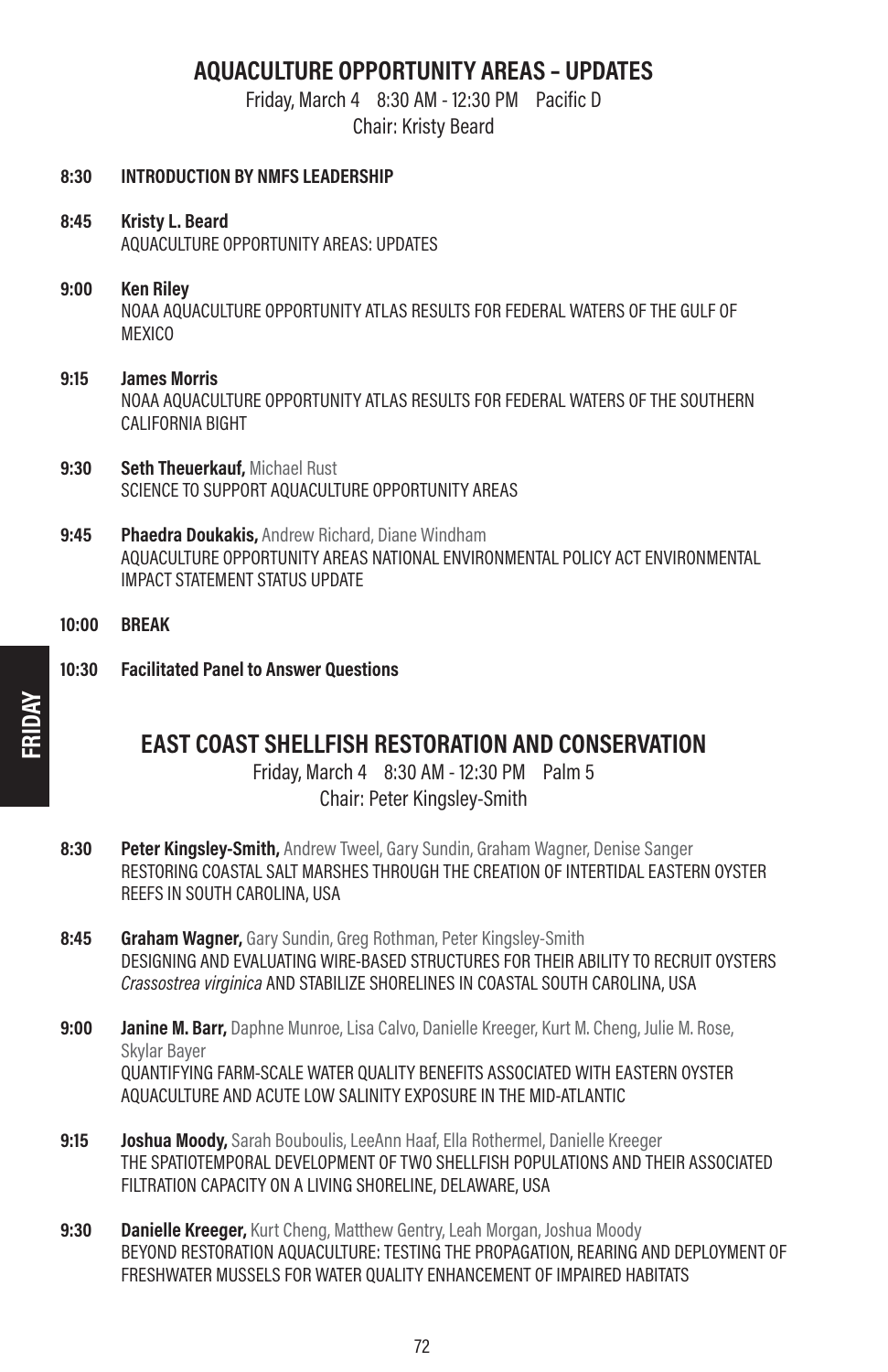- 9:45 **John Carroll, Jacque Kelly** POTENTIAL NEGATIVE IMPACTS OF SUBMARINE GROUNDWATER DISCHARGE ON OYSTERS IN GEORGIA: IMPLICATIONS FOR RESTORATION
- 10:00 BREAK
- 10:30 **Tessa Getchis,** David Carey, Kristin DeRosia-Banick, Daniel Meiser, Zofia Baumann, Tyeisha Cole, Jimmy Bloom, John Short, Cyrena Thibodeau EXPLORING CONNECTICUT'S SHELL RECOVERY, RECYCLING AND RESTORATION EFFORTS
- **10:45 Marcus Teat**, Emily Andrade, Tahera Attarwala, Aaron Bland, Jackie Maina, Memory Nakazwe, Juan Ramos, Devotha Tumushimiyimana, Gulnihal Ozbay EASTERN OYSTERS SPAWNING AND IMPACT ON RECRUITMENT, WATER QUALITY, AND SPECIES DIVERSITY IN REHOBOTH BAY, DELAWARE
- 11:00 Brianna Group, Alix Laferriere, Boze Hancock UGLIES FOR RESTORATION: KEY RESULTS AND LESSONS LEARNED USING ADULT OYSTERS ON REEF RESTORATION IN THE GREAT BAY ESTUARY, NEW HAMPSHIRE EXPANDED UNDER THE SOAR PROGRAM (SUPPORTING OYSTER AQUACULTURE AND RESTORATION)
- 11:15 Paul Rawson, Haleigh Wright, Boze Hancock, Brianna Group ABUNDANCE OF SHELL-BORING POLYCHAETE WORMS IN AQUACULTURED OYSTERS FROM MAINE USED FOR REEF RESTORATION IN GREAT BAY, NEW HAMPSHIRE

### GENETIC ENGINEERING

Friday, March 4 8:30 AM - 12:30 PM Pacific E Chairs: Yonathan Zohar, John Buchanan

### 8:30 Alan E. Tinch WHY DO WE NEED GENOME EDITING IN AQUACULTURE?

- 8:45 **Takeshi Umazume**, Spencer Herbert, John Buchanan, Xavier Lauth MAKING PRESCISE GENETIC CHANGES IN THE TILAPIA GENOME
- 9:00 **Isam Khalaila**, Shany Cohen, Omer Iluz BIOTECHNOLOGY IN AQUACULTURE: A CRUSTACEAN OOCYTES DELIVERY TOOL FOR GENE SILENCING AND EDITING
- **9:15 Mark Walton, Sylvia Wulf, David Melbourne** COMMERCIALIZATION OF AQUADVANTAGE SALMON, A GENETICALLY ENGINEERED LINE OF ATLANTIC SALMON Salmo salar
- 10:00 BREAK
- **10:30 Xavier Lauth,** Takeshi Umazume, Spencer Herbert, John Buchanan A SOLUTION FOR PROVIDING STERILE FARMED FISH
- 10:45 Nicholas Jacob, Michael Smanski TRANSGENESIS PIPELINE FOR ENGINEERING SPECIES LIKE BARRIERS TO REPRODUCTION IN C. carpio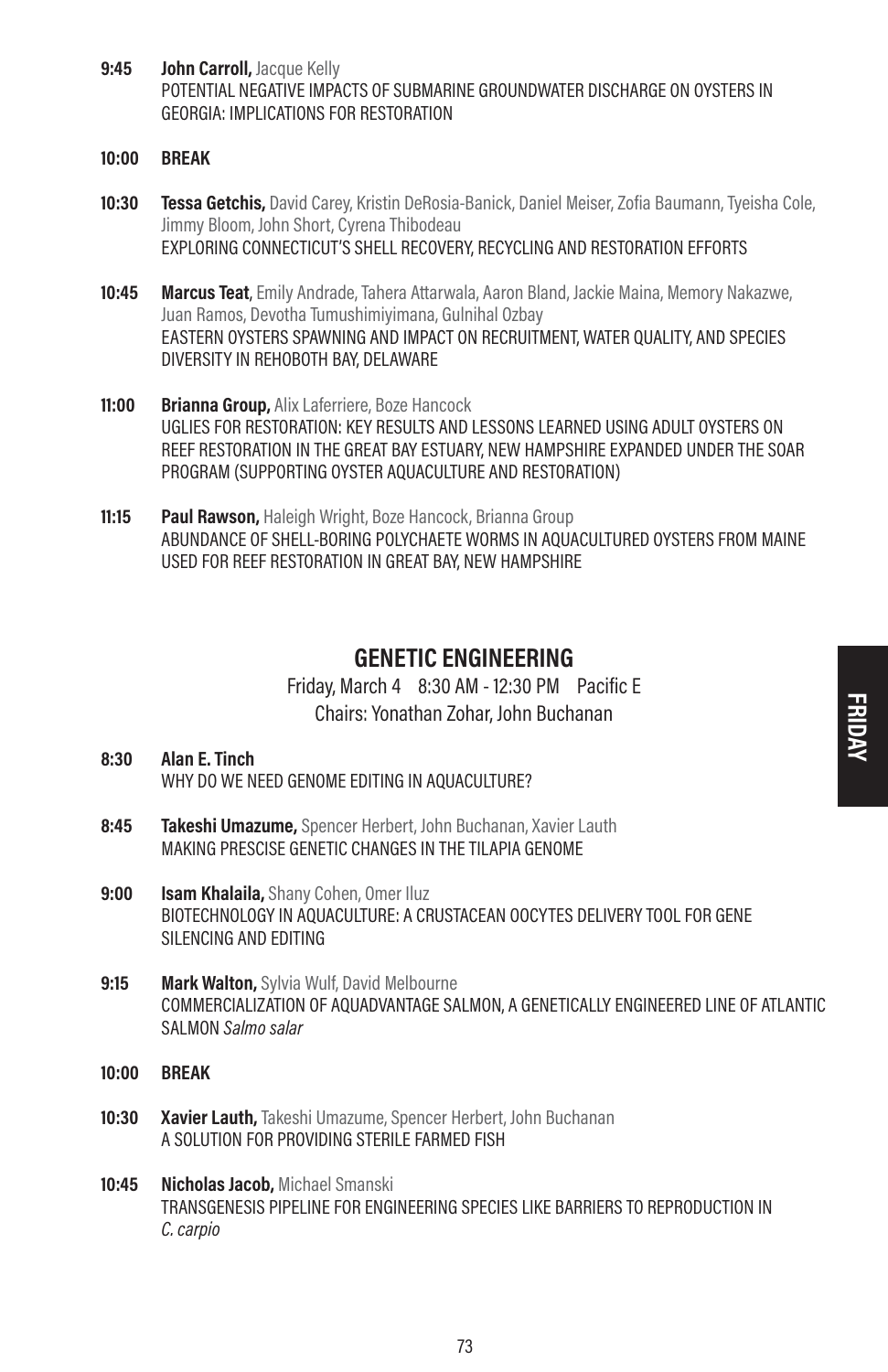- 11:00 Erik Kjærner-Semb, L. Kleppe, P.G. Fjelldal, E. Andersson, T. Hansen, M. Sanden, A. Bruvik, K.O. Skaftnesmo, T. Furmanek, D. Crespo, S. Flavell, A.Ø. Pedersen, P. Vogelsang, A. Torsvik, S. Olausson, B. Norberg, R.W. Schulz, J. Bogerd, N. Santi, R.B. Edvardsen, A. Wargelius LONG-TERM PERFORMANCE OF GENE EDITED, STERILE ATLANTIC SALMON – GROWTH, SMOLTIFICATION, WELFARE INDICATORS AND FILLET COMPOSITION
- 11:15 Lan Xu. Yonathan Zohar, Ten-Tsao Wong PRODUCING INFERTILE SALMONIDS FISH FOR AQUACULTURE BY AN IMMERSION-BASED GENE SILENCING TECHNOLOGY
- 11:30 Shaoiun Du, Jun Shi, Yufeng Si, Mengxin Cai, Ping Wu FUSOGENIC REGULATORS, MYOMAKER AND MYOMIXER, ARE ESSENTIAL FOR MYOBLAST FUSION AND FISH MUSCLE GROWTH
- 11:45 Yehwa Jin, Ross Houston APPLICATION OF GENOME EDITING TOWARDS IMPROVED DISEASE RESISTANCE IN AQUACULTURE **SPECIES**
- 12:00 Logan Bern, Michael Coogan, Veronica Alston, Baofeng Su, Mei Shang, Rex Dunham DIRECT AND PLEIOTROPIC EFFECTS OF GENE EDITING MYOSTATIN AND mc4r GENES IN CHANNEL CATFISH Ictalurus punctatus FOR GROWTH ENHANCEMENT
- 12:15 Rex Dunham, De Xing, Baofeng Su, Mei Shang, Yinggi Huang, William Bugg, Zhenkui Qin DIRECT AND PLEIOTROPIC EFFECTS OF DESATURASE AND ELONGASE TRANSGENES IN CHANNEL CATFISH Ictalurus punctatus FOR OMEGA-3 FATTY ACID ENHANCEMENT

### PARASITES OF FISH AND SHRIMP

Friday, March 4 8:30 AM - 12:30 PM Pacific C Chairs: Laura Urdes, Nick Saint-Erne, Acacia Alcivar-Warren

- 8:30 Laura Urdes, Nick Saint-Erne, Acacia Alcivar-Warren PARASITES OF FISH AND SHELLFISH SESSION
- 8:45 Laura Urdes, Chris Walster, Julie Tepper THE FUNDAMENTALS OF AQUATIC VETERINARY MEDICINE TEACHING AND LEARNING RESOURCE
- **9:00 Laura Urdes, Acacia Alcivar-Warren** A COMPARATIVE STUDY ON METALS AND PARASITES IN SHELLFISH OF FRESHWATER AND MARINE **ECOSYSTEMS**
- 9:15 Nick Saint-Erne PROTOZOAL PARASITES OF ORNAMENTAL FISH
- 9:45 Trista Becker PREVENTION TECHNIQUES FOR SELECTED FRESHWATER PARASITES
- 10:00 BREAK
- 10:30 Nick Saint-Erne PARASITIC WORMS AND CRUSTACEANS OF ORNAMENTAL FISH
- 11:00 Acacia Alcivar-Warren, Laura Urdes INTERACTIONS OF METALS, GLYPHOSATE, PARASITES AND EPIGENETICS IN SHELLFISH AND FISH: A REVIEW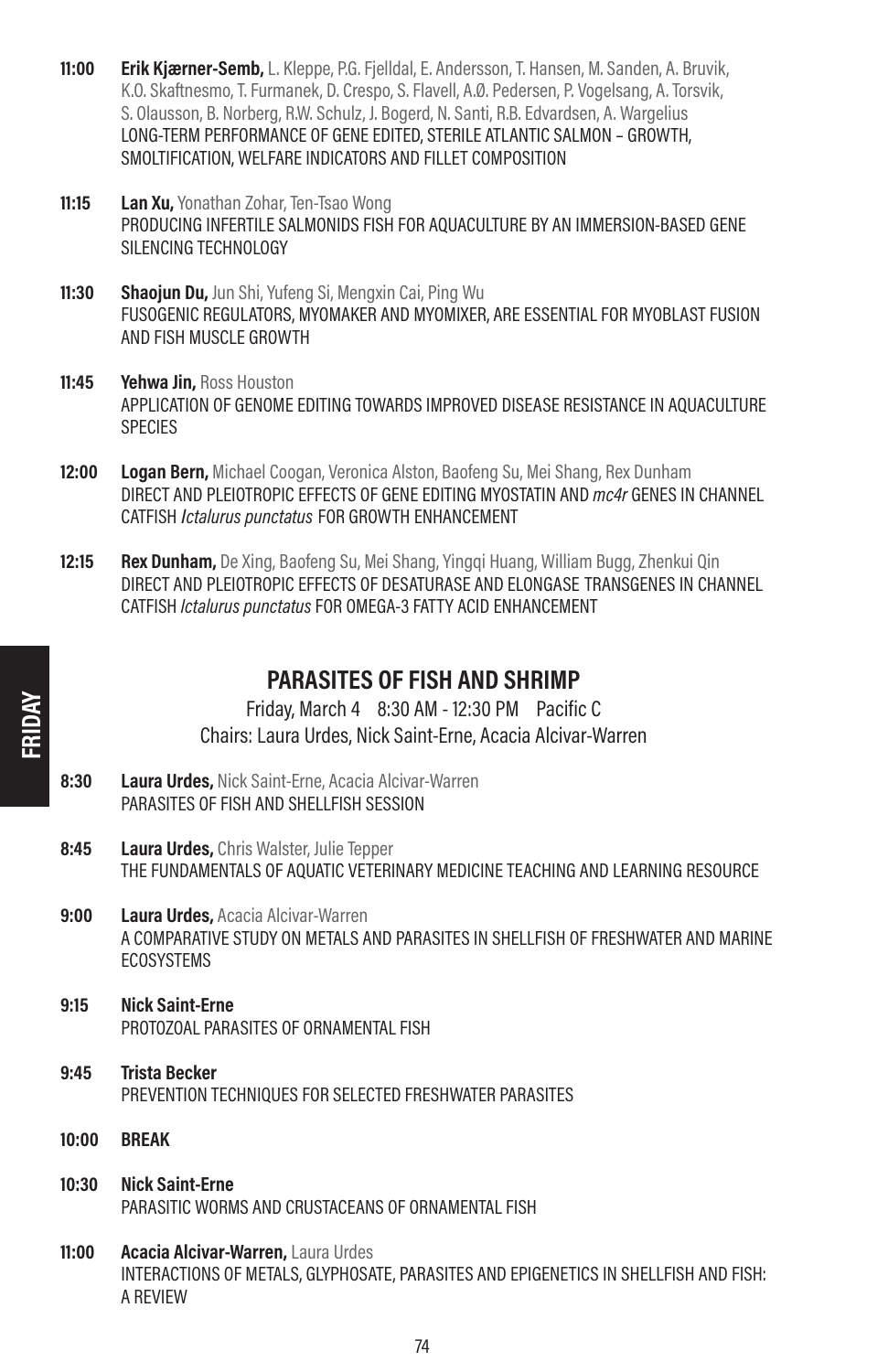- 11:15 **Antonio Casuso,** Valentina Valenzuela-Muñoz, Cristian Gallardo-Escárate TRANSCRIPTOME MODULATION OF SALMO SALAR IMMUNIZED WITH Caligus rogercresseyi VACCINE PROTOTYPE: A HOST-PARASITE INTERACTION
- 11:30 Gustavo Núñez-Acuña, Constanza Sáez-Vera, Valentina Valenzuela-Muñoz, Diego Valenzuela-Miranda, Cristian Gallardo-Escárate NOVEL GENOMIC MARKERS ASSOCIATED WITH PHARMACOLOGICAL RESISTANCE IN THE SEA LICE IDENTIFIED THROUGH WHOLE-GENOME RESEQUENCING
- **11:45 Diego Valenzuela-Miranda,** Ana Teresa Goncalves, María Morales-Rivera, Valentina Valenzuela-Muñoz, Gustavo Nuñez-Acuña, Cristian Gallardo-Escárate UNTANGLING SEA LICE MICROBIOTA: NOVEL INSIGHTS IN THE BIOLOGICAL ROL AND POTENTIAL THREAT ASSOCIATED WITH THE SALMON AOUACULTURE
- 12:00 Cristian Gallardo-Escárate, Yeny Leal, Antonio Casuso, Valentina Valenzuela-Muñoz, Barbara Benavente, Constanza Saez-Vera, Gustavo Núñez-Acuña, Diego Valenzuela-Miranda CELL-BASED ANTIGENS PROSPECTION THROUGH TRANSCRIPTOME ANALYSIS UNCOVERS VACCINE CANDIDATES IN ATLANTIC SALMON AGAINST SEA LICE

12:15 Robert Morefield, Heather Hamlin LARVAL SEA LICE Lepeophtheirus salmonis EXHIBIT BEHAVIORAL RESPONSES TO PRE-ADULT AND ADULT CONSPECIFIC CUES

# **SCALLOPS**

Friday, March 4 8:30 AM - 12:30 PM Palm 8 Chair: Steve Geiger

- 8:30 Robin Varney, Ami Wilbur USE OF QUANTITATIVE GENETICS AND MARKER ASSISTED SELECTION FOR IMPROVED GROWTH PERFORMANCE IN NORTH CAROLINA BAY SCALLOPS Argopectin irradians
- 8:45 Germán E. Merino, German Lira, Carlos Basulto HATCHERY LARVAE AND JUVENILE PRODUCTION OF SCALLOP Argopecten purpuratus IN A RECIRCULATING AQUACULTURAL SYSTEM
- 9:00 Dana Morse, Hugh Cowperthwaite, Damian Brady, Marsden Brewer, Robert Brewer, Struan Coleman, Chris Davis, Alex de Koning, Phoebe Jekielek, Kohl Kanwit, Tom Kiffney, Nate Perry, Andrew Peters LESSONS LEARNED IN GROWING SEA SCALLOPS Placopecten magellanicus IN MAINE: EQUIPMENT, HUSBANDRY, OPERATIONS
- 9:15 Sally Roman, David Rudders, Roger Mann, Kaitlyn Clark UNDERSTANDING HOW GROWTH AND YIELD VARY WITH RESPECT TO DENSITY FOR THE ATLANTIC SEA SCALLOP
- 9:30 Kaitlyn R. Clark, Sally Roman, Roger Mann, David B. Rudders THE EFFECT OF DENSITY ON REPRODUCTIVE ACTIVITY IN ATLANTIC SEA SCALLOPS Placopecten magellanicus
- 9:45 Kyle Cassidy, Kevin Stokesbury COMPARATIVE STUDY OF SMAST DROP CAMERA SURVEY TECHNIQUES ON ATLANTIC SEA SCALLOP Placopecten magellanicus BIOMASS AND DENSITY ESTIMATES IN THE GULF OF MAINE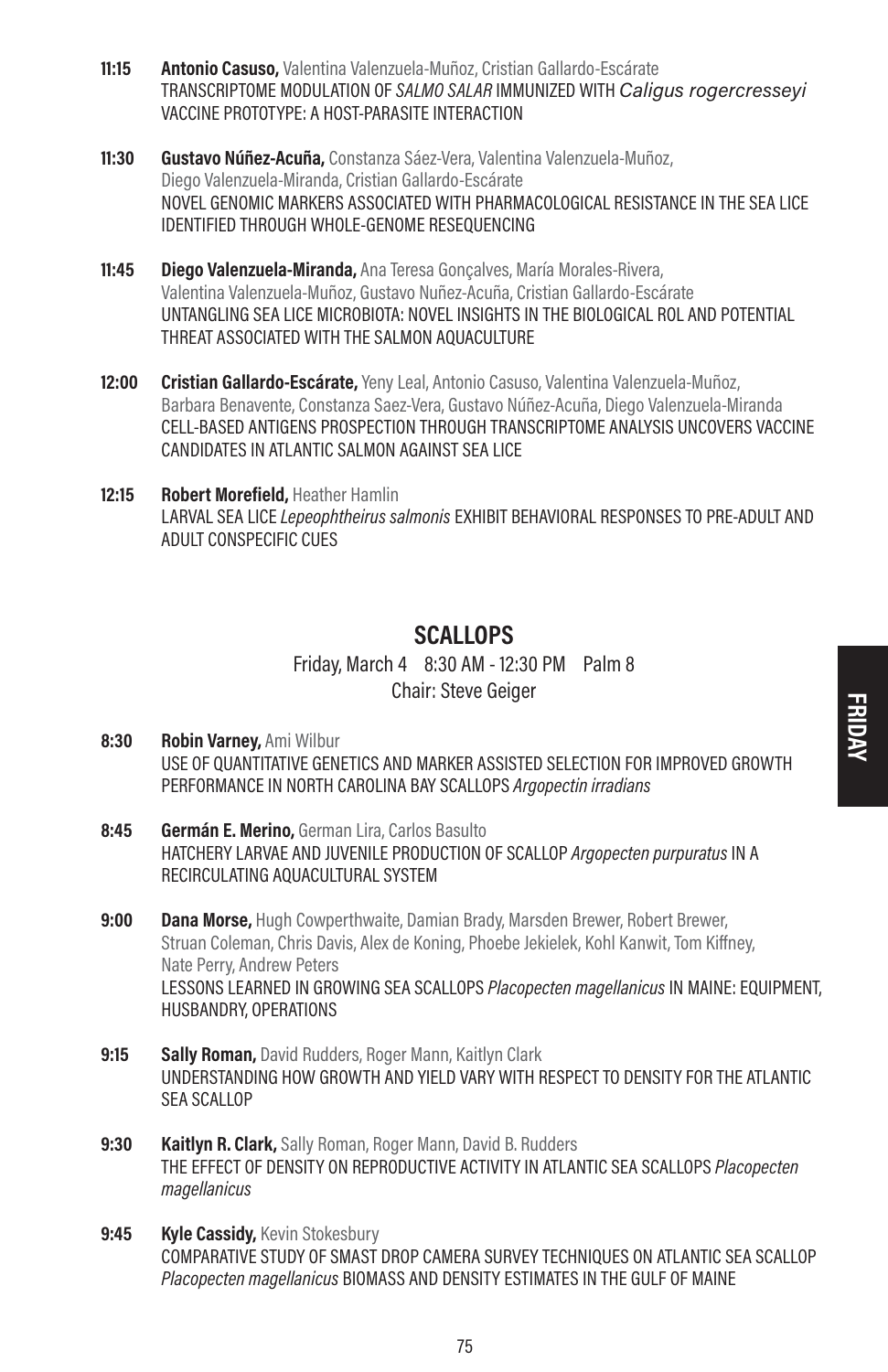- 10:00 BREAK
- 10:30 Kelsey Ward, Paul Rawson, Huijie Xue PREDICTING LARVAL DISPERSAL AND POPULATION CONNECTIVITY OF SEA SCALLOPS Placopecten magellanicus IN COASTAL MAINE THROUGH COMPUTER MODELING AND POPULATION GENOMICS
- 10:45 Stephen P. Geiger ENVIRONMENTAL CUES FOR SPAT SETTLEMENT IN FLORIDA BAY SCALLOPS

# SHRIMP AND OTHER CRUSTACEANS

Friday, March 4 8:30 AM - 12:30 PM Palm 7 Chair: Andrew Ray

- 8:30 **Claude E. Boyd, Aaron A. McNevin** THE ESTIMATION OF RESOURCE USE IN SHRIMP FARMING USING A LIFE CYCLE ANALYSIS (LCA) APPROACH
- 8:45 Robin Pearl CAN WE EVER REALLY GROW SHRIMP IN AMERICA?
- 9:00 **Tim Morris,** Mitchell Lucas, Miguel Artilles, Margaret Barlow, Robin Pearl TRADEOFFS IN SHRIMP BREEDING: NAVIGATING THE RELATIONSHIP BETWEEN GROWTH AND SURVIVAL USING GENOMIC TOOLS

### 9:15 **Jackie Maina, Gulnihal Ozbay** COMPARING STABLE CARBON AND NITROGEN ISOTOPES TO EXAMINE FEEDING TRENDS IN BLUE CRABS Callinectes sapidus ACROSS VEGETATION ZONES IN BLACKBIRD CREEK, DELAWARE

- **9:30 Jesse P.B. James,** Sunni Dahl, David Teichert-Coddington, Anita M. Kelly, James D. Creel, Benjamin H. Beck, Ian A.E. Butts, Luke A. Roy POLYCULTURE OF RED SWAMP CRAWFISH *Procambarus clarkii* AND PACIFIC WHITE SHRIMP Litopenaeus vannamei CULTURED IN LOW SALINITY WATER
- 9:45 David Pardo Hernández, Anita Kelly, Ian Butts, Allen Davies, Benjamin Beck, Luke Roy EVALUATION OF AQUEOUS MAGNESIUM CONCENTRATION ON PERFORMANCE OF PACIFIC WHITE SHRIMP Litopenaeus vannamei CULTURED IN LOW SALINITY WATER OF WEST ALABAMA
- 10:00 BREAK
- 10:30 Dariano Krummenauer, Steve Urick, Caio A. Mivai, Flávia Banderó Höffling, Abdelnaser Bayoumy, Reza Ovissipour, Michael H. Schwarz EFFECTS OFCOPEPODS Apocyclops panamensis ON THE MICROBIAL AGGREGATES ENRICHMENT IN Litopenaeus vannamei REARED IN BFT SYSTEMS
- 10:45 Dariano Krummenauer, Wellica Gomes dos Reis, Paulo Cesar Abreu, Hellyjúnyor Brandão, Wilson Wasielesky Jr. EFFECT OF DIFFERENT COLORED LED LIGHTS ON BFT CULTURE SYSTEM OF PACIFIC WHITE SHRIMP Litopenaeus vannamei
- 11:00 Connor Tiersch, Ron Malone, Maria Gutierrez-Wing INTERIM SIZING GUIDELINES FOR SIZING AIRLIFTED POLYGEYSER® RAS FOR THE MARINE SHRIMP Liptopenaeus vannamei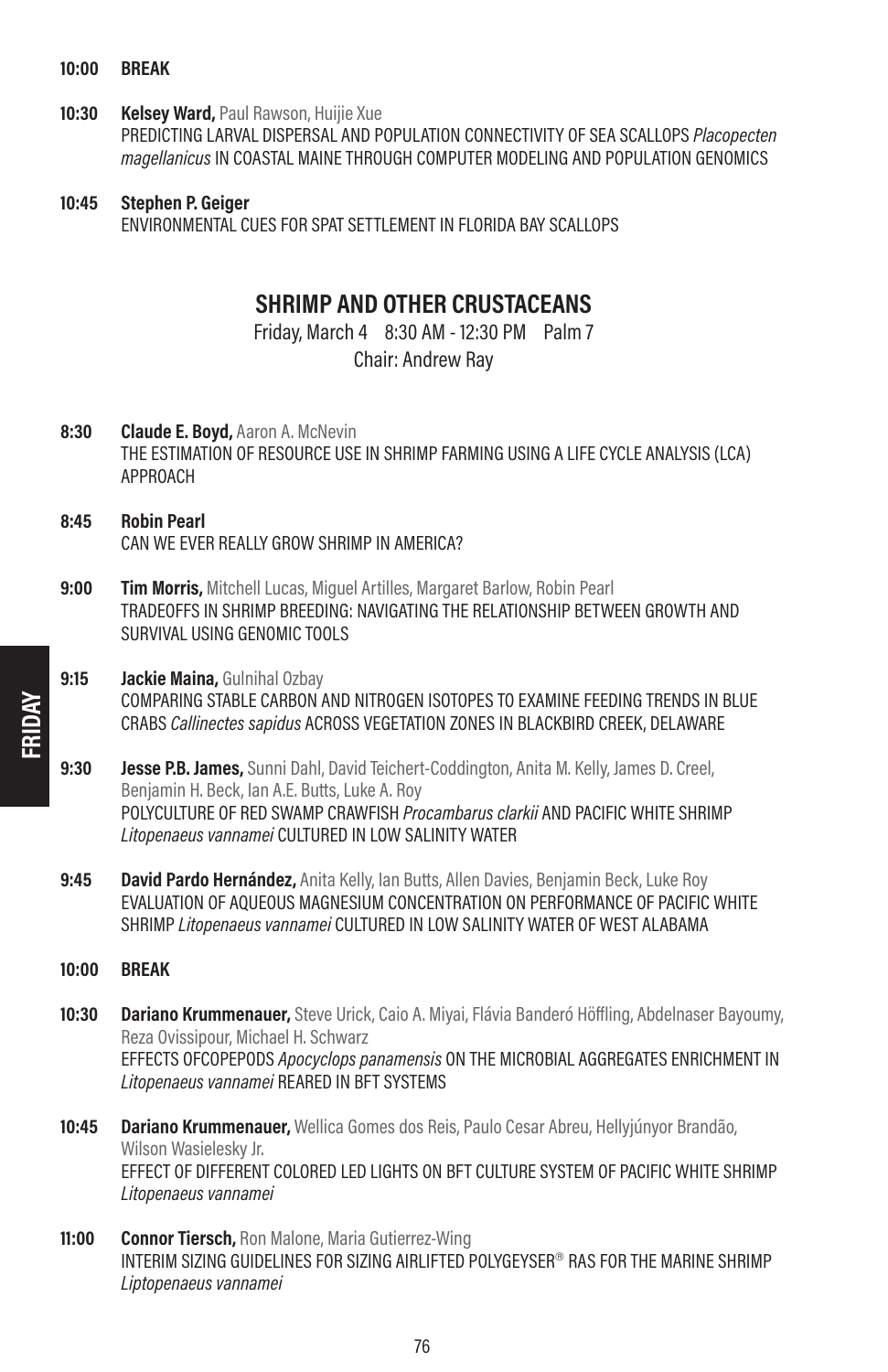# CLIMATE CHANGE IN AQUACULTURE

Friday, March 4 8:30 AM - 3:00 PM Town & Country C Chairs: Daniel Wieczorek, Gregor Reid, Cliff Cosgrove, Sally McGee, Michelle Rub

### 8:30 Jennie Korus

THE PROGRESS AND FUTURE OF AUTOMATED PLANKTON AND WATER QUALITY MITIGATION STRATEGIES IN A CHANGING CLIMATE

### 8:45 David Peter Mina Baya

IMPACT OF CLIMATE CHANGE ON FISHERIES AND AQUACULTURE IN THE DEVELOPING WORLD AND OPPORTUNITIES FOR ADAPTATION

9:00 **Anthony (Kurt) Gamperl,** Zaman Saiid, Javier Santander, Chris Parrish, Albert Caballero-Solares, Sarah Lehnert, Ramon Filgueira, Stephanie Colombo, Cynthia MacKenzie, Gerald Singh ABIOTIC AND BIOTIC CHALLENGES FACING SALMON AQUACULTURE IN THE ERA OF CLIMATE CHANGE: UNDERSTANDING AND MANAGING INTERACTIVE EFFECTS THAT RESULT IN MORTALITY

### 9:15 Angelo DePaola

SHELLEVATOR: SCALABLE PLATFORM AND METHOD THAT AUTOMATES AND MOBILIZES SHELLFISH AQUACULTURE

### 9:30 Don Kent, Kat Montgomery

MARINE AQUACULTURE CAN MITIGATE IMPACTS OF CLIMATE CHANGE AND INCREASE SECURITY OF THE WORLD'S SEAFOOD SUPPLY

### 9:45 Call Nichols

FINDING COMMON GROUND AMONG U.S. SHELLFISH PRODUCERS: A YEAR ON THE ROAD WITH THE SHELLFISH GROWERS CLIMATE COALITION

- 10:00 BREAK
- 10:30 Sarah Spiegler, Jacob Boyd, Eric Herbst INCORPORATING CLIMATE RESILIENCE INTO NORTH CAROLINA'S SHELLFISH AQUACULTURE INDUSTRY
- 10:45 Danielle Dempsey, Gregor Reid, Leah Lewis-McCrea, Nicole Torrie COASTAL OCEAN MONITORING AT BIOLOGICALLY RELEVENT SCALES: SUPPORTING AQUACULTURE RISK MANAGEMENT
- **11:00 Gregor Reid, Leigh Howarth, Danielle Dempsey** CLIMATE CHANGE VULNERABILITY ASSESSMENTS AND AQUACULTURE
- 11:15 Cliff Cosarove, Michelle Rub NOAA'S OFFICE OF AQUACULTURE SCIENTISTS WILL DISCUSS METHODS AND RESULTS ON THE INTERNATIONAL COUNCIL FOR THE EXPLORATION OF THE SEA'S (ICES) WORKSHOP ON PATHWAYS TO CLIMATE-AWARE ADVICE (WKCLIMAD)
- **11:30 Danielle Dempsey, Gregor Reid, Ryan Horricks, Leah Lewis-McCrea** STOCKING SIZE AND GROWTH RATE ESTIMATES OF ATLANTIC SALMON UNDER DIFFERENT COASTAL TEMPERATURE PROFILES: GUIDING YEAR-ROUND AND SEASONAL SITING UNDER A CHANGING CLIMATE
- 11:45 Rebeca Mata, Sara E. Boles, Tien-Chieh Hung, Jackson Gross INFLUENCE OF RISING OCEAN TEMPERATURE ON THE RED ABALONE Haliotis rufescens THROUGH CHANGES IN ITS FOOD SOURCE, MARINE SEAWEED Palmaria mollis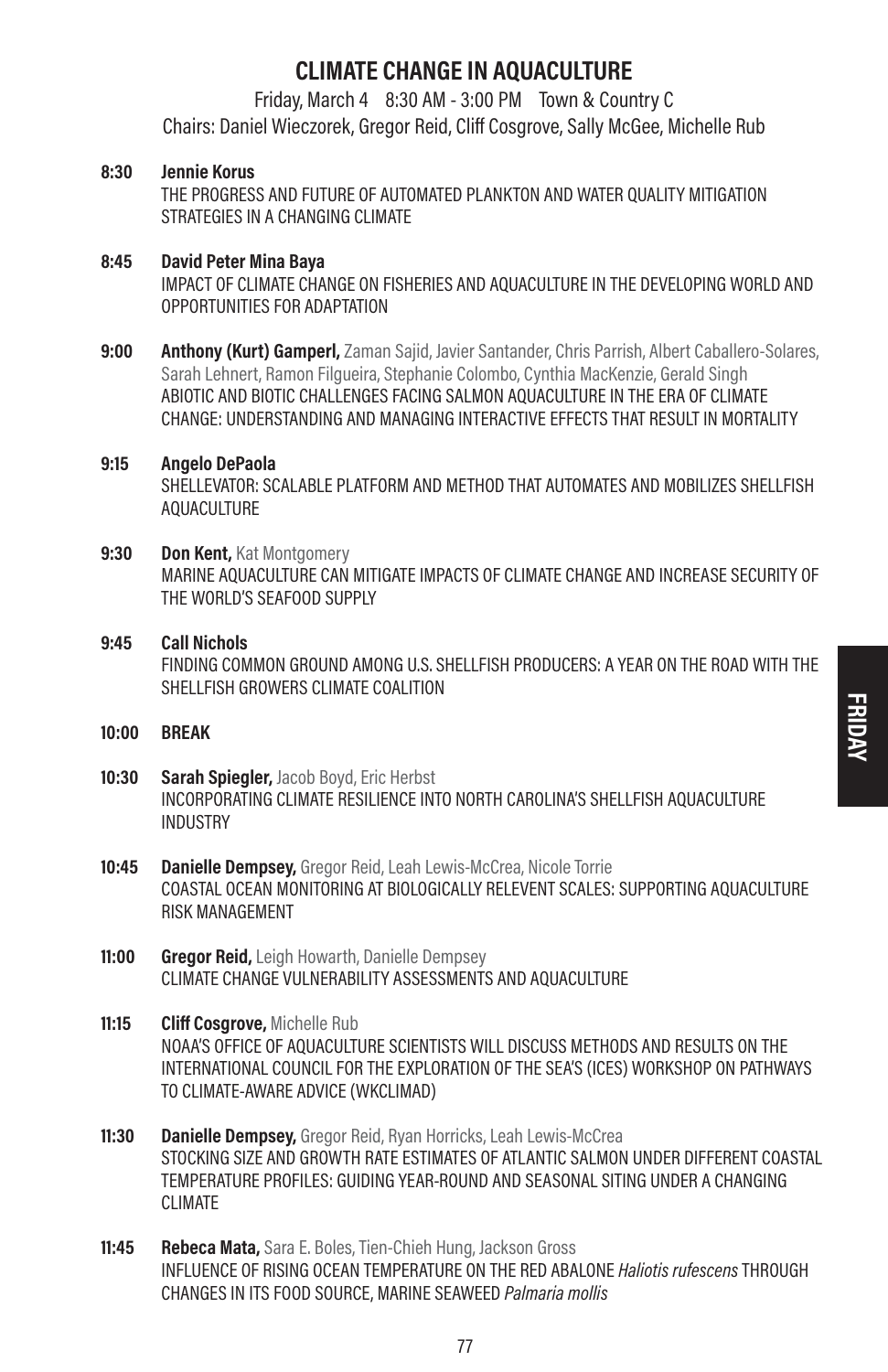- 12:30 LUNCH
- 1:30 **Jeff Hetrick,** Alexis Valauri-Orton, Burke Hales, Jacqueline Ramsay, Kaitlyn Lowder, Maile Branson ADAPTING TO THE INVISIBLE: THE  $pCO2$  TO GO AS A LOW-COST TOOL TO ADDRESS OCEAN ACIDIFICATION IMPACTS IN HATCHERIES
- **1:45 Zhongqi Chen, Brian Small, Chris Caudill, Ronald Hardy, Shawn Narum** GENOMIC REGIONS ASSOCIATED WITH THERMAL ADAPTATION IN REDBAND TROUT Oncorhynchus mykiss gairdneri
- 2:00 Colin Beal, Leda Van Doren, David Hazlebeck, Amha Belay, B. Greg Mitchell SUSTAINABLE AQUAFEED: PRODUCING MICROALGAE WITH ATMOSPHERIC CO2 AND SOLAR **ELECTRICITY**
- 2:15 **Timothy Green.** Marissa Wright-LaGreca, Clara Mackenzie, Karen Leask OCEAN ACIDIFICATION ALTERS DEVELOPMENTAL TIMING AND GENE EXPRESSION OF ION TRANSPORT PROTEINS DURING LARVAL DEVELOPMENT IN RESILIENT AND SUSCEPTIBLE LINEAGES OF THE PACIFIC OYSTER Crassostrea gigas
- 2:30 Heidi Alleway Climate-Friendly Seafood: Pathways for Emissions Reductions and Carbon Sequestration in Marine Aquaculture
- 2:45 Sally McGee Wrap up & Survey Results

# AQUACULTURE EDUCATION, EXTENSION AND OUTREACH

Friday, March 4 8:30 AM - 5:00 PM Town & Country B Chairs: Forrest Wynne, Matthew Smith, Ken Thompson

### 8:30 David E. Brune AQUACULTURE IN THE U.S. MIDWEST; ECONOMIC OPPORTUNITY FOR MISSOURI FARMERS?

- 8:45 Lauren N. Jescovitch, Emma Forbes, Elliot Nelson, Titus Seilheimer, Amy J. Schrank WHAT MAKES A FARM SUCCESSFUL? VIRTUAL FARM TOURS WITH GREAT LAKES AQUACULTURE COLLABORATIVE
- 9:00 Kellen Parrish, Gilbert Sylvia, John Moehl, Clint Bentz, Angee Doerr, Lisa Gaines, Michael Harte, Matthew Hawkyard, Megan Judge, Amy Ehrhart, Marc Rempel, Janine Salwasser SUPPORTING AQUACULTURE INVESTMENT USING A NOVEL GEOSPATIAL AND FINANCIAL PLANNING TOOL
- **9:15 Jim LaChance,** Ginny Eckert, Sherry Larkin, Beth Lenz, Fredrika Moser, Shauna Oh, Pamela Plotkin, Cathlyn Stylinski, Susan White, Gayle Zydlewski CONNECTING SEA GRANT, NCCOS, AND COASTAL STAKEHOLDERS TO IMPROVE SUSTAINABLE AQUACULTURE SITING AND DEVELOPMENT
- 9:30 **Alicia Bishop**, Hannah Wilson, Rebecca Cates, Laura Hoberecht NOAA FISHERIES ALASKA AQUACULTURE ACCOMPLISHMENTS
- 9:45 **Vincent Encomio,** Holly Abeels, Angela Collins, Laura Tiu, Chris Verlinde, Huiping Yang, Charles Sidman, Sherry Larkin ALL CLAMS ON DECK: FLORIDA SEA GRANT'S HARVEST PROGRAM – INTERNSHIPS IN SUPPORT OF FLORIDA'S AQUACULTURE INDUSTRY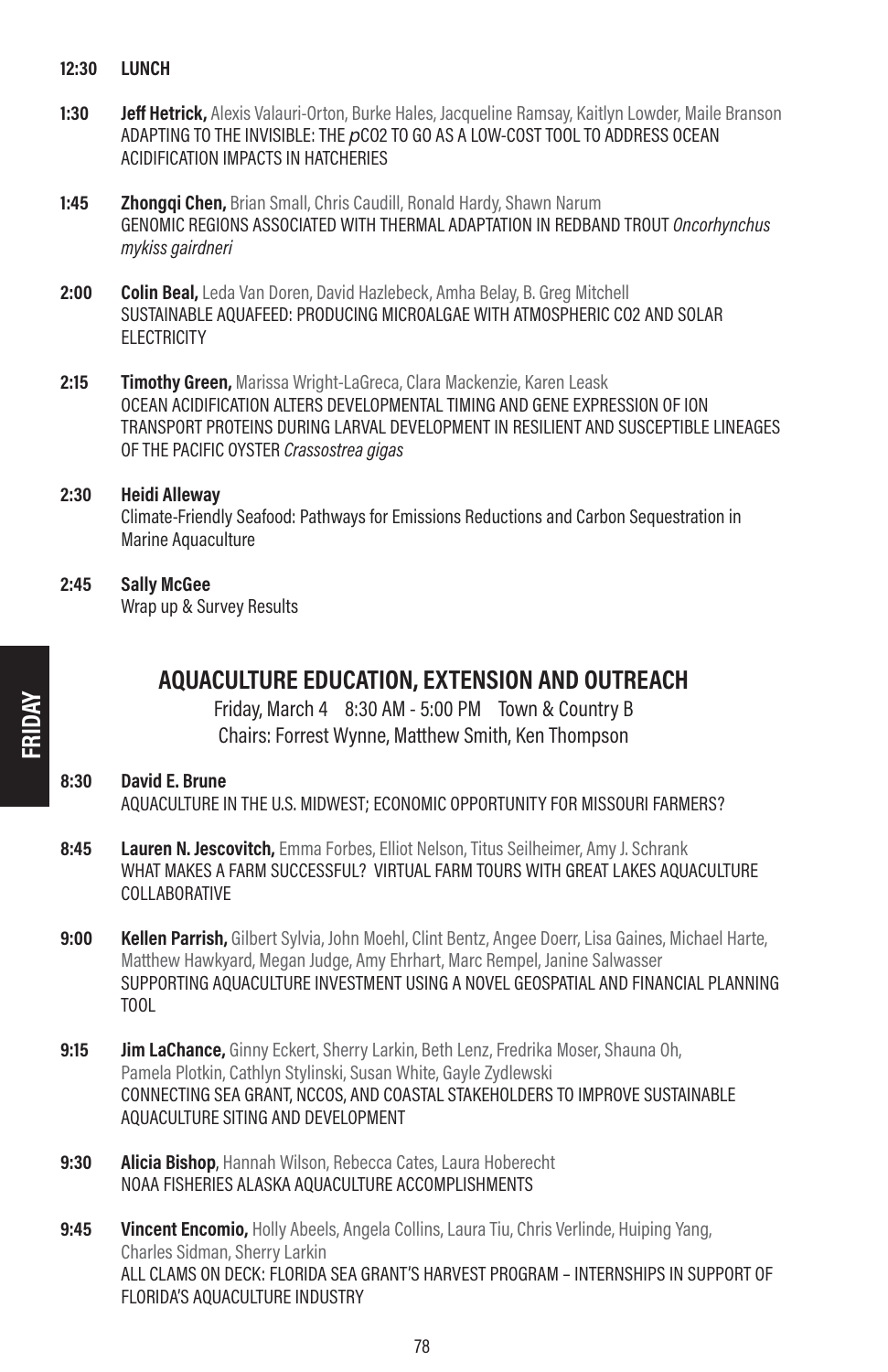- 10:00 BREAK
- 10:30 Marcy L. Cockrell, Katrina Bayliss, Charlie M. Culpepper, III, Portia Sapp, Eric Cassiano, Anita Grove, Joe Taylor EXPANDING AQUACULTURE EDUCATION AND TRAINING OPPORTUNITIES IN FLORIDA: SUCCESS STORIES AND LESSONS LEARNED FROM RECENT INITIATIVES

### 10:45 Megan Davis eConch: eLearning FOR GROWING OUEEN CONCH Aliger gigas

- **11:00 Allen Pattillo,** Miao Yu, Matt Parker, Don Webster, Cathy Liu, Yang Tao, Yiannis Aloimonos, Nikhil Chopra, Matt Gray, Brian Callam, Bobbi Hudson, Jonathan van Senten SMART, SUSTAINABLE SHELLFISH AQUACULTURE MANAGEMENT PROGRAM
- 11:15 **Linda J. ODierno**, Michael Ciaramella, Paul Zajicek MARKETING U.S. FARM-RAISED SEAFOOD TO THE FOODSERVICE COMMUNITY
- 11:30 **Elliot Nelson**, Barbara Evans CREATING WORKFORCE PATHWAYS BY EDUCATING YOUTH THROUGH AQUACULTURE
- 11:45 **Eric Herbst.** Bryan L. Snyder, David S. Cerino, Charles R. Weirich, Frank M. López THE CREATION, LAUNCH AND SUSTAINED DELIVERY OF THE NORTH CAROLINA SHELLFISH FARMING ACADEMY: AN AQUACULTURE TRAINING AND WORKFORCE DEVELOPMENT INITIATIVE – IN THE MIDST OF A GLOBAL PANDEMIC
- 12:00 Forrest Wynne, Dana Morse NATIONAL AQUACULTURE EXTENSION CONFERENCE PLANNING AND DEVELOPMENT
- 12:30 LUNCH
- 1:30 Michael Shane, David Tabor, Mark Drawbridge SEABASS IN THE CLASSROOM: AN AQUACULTURE EDUCATION PROGRAM IN SOUTHERN CALIFORNIA
- **1:45 Kenneth Thompson,** Carl Webster, Kirk Pomper, James H. Tidwell INTEGRATING AQUACULTURE IN AND OUTSIDE THE CLASSROOM THAT SUPPORTS STEM EDUCATION: A QUALITATIVE STUDY TO IDENTIFY HIGH SCHOOL STUDENTS' ATTITUDES, INTERESTS, AND **EXPERIENCES**
- 2:00 Maria Gutierrez-Wing, Yue Liu, Jin-Woo Choi, W. Todd Monroe, Terrence R. Tiersch LEVERAGING OPEN FABRICATION FOR COMMUNITY DEVELOPMENT AND AQUATIC GERMPLASM **CONSERVATION**
- 2:15 Jeremiah J. Minich REFLECTIONS OF A FULBRIGHT STUDENT 7 YEARS LATER: SUCCESS AND FAILURES OF INTEGRATED FARMING AND AQUACULTURE IN MALAWI
- 2:30 **Hsiang Pin Lan, Lukas Manomaitis** OFFSHORE PEN AQUACULTURE CHALLENGES & OPPORTUNITIES IN SOUTHEAST ASIA – THE U.S. SOYBEAN EXPORT COUNCIL'S SOUTHEAST ASIAN AOUACULTURE PROGRAM WORK
- 2:45 **Herbert E Quintero**, Donald Bailey, Dale Morton, Usman Adamu UNIVERSITY OF THE VIRGIN ISLANDS (UVI) – HISTORICAL PERSPECTIVE AND OPPORTUNITIES IN AQUAPONICS AND AQUACULTURE
- 3:00 BREAK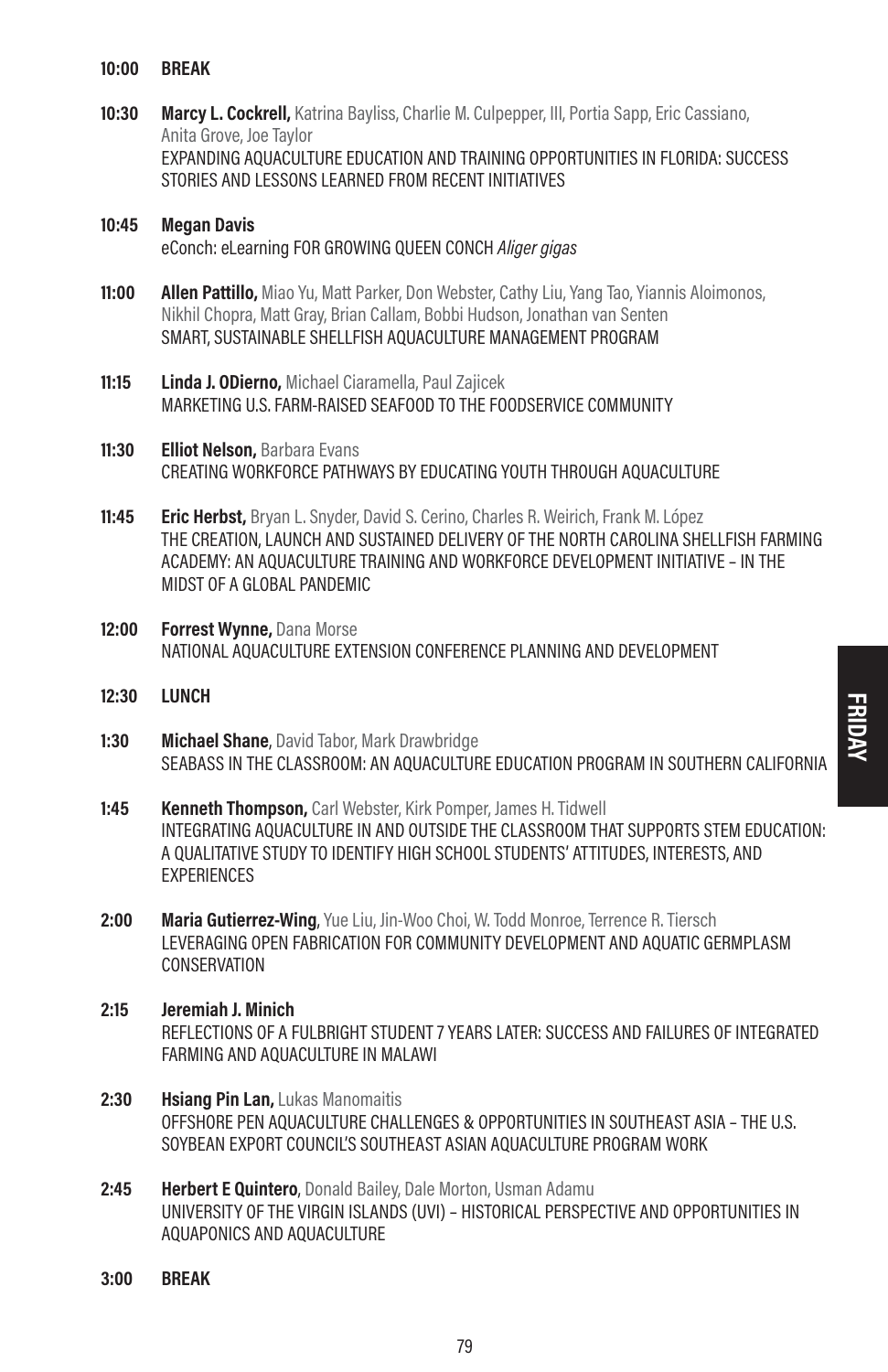- 3:30 David Cline AQUACULTURE EDUCATION USING A MULTI-PRONG APPROACH
- **3:45 Mercy Pena-Morales**, Herbert Quintero DEVELOPING MATHEMATICAL AND STATISTICAL THINKING IN THE CONTEXT OF AQUACULTURE
- 4:00 Grace Cajski

"TALKING STORY: HOW HAWAI'I'S MODERN AQUACULTURISTS DISCOVERED A SOLUTION TO THE FUTURE IN THEIR PAST", THE POWER OF STORYTELLING

### 4:15 Richard Bryant

EDUCATING BEGINNING AQUACULTURE PRODUCERS THROUGH DIFFERENT EDUCATIONAL FORMATS

### AQUAPONICS

Friday, March 4 8:30 AM - 5:00 PM Town & Country D Chair: Huy Tran

- 8:30 Yu-Ting Chu, Paul Brown SUSTAINABLE MARINE AQUAPONICS: EFFECTS OF SHRIMP TO PLANT RATIOS AND RATIOS
- 8:45 Yu-Ting Chu, Paul Brown OPTIMAL DIETARY CRUDE PROTEIN FOR SHRIMP AND HALOPHYTES IN MARINE AQUAPONIC **BIOFLOC SYSTEMS**
- 9:00 Yu-Ting Chu, Paul Brown EXPLORE THE IMPACT OF DIFFERENT PH LEVELS AND ADDITIONAL C ON THE OPERATION OF SUSTAINABLE MARINE AQUAPONICS
- 9:15 Megan Davis, Ikuko Fujisaki, Richard Baptiste, Obby Tapley, Jordon Beckler, M. Dennis Hanisak, Paul S. Wills SEA VEGETABLES GROWN IN AN INTEGRATED MULTI-TROPHIC AQUACULTURE SYSTEM IN FLORIDA
- 9:30 Leo Fleckenstein, Jill Fisk, Nathan Kring, Victor Lobanov, Andrew Ray EFFECTS OF DIFFERENT IRON COMPOUNDS AND AQUEOUS IRON CONCENTRATIONS ON KALE WINTERBOR PERFORMANCE IN BRACKISH WATER HYDROPONICS
- 9:45 **Jill Fisk,** Leo J. Fleckenstein, Nathan A. Kring, Andrew J. Ray COMPARING PERFORMANCE OF COUPLED AND DECOUPLED BRACKISH WATER AQUAPONICS SYSTEMS USING KALE WINTERBOR F1 HYBRID *Brassica oleracea* AND PACIFIC WHITE SHRIMP Litopenaeus vannamei
- 10:00 BREAK

FRIDAY

- 10:30 Shib N. Pattadar, Mohammad A. Rahman, Gary Gao, Krishnakumar Nedunuri, Khandakar R. Islam, Brian Slater BIOACTIVE PHENOLICS PROFILING OF AQUAPONIC LETTUCE
- 10:45 **Jonathan Kershaw**, Brittany Kralik, Kevin Neves, Hans Wildschutte, Nicholas Zeedyk, Dawn Anderson COMPOSITION, SAFETY, AND SENSORY COMPARISON OF AQUAPONIC TOMATOES AND SOIL-GROWN TOMATOES Solanum lycopersicum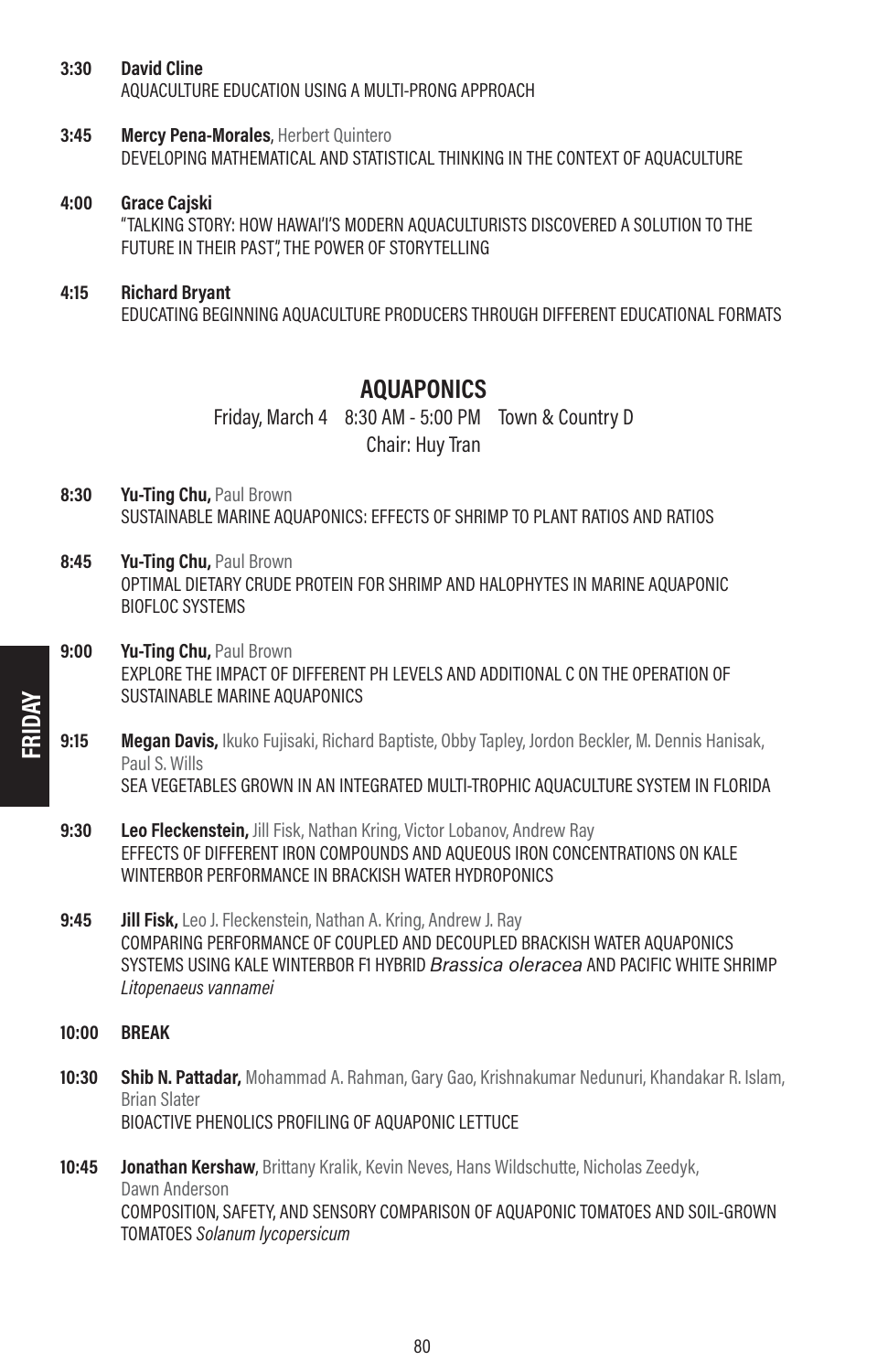- 11:00 Fei Weisstein, Brittany Kralik, Jeffrey Meyer, Kevin Neves, Dawn Anderson, Jonathan Kershaw UNDERSTANDING CONSUMER ACCEPTANCE OF AQUAPONIC FISH: A MIXED-METHOD APPROACH
- **11:15 Erin Horn,** Gundula Proksch, Rubel Chowdhury, Silvio Caputo, Brent Jacobs, Alyssa Joyce, Mari Winkler THE INNOVATION SYSTEM OF COMMERCIAL AQUAPONICS: A QUALITATIVE INVESTIGATION OF PATHWAYS FOR INDUSTRY SUCCESS
- 11:30 Gundula Proksch, Erin Horn CHARACTERIZING NORTH AMERICAN COMMERCIAL AQUAPONICS: AN INTERVIEW AND CASE STUDY ASSESSMENT OF EMERGENT PATTERNS IN TECHNOLOGY, INNOVATION, AND OPERATIONS
- 11:45 Huy Tran A 1,500 FT2 AQUAPONIC SYSTEM DESIGN CONSIDERATIONS
- 12:00 Dorcas Lukwesa, Daniel Wells, Mollie Smith, Caroline Blanchard, Emmanuel Ayipio MOBILE AQUAPONICS: PROMOTING SMALL-SCALE AQUAPONICS SYSTEMS OF FARMING TO SMALLHOLDER FARMERS IN ZAMBIA
- 12:15 John Colt, Anthonie Schuur COMPARISON OF NUTRIENT COSTS FROM FISH FEEDS AND INORGANIC FERTILIZERS FOR AQUAPONICS SYSTEMS
- 12:30 **LUNCH**
- 1:30 **John Colt**, Kenneth Semmens COMPUTATION OF FEED CONVERSION RATIO (FCRPLANT) AND PLANT-FISH MASS RATIO (PFRM) FOR AQUAPONIC SYSTEMS
- 1:45 **Kate Stalkfleet.** Matthew Recsetar NUTRIENT MANIPULATION AND MEDIA SELECTION IN DECOUPLED AQUAPONICS SYSTEMS FOR GROWING Cannabis Sativa
- 2:00 George B. Brooks Jr. PHOENIX BACKYARD GARDEN PROGRAM: HARNESSING URBAN AQUACULTURE (AQUAPONICS) TO MITIGATE FOOD INSECURITY - IMPLEMENTATION
- 2:15 George B. Brooks Jr. THE PHOENIX BACKYARD GARDEN PROGRAM: HARNESSING URBAN AQUACULTURE (AQUAPONICS) TO MITIGATE FOOD INSECURITY – DIVERSITY, EQUITY AND INCLUSION
- 2:30 Matthew Recsetar, Kate Stalkfleet, Kevin Fitzsimmons ENRICHMENT OF FISH WASTE WITH VODKA AND OTHER CARBON SOURCES TO INCREASE NUTRIENT MINERALIZATION IN AQUAPONICS AND RAS
- 2:45 Mark Schmitz, Justin Speck, Timothy Hovanec, Anghelo Gangano, Madison Schultz USE OF METAGENOMIC SEQUENCING TO IDENTIFY MICROBIAL DIVERSITY IN DIFFERENT COMPONENTS IN THE STARTUP OF AN AQUAPONICS SYSTEM RAISING WALLEYE Sander vitreus
- 3:00 **Joshua Dusci, Regina Greuel-Cook, Kaben Smallwood** EXPLORING THE USE OF AUTOMATED NUTRIENT DELIVERY SYSTEMS (ANDS) FOR AQUAPONIC **SYSTEMS**
- 3:15 Ron Malone, Connor Tiersch, Samuel Tanner LINKING LOCALIZED SLUDGE DIGESTORS TO POLYGEYSERS® WITH PNEUMATIC EXCHANGE TO FACILITATE DECOUPLED AQUAPONICS OPERATIONS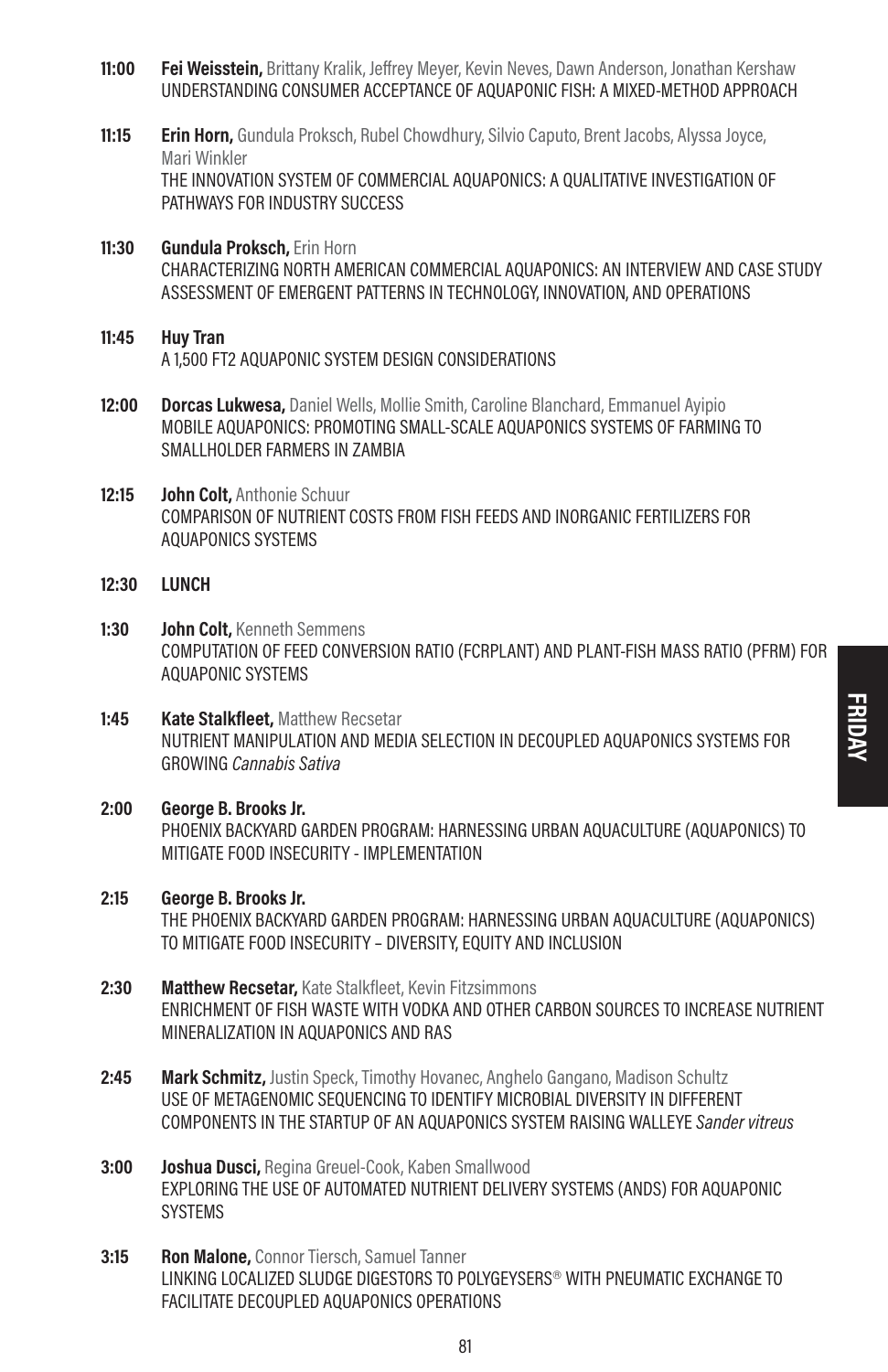# FISH NUTRITION AND FEEDS

Friday, March 4 8:30 AM - 5:00 PM Palm 3

Chair: Rebecca Lochmann

- ALTERNATIVE DIET INGREDIENTS GENERAL 8:30 Aaron Watson, Fabio Casu, Justin Yost, David Klett, Molly Milstein, Sara McConnell, Scott McConnell, Chris Brown, Andy Elliot INITIAL EVALUATION OF CRAFT BREWERY SPENT GRAINS AS A POTENTIAL FEED INGREDIENT FOR RED DRUM Sciaenops ocellatus
- 8:45 Dong-Fang Deng, Hu Chen, Brian Shepherd, Merry Zohn, Fabio Casu, Mathew Digman, Deborah Samac, Wendy Sealey UTILIZATION OF ALFALFA NUTRIENT CONCENTRATE IN FEED FOR RAINBOW TROUT Oncorhynchus mykiss: EFFECTS ON PELLET PHYSICAL QUALITY, NUTRIENT UTILIZATION AND METABOLISM OF FISH
- 9:00 Guillaume Salze, Chris Jackson, Jesse T. Trushenski PREVENTION OF STRESS-DRIVEN MORTALITIES IN RAINBOW TROUT USING A SINGLE-CELL MEAL IN FEED
- 9:15 Ricardo Ekmay, Sandrine Skiba-Cassy, Elisabeth Plagnes-Juan THE IMPACT OF TORULA YEAST ON GROWTH PERFORMANCE AND DIGESTIBILITY IN RAINBOW TROUT Oncorhynchus mykiss
- 9:30 Amha Belay, William Barclay, David Hazlebeck, Wilson Mendoza, B. Greg Mitchell SUSTAINABLE AND ALTERNATIVE AQUAFEED FROM A MIX OF ALGAL STRAINS: PARTIAL OR FULL REPLACEMENT OF FISH OIL AND FISH MEAL
- 9:45 Gladys Holeh, Mary Opiyo, Fridah Munyi, Christopher Brown, Esther Sumbule, Kigen Compton, Joel Gatagwu, Emmanuel Oje EFFECT OF DIFFERENT WASTE SUBSTRATES ON THE GROWTH, DEVELOPMENT AND PROXIMATE COMPOSITION OF BLACK SOLDIER FLY Hermetia illucens LARVAE
- 10:00 BREAK

### ALTERNATIVE LIPID INGREDIENTS AND NOVEL FEEDS EVALUATION

- 10:30 **Katherine A. Neylan, Ronald B. Johnson, Rick Barrows, Scott L. Hamilton, Luke D. Gardner** EVALUATING Schizochytrium sp. AS AN ALTERNATIVE LIPID SOURCE IN FISH-FREE FEEDS FOR SABLEFISH Anoplopoma fimbria
- 10:45 Jeongwhui Hong, Jacob Bledsoe, Kenneth Overturf, Seunghan Lee, Diliara Iassonova, Brian Small LATITUDE OIL™ AS A SUSTAINABLE ALTERNATIVE TO DIETARY FISH OIL IN RAINBOW TROUT Oncorhynchus mykiss: EFFECTS ON FILLET FATTY ACID PROFILES, INTESTINAL HISTOLOGY, AND PLASMA BIOCHEMISTRY
- 11:00 **Ethan Ramsey,** Donya Zakeri, Ali Mashinchian Moradi FEASIBILITY OF USING POMEGRANATE Punica granatum SEED OIL, RICH IN CONJUGATED LINOLENIC ACID, AS A LIPID SOURCE IN THE DIET OF COMMON CARP Cyprinus carpio JUVENILES
- **11:15 Kevin Stuart, Sahar Meiri, Federico Rotman, Mark Drawbridge** EVALUATION OF A COMMERICIAL BROODSTOCK DIET FOR ADULT CALIFORNIA YELLOWTAIL Seriola dorsalis
- 11:30 **Alejandro Buentello,** Vladimir Muñoz, Paula Gamas, Daniella Acevedo, Mario Reguera FORMULATED ATLANTIC BLUEFIN TUNA DIETS: ADDING SUSTAINABILITY AND PERMANENCE TO THE GLOBAL TUNA FARMING INDUSTRY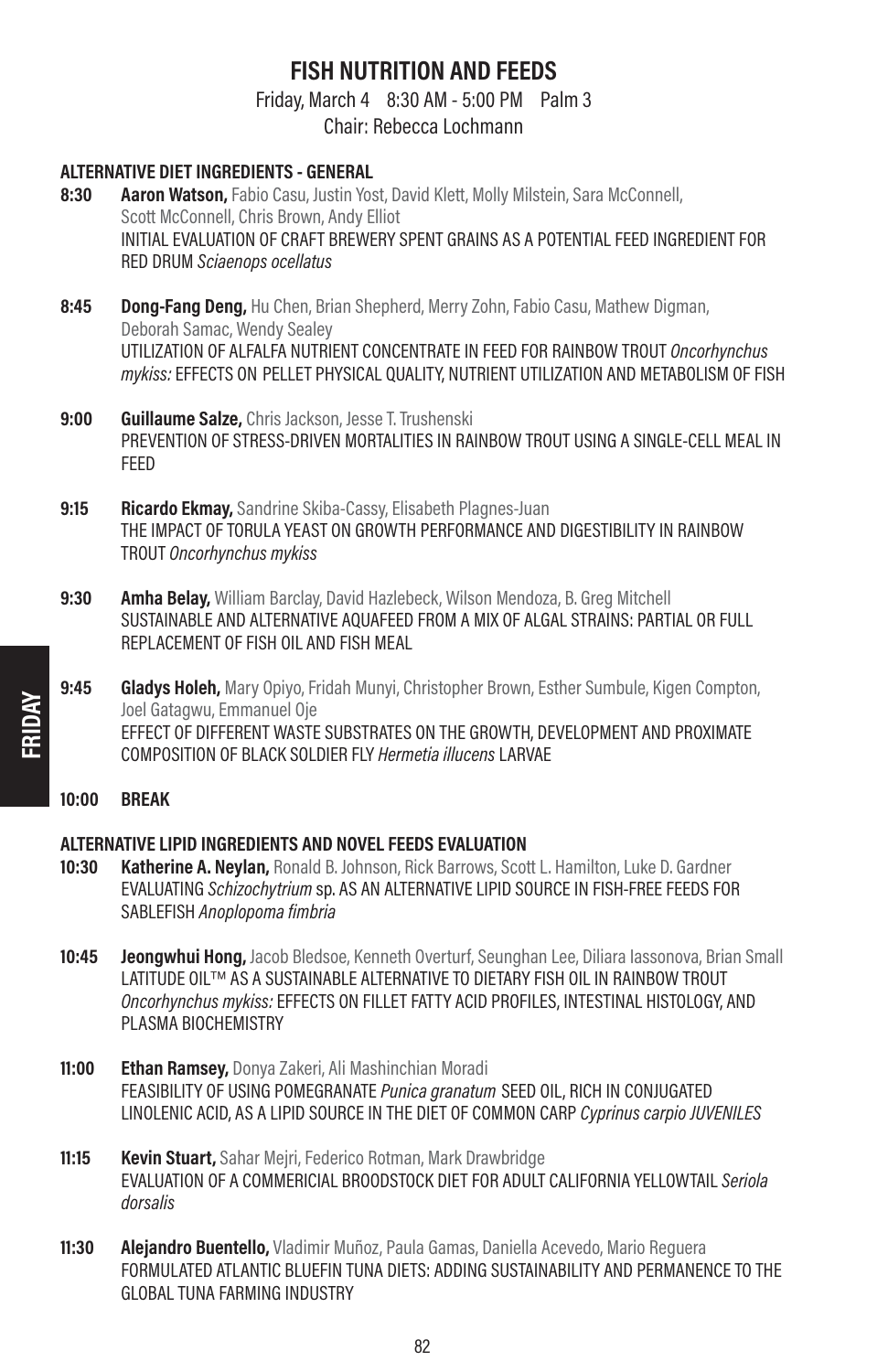- 11:45 Kelly Alfrey, E. McLean, D.M. Gatlin III, F.T. Barrows EVALUATION OF AN OPEN-SOURCE FISHMEAL AND FISH OIL FREE LARGEMOUTH BASS FEED
- 12:00 Scott Snyder, Craig Browdy, Tim Markey DEVELOPMENT OF IMPROVED COMMERCIAL FEEDS FOR RAINBOW TROUT Oncorhynchus mykiss: A CASE STUDY ON BALANCING COST, PERFORMANCE, AND SUSTAINABILITY
- 12:15 Vikas Kumar, Nicholas Romano, Fotini Kokou, Amit Sinha, Kimia Kaibaf GUT MICROBIOME AND DISTAL INTESTINAL MORPHOLOGY MODULATED BY DIFFERENT DIETARY LEVELS OF CARBOHYDRATE AND LIPID WITH OR WITHOUT BILE ACID SUPPLEMENTATION IN LARGEMOUTH BASS
- 12:30 LUNCH

### STRATEGIES TO INCREASE USE OF PLANT-BASED FEEDS

- 1:30 Madison Powell, Brian Small, T. Gibson Gaylord, Wendy M. Sealey, Kenneth E. Overturf, Thomas Welker ADVANCES IN UNDERSTANDING SOYBEAN MEAL INDUCED DISTAL ENTERITIS IN SALMONIDS
- **1:45 Marina Benito, Nicholas Romano, Kenneth Overturf, Vikas Kumar** THE POTENTIAL ROLE OF BILE SALTS IN SOYBEAN MEAL-INDUCED ENTERITIS MITIGATION IN RAINBOW TROUT Oncorhynchus mykiss FED TWO LEVELS SBM DIETS OVER AN 18-WEEK FEEDING TRIAL
- 2:00 **Kasondra Miller.** Michelle Loftus, Waldemar Rossi EVALUATION OF SUPPLEMENTAL ENZYMES IN PLANT PROTEIN-BASED DIETS FOR HYBRID STRIPED BASS
- 2:15 Rebecca Lochmann, Michele Jones, Rudy Nugroho, Isaac Buyinza INCREASING FEED INTAKE AND NUTRIENT UTILIZATION OF SOYBEAN MEALS FOR LARGEMOUTH BASS THROUGH INCLUSION OF PALATANTS
- 2:30 Heikki Keskitalo PEKILO PROTEIN AND SUSTAINABLE GROWTH OF AQUACULTURE
- 2:45 **Isaac Buvinza,** Rebecca Lochmann, Amit Sinha, Grace Ramena, Nicholas Romano PERFORMANCE OF CHANNEL CATFISH *Ictalurus punctatus* FED PLANT-BASED DIETS WITH DIFFERENT CONCENTRATIONS OF INORGANIC IRON (FeSO4) OR ORGANIC IRON

### 3:00 BREAK

### **PESCALANEOUS**

- 3:30 Moureen Matuha, Krishna Singha, Md. Sakhawat Hossain, Jia Ma, Timothy Bruce, Kenneth Cain, Vikas Kumar DETERMINATION OF OPTIMUM DIETARY PROTEIN REQUIREMENT FOR BURBOT Lota lota maculosa
- 3:45 Michelle Loftus, Waldemar Rossi
- DIETARY THREONINE REQUIREMENT OF LARGEMOUTH BASS Micropterus salmoides
- 4:00 **John Grayson, Michal Woino, Karolina Kwasek** FEAST OR FAST: THE EFFECTS OF FEEDING RESTRICTIONS ON RAINBOW TROUT Oncorhynchus mykiss GROWTH AND FEED UTILIZATION
- 4:15 **Karen Veverica,** Charles Ngugi, Rachael Gachui YIELD VERIFICATION TRIALS FOR POND FARMERS IN KENYA TO EXAMINE OPTIONS WHEN EXTRUDED FISH FEEDS ARE EXPENSIVE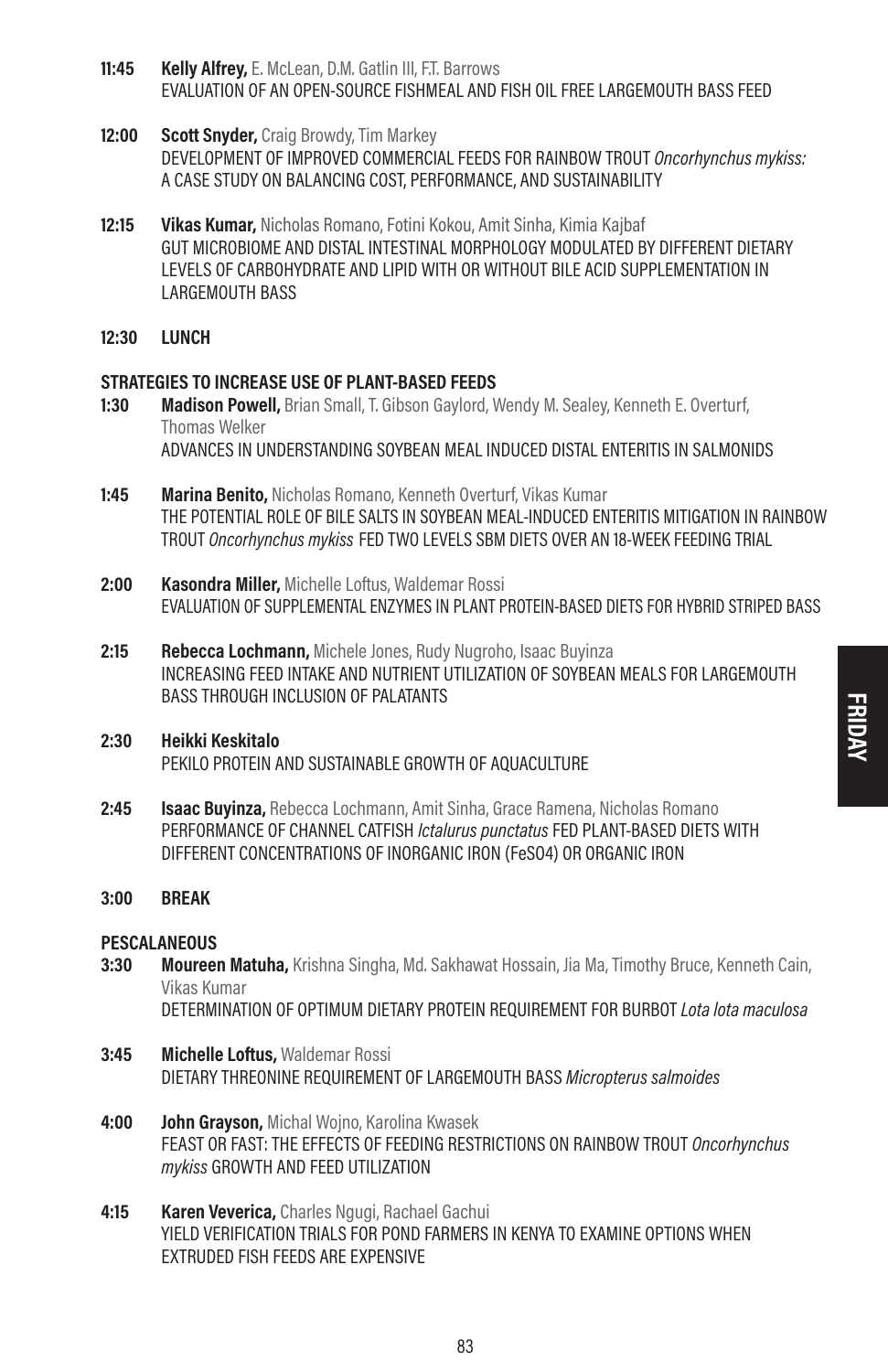- 4:30 Krishna Singha, Vikas Kumar, Amit K. Amit K. Yadav DISPENSABLE AMINO ACID L-ALANINE CAN LOWER THE LIPID LOAD IN RAINBOW TROUT Oncorhynchus mykiss DIET
- **4:45 Amit Yadav, Amit Sinha, Nicholas Romano, Vikas Kumar** THE UNDERLYING PHYSIOLOGICAL MECHANISM FOR MITIGATING THE FEED BORNE IRON TOXICTY IN RAINBOW TROUT VIA DIETAY SUPPLEMENTATION OF VITAMIN C AND BENTONITE

# VIBRIOSIS IN AQUACULTURE

Friday, March 4 10:30 AM - 12:30 PM Palm 1 Chair: Claudia Hase

- 10:30 Marta Gomez-Chiarri, Jessica Coppersmith, Chris Schuttert, Evelyn Takyi, David Nelson, David Rowley A TALE OF TWO (OR MORE) BACTERIA: APPLYING KNOWLEDGE ON VIBRIO - PROBIONT INTERACTIONS TO MANAGE BACTERIAL DISEASES IN BIVALVE HATCHERIES
- **10:45 Jessica E. Coppersmith, Jacqueline H. Camm, Christian W. Schuttert, David R. Nelson,** David C. Rowley, Marta Gomez-Chiarri INHIBITION OF FLAGELLAR ASSEMBLY IN THE BIVALVE PATHOGEN Vibrio coralliilyticus DURING COMPETITION WITH THE PROBIONT Phaeobacter inhibens
- 11:00 Scott Bittner, Hong M. Moulton, Claudia C. Häse CONTROL OF VIBRIOSIS IN PACIFIC OYSTER LARVAE BY A TRANSLATION-BLOCKING PEPTIDE-CONJUGATED PHOSPHORODIAMIDATE MORPHOLINO OLIGOMER TARGETING A Vibrio coralliilyticus VIRULENCE FACTOR
- **11:15 Xiaoting Zheng, Biao Han, Vikash Kumar, Adam F. Feyaerts, Patrick Van Dijck, Peter Bossier** ESSENTIAL OILS IMPROVE THE SURVIVAL OF GNOTOBIOTIC BRINE SHRIMP Artemia franciscana CHALLENGED WITH Vibrio campbellii
- 11:30 Julia van Kessel, Laura Brown DEVELOPMENT OF QUORUM SENSING INHIBITORS AS POTENTIAL TREATMENTS FOR VIBRIOSIS

### TILAPIA

Friday, March 4 10:30 AM - 5:00 PM Palm 2 Chair: Kevin Fitzsimmons

- 10:30 Honey Win, Asif Mortuza, Ahmed Mustafa EFFECTS OF CANNABIDIOL (CBD) ON THE IMMUNOMODULATION OF FISH Oreochromis niloticus SPLEEN IMMUNE CELLS COMPARED TO MICE
- 10:45 Sinthia Mumu, Isabella Bailey, Taylor Schoenfeld, Ahmed Mustafa EFFECTS OF Gynura procumbens EXTRACT IN NILE TILAPIA, AS A STRESS REDUCING AND IMMUNE STIMULATING NUTRACEUTICAL
- 11:00 Blaine Suehs, Fernando Y. Yamamoto, Fahad Asiri, Delbert M. Gatlin III ADDITIVE EFFECTS OF POLY-B-HYDROXYBUTYRATE ON GROWTH AND IMMUNE RESPONSES OF JUVENILE NILE TILAPIA Oreochromis niloticus BASED ON IN VIVO AND IN VITRO APPROACHES
- 11:15 **Lindee Mason, Nahian Fahim, Ahmed Mustafa** PHYSIOLOGICAL EFFECTS OF AN ASTAXANTHIN SUPPLEMENTED DIET ON STRESSED NILE TILAPIA
- **11:30 Matthijs de Jong,** Arno van der Aa, Brecht Bruneel, Eakopol Wangkahart, Kim Wilson THE INTERACTIVE EFFECTS OF DIETARY LIPIDS AND THE USE OF A NUTRITIONAL EMULSIFIER IN JUVENILE NILE TILAPIA Oreochromis niloticus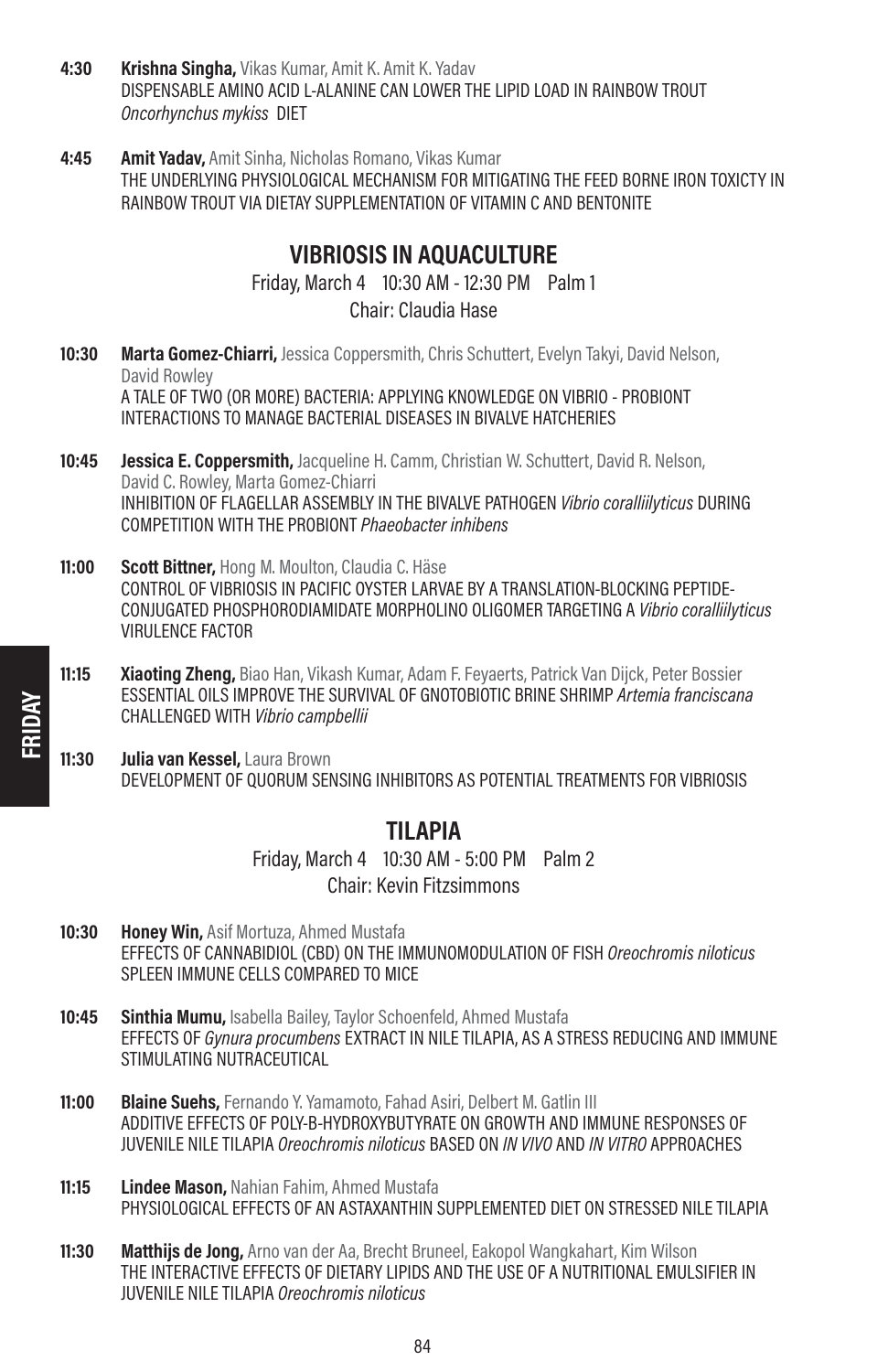- 11:45 Tewodros Abate Alemayehu, Abebe Getahun, Akewake Geremew, Dawit Solomon, John Walker, Dawit Solomon, Gebermedihin Ambaw SINGLE OR COMBINED EFFECTS OF INULIN OR MANNAN-OLIGOSACCHARIDE (MOS) ON GROWTH, FEED UTILIZATION, FATTY ACID PROFILES, AND GUT MORPHOLOGY OF CHAMO STRAIN NILE TILAPIA FRY REARED AT SUBOPTIMAL TEMPERATURE
- 12:00 Mohamed Salem, Heba Abdel-Ghany, Doaa El-Sisy EFFECT OF DIETARY CURCUMIN OR CURCUMIN NANOSPHERE ON GROWTH, IMMUNITY, HEAT STRESS RESISTANCE AND STRESS INDICATORS OF NILE TILAPIA Oreochromis niloticus
- 12:15 Luisa Villamil, Javier Fernando Melo-Bolívar, Ruth Yolanda Ruiz Pardo, Maria Ximena Quintanilla-Carvajal Priestia arvabhattai M10 ASGROWTH PROMOTER AND RESISTANCE ENHANCER IN NILE TILAPIA Oreochromis niloticus CULTURE

### 12:30 LUNCH

- 1:30 Krishna Singha, Seunghan Lee, Femi Fawole, Nicholas Romano, Liz Koustsos, Alejandra McComb, Vikas Kumar A NOVEL INGREDIENT "FRASS" BY-PRODUCT FROM THE INSECT LARVAL FARMING SYSTEM: NUTRITIONAL EVALUATION FOR NILE TILAPIA FEED
- 1:45 Kevin Fitzsimmons 2021 GLOBAL REVIEW OF TILAPIA PRODUCTION AND MARKETS
- 2:15 Heba Abdel-Ghany, Amr Helal, Doaa El-Sisy, Mohamed Salem EFFECT OF Yucca schidigera EXTRACT AND Bacillus subtilis ON THE AMMONIA REDUCTION IN EFFLUENT AND ANTIOXIDANT ACTIVITY OF NILE TILAPIA Oreochromis niloticus
- 2:30 Abdul Mateen IMMUNE COMPETENCY AND GROWTH RESPONSE VARIABILITY OF Oreochromis niloticus UNDER DIETARY SUPPLEMENTATION OF BLACK SEED Nigella sativa
- 2:45 **Jasmine Iniquez**, Noel Novelo ULTRASOUND IMAGING: AN INSTRUMENTAL REPRODUCTIVE TECHNOLOGY FOR TILAPIA BROODSTOCK MANAGMENT
- 3:00 BREAK
- 3:30 American Tilapia Association Annual Meeting

### ABALONE

Friday, March 4 1:30 PM - 5:00 PM Palm 8 Chairs: Peter Cook, Laura Rogers-Bennett

- 1:30 Sara Boles, Isabelle P. Nevlan, Laura Rogers-Bennett, Jackson A. Gross DEVELOPMENT OF ULTRASONOGRAPHY AS A NON-INVASIVE METHOD TO EVALUATE REPRODUCTIVE CONDITION IN RED ABALONE Haliotis rufescens
- 1:45 Stephanie Fan, Taylor Smith, Nasseer Idrisi, John Hyde, Nick Wegner THE EFFECTS OF TEMPERATURE AND BODY SIZE ON THE METABOLISM AND HYPOXIA TOLERANCE OF WHITE ABALONE Haliotis sorenseni AND RED ABALONE H. rufescens
- 2:00 Blythe C. Marshman, Chelsey Souza, Colleen Burge, Malina Loeher, Kristin Aquilino, Jim Moore CIRCUMVENTING EXTINCTION: ADAPTIVE DISEASE MANAGEMENT IN ENDANGERED WHITE ABALONE Haliotis sorenseni CAPTIVE BREEDING AND OUTPLANTING EFFORTS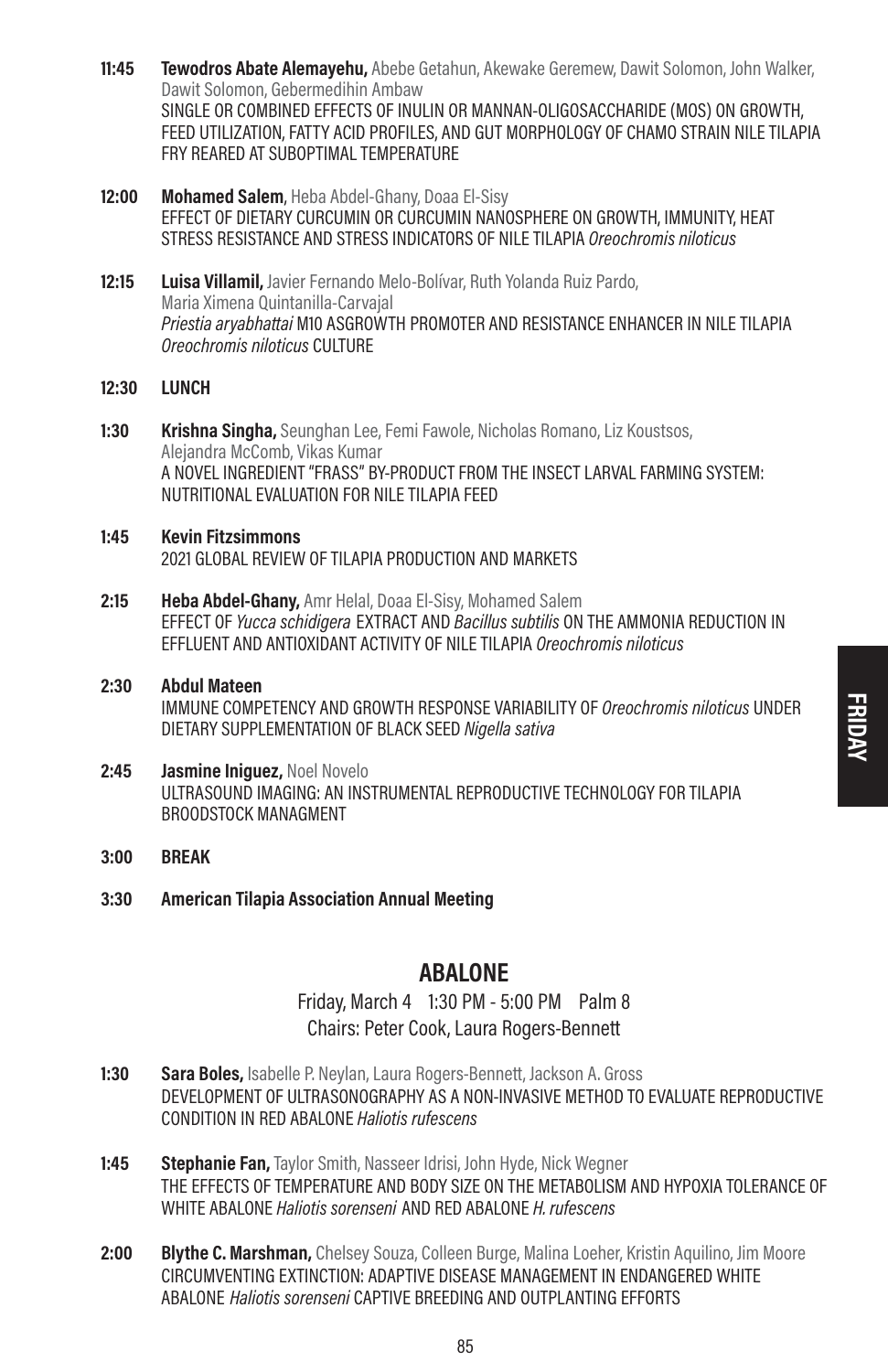- 2:15 **Jeremie Bauer,** Rodrigo Beas-Luna, Julio Lorda, Fabiola Lafarga de la Cruz, Alicia Abadía, Luis Malpica-Cruz, Ricardo Searcy-Bernal PROMOTING CONSERVATION AND MANAGEMENT ACTIONS TO RECOVER ABALONE POPULATIONS IN **MEXICO**
- 2:30 Catherine Purcell, Rick Masonbrink, Fabiola Lafarga-De la Cruz, Andrew Severin, John Hyde GENOMIC RESOURCE DEVELOPMENT TO SUPPORT COMMERCIAL AND RESTORATION CULTURE OF NORTH AMERCIAN ABALONE SPECIES
- 2:45 **Erika Castro,** Carmen Paniagua-Chávez, Fabiola Lafarga de la Cruz SPERM CRYOPRESERVATION OF GREEN ABALONE Haliotis fulgens FOR CONSERVATION AQUACULTURE
- **3:00 Daniel Swezey,** Evan Tieerdema, Malina Loeher, Blythe Marshman, Eric Sanford, James Moore, Kristin Aquilino EFFECTS OF OCEAN ACIDIFICATION AND WARMING ON DISEASE VIRULENCE IN THE ENDANGERED WHITE ABALONE Haliotis sorenseni UNDER CAPTIVE CULTURE

# AQUACULTURE 101

Friday, March 4 1:30 PM - 5:00 PM Palm 5 Chair: Paul Zajicek

- 1:30 The Aquaculture Bug has Bit Me! Now What? Paul Zajicek, National Aquaculture Association
- 1:45 State's Regulator's Perspective Wayne East, Colorado Dept of Agriculture
- 2:00 Farmers and Researchers: How to Utilize Extension and Find Helpful Resources Matt Smith, The Ohio State University
- 2:15 Plan to Make a Profit; Don't Leave It to Chance Jonathan van Senten, Virginia Tech
- 2:30 Q&A

# AQUACULTURE FOR ECOSYSTEM OUTCOMES

Friday, March 4 1:30 PM - 5:00 PM Pacific D Chairs: Robert Jones, Ken Riley

1:30 Habitat value of bivalve shellfish and seaweed aquaculture for fish and invertebrates: Pathways, synthesis and next steps

**\***Seth Theuerkauf, National Oceanic and Atmospheric Administration; Heidi Alleway and Robert Jones, The Nature Conservancy; Luke Barrett, University of Melbourne; Barry Costa-Pierce, University of New England; and Adam St. Gelais, University of Maine

1:45 Global Principles of Restorative Aquaculture **\***Tiffany Waters, Robert Jones, and Heidi Alleway, The Nature Conservancy

### 2:00 Marine Aquaculture Ecosystem Services Research: What Next? \*Adriane Michaelis, Seth Theuerkauf, Suzanne Bricker, Jordan Hollarsmith, and Julie Rose, National Oceanic and Atmospheric Administration

FRIDAY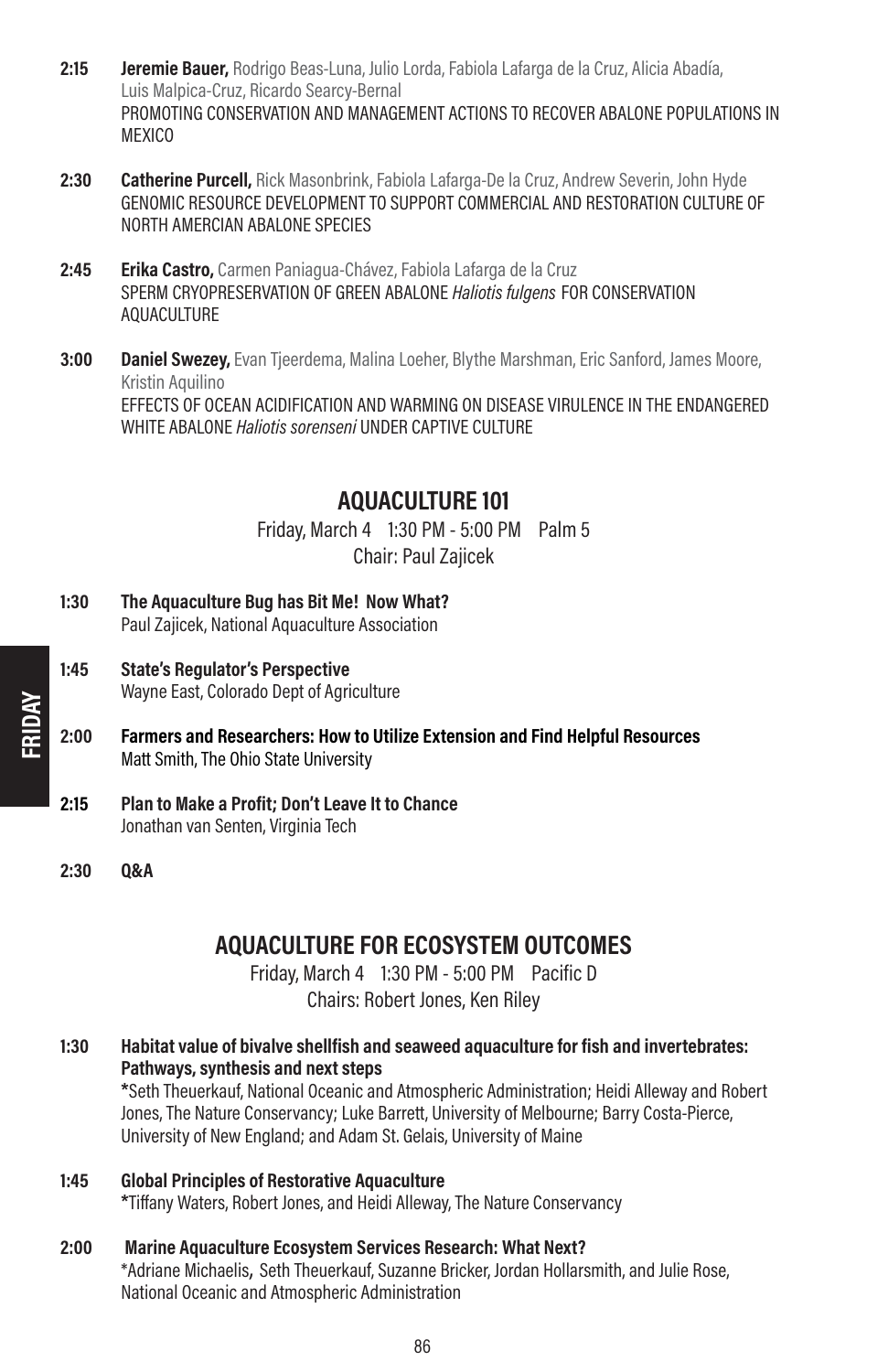2:15 Aquaculture as a regenerative system: what are we learning at the seafood-environment nexus?

**\***Heidi Alleway and Robert Jones, The Nature Conservancy; Alice Jones, University of Adelaide

- 2:30 TNC Global Aquaculture Program: Green Benefits for Nature and People **\***Robert Jones, The Nature Conservancy
- 2:45 Aquaculture Siting in Palau: Using satellite data for climate-ready aquaculture **\***Jonathan MacKay, Yvonne Ueda, Michael Aulerio, Robert Jones; The Nature Conservancy
- 3:00 BREAK
- 3:30 The Shellfish Growers Climate Coalition Personal stories about climate impacts that inspire climate action **\***Sally McGee, The Nature Conservancy
- 3:45 Conservation and monitoring considerations for SOAR: Supporting Oyster Aquaculture and Restoration

\*Boze Hancock, Robert Jones, and Christina Popolizio, The Nature Conservancy; Aaron Kornbluth and Zachary Greenberg, The Pew Charitable Trusts

4:00 Launching and executing the SOAR program - a win-win for people and nature during the COVID-19 pandemic

\*Christina Popolizio, Boze Hancock, and Robert Jones, The Nature Conservancy; Aaron Kornbluth and Zachary Greenberg, The Pew Charitable Trusts

- 4:15 Climate-Friendly, Regenerative Shrimp Farming: What's the potential? \*Robert Jones, The Nature Conservancy
- 4:30 Planning for the future: Habitat considerations for aquaculture development in coastal ecosystems

\*Kenneth Riley, Brandon Jensen, Lisa Wickliffe, Jonathan Jossart, and James A. Morris, Jr., NOAA National Ocean Service, National Centers for Coastal Ocean Science

# HARMFUL ALGAL BLOOMS (OTHERS AND CYANOBACTERIA)

Friday, March 4 1:30 PM - 5:00 PM Palm 1 Chairs: Steve Morton, Alan Wilson

- 1:30 Douglas Levin, Steve Morton BASIC OBSERVATION BUOYS FOR HAB PREDICTION
- 1:45 **Michelle C. Tomlinson**, Alexandria G. Hounshell, William C. Holland, D. Ransom Hardison, Jennifer L. Wolny, Richard P. Stumpf, Yizhen Li TOWARDS THE SURVEILLANCE OF HARMFUL ALGAL BLOOMS IN CHESAPEAKE BAY THROUGH THE APPLICATION OF OPTICAL REMOTE SENSING, ECOLOGICAL ASSOCIATIONS, AND CITIZEN MONITORING EFFORTS
- 2:00 Chris Whithead, Tod Leighfield, Steve Morton CREATING MULTI-REGIONAL TRIBALLY LED COMMUNITY PARTNERSHIPS TO MONITOR HARMFUL ALGAL BLOOMS AND SHELLFISH TOXINS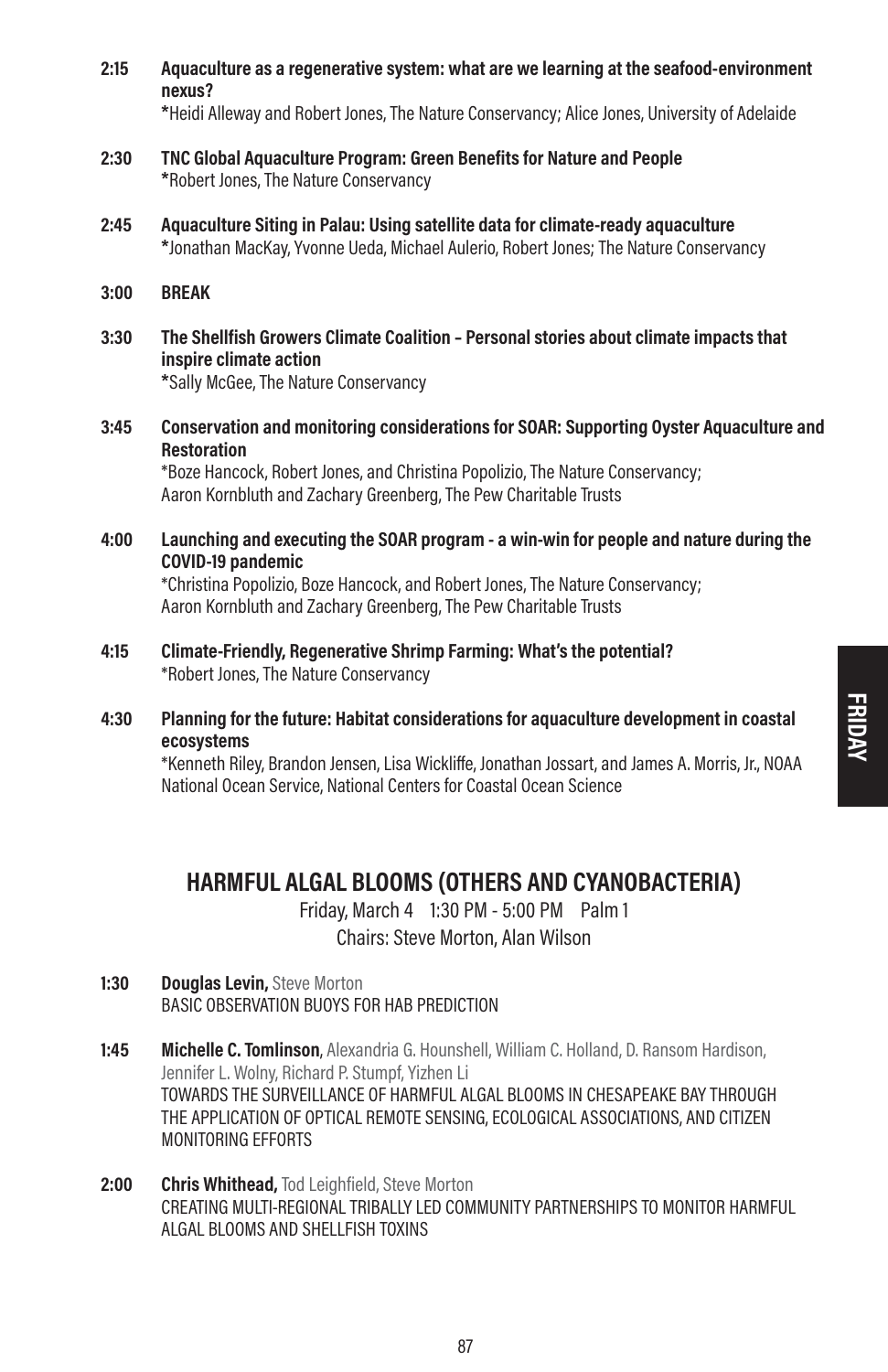- 2:15 Steve Morton, Nia Rene, Jennifer Maucher-Fuguay, Andrew Shuler AQUACULTURE PHYTOPLANKTON MONITORIN NETWORK: USE OF CITIZEN SCIENTISTS TO MONITOR HARMFUL ALGAL BLOOMS AND CHANGES IN ENVIRONMENTAL CONDITIONS
- 2:30 Gulnihal Ozbay, Amanda Pappas, Kathryn Coyne WINTER BLOOM DYNAMICS AND MOLECULAR ANALYSIS OF BENTHIC SEDIMENTS FOR HAB Dinophysis acuminata AT TORQUAY CANAL, REHOBOTH BAY, DELAWARE
- 2:45 Leila Basti, Jyoji Go, Satoshi Nagai, Kyohito Nagai ICHTHYOTOXICITY OF THE PSP –PRODUCING Alexandrium catenella AND DSP-PRODUCING Dinophysis acuminata
- 3:00 BREAK
- 3:30 **Bobbi Hudson,** Katie Houle, Joth Davis, Sandy Shumway, Steve Morton, Tod Leighfield, Jerry Borchert, Brent Vadopalas SAXITOXIN ACCUMULATION AND DEPURATION IN ROCK SCALLOPS Crassadoma gigantea: A PREREQUISITE FOR CULTURE ON THE WEST COAST OF NORTH AMERICA
- **3:45 Kimberly Reece, Iris Anderson, Mark Brush, Ryan Carnegie, Todd Egerton, Samantha Fortin,** Robert Latour, William Reay, Clara Robison, Gail Scott, Hamish Small, Juliette Smith, Bongkeun Song, Wolfgang Vogelbein IMPACTS OF LATE SUMMER BLOOMS IN THE LOWER CHESAPEAKE BAY
- 4:00 **Alan Wilson,** Angelea Belfiore, Riley Buley, Edna Fernandez-Figueroa, Matthew Gladfelter ZOOPLANKTON AS AN ALTERNATIVE METHOD FOR CONTROLLING PHYTOPLANKTON IN CATFISH POND AOUACULTURE
- 4:15 Rifat Hasan, Steven Hall, Ashley Beck RE-FRAMING WASTE AS A VALUABLE RESOURCE: A METABOLIC APPROACH TO VALUE ADDED PRODUCT VIA CYANOBACTERIAL CULTIVATION

# MARINE PROTECTED RESOURCES RISK MITIGATION TECHNIQUES

Friday, March 4 1:30 PM - 5:00 PM Pacific E Chair: Kevin Madley

- 1:30 **Josh Hatfield,** Marc Micatka, Eric Singer, Wesley Welch, Jeffrey Au, Mia Wong LEVERAGING OF INTERNET OF THINGS AND MACHINE LEARNING TECHNOLOGIES FOR AUTOMATED MONITORING OF MARINE MAMMALS
- **1:45 Scott Lindell**, David Bailey, Maggie Aydlett, Michael Chambers, Dan Smith, John Lovett NOVEL BOTTOM CULTURE OF SUGAR KELP Saccharina latissima FOR DIVERSIFYING MARINE FARMS
- 2:00 David Fredriksson, Doug Chapman, Matthew Campbell, Paul Dobbins, Bailey Moritz A HIGH FLYER SENSOR FOR MARINE MAMMAL ENTANGLEMENT DETECTION AND NOTIFICATION
- 2:15 Ann Bowles, Mark Drawbridge, Pamela K. Yochem, Paul Dobbins, James Kohl, Daniel Codd, Diane Windham APPROACHES TO MONITORING AND MANAGING MARINE LIFE INTERACTIONS WITH OPEN-OCEAN AQUACULTURE FACILITIES: RESULTS OF A WORKSHOP AND ENGINEERING MEASUREMENTS
- 2:30 **Kristy Long, Laura Gray, Jaclyn Taylor** AQUACULTURE AND THE MARINE MAMMAL PROTECTION ACT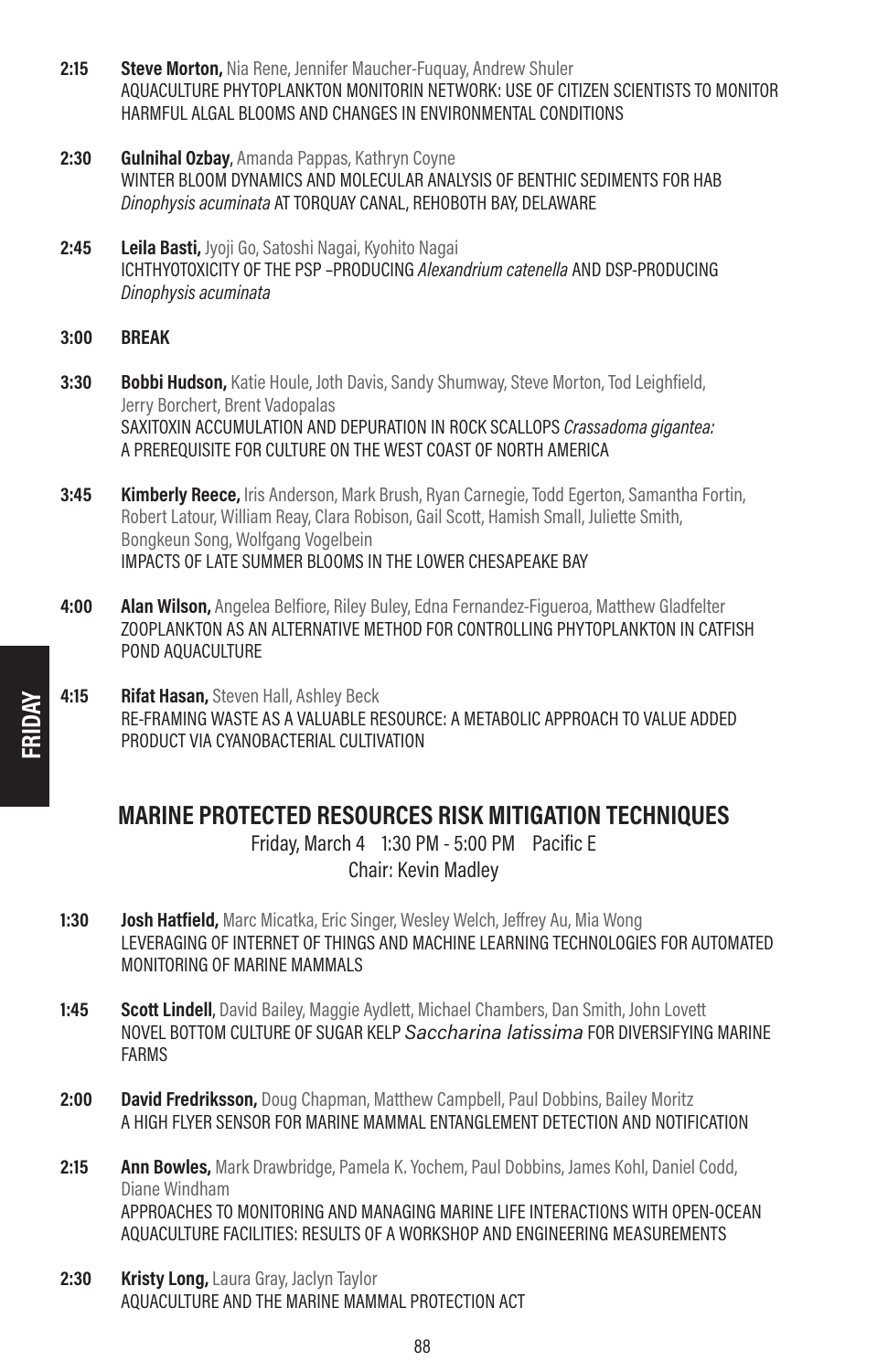# POSTERS

# Located in Exhibit Hall

# FINFISH POSTERS

# Board # 100 Marcia Garcia-Leyva, Mario Fernandez-Perez PERFORMANCE OF THE NATIVE CICLHID Mavaheros urophthalmus AFTER TWO GENERATIONS OF FAMILY SELECTION 101 **Julia L. Palmer,** Jesse B. James, Peter C. Sakaris, Anita M. Kelly, Benjamin H. Beck, Luke A. Roy USING FISHERIES TECHNIQUES TO ESTIMATE THE AGE AND GROWTH OF HYBRID CATFISH (Ictalurus punctatus female x Ictalurus furcatus male) FROM COMMERCIAL CATFISH FARMS 102 Sofia Bermudez Rioseco, Jair Cortes-Ocampo, Theresa Sincrope Talley, Avery Wallace, Carolynn Culver ASSESSING GROWOUT METHODS FOR U.S. WEST COAST VENUS CLAMS 103 Paolo Pastorino, Nadia Stoppani, Ilhan Altinok, Konstantina Bitchava, Lucio Fariano, Ana Isabel Vela, Donatella Volpatti, Pier Luigi Acutis SUPERTROUT: IMPROVING SUSTAINABILITY AND PERFORMANCE OF AQUACULTURE FARMING SYSTEM THROUGH BREEDING FOR LACTOCOCCOSIS RESISTANCE IN RAINBOW TROUT 104 **Yeny Leal,** Valentina Valenzuela-Muñoz, Cristian Gallardo-Escárate EXPLORING PATHOGENICITY ATTENUATION OF THE INTRACELLULAR BACTERIUM Piscirickettsia salmonis THROUGH SMALL NON-CODING RNA 105 Sandra K. Remson, Abigail K. Scro, Andrew L. Rhyne, Roxanna M. Smolowitz DEVELOPMENT AND OPTIMIZATION OF A qPCR ASSAY FOR THREE COMMON FISH PARASITES Cryptocaryon irritans, Uronema marinum AND Amyloodinium ocellatum IN AQUARIUM SYSTEMS 106 Giovanni Salerno, Foojan Mehrdana, Malte Jarlgaard Hansen, Jørgen Hansen ACTIVITY OF A NOVEL LIPOPEPTIDE BIOSURFACTANT AGAINST WATER-BORNE PATHOGENS **107 Tifani McKay, Tyler McKay, John Kelso, Robert Durborow** EVALUATING PREFERENCES FOR FISH DISEASE TREATMENT OPTIONS AND SUCCESS RATES AT KENTUCKY STATE UNIVERSITY FISH DISEASE DIAGNOSTIC LABORATORY 108 Tyler McKay, Tifani McKay, Ashmita Poudel, John Kelso, Robert Durborow DEVELOPING A MOBILE RESPONSIVE CLINICAL FISH HEALTH DATABASE **109 Trung Cao,** Ignacio Vasquez, Hajarooba Gnanagobal, My Dang, Setu Chakraborty, Ahmed Hossain, Alejandro Cohen, Danny Boyce, Joe Banoub, Javier Santander ISOLATION AND CHARACTERIZATION OF OUTER MEMBRANE VESICLES FROM Moritella viscosa AND PROTECTION INDUCED IN LUMPFISH Cyclopterus lumpus

110 Paolo Pastorino, Davide Mugetti, Fabio Giaccone, Mattia Tomasoni, Vasco Menconi, Paolo Pastorino, Giuseppe Esposito, Fabio Bondavalli, Alessandro Dondo, Marino Prearo PRESENCE OF CARP EDEMA VIRUS (CEV) IN CYPRINIDS: MONITORING IN NATURAL ENVIRONMENTS OR IN PRESENCE OF DISEASED CARP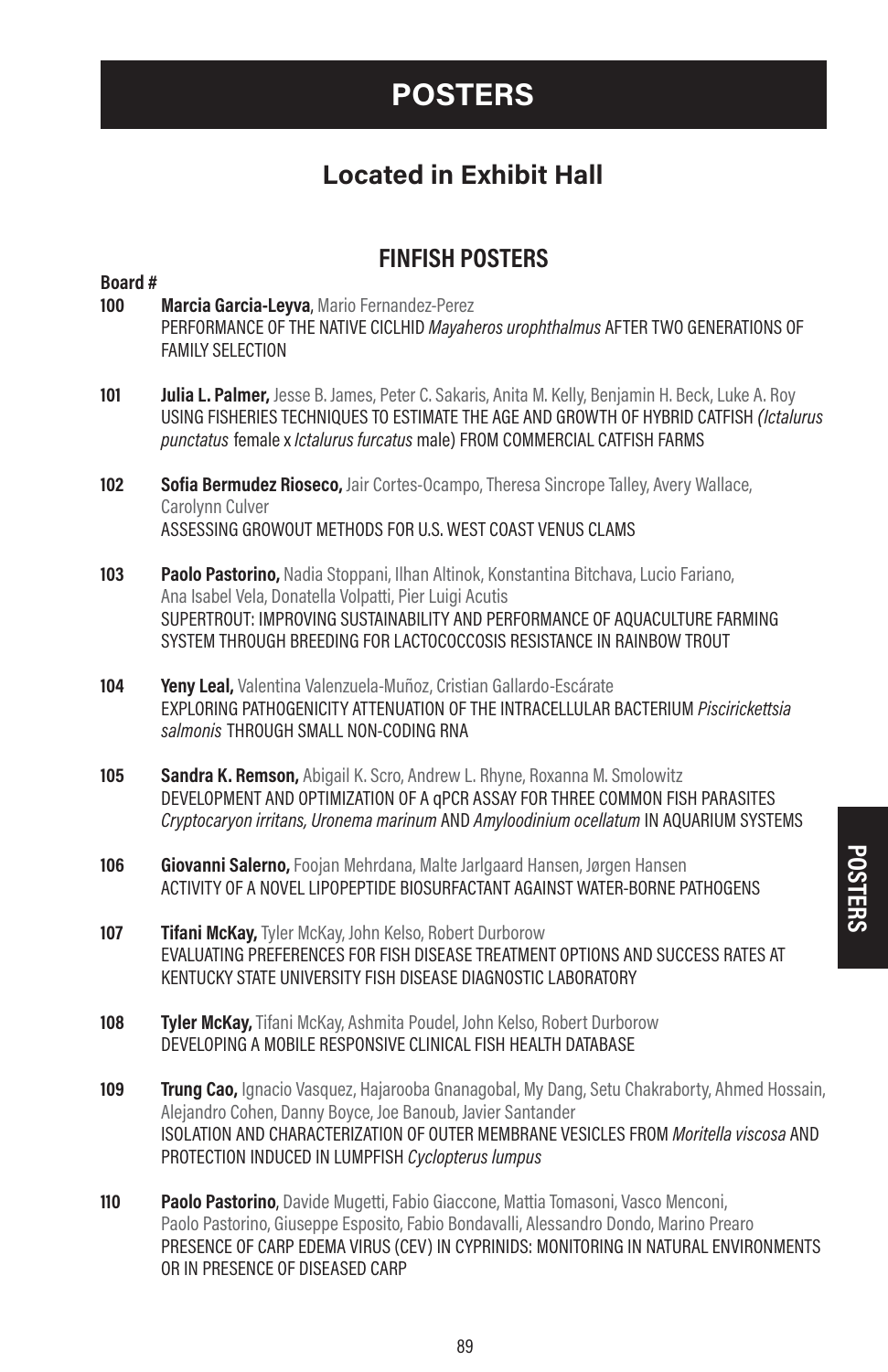- **111 Paolo Pastorino,** Giuseppe Esposito, Mattia Tomasoni, Davide Mugetti, Nadia Stoppani, Vasco Menconi, Flavio Gagliardi, Ilaria Corrias, Angela Piras, Pier Luigi Acutis, Alessandro Dondo, Marino Prearo, Silvia Colussi ISOLATION AND IDENTIFICATION OF Vibrio COLONIES FROM CAPTIVE JUVENILES OF LESSER SPOTTED DOGFISH Scyliorhinus canicula
- **112 Clara E. Galindo-Sánchez, Oscar E. Juárez, Sara Enciso-Contreras, Felipe Aguilera,** Edgar López-Landavery, Juan Pablo Lazo, Fabiola Lafarga-De la Cruz TRANSCRIPTOMIC AND PHYSIOLOGICAL EFFECTS OF DIETARY PREBIOTICS CHITOSAN, INULIN, AND β-GLUCAN ON JUVENILE Totoaba macdonaldi
- **113 Evan Jones,** Luke Oliver, Jie Ma, Robine Leeuwis, Veronica Myrsell, Matt Hawkyard, Mary Arkoosh, Joseph Dietrich, Cameron Schuster, Kurt Gamperl, Kenneth Cain PRODUCTION OF A MONOCLONAL ANTIBODY AGAINST SABLEFISH Anoplopoma fimbria IGM AND ITS USE IN AN ELISA TO MEASURE CIRCULATING ANTIBODIES
- 114 María Fernanda Morales-Rivera, Diego Valenzuela-Miranda, Bárbara P. Benavente, Cristián Gallardo-Escárate, Valentina Valenzuela-Muñoz THE ATLANTIC SALMON MICROBIOTA DURING SMOLTIFICATION
- 115 Bárbara P. Benavente, Valentina Valenzuela-Muñoz, Cristian Gallardo-Escárate NOVEL BIOMARKERS FOR SMOLTIFICATION IN ATLANTIC SALMON BASED ON NON-CODING RNAs
- 116 Marco Cerqueira, Raquel Carrilho, Ana Paula Farinha, Cláudia Raposo de Magalhães, Márcio Moreira, Pedro Rodrigues THERMAL AND NUTRITIONAL STRATEGIES AS ALTERNATIVES TO ANTIBIOTICS IN AQUACULTURE
- 117 **Nicholas Hoffman,** Lea Medeiros, Andrew Pierce, Hayley Nuetzel, James Nagler CONTINUOUS LIGHT TREATMENTS REDUCE PRECOCIOUS MATURATION IN AGE 1+ MALE SPRING CHINOOK SALMON Oncorhynchus tshawytscha
- **118 Paolo Pastorino,** Antonia Concetta Elia, Gabriele Magara, Cristina Vercelli, Christian Caimi, Barbara Caldaroni, Raffaella Barbero, Damià Barceló, Giovanni Re, Simona Sciuto, Laura Gasco, Alessandro Dondo, Marino Prearo MODULATION OF ANTIOXIDANT DEFENSE AGAINST OXIDATIVE STRESS EXERTED BY FISH DIETS SUPPLEMENTED WITH A BASIL SUPERCRITICAL EXTRACT
- 119 Renato Peña, Carlos U. McGregor-Bravo, Silvie Dumas, Mauricio Contreras-Olguín, Laura G. Flores-Montijo ALLOMETRIC GROWTH DURING LARVAL DEVELOPMENT OF PACIFIC RED SNAPPER Lutjanus peru IN CULTURE CONDITIONS
- 120 Renato Peña, Ivette Moguel-Hernández, Gretchen M. Haro-Ballesteros, Mauricio Contreras-Olguín, Silvie Dumas, Laura G. Flores-Montijo EFFECTS OF STARVATION AND POINT OF NO RETURN DURING THE EARLY DEVELOPMENT OF THE PACIFIC RED SNAPPER Lutjanus peru
- 121 **Jonathan Lee, Rachel Poretsky, Barry Berejikian, Frederick Goetz** USE OF CLAY TO REPLACE ALGAE AS A TURBIDITY AGENT FOR SABLEFISH Anoplopoma fimbria **LARVICULTURE**
- 122 **Marie-Eve Koziol, Nicolas Versillé, Eakapol Wangkahart** ORAL DELIVERY OF A VACCINE AGAINST Streptococcosis IN NILE TILAPIA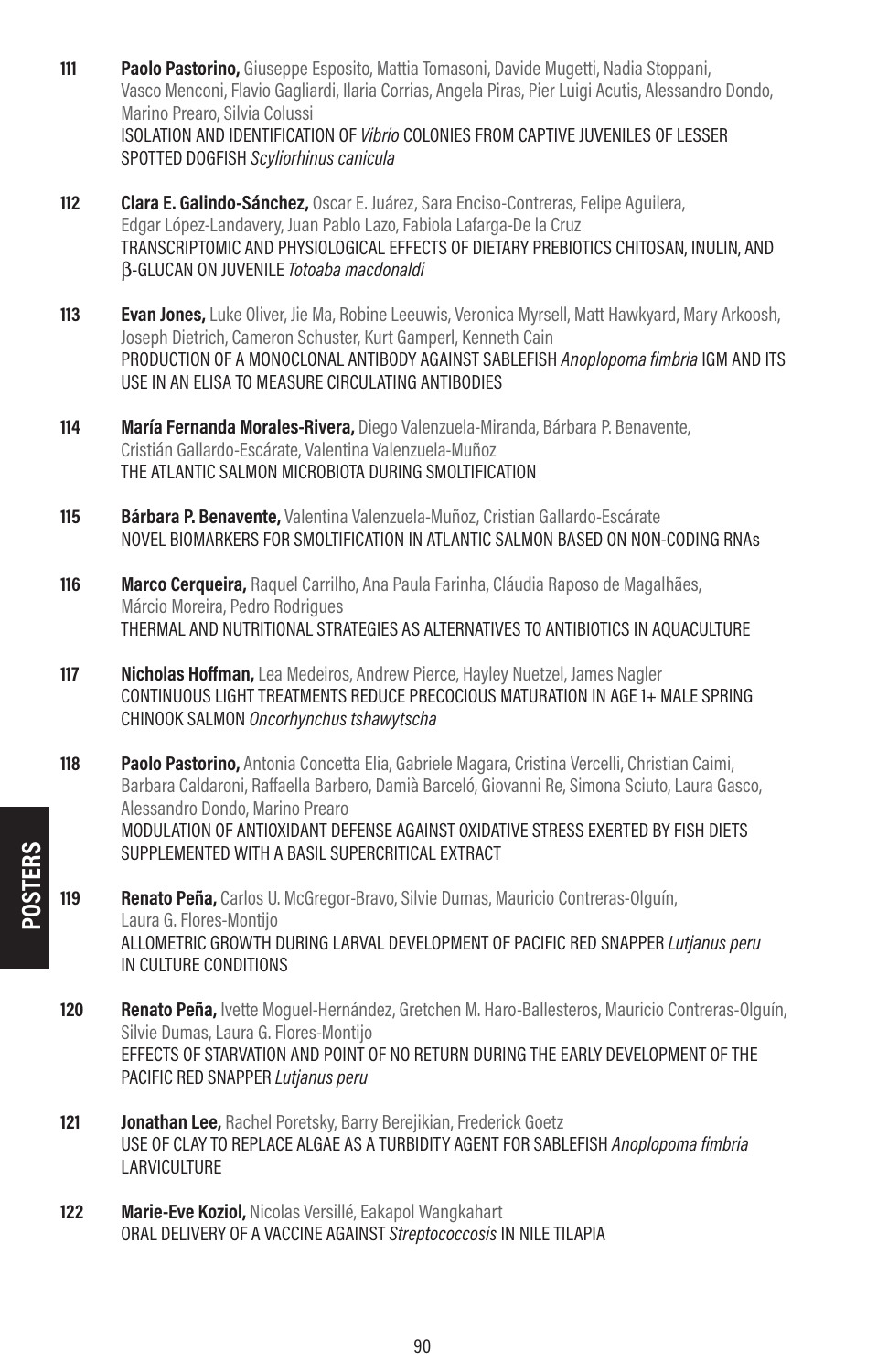# FINFISH NUTRITION AND FEEDS POSTERS

# Board #<br>125

- Sergi Segarra, Jesús Cabañas, Daniel Martínez-Puig SUITABILITY OF A PORCINE HYDROLYSED INTESTINAL MUCOSA PROTEINSOURCE FOR AQUACULTURE SPECIES BASED ON AMINO ACID PROFILES AND FEED REQUIREMENTS
- 126 Ron Johnson, Peter Nicklason, Sean Sol, David Marancik, Diane Boratyn ADDITION OF THE RED MACROALGAE PACIFIC DULSE Palmaria mollis TO ALTERNATIVE PLANT BASED FEEDS FOR JUVENILE SABLEFISH Anoplopoma fimbria
- 127 **Natalie Rizzo, Kevin Fitzsimmons, Jackson A. Gross** ALTERNATIVE PROTEINS: AN EVALUATION OF THE FISHMEAL FUTURE
- 128 Li Sun Chin, David Bradshaw, Paul Wills, Chris Robinson, Victoria Uribe, Sahar Meiri DIETARY IMPACT OF FLORIDA POMPANO Trachinotus carolinus BROODSTOCK ON FGG AND LARVAF QUALITY AND DEVELOPMENT
- 129 **Denise Schrama,** Cláudia Raposo de Magalhães, Marco Cerqueira, Raquel Carrilho, Annette Kuehn, Sofia Engrola, Pedro M. Rodrigues DIETARY SUPPLEMENTATION WITH CREATINE AND EDTA IN EUROPEAN SEABASS Dicentrarchus labrax MAINTAINS FISH QUALITY
- 130 Rebecca Lochmann, Michele Jones, Rudy Nugroho, Isaac Buyinza GROWTH PERFORMANCE OF LARGEMOUTH BASS AND KOI FED DIETS WITH MEALWORM VERSUS OTHER PROTEIN SOURCES
- 131 **Sonnia Musyoka,** Liti David, Eric Ogello, Paul Meulbroek, Herwig Waidbacher EARTHWORM Eisenia fetida BEDDING MEAL AS POTENTIAL CHEAP FISHMEAL REPLACEMENT INGREDIENT FOR SEMI-INTENSIVE FARMING OF NILE TILAPIA Oreochromis niloticus
- 132 Pedro Luiz Pucci Fiqueiredo de Carvalho, Blaine Suehs, Delbert Gatlin III EVALUATION OF PROCAP GOLD AS A REPLACEMENT FOR FISHMEAL AND SOYBEAN MEAL IN THE DIET OF HYBRID STRIPED BASS
- 133 Niloufar Nourmohammadi, Amit K. Yaday, Gilson Gomes, Wendy Sealy, Vikas Kumar DIETARY SUPPLEMENTATION OF XYLANASE (ECONASE XT) IMPROVES THE PLANT INGREDIENTS UTILIZATION IN NILE TILAPIA Oreochromis niloticus

## OYSTER POSTERS

- Rosanne Wallach, Kera Mansfiled, Craig Hinkley, Margaret A. Carroll, Edward J. Catapane GENOMIC STUDY OF HISTAMINE RECEPTOR LIGAND BINDING SITES OF THE BIVALVE MOLLUSC Crassostrea virginica
- 139 Shatema Small, Kera Mansfield, Margaret A. Carroll, Craig Hinkley, Edward J. Catapane GENOMIC STUDY OF DOPAMINE RECEPTOR LIGAND BINDING SITES OF THE BIVALVE Crassostrea virginica
- **140 Tia Foster,** Tamia Phoenix, Edward J. Catapane, Craig Hinkley, Margaret A. Carroll GENOMIC STUDY OF GABA RECEPTOR LIGAND BINDING SITES OF THE BIVALVEMOLLUSC Crassostrea virginica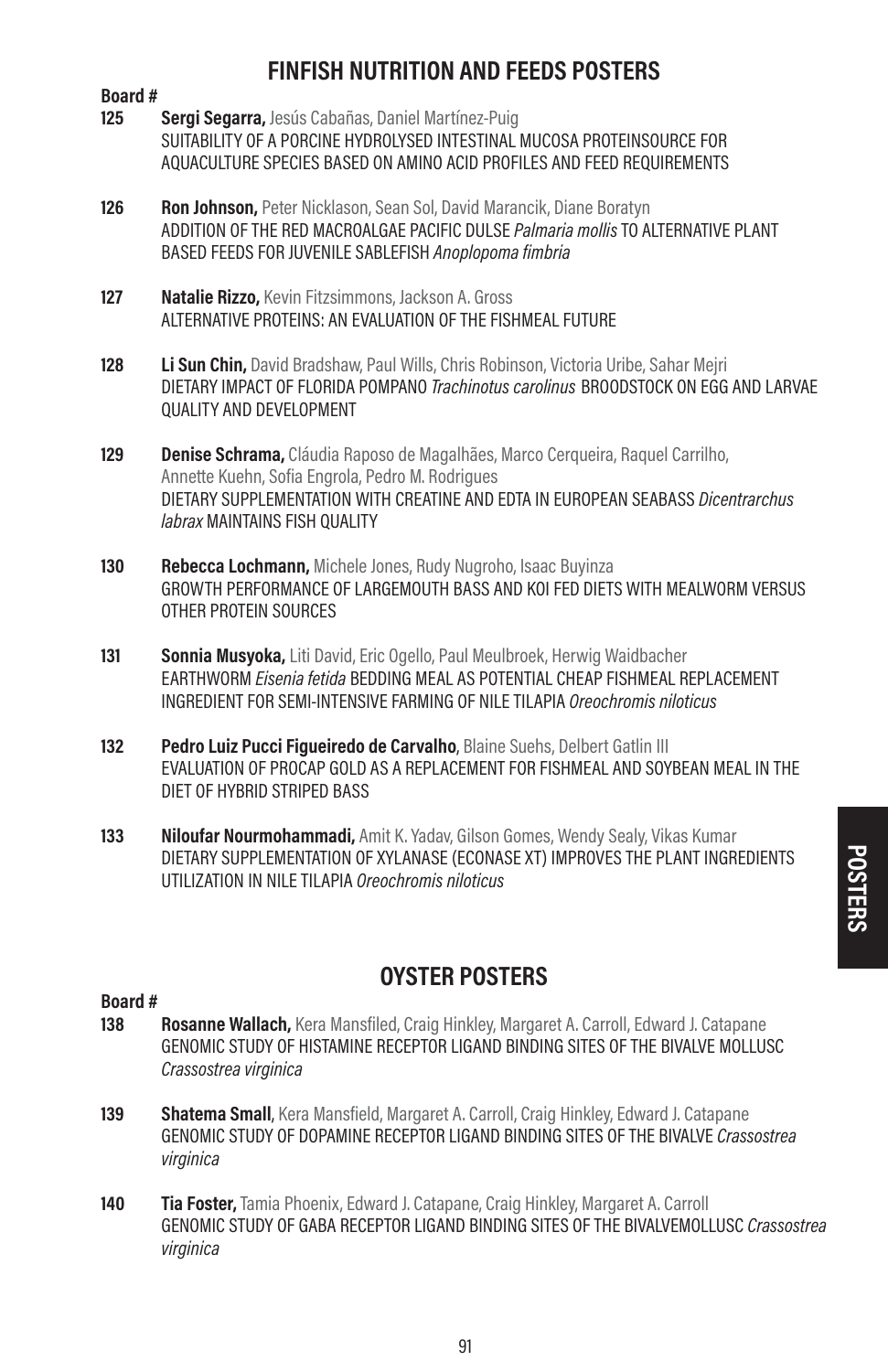- 141 Leslie Sturmer, William Walton, Scott Rickard, Rusty Grice, John Supan, Natalie Anderson PROVIDING EDUCATIONAL OPPORTUNITIES DURING THE COVID-19 PANDEMIC THROUGH DEVELOPMENT OF AN ONLINE OYSTER CULTURE COURSE
- 142 Thomas Kiffney, Binbin Jiang, Gabe Hesketh, Romain Lavaud, Emmanuel Boss, Damian Brady OYSTER AQUACULTURE SITE SELECTION THROUGH A DYNAMIC ENERGY BUDGET MODEL COUPLED WITH HIGH RESOLUTION SATELLITE PRODUCTS
- 143 Lan Xu. Ten-Tsao Wong DEVELOPING TECHNOLOGIES TO INDUCE STERILE DIPLOID EASTERN OYSTERS WITHOUT CHROMOSOME SET MANIPULATION
- 144 **Thomas H. Bliss, John E. Pelli, Robert E. Hein, Justin P. Manley** GROWTH AND SURVIVAL OF DIPLOID AND TRIPLOID OYSTERS Crassostrea virginica GROWN IN FLOATING GEAR IN GEORGIA
- 145 Devotha Tumushimiyimana, Rosemary Ebirim, Gary Richards, Wilbert Long, Michael Watson, Gulnihal Ozbay INVESTIGATION OF ENVIRONMENTAL PARAMETERS, TOTAL BACTERIA Enterobacteriaceae, Vibrio spp., AND E. coli IN OYSTERS AND SEAWATER FROM SLAUGHTER BEACH, DELAWARE
- 146 Danielle Buttermore, J. Evan Ward EXAMINING THE EFFECT OF PHOTOPERIOD ON THE CONDITION INDEX OF Crassostrea virginica IN A HATCHERY SETTING
- **147 Paul Rawson,** Christopher Brianik, Avuntaura Gulledge, Bassem Allam, Nishad Jayasundara BIOENERGETIC PROFILING TO IMPROVE STRESS RESPONSE IN EASTERN OYSTERS
- 148 **Jamie K. Peterson, Paul Rawson** IMPACTS OF POLYUNSATURATED ALDEHYDES ON LARVAL BIVALVES
- 149 **Allie Margulies, Anna Deck, Matthew Ferner, Andrew Chang** WHERE, WHEN, AND HOW EXTREME CLIMATIC EVENTS AFFECT OLYMPIA OYSTER POPULATIONS IN SAN FRANCISCO BAY: IMPLICATIONS FOR CONSERVATION
- 150 Laura Wiltsee, Matthew W. Gray DETERMINING LONG-TERM SYNCHRONIZED FEEDING AND RESPIRATION RATES IN EASTERN OYSTERS Crassostrea virginica USING A COUPLED FLOW THROUGH SYSTEM
- 151 Sydney Tyburski, Zhenwei Wang, Samuel Ratcliff, Ximing Guo HETEROSIS BETWEEN TWO SELECTED LINES OF THE EASTERN OYSTER Crassostrea virginica

**152 Alyssa Stasse, Matthew L.H. Cheng, Kelsey Meyer, Nicole Bumbera, Kaitlin Van Volkom,** Alix Laferriere, Jennifer Dijkstra, Bonnie Brown TEMPORAL DYNAMICS OF EASTERN OYSTER LARVAL ABUNDANCE IN GREAT BAY ESTUARY, NEW HAMPSHIRE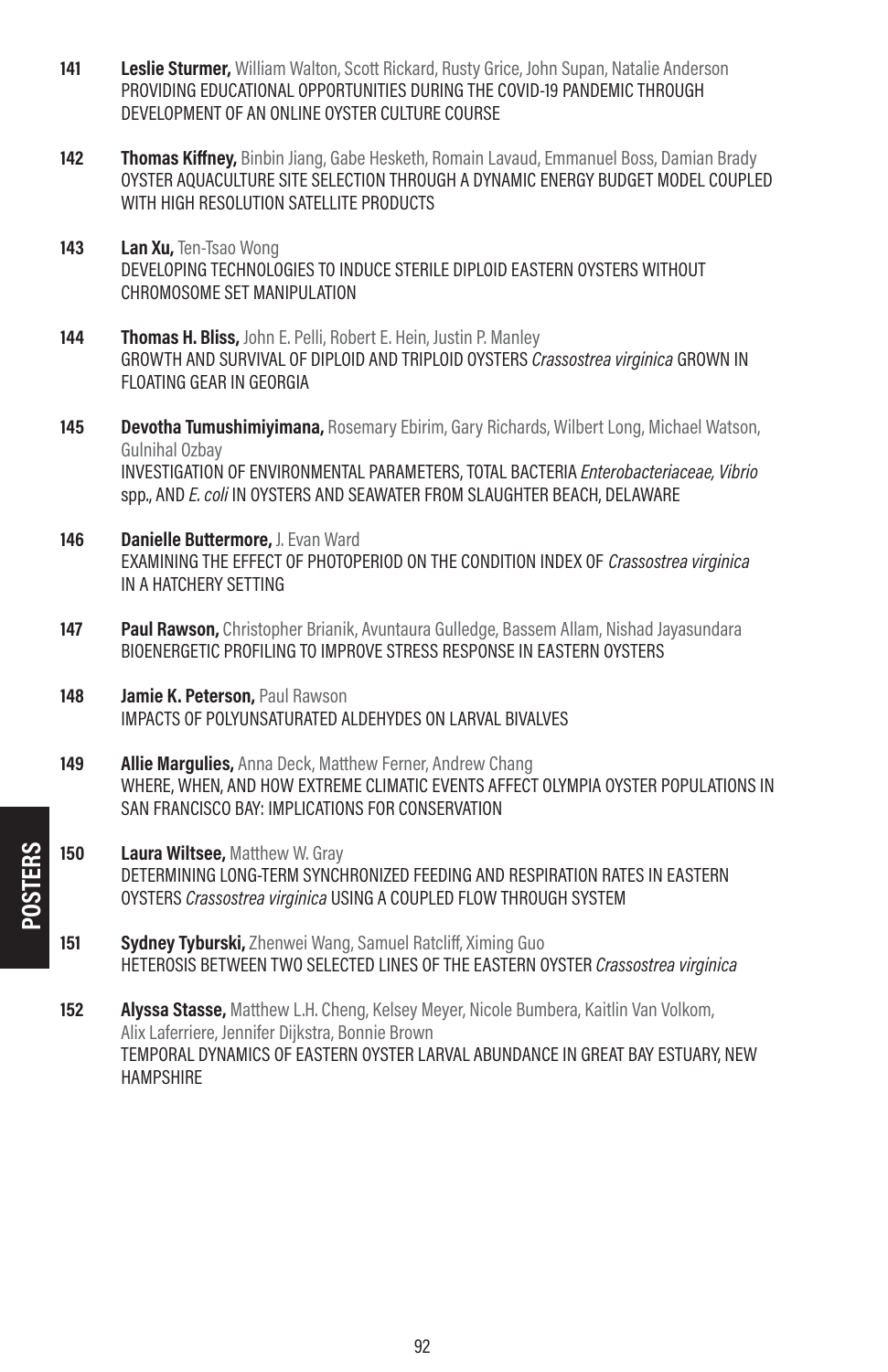# OTHER SHELLFISH POSTERS

| Board# |                                                                                                                                                                                                                                                                      |
|--------|----------------------------------------------------------------------------------------------------------------------------------------------------------------------------------------------------------------------------------------------------------------------|
| 156    | Fabiola Lafarga-De la Cruz, Miguel A. Tripp-Valdez, Clara E. Galindo-Sanchez,<br>Vincent Montes-Orozco, Jesus R. Oyervides-Figueroa<br>COMPARATIVE TRANSCRIPTOME ANALYSIS BETWEEN Haliotis rufescens, Haliotis fulgens AND THEIR<br><b>INTERSPECIFIC HYBRID</b>      |
| 157    | Fabiola Lafarga, Edith Elizondo-Reyna, Jazmine Gutiérrez-Castañeda, Juan Pablo Lazo-Corvera,                                                                                                                                                                         |
|        | Miquel Ángel del Río-Portilla<br>METAGENOMIC ANALYSIS OF THE INTESTINAL MICROBIOTA IN THE GREEN ABALONE Haliotis fulgens<br>FED WITH ABKELP® FORMULATED DIETS AT DIFFERENT pH LEVELS                                                                                 |
| 158    | <b>Bassem Allam,</b> Sarah Farhat, Emmanuelle Pales Espinosa, Arnaud Tanguy, Kimberly Reece,<br>Jan McDowell, Huiping Yang, Gregg Rivara, Joshua Reitsma, Antoinette Clemetson, Ximing Guo<br>UPDATES FROM THE EAST COAST HARD CLAM SELECTIVE BREEDING COLLABORATIVE |
| 159    | <b>Leslie S. Youtsey, Jan McDowell, Kimberly Reece</b><br>COMPARING LOW SALINITY TRANSCRIPTOMIC PROFILES AMONG HARD CLAM Mercenaria<br>mercenaria LINES                                                                                                              |
| 160    | Annette Jarosz, Jennifer Wells, Michael Mahmood, Jeff Hetrick, Maile Branson<br>SOFTSHELL CLAM Mya arenaria CULTURE AT THE ALUTIIQ PRIDE MARINE INSTITUTE, ALASKA                                                                                                    |
| 161    | Amanda Meli, Kevin Stokesbury<br>ABUNDANCE ESTIMATES OF CRUSTACEANS ALONG THE NORTHEASTERN CONTINENTAL SHELF                                                                                                                                                         |
| 162    | Jose Alberto Gutiérrez Vera, Misael Rosales Leija<br>STANDARDIZATION OF THE BIOASSAY PROTOCOL FOR THE IDENTIFICATION OF FEMALE CONTACT<br>SEX PHEROMONES IN PACIFIC WHITE SHRIMP Litopenaeus vannamei                                                                |
| 163    | <b>Kurt Cheng,</b> Matthew Gentry, Roger Thomas, Danielle Kreeger<br>ADVANCING FRESHWATER MUSSEL AQUACULTURE PRACTICES USING INNOVATIVE MATERIALS AND<br>METHODS IN THE MID-ATLANTIC, USA                                                                            |
| 164    | Matthew J. Gentry, Kurt M. Cheng, Leah M. Morgan, Danielle A. Kreeger<br>MUNICIPAL STORMWATER PONDS AS LOW-MAINTENANCE, HIGH-IMPACT GROW-OUT SITES FOR<br>JUVENILE FRESHWATER MUSSELS IN THE DELAWARE RIVER BASIN, USA                                               |
| 165    | Leah Morgan, Matthew Gentry, Kurt Cheng, Joshua Moody, Danielle Kreeger<br>COUPLING FRESHWATER MUSSEL AND SHORELINE RESTORATION PRACTICES IN THE DELAWARE<br>ESTUARY, USA                                                                                            |
| 166    | Constanza Sáez-Vera, Gustavo Núñez-Acuña, Valentina Valenzuela-Muñoz,                                                                                                                                                                                                |
|        | Cristian Gallardo-Escarate<br>NOVEL MOLECULAR MARKERS IN THE SEA LOUSE Caligus rogercresseyi ASSOCIATED WITH<br>HYDROGEN PEROXIDE TREATMENT                                                                                                                          |
| 167    | Anna Poslednik, Lydia Bienlien, Ryan Carnegie<br>INSIGHT INTO INTERACTIONS BETWEEN THE MAJOR OYSTER PATHOGENS Haplosporidum nelsoni<br>AND Perkinsus marinus FROM LONG-TERM DISEASE DIAGNOSTIC DATA FROM VIRGINIA                                                    |
| 168    | <b>Mingli Zhao,</b> Lan Xu, Holly Bowers, Gretchen Messick, Eric Schott<br>MOLECULAR CHARACTERIZATION OF TWO NOVEL TOTI-LIKE VIRUSES GENOMES THAT CO-OCCUR IN                                                                                                        |

BLUE CRAB Callinectes sapidus ALONG THE NORTHERN ATLANTIC COAST OF THE USA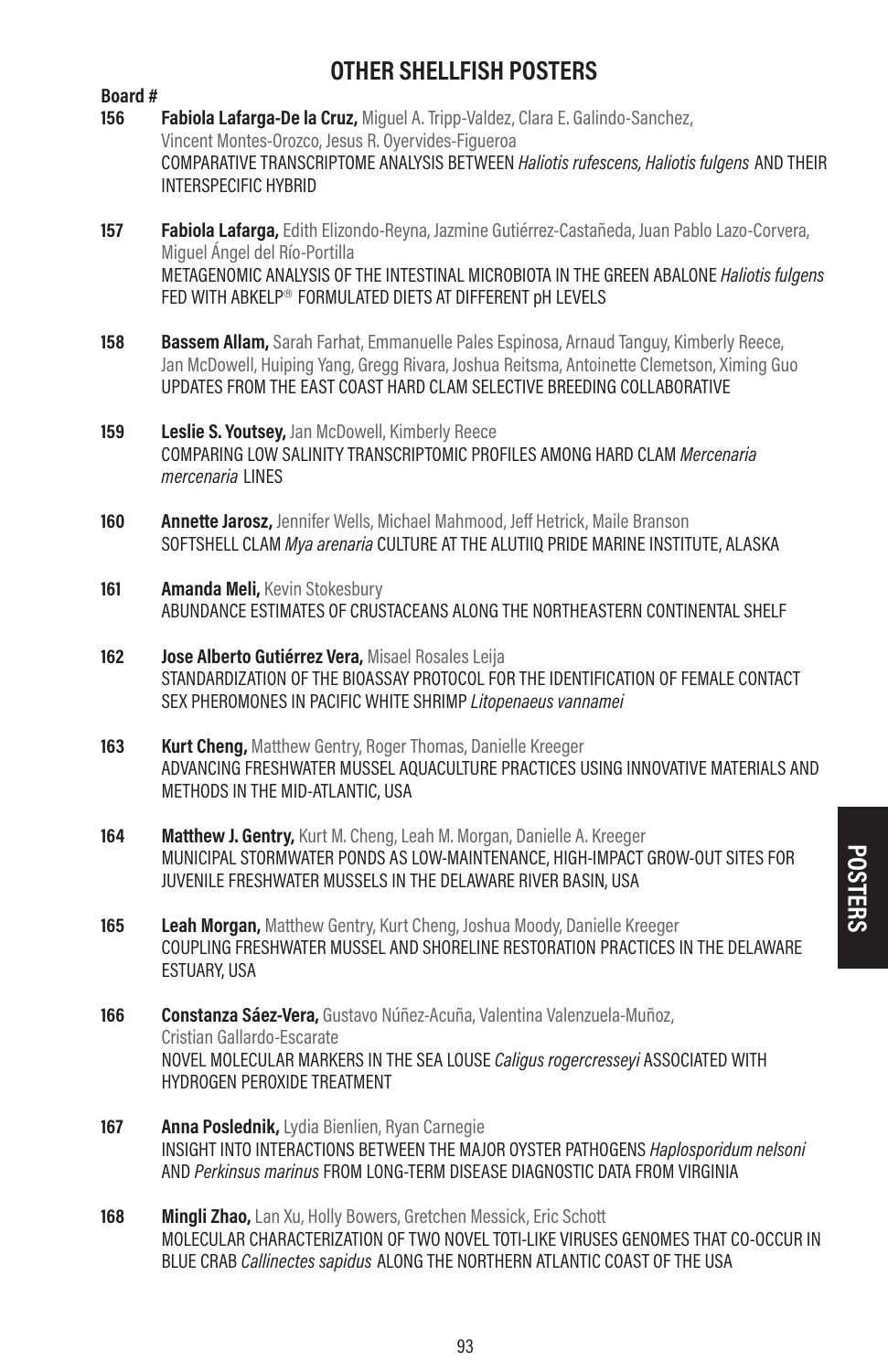- 169 **Abigail Scro, Rebecca J. Gast, Roxanna M. Smolowitz** HEMOCYTIC NEOPLASIA IN THE HARD CLAM *Mercenaria mercenaria* – CELL ORIGIN AND DIFFERENTIAL GENE EXPRESSION
- 170 **Avi Simon, Emily Manuel, Daphne Munroe, Matthew P. Hare** TRANSCRIPTOMIC RESPONSES TO LOW SALINITY IN WILD SPAT OF THE EASTERN OYSTER Crassostrea virginica
- 171 Bassem Allam, Sarah Farat, Emmanuelle Pales Espinosa CHARACTERIZATION OF NEUROPEPTIDES IN Crassostrea virginica WITH A SPECIAL EMPHASIS ON FEEDING-RELATED GENES
- 172 Marcia Kafensztok, Simone Suhnel, Jordana Kaline da Silva Santana, Cecilia Ines Tito, Ana Carolina Calheiros, Maxcielle Fernandes Bezerra Souza PROSPECTION OF NATIVE MICROALGAE TO FEED Crassostrea gasar LARVICULTURE
- 173 **Christian B. Burch, Lauryn E Cathy, Lacey L Barrett, Jocelyn E Wood, Cristina Calestani** EFFECT OF MUSSEL DENSITY AND FOOD AVAILABILITY ON SEX RATIO OF Mytella charruana

### SHRIMP POSTERS

- **175 Sunni Dahl,** David Pardo, Hisham Abdelrahman, Jesse James, Benjamin H. Beck, D. Allen Davis, Luke A. Roy, Anita M. Kelly COMMERCIAL PROTEASE DOES NOT IMPROVE PACIFIC WHITE SHRIMP Litopenaeus vannamei GROWTH, FEED CONVERSION RATIO, OR SURVIVAL WHEN CULTURED IN LOW SALINITY WATER
- 176 Gabriela Gaxiola, Grecia Montalvo, Sarahi Campos, Martin Arenas, Alvaro Barreto, Karla Escalante, Gerard Cuzon IMMUNE SYSTEM GENE EXPRESSION AND ANTIOXIDANT RESPONSES IN Litopenaeus vannamei (BOONE, 1931) BROODSTOCK MALES FED VITAMIN E (DL-A-TOCOPHEROL-ACETATE)-SUPPLEMENTED DIETS
- **177 Tanner Padilla,** Paul Schofield, Hung Mai, Luis Fernando Aranguren Caro, Arun Dhar QUANTIFICATION OF THE GROWTH RATE DISPARITY OF Enterocytozoon hepatopenaei INFECTED Penaeus vannamei AND Penaeus monodon UNDER LABORATORY CHALLENGE CONDITIONS
- 178 Tuong Tran, Adriana Artiles, Jason Stannard, America Fujimoto, John Buchanan VIRAL DISEASE DIAGNOSTICS OF PACIFIC WHITE SHRIMP BY POLYMERASE CHAIN REACTION (PCR)
- 180 **Jose Ibarra.** Mónica Luna, Martha Quiroz, Cecilia Luna, Patricia Dominguez, Ricardo Sanchez, Ruben Martinez, Diana Martinez, Ramon Casillas, Fernando Lares DETECTION OF DISEASES IN WILD ORGANISMS (CRUSTACEANS) IN NORTHWESTERN MEXICO
- 181 **Jorge C. Galarza, Maria G. Castillo** GUT MICROBIOTA COMPARISON OF PACIFIC WHITE SHRIMP PRODUCED FROM PLANT AND ANIMAL-BASED FEEDS
- 182 Acacia Alcivar-Warren THE COMPLETE GENOME OF AN ENDOGENOUS NIMAVIRUS (Nimav-1–LVa) FROM SPECIFIC PATHOGEN-FREE SHRIMP Penaeus vannamei – THE NEED FOR REFERENCE GENOMES OF PENAEIDS AND OTHER CRUSTACEAN GENOMES
- 185 Maria-Antonia Minea, Laura Urdes, Acacia Alcivar-Warren PAIN IN AQUATIC INVERTEBRATES – THE QUESTIONING TRIAD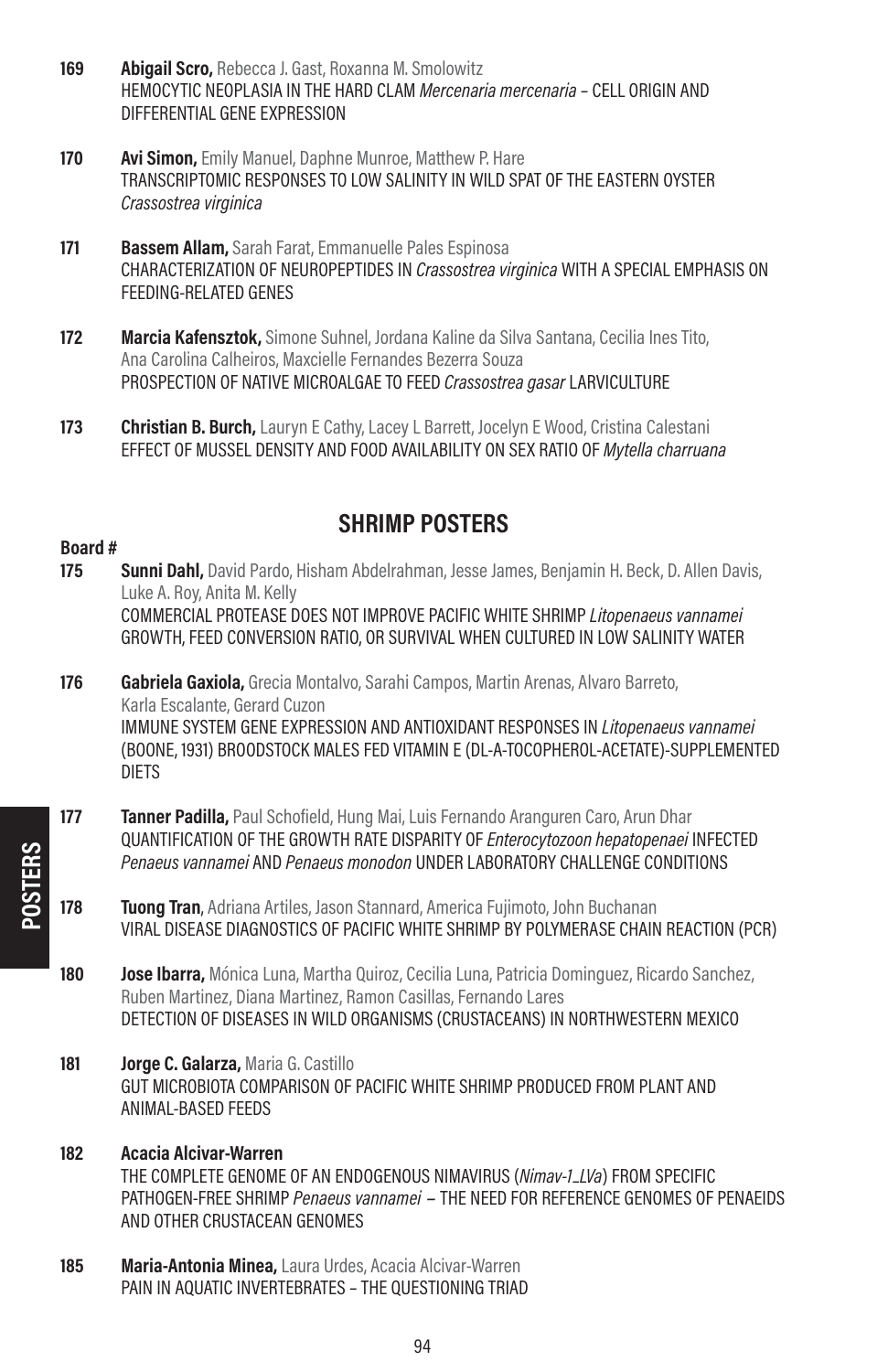# ECOLOGY AND ENVIRONMENT POSTERS

# Board #<br>188

- Martins Agenuma Anetekhai, Oluwatovin Joseph Aderinola IMPACT OF WATER QUALITY ON GROWTH PATTERN AND TISSUES OF A CULTURABLE CICHLID Tilapia guineensis COLLECTED FROM SOME AQUATIC ECOSYSTEMS (TOPO, GBAJI, AGBOJU AND AJEGUNLE) IN BADAGRY DIVISION, LAGOS, NIGERIA
- 189 Melissa Southworth, Alexandria Marquardt, Nathan Otto, Michael Unger, Roger Mann REVISITING Rapana venosa IN HAMPTON ROADS, CHESAPEAKE BAY AS TBT ABATES
- 190 Yichao Ren, Mengshu Wang, Yu Yu, Xianhui Men, Yongii Dang EFFECTS OF SULFADIAZINE AND PLUMBUM ON NITROGEN CYCLING OF THE SEA CUCUMBER Apstichopus japonicus CULTURE POND
- 191 **Elizabeth Bouchard**, Daphne Munroe, Brooke Maslo, David Bushek DISTRIBUTION OF HORSESHOE CRAB EGGS AND OTHER AVIAN PREY AROUND INTERTIDAL OYSTER AQUACULTURE IN DELAWARE BAY
- 192 Olatayo Michael Ogunbanwo, Babajide Elijah Faleti BIOMARKER RESPONSES IN THE MUSCLE OF *Chrysichthys nigrodigitatus* CAUGHT FROM TRACE METALS AND PAHS POLLUTED RIVERS IN LAGOS STATE, SOUTHWEST NIGERIA
- 194 Olatayo Michael Ogunbanwo, Babajide Elijah Faleti MULTISTRESSOR INTERACTIONS IN *Clarias gariepinus*: CONCURRENT PHENANTHRENE EXPOSURE AND Mycobacterium marinum INFECTION

# OTHER POSTERS

- 200 **Elizabeth Harvey,** Elizabeth Pfeiler, Justin Manley, Thomas Bliss OBSERVATIONS OF AN Akashiwo sanguinea BLOOM IN COASTAL GEORGIA USA AND ITS IMPACT ON OYSTER LARVAE
- 201 **Uma Volety,** Ai Ning Loh, Sasha Giametti, Aswani Volety, Nelly LeGoic, Philippe Soudant CYTOTOXIC RESPONSES TO THE PERFLUORINATED XENOBIOTIC, GENX OF ATP-BINDING CASSETTE PROTEIN AND CELLULAR ACTIVITIES IN Crassostrea virginica HEMOCYTES
- 202 Chi-Chung Chou, Tirawat Rairat, Julia Chu-Ning Hsu, Chia-Yu Hsieh, Shih-Min Chen DETERMINATION OF OPTIMAL ORAL DOSAGE AND WITHDRAWAL TIME OF FLORFENICOL IN NILE TILAPIA Oreochromis niloticus REARED AT 25°C
- 203 Susan Knudson, Luke Keeton BUILDING A GOOD PROBIOTIC FOR AQUACULTURE
- **204 Sungchul C. Bai,** Wonsuk Choi, Seunghan Lee, Seonghun Won, Seunghyung Lee A REVIEW ON THREE DIFFERENT DIETARY PROBIOTICS AS THE ANTIBIOTIC REPLACERS FOR THE MAJOR AQUACULTURE SPECIES IN THE EAST ASIAN COUNTRIES
- 205 Owen Mulvey-McFerron, Jacob Boyd THE NORTH CAROLINA SHELLFISH AQUACULTURE TOOL: AN INTERACTIVE PLATFORM FOR PUBLIC AWARENESS AND USER CONFLICT MITIGATION
- 206 Renato Peña, César Cardona-Felix, Aarón Barraza-Celis, Eliezer Zúñiga-Villarreal METAGENOMIC ANALYSIS OF MICROBIOTA IN Hippocampus ingens JUVENILES IN CULTURE **CONDITIONS**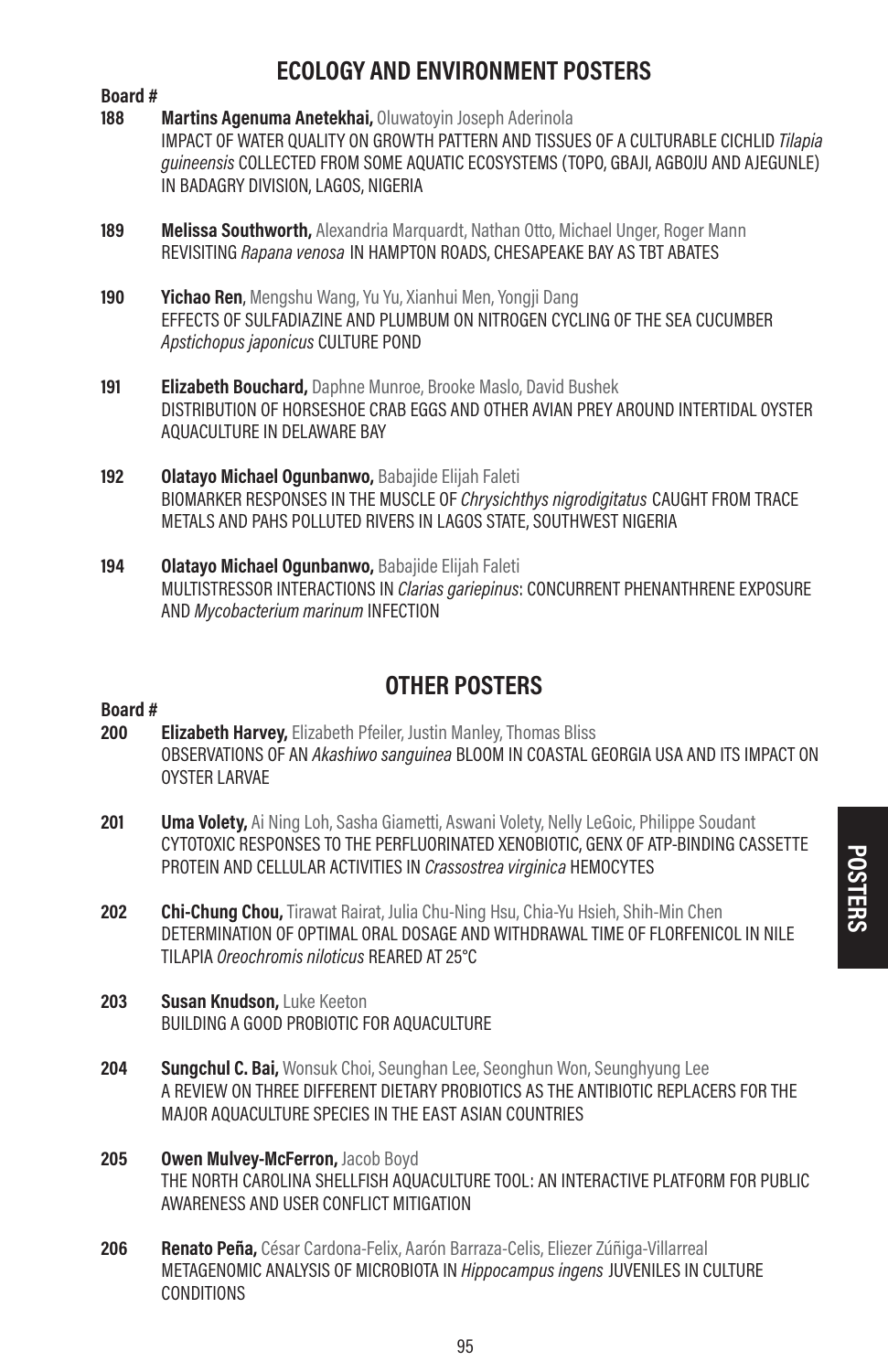- 207 Casey A. Murray, Olivia I. Markham, Nathan D. Evans, Matthew A. DiMaggio EXAMINING THE DIGESTIVE PHYSIOLOGY OF LARVAL CHINESE ALGAE EATER Gyrinocheilus aymonieri TO IMPROVE LARVAL CULTURE PROTOCOLS
- 208 **Renato Peña, Erika P. Ríos-Mendoza, Eliezer Zúñiga-Villarreal** GROWTH AND DEVELOPMENT OF PACIFIC SEAHORSE Hippocampus ingens IN CULTURE **CONDITIONS**
- 209 **Jang Kyun Kim,** Sol Han, Ji-Sook Park, Schery Umanzor, Charles Yarish Sargassum horneri EXTRACT ENHANCES THERMAL TOLERANCE AND ANTIOXIDANTS ACTIVITY IN A RED ALGA Neopyropia yezoensis
- 210 Paolo Pastorino, Vasco Menconi, Giuseppe Esposito, Mattia Tomasoni, Davide Mugetti, Fabio Bondavalli, Alessandro Dondo, Marino Prearo AN UPDATE OF FRESHWATER FISH-BORNE ZOONOTIC PARASITES IN THE MEDITERRANEAN AREA
- 211 **Shany Cohen, Isam Khalaila** A PEPTIDIC OOCYTES-SPECIFIC DELIVERY-TOOL DEVELOPMENT FOR GENE SILENCING
- 212 **Omer Ilouz, Shany Cohen, Isam Khalaila** RECEPTOR-MEDIATED PEPTIDE-ASSISTED DELIVERY OF dsRNA VIA dsRNA-BINDING DOMAIN INTO CRUSTACEAN OOCYTES
- 213 Noel Novelo, David Fox, Andrew Lohman, Michelle Loftus FORMATION OF THE KENTUCKY STATE UNIVERSITY UNITED STATES AQUACULTURE SOCIETY STUDENT SUB-UNIT AND ACTIVITIES AMIDST THE COVID-19 PANDEMIC
- 214 **Stephen P. Geiger, Erica Levine** THERE ARE MULTIPLE MARKETS FOR MARINE SNAILS HARVESTED IN FLORIDA
- 215 Homère J. Alves Monteiro, Camille Saurel, Mai-Britt Jacobsen, Jakob Hemmer-Hansen, Dorte Bekkevold HOW MANY PARENTS DO YOU HAVE? PARENTAGE RECONSTRUCTION AS A PRACTICAL TOOL APPLIED TO AQUACULTURE AND RESTORATION PROGRAMS FOR THE FLAT OYSTER Ostrea edulis
- 216 Miquel A. del Rio-Portilla, Edith Elizondo-Reyna, Y. Diamanda Tapia-Gallardo, Fabiola Lafarga-De la Cruz, M. del Pilar Sánchez-Saavedra METAGENOMIC CHARACTERIZATION OF Chaetoceros MICROALGAE
- 217 David Bushek, Ryan Carnegie, Lisa Calvo, Karen Hudson, Robert Rheault, Lucas Marxen, Lori Gustafson, Pete Rowe, William Walton, Leslie Sturmer, Jerome La Peyre, Jennifer Pollack THE REGIONAL SHELLFISH SEED BIOSECURITY PROGRAM (RSSBP)
- **218 Emmanuel Avipio, Daniel E. Wells, Melba Ruth Salazar-Gutierrez** GROWTH MODELING OF CHERRY TOMATO Solanum lycopersicon L. FERTIGATED WITH BIOFLOC AQUACULTURE EFFLUENT IN THE DUTCH BUCKET SYSTEM
- 219 **Kyle Hensarling, Daniel Wells, Emmanuel Avipio** EFFECTS OF HYDROPONIC SYSTEM TYPE ON GROWTH AND NUTRIENT UPTAKE IN LETTUCE Lactuca sativa 'REX' IRRIGATED WITH AQUACULTURE EFFLUENT
- **220 Paolo Pastorino,** Vasco Menconi, Giuseppe Esposito, Mattia Tomasoni, Davide Mugetti, Fabio Bondavalli, Alessandro Dondo, Marino Prearo AN INSIGHT TO AQUAPONICS PRODUCTION: PROBLEMS AND BENEFIT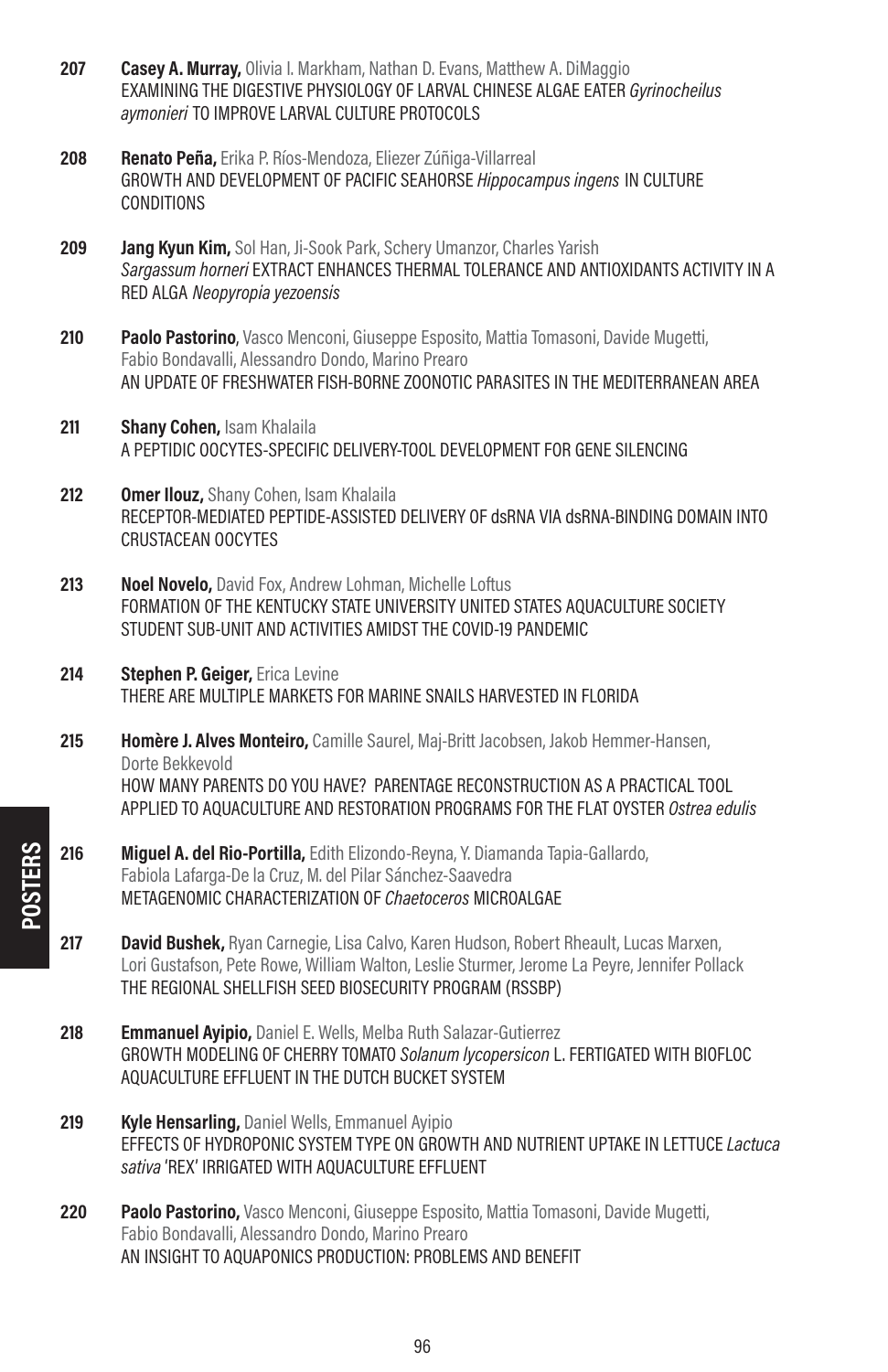- **221 Trevor Chambers, Kevin Hopkins, Simona Augyte** CARBON LIFE CYCLE ANALYSIS OF SEAWEED FARMING – IMPACTS OF DIFFERENT NUTRIENT **SOURCES**
- 222 Melanie Abecassis, Michelle Tomlinson, Ronald Vogel, Elizabeth Staugler, Cara Wilson, Dale Robinson, Michael Soracco, Andrea VanderWoude, Victoria Wegman THE NOAA COASTWATCH PROGRAM – CAPACITY BUILDING AND EDUCATION IN OCEAN SATELLITE DATA
- 223 Shannon Fluharty, Jonathan van Senten, Klaus Moeltner, Darrell Bosch OPPORTUNITY BETWEEN THE TURBINES: A WILLINGNESS-TO-PAY EXPERIMENT REGARDING CO-LOCATION ACTIVITIES WITH OFFSHORE WIND
- 224 **Federico Zilia, Luigi Orsi, Michela Sugni, Jacopo Bacenetti** THE SEA URCHIN VALUE CHAIN: CIRCULAR ECONOMY ON APPLICATIONS DERIVING FROM MARINE COLLAGEN
- **225** Sean Sol, Pete Nicklason, Bernadita Anulacion, Ronald Johnson USE OF NON-NATIVE COLUMBIA RIVER AMERICAN SHAD Alosa sapidissima AS AN ALTERNATIVE FISHMEAL SOURCE FOR JUVENILE SABLEFISH Anoplopoma fimbria
- 226 Nikola Vladimir, Marija Korican, Vladimir Soldo, Maja Percic ENVIRONMENTALLY FRIENDLY AND SUSTAINABLE ENERGY OPTIONS FOR MARICULTURE WITHIN PROJECT INTEL-MARIC
- 227 Saraya Tavornpanich, Margarida Leandro, Edgar Brun A SYSTEMATIC APPROACH FOR QUANTIFYING BIOSECURITY MEASURES IN AQUACULTURE

## FUCOBI STUDENT POSTERS

- 240 **Jessica Quinn**, Sarah Lee, Duncan Greeley, Alyssa Gehman, Armand Kuris, Chelsea Wood GHOSTS OF OCEANS PAST: WHAT CAN DATA ON HISTORICAL PARASITE BURDENS TELL US ABOUT THE FUTURE OF MARINE DISEASE?
- 241 **Oluwafemi Ezekiel Kale,** Olaoluwa Talabi, Olamide Bankole, Rebecca Famuyiwa, Olufunsho Awodele L-ARGININE MODULATES INSULIN RESISTANCE, GLUT4 PROTEIN, AND BIOCHEMICAL INDICES IN FRUCTOSE-FED JUVENILE AFRICAN CATFISH
- 242 Revn Yoshioka, Julie Schram, Aaron Galloway THE PARASITE Sylon hippolytes ALTERS THE FATTY ACID COMPOSITIONS OF THE DOCK SHRIMP Pandalus danae
- 243 Mónica Buendía Padilla, Liliana Rojo Arreola, Adrián Velázquez-Lizárraga, Fernando García-Carreño DNA DOUBLE-STRAND BREAK REPAIR MACHINERY IN Penaeus vannamei: A FOCUS ON THE NON-HOMOLOGOUS END-JOINING PATHWAY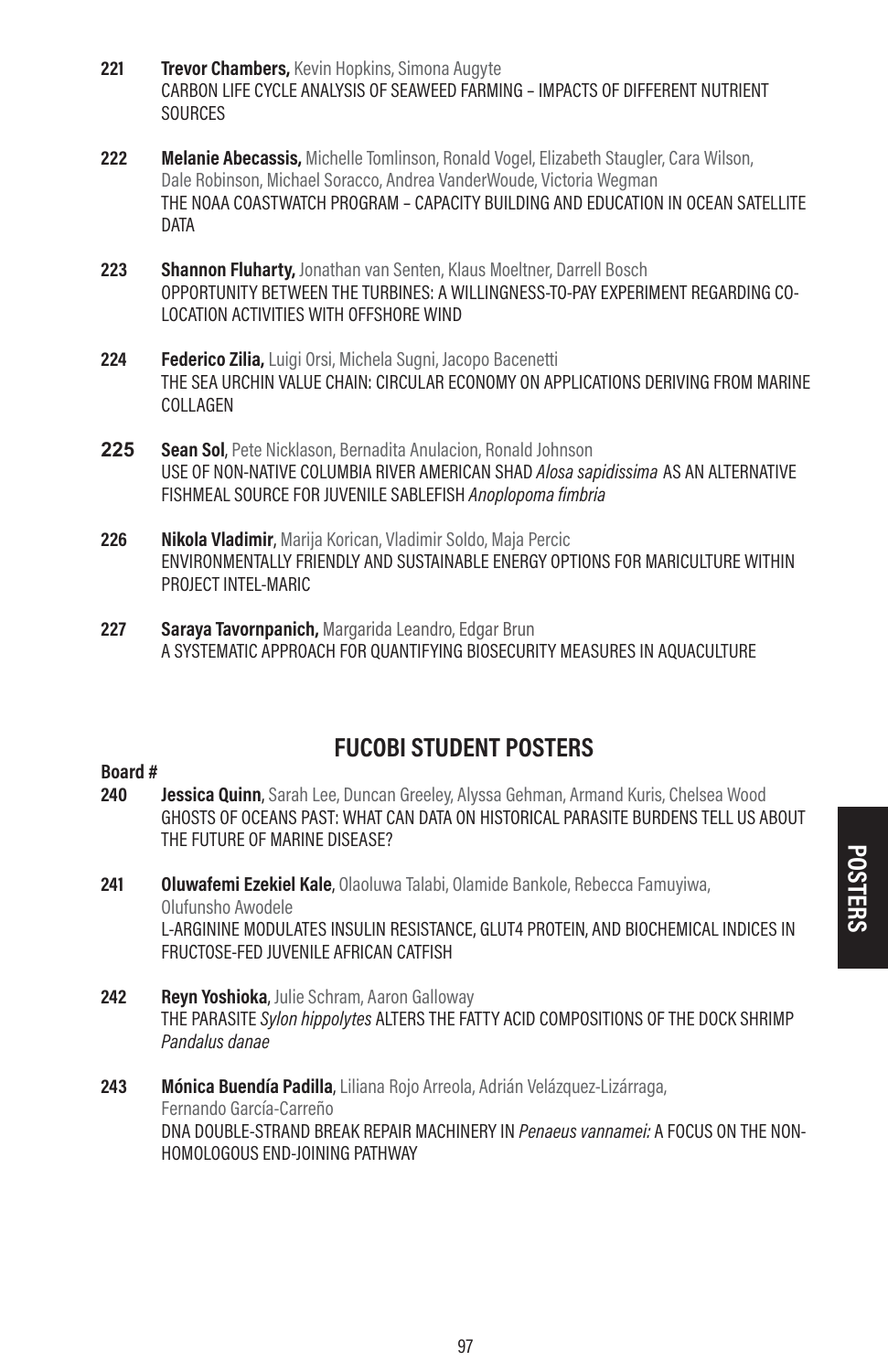- 244 Mayra Galindo, Miriam Alcivar-Arteaga, Iris Hernandez, Gober Asunción, Jorge Romero, Pedro Andrade, Gladys Zuniga, Christian Saltos, Sofía Figueroa, Daniela Espinoza, Freddy Aveiga, Fernando Aveiga-Alcivar, Caroline Acacia Warren, Jennifer Ninghuiyi Warren, Diana Villota, Diana Calvache, Jimmy Alcivar, Christian Alcivar, Genesis Solórzano, Flavio Barros, Cesar Valarezo, Diego Alejandro, Andrea Alejandro, Karina Alejandro, Acacia Alcivar-Warren THE MANGROVE EPIGENOME (MangroveENCODE) PROJECT OF THE FUCOBI FOUNDATION OF ECUADOR: A ONE HEALTH APPROACH TO CONSERVATION OF HEALTHY MANGROVES AND WETLANDS, TO PRODUCE HEALTHY SHELLFISH AND FISH, TO PROTECT PUBLIC HEALTH LONG-TERM
- 245 **Dina Morel**, Mira Maude Chouinard, Nelson Rodriguez, Jorge Reves, Acacia Alcivar-Warren STATUS OF MANGROVE FORESTS IN HONDURAS: METALS AND PESTICIDES
- 246 Caroline A. Warren, Martha Reves, Jennifer N. Warren, Ryan Hutchins, Sruthi Tanikella, Miriam Alcivar-Arteaga, Sara Zambrano, Acacia Alcivar-Warren SHRIMP SCAMPI: A CITIZENS SCIENCE PROJECT TO EXAMINE THE LEVELS OF ENDOCRINE DISRUPTING CHEMICALS (METALS, GLYPHOSATE, BISPHENOL A) IN FROZEN SEAFOOD SOLD AT US **SUPERMARKETS**
- **247 De Cock Andrée,** Marie Anne Eurie Forio, Niels De Troyer, Isabel Garcia Arevalo, Arne Deknock, Wout Van Echelpoel, Lenin Riascos Flores, Jasmine De Rop, Liesbeth Jacxsens, Pieter Spanoghe, Luis Dominguez Granda, Peter Goethals FROM MANGROVE TO FORK: METAL PRESENCE IN THE GUAYAS ESTUARY (ECUADOR) AND COMMERCIAL MANGROVE CRABS
- 248 De Cock Andrée, Marie Anne Eurie Forio, Niels De Trover, Isabel Garcia Arevalo, Arne Deknock, Wout Van Echelpoel, Lenin Riascos Flores, Jasmine De Rop, Liesbeth Jacxsens, Pieter Spanoghe, Luis Dominguez Granda, Peter Goethals FROM FIELD TO PLATE: AGRICULTURAL PESTICIDE PRESENCE IN THE GUAYAS ESTUARY (ECUADOR) AND COMMERCIAL MANGROVE CRABS
- 249 Lu Liu, Nan Wang, Min Liu, Suhua Shi, Zixiao Guo NEUTRAL PROCESSES AND SALINITY SHAPE MICROBIAL COMMUNITY ASSEMBLY IN MANGROVE ECOSYSTEMS ALONG ESTUARY
- 249 Fausto Vinicio López Rodríguez THE STATUS OF MANGROVES IN ECUADOR
- 250 **Enis Mosquera, José M. Riascos** CHANGES IN THE EPIBIOTIC MACROFAUNA ASSOCIATED TO Rhizophora mangle IN HUMAN-DOMINATED SYSTEMS: CONSEQUENCES OF HUMAN ACTIVITY IN THE COASTAL ZONE OF THE TURBO DISTRICT, COLOMBIA DURING THE LAST 15 YEARS
- **251 Lilibeth A. Bucol,** Edwin F. Romano\*, Sherlyn M. Cabcaban, Lyca Mae D. Siplon1, Gianni Coleen Madrid1, Abner A. Bucol, Beth Polidoro MICROPLASTICS IN MARINE SEDIMENTS AND RABBITFISH (Siganus fuscescens) FROM SELECTED COASTAL AREAS OF NEGROS ORIENTAL, PHILIPPINES
- 252 Lilibeth A. Bucol, Jazzy May G. Enero\*, Allen D. Empeynado, Bernadette G. Vasig, Beth Polidoro, Cassandra Clement MICROPLASTICS AND ORGANIC POLLUTANTS IN MANGROVE SEDIMENTS & MARSH CLAM (Polymesoda expansa) FROM SELECTED COASTAL AREAS OF NEGROS ORIENTAL, PHILIPPINES, AS INDICATORS OF COASTAL POLLUTION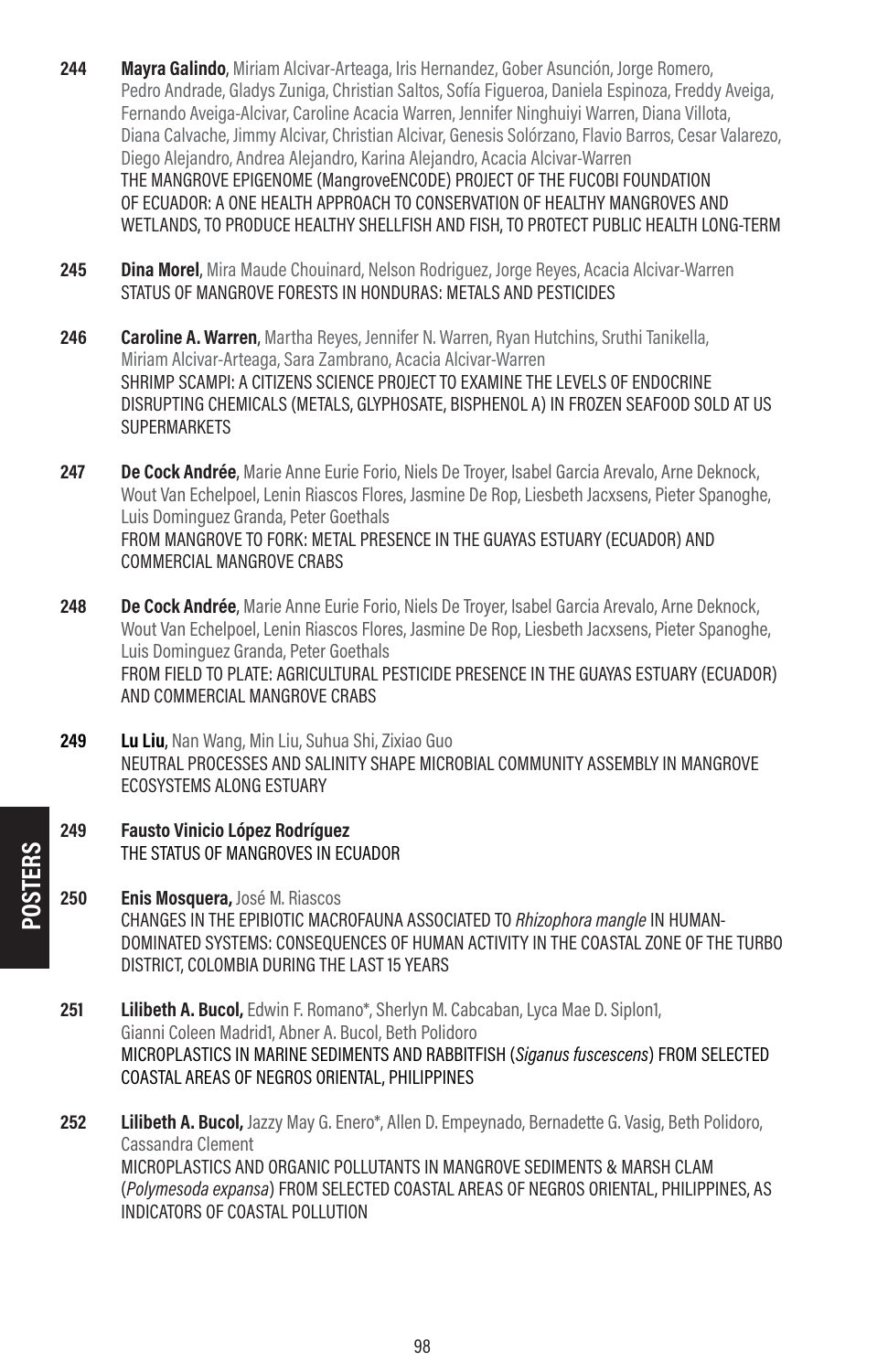- 253 **Flavio Barros**, Genesis Solorzano, Miriam Alcivar-Arteaga, Iris Hernandez, Mayra Galindo, Gober Asuncion, Arelys Alcivar, Cesar Diaz, Martha Ochoa, Acacia Alcivar-Warren A TRANSPOSABLE ELEMENT–EPIGENETICS PERSPECTIVE TO UNDERSTAND ANTIMICROBIAL RESISTANCE (AMR) AND CONTAMINATION BY ENDOCRINE DISRUPTING CHEMICALS (EDCs) LIKE HEAVY METALS, BIOCIDES, GLYPHOSATE, MICROPLASTICS, BIS(2-ETHYLHEXYL) PHTHALATE (DEPH), AND PER- AND POLY-FLUOROALKYL SUBSTANCES (PFAS): ADAPTATION TO GLOBAL CHANGE
- 254 **Genesis Solorzano**, Flavio Barros, Miriam Alcivar-Arteaga, Iris Hernandez, Mayra Galindo, Gober Asuncion, Arelys Alcivar, Cesar Diaz, Martha Ochoa, Laura Urdes, Acacia Alcivar-Warren ONE HEALTH EPIGENOMICS, WASTEWATER-BASED EPIDEMIOLOGY AND ANTIMICROBIAL RESISTANCE (AMR): A ROLE FOR GLYPHOSATE-BASED HERBICIDES, Bacillus thuringiensis, Vibrio sp., METALS CHELATED BY GLYPHOSATE, ORGANOPHOSPHATES, DISINFECTANTS, AND PERSISTENT ORGANIC POLLUTANTS (PCBs, PAHs) IN EMERGING RESISTANT PATHOGENS OF PUBLIC HEALTH CONCERN
- 255 Miriam Reverter, Samira Sarter, Domenico Caruso, Marine Combe, Jean-Christophe Avarre, Nathalie Tapissier-Bontemps, Pierre Sasal, Rodolpe E. Gozlan AQUACULTURE AT THE CROSSROADS OF GLOBAL WARMING AND ANTIMICROBIAL RESISTANCE AND THE USE OF BIOACTIVE PLANTS AND ALGAE AS A SUSTAINABLE ALTERNATIVE
- 256 Juan M. Serrano, Sonia A. Soto-Rodriguez, Eduardo Quiroz-Guzmán A BACTERIOPHAGE COCKTAIL AS AN ALTERNATIVE FOR THE CONTROL OF Vibrio parahaemolyticus RESPONSIBLE FOR AHPND IN Penaeus vannamei
- 257 **Ardhra Gopan**, Chinnaiah Amutha\*, Dharshana Dhinesh and Maheswari Ambethkar ASSESSMENT OF THE OXIDATIVE STRESS AND BIO-TRANSFORMATION ENZYMATIC EFFECTS OF GLYPHOSATE EXPOSURE ON THE PACIFIC WHITELEG SHRIMP Penaeus (Litopenaeus) vannamei
- 258 **Fernando Rodriguez**, Irina A. Yushenova, Irina R. Arkhipova EPIGENETIC REGULATION IN AQUATIC MICRO-INVERTEBRATES: A NON-CANONICAL SYSTEM OF BACTERIAL ORIGIN
- 259 **Irina Yushenova**, Fernando Rodriguez, Samuel Maffa, Bria Metzger, Dakarai Barnard-Pratt, Irina Arkhipova REVERSE TRANSCRIPTASE-RELATED GENES AND THEIR POSSIBLE ROLE IN THE HOST CELL RESPONSE TO TRANSITION METAL POLLUTION
- 260 **Cesar Marcial Escobedo-Bonilla,** Eduardo Martínez-Matus<sup>\*</sup> and Judith González Benitez VIRUS INTERFERENCE AND OCCURRENCE IN CRUSTACEANS
- **261 Jianbo Yuan**, Xiaojun Zhang, Fuhua Li<sup>\*</sup> and Jianhai Xiang GENOME SEQUENCING AND ASSEMBLY STRATEGIES AND A COMPARATIVE ANALYSIS OF THE GENOMIC CHARACTERISTICS IN PENAEID SHRIMP SPECIES
- 262 **Gladys Zuniga**, Acacia Alcivar-Warren PRELIMINARY SURVEY OF TRANSPOSABLE ELEMENTS FROM THE FIRST SPECIFIC PATHOGEN FREE (SPF) SHRIMP Penaeus vannamei PRODUCED IN THE UNITED STATES
- 263 Mayra Galindo, Acacia Alcivar-Warren, Jianbo Yuan, Nitsara Karoonuthaisiri, Tanaporn Uengwetwanit, Kanchana Sittikankaew, Miriam Alcivar-Arteaga, Gober Asuncion THE NonLTR-1–LVa NON-LTR RETROTRANSPOSON FROM THE FIRST SPECIFIC PATHOGEN-FREE (SPF) Penaeus vannamei PRODUCED IN THE UNITED STATES IS SIMILAR TO A RETROTRANSPOSON PUTATIVELY ASSOCIATED WITH ABDOMINAL SEGMENT DEFORMITY DISEASE (ASDD) OF FARMED P. vannamei FROM THAILAND